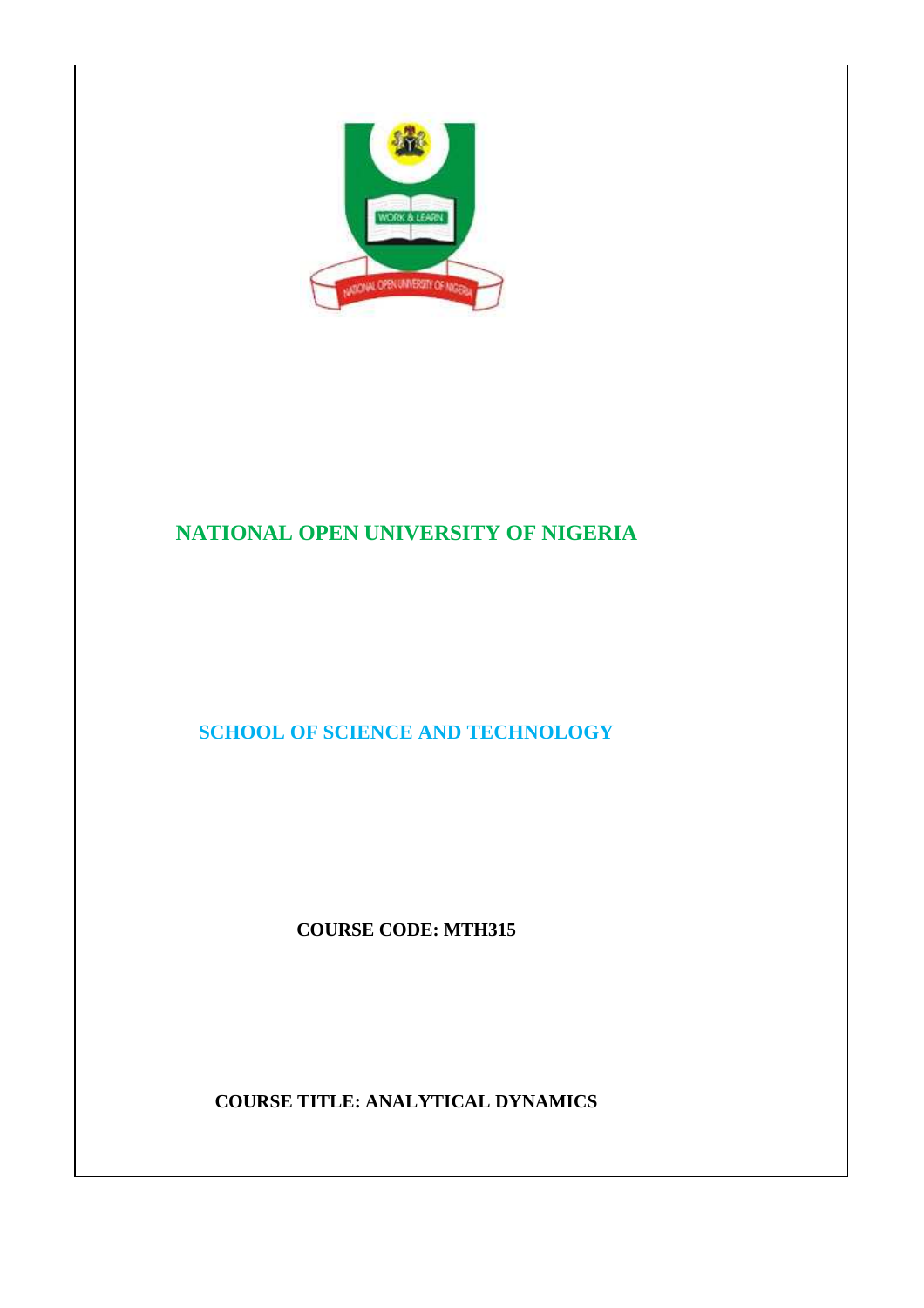**COURSE GUIDE** 

#### **MTH315 ANALYTICAL DYNAMICS**

Course Team Dr. S.O. Ajibola (Developer/Writer) - NOUN Dr. B. Abiola (Coordinator) - NOUN Dr. S.O. Ajibola (Co-coordinator) - NOUN

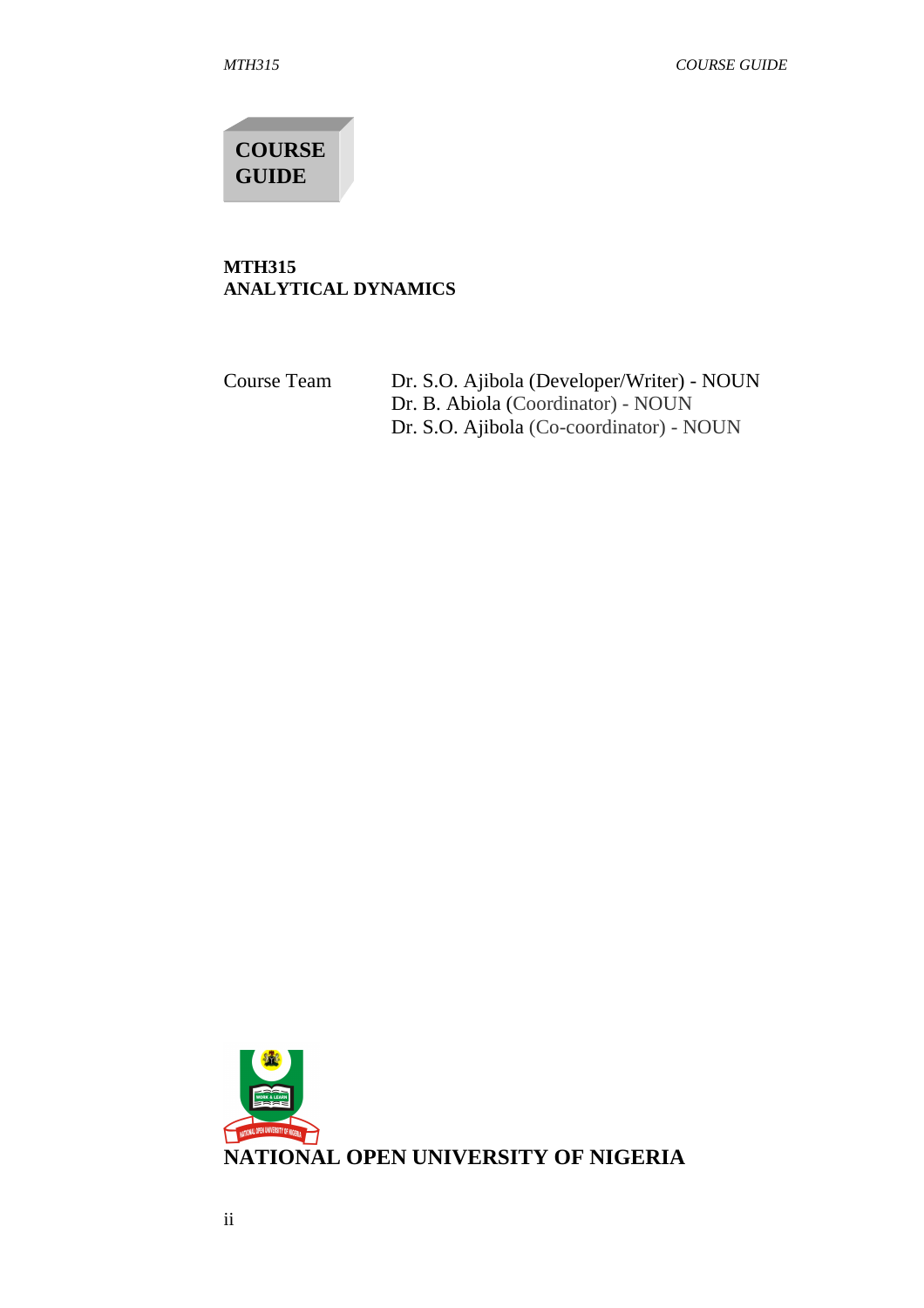National Open University of Nigeria Headquarters 14/16 Ahmadu Bello Way Victoria Island Lagos

Abuja Office No. 5 Dar es Salaam Street Off Aminu Kano Crescent Wuse II, Abuja Nigeria

e-mail: centralinfo@nou.edu.ng URL: www.nou.edu.ng

Published By: National Open University of Nigeria

First Printed 2011

ISBN: 978-058-405-6

All Rights Reserved

## **CONTENTS PAGE**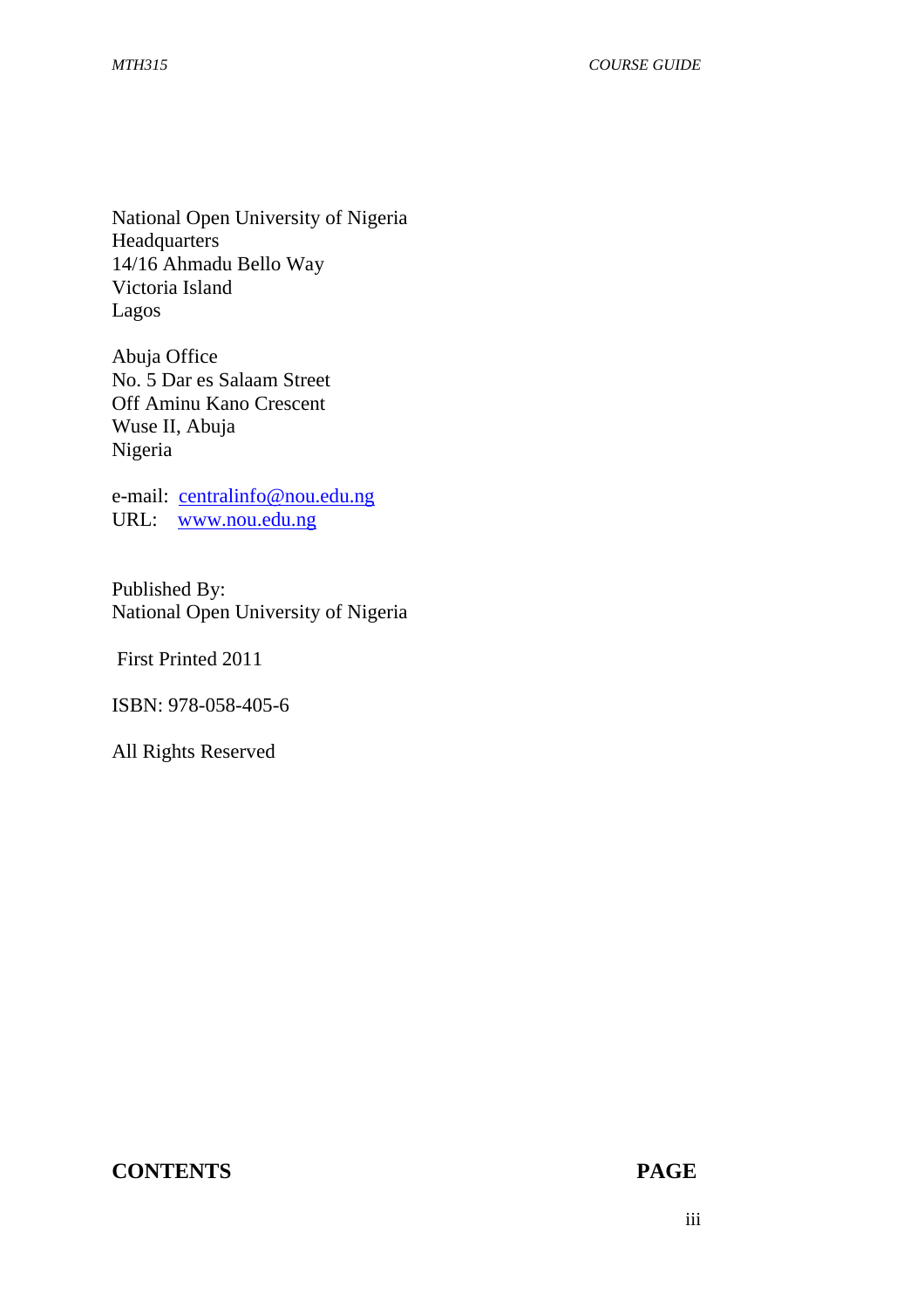| 2              |
|----------------|
| 2              |
|                |
| 3              |
| 3              |
| 3              |
| 3              |
| $\overline{4}$ |
| $\overline{4}$ |
| $\overline{4}$ |
| $\overline{4}$ |
| 6              |
| 6              |
|                |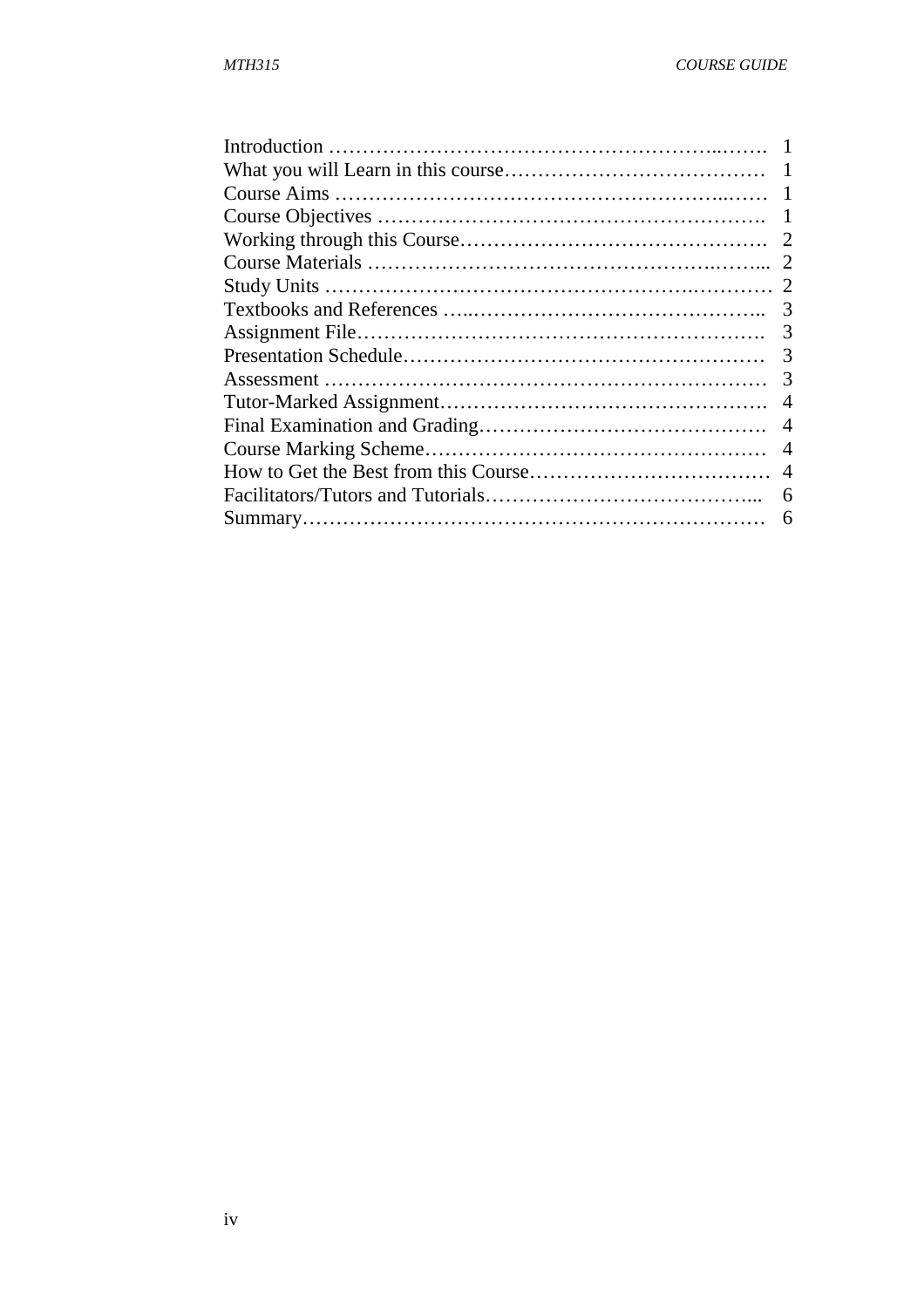# **Introduction**

MTH315 - Analytical Dynamics is designed to teach you how mathematics could be used in solving problems in the contemporary Science/Technology and Engineering world. Therefore, the course is structured to expose you to the skills required to attain a level of proficiency in Analytical Dynamics.

# **What you will Learn in this course**

You will be taught the basics of Analytical Dynamics; an aspect of Applied Mathematics.

# **Course Aims**

There are thirteen study units in the course and each unit has its objectives. You should read the objectives of each unit and bear them in mind as you go through the unit. In addition to the objectives of each unit, the overall aims of this course include to:

- (i) introduce you to the words and concepts in Applied Mathematics
- (ii) familiarise you with the peculiar characteristics in Analytical Dynamics
- (iii) expose you to the need for and demands of mathematics in the Science/ Technology and Engineering world
- (iv) prepare you for the contemporary Science/Technology and Engineering world.

# **Course Objectives**

By the end of the course, you should be able to:

- define the term "constraint"
- mention the types of constraint
- differentiate between the various types of constraint
- state D'Alambert's Principle and relevant theorems
- apply the Lagrange's equations to find the differential equations
- state the Lagrange function of particle $(s)$  moving in a conservation force field
- derive Lagrange's equations for holonomic and non-holonomic constraint respectively
- define and explain simple harmonic motion
- state the forces causing simple harmonic motion
- explain the suspension by an elastic string
- define conical pendulum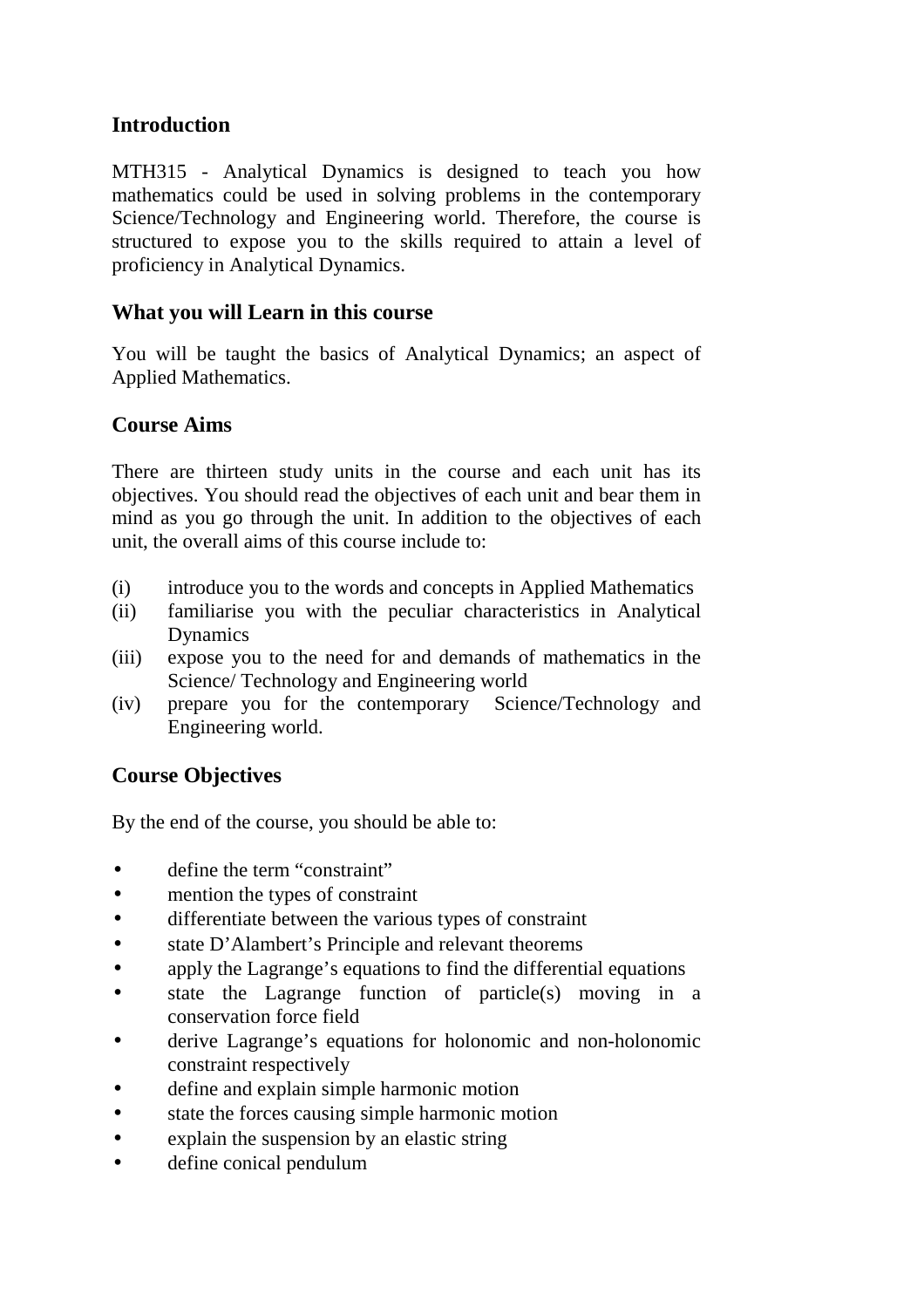- relate discreet and continuous system to degree of freedom
- define conical pendulum
- identify the forces causing simple harmonic motion
- discuss the suspension by an elastic string

## **Working through this Course**

You have to work through all the study units in the course. There are seven modules and thirteen study units in all.

## **Course Materials**

Major components of the course are:

- 1. Course Guide
- 2. Study Units
- 3. Textbooks
- 4. CDs
- 5. Assignments File
- 6. Presentation Schedule

# **Study Units**

The breakdown of the seven modules and thirteen study units are as follows:

## **Module 1**

| Unit 1 | Degree of Freedom |
|--------|-------------------|
| Unit 2 | Constraints       |

## **Module 2**

Unit 1 Lagrange's Equation

## **Module 3**

Unit 1 Impulsive Motion

## **Module 4**

| Unit 1 | <b>Simple Harmonic Motion</b>      |
|--------|------------------------------------|
| Unit 2 | <b>Collation of Smooth Spheres</b> |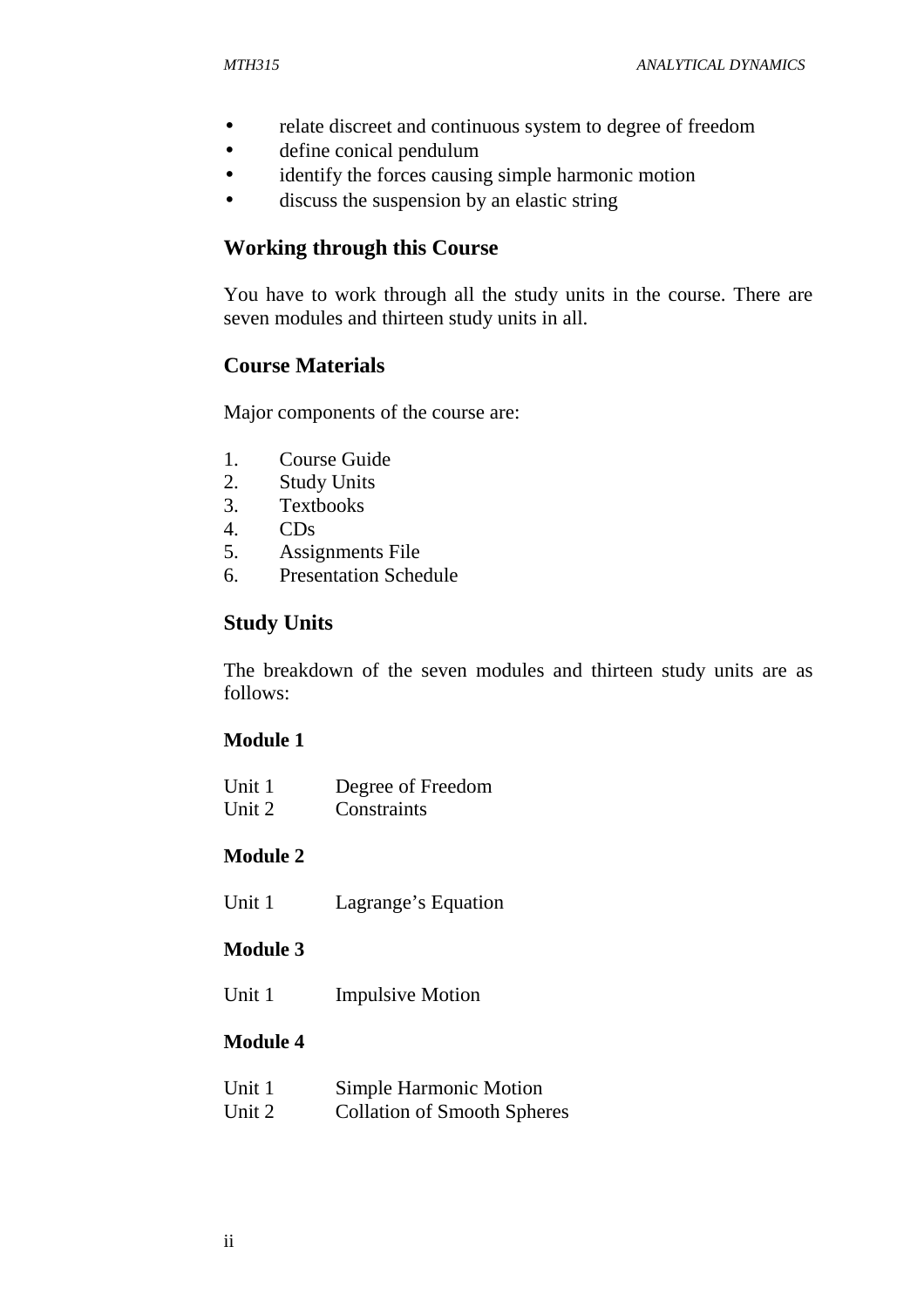## **Module 5**

| Unit 1 | Newton's Law of Motion    |
|--------|---------------------------|
| Unit 2 | Work, Power and Energy    |
| Unit 3 | <b>Rectilinear Motion</b> |

## **Module 6**

| Unit 1 | Reduction of Coplanar Forces Acting on a Rigid Body to a |
|--------|----------------------------------------------------------|
|        | Force and a Couple                                       |
| Unit 2 | Moment of a Force                                        |

## **Module 7**

| Unit 1 | The Hamiltonian           |
|--------|---------------------------|
| Unit 2 | The Calculus of Variation |

## **Textbooks and References**

Every unit contains a list of references and further reading. Try to get as many as possible, of those textbooks and materials listed. The textbooks and materials are meant to deepen your knowledge of the course.

## **Assignment File**

In this file, you will find all the details of the work you must submit to your tutor for marking. The marks you obtain from these assignments will count towards the final mark you obtain for this course. Further information on assignments will be found in the Assignment File itself and in the section on assessment of this Course Guide.

## **Presentation Schedule**

The Presentation Schedule included in your course materials gives you the important dates for the completion of tutor-marked assignments and attending tutorials. Remember, you are required to submit all your assignments by the due date. You should guard against falling behind in your work.

## **Assessment**

Your assessment will be based on Tutor-Marked Assignments (TMAs) and a final examination which you will write at the end of the course.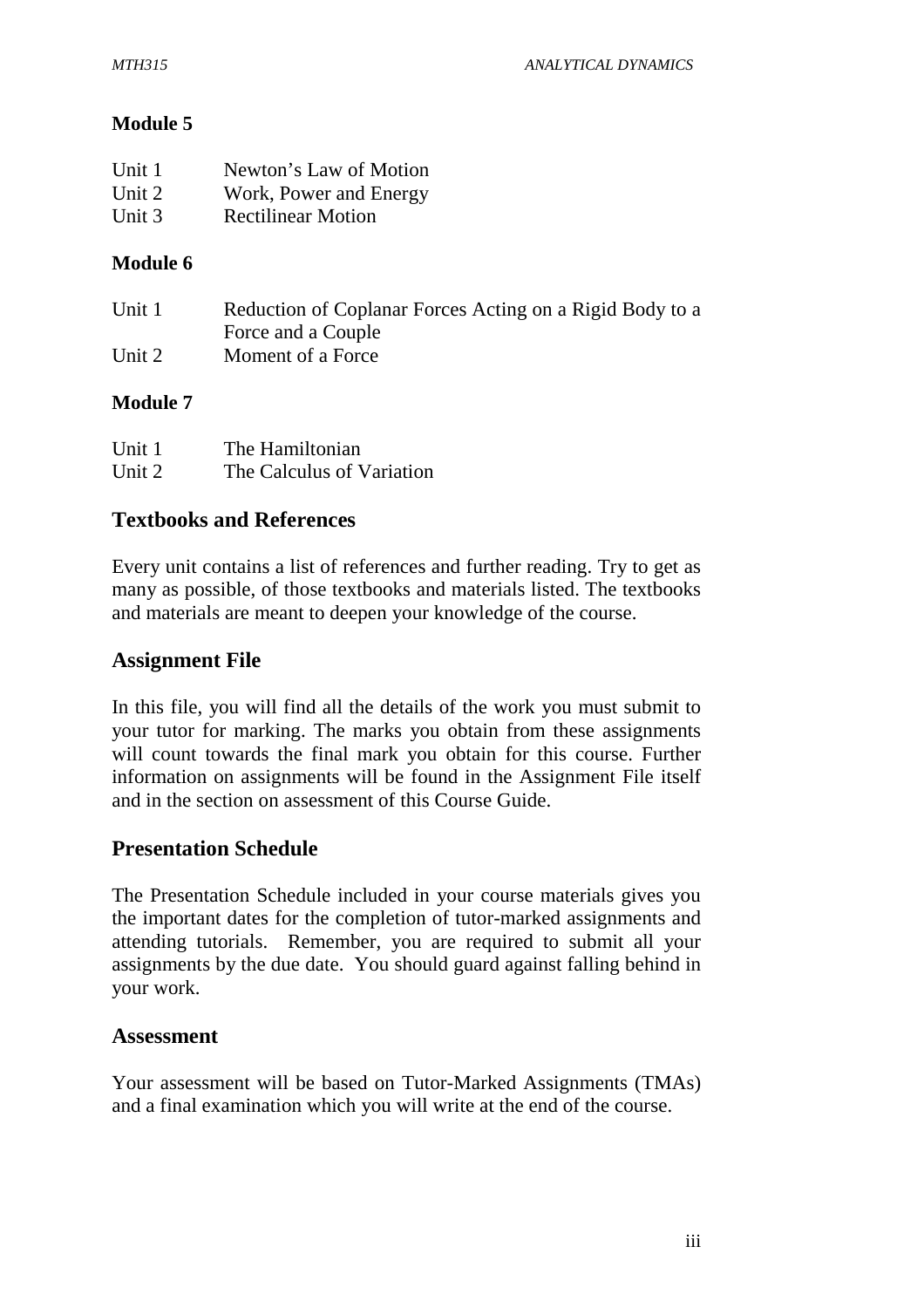## **Tutor-Marked Assignments (TMAs)**

Every unit contains at least one or two assignments. You are advised to work through all the assignments and submit them for assessment. Your tutor will assess the assignments and select four which will constitute the 30% of your final grade. The tutor-marked assignments may be presented to you in a separate file. Just know that for every unit there are some tutor-marked assignments for you. It is important you do them and submit for assessment.

## **Final Examination and Grading**

At the end of the course, you will write a final examination which will constitute 70% of your final grade. In the examination which shall last for two hours, you will be requested to answer three questions out of at least five questions.

#### **Course Marking Scheme**

| Assessment               | <b>Marks</b>                                   |
|--------------------------|------------------------------------------------|
| Assignments              | Four assignments, best three marks of the four |
|                          | count at 30% of course marks                   |
| <b>Final Examination</b> | 70% of overall course marks                    |
| Total                    | 100% of course marks                           |

This table shows how the actual course marking is broken down.

## **How to Get the Best from this Course**

In distance learning, the study units replace the university lecture. This is one of the great advantages of distance learning; you can read and work through specially designed study materials at your own pace, and at a time and place that suits you best. Think of it as reading the lecture instead of listening to the lecturer. In the same way a lecturer might give you some reading to do, the study units tell you when to read, and which are your text materials or set books. You are provided exercises to do at appropriate points, just as a lecturer might give you an in-class exercise. Each of the study units follows a common format. The first item is an introduction to the subject matter of the unit, and how a particular unit is integrated with the other units and the course as a whole. Next to this is a set of learning objectives. These objectives let you know what you should be able to do by the time you have completed the unit. These learning objectives are meant to guide your study. The moment a unit is finished, you must go back and check whether you have achieved the objectives. If this is made a habit, then you will significantly improve your chances of passing the course. The main body of the unit guides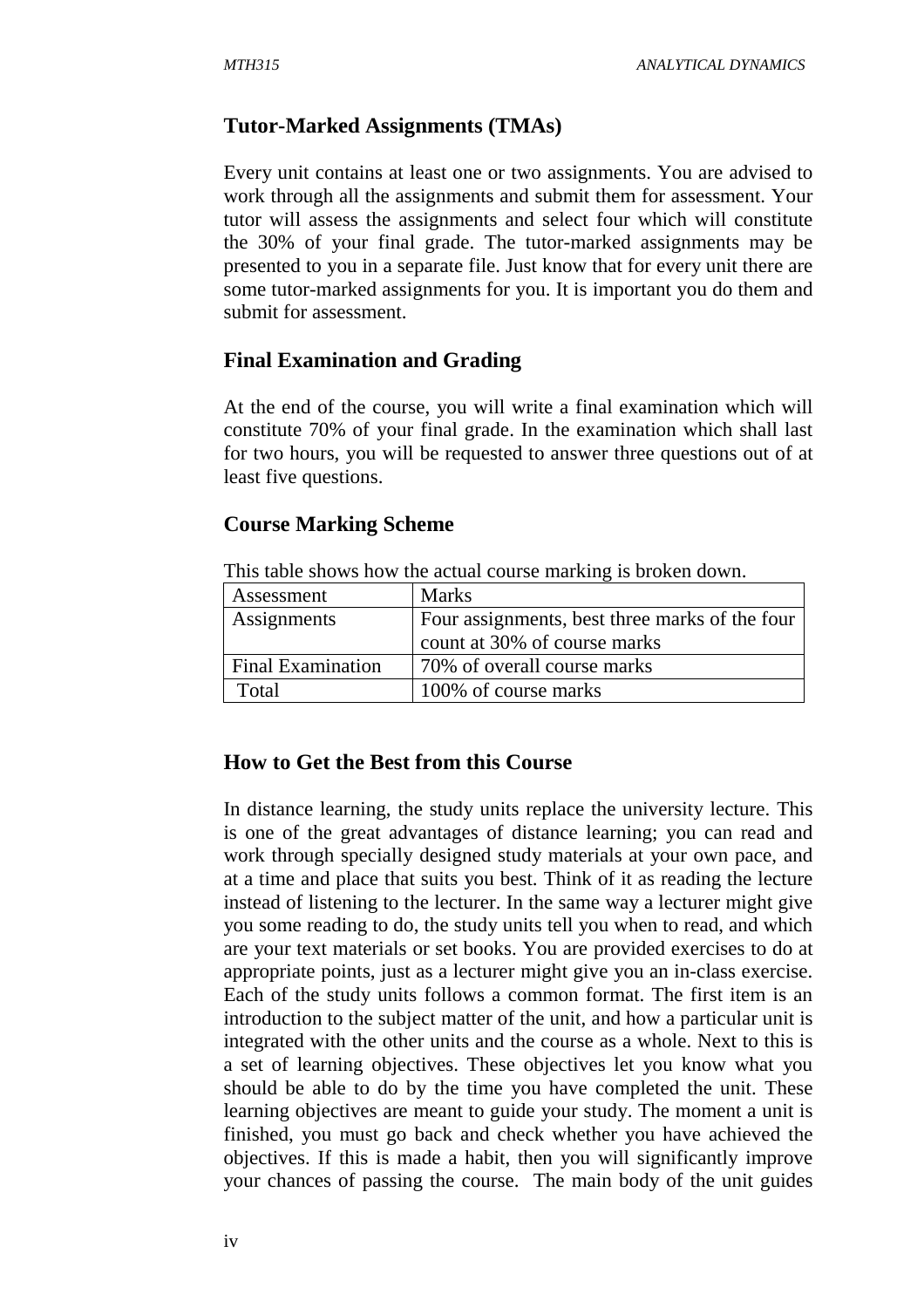you through the required reading from other sources. This will usually be either from your set books or from a Reading section. The following is a practical strategy for working through the course. If you run into any trouble, telephone your tutor. Remember that your tutor's job is to help you. When you need assistance, do not hesitate to call and ask your tutor to provide it.

In addition, do the following:

- 1) Read this Course Guide thoroughly, it is your first assignment.
- 2) Organise a Study Schedule. Design a 'Course Overview' to guide you through the Course. Note the time you are expected to spend on each unit and how the assignments relate to the units. Important information, e.g. details of your tutorials, and the date of the first day of the semester is available from the study centre. You need to gather all the information in one place, such as your diary or a wall calendar. Whatever method you choose to use, you should decide on and write in your own dates and schedule of work for each unit.
- 3) Once you have created your own study schedule, do everything to stay faithful to it. The major reason that students fail is that they get behind with their course work. If you get into difficulties with your schedule, please, let your tutor know before it is too late for help.
- 4) Turn to unit 1, and read the introduction and the objectives for the unit.
- 5) Assemble the study materials. You will need your set books and the unit you are studying at any point in time.
- 6) Work through the unit. As you work through the unit, you will know what sources to consult for further information.
- 7) Keep in touch with your study centre. Up-to-date course information will be continuously available there.
- 8) Well before the relevant due dates (about 4 weeks before due dates), keep in mind that you will learn a lot by doing the assignment carefully. They have been designed to help you meet the objectives of the course and, therefore, will help you pass the examination. Submit all assignments not later than the due date.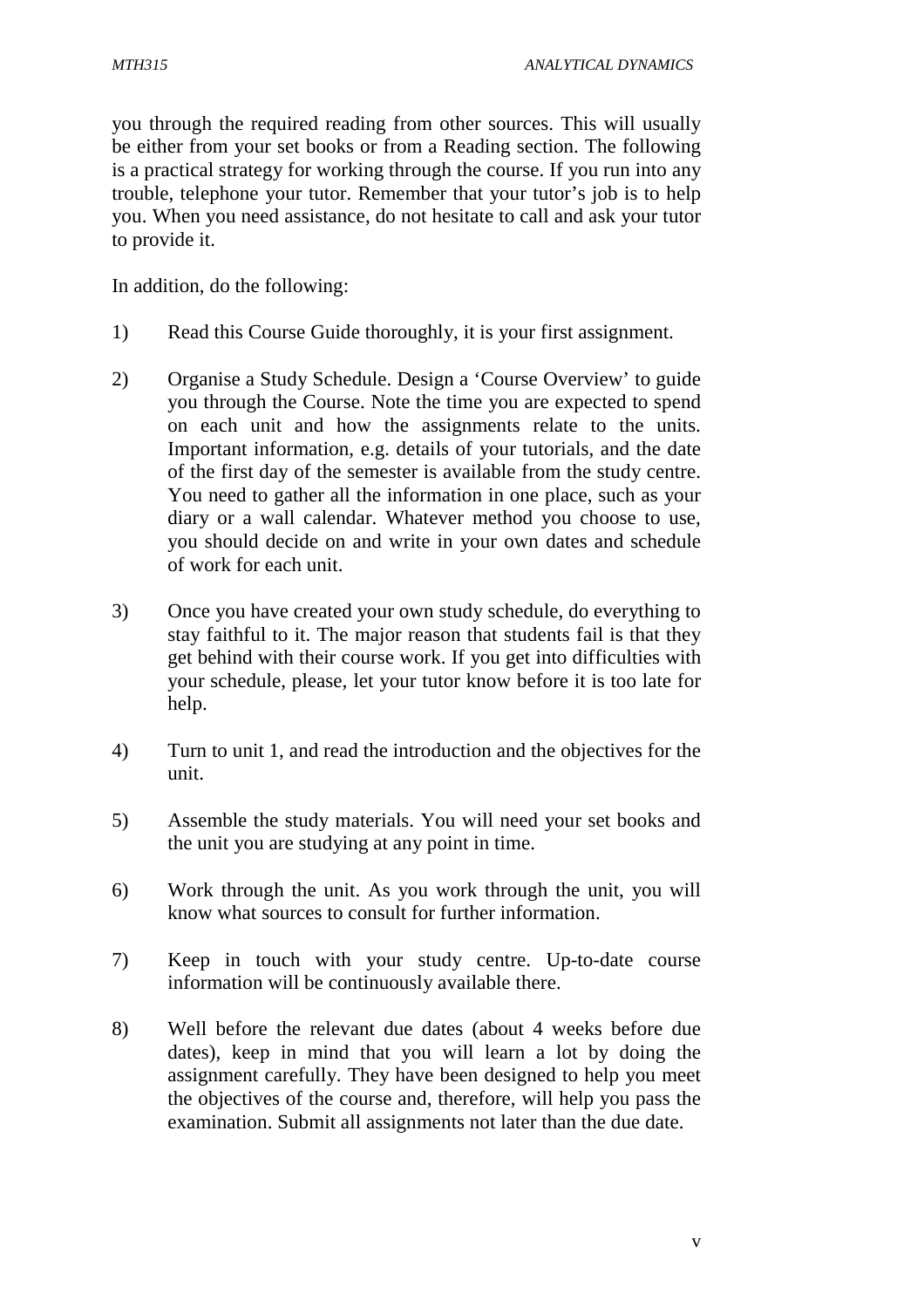- 9) Review the objectives for each study unit to confirm that you have achieved them. If you feel unsure about any of the objectives, review the study materials or consult your tutor.
- 10) When you are confident that you have achieved a unit's objectives, you can start on the next unit. Proceed unit by unit through the course and try to pace your study so that you keep yourself on schedule.
- 11) When you have submitted an assignment to your tutor for marking, do not wait for its return before starting on the next unit. Keep to your schedule. When the assignment is returned, pay particular attention to your tutor's comments, both on the tutormarked assignment form and also the written comments on the ordinary assignments.
- 12) After completing the last unit, review the course and prepare yourself for the final examination. Check that you have achieved the unit objectives (listed at the beginning of each unit) and the course objectives (listed in the Course Guide).

# **Facilitators/Tutors and Tutorials**

The dates, times and locations of these tutorials will be made available to you, together with the name, telephone number and the address of your tutor. Each assignment will be marked by your tutor. Pay close attention to the comments your tutor might make on your assignments as these will help in your progress. Make sure that your assignments reach your tutor on or before the due date.

Your tutorials are important. Therefore, try not to skip any. It is an opportunity to meet your tutor and your fellow students. It is also an opportunity to get the help of your tutor and discuss any difficulties encountered on your reading.

#### **Summary**

Analytical Dynamics is designed to teach you how mathematics could be used in solving problems in contemporary Science/Technology and Engineering world. Therefore, MTH315 is duly structured to expose you to the skills required to attain a level of proficiency in Analytical Dynamics.

Wishing you the best of luck as you read through this course.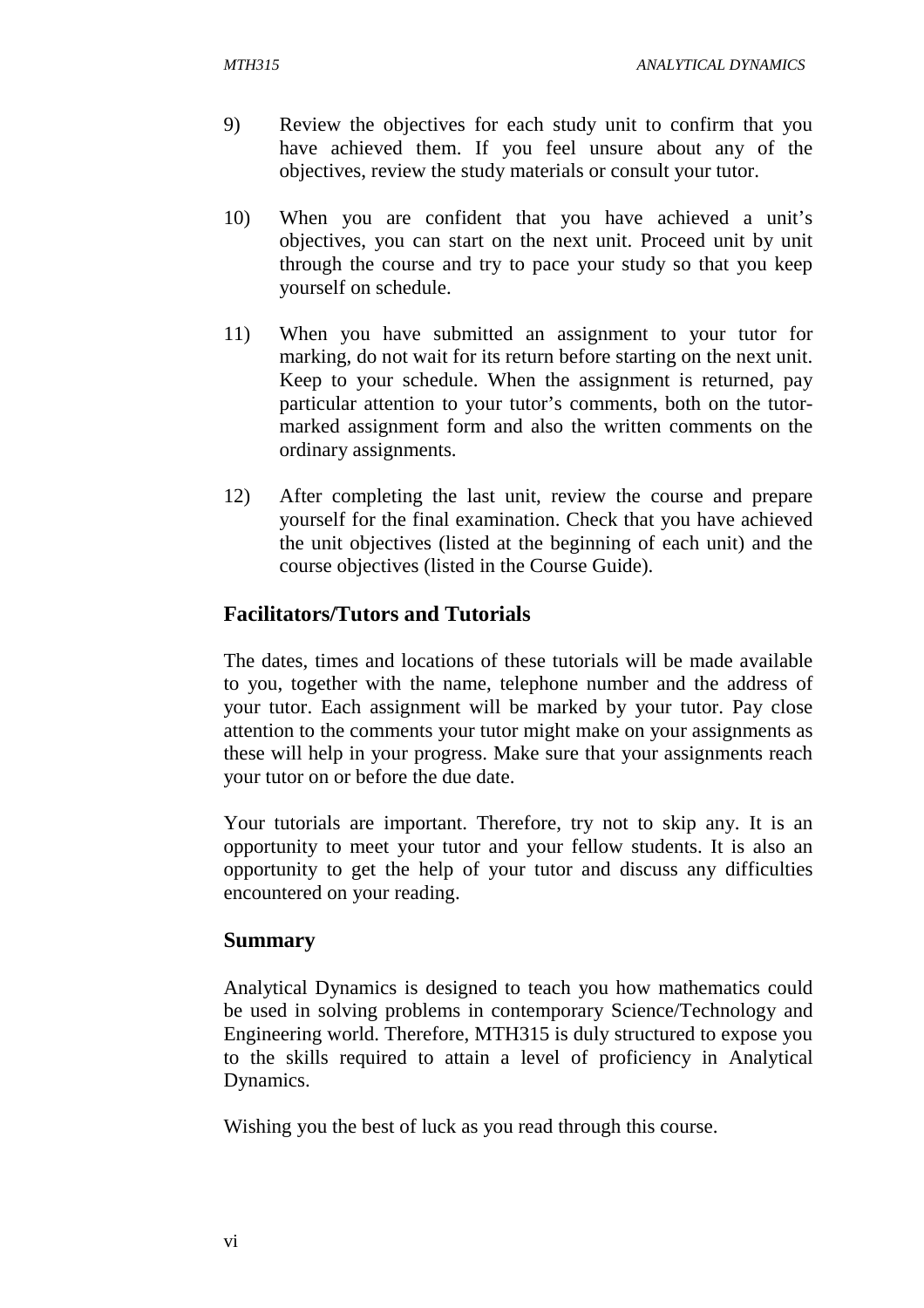Course Code MTH315 Course Title Analytical Dynamics

Course Team Dr. S.O. Ajibola (Developer/Writer) - NOUN Dr. B. Abiola (Coordinator) - NOUN Dr. S.O. Ajibola (Co-coordinator) - NOUN

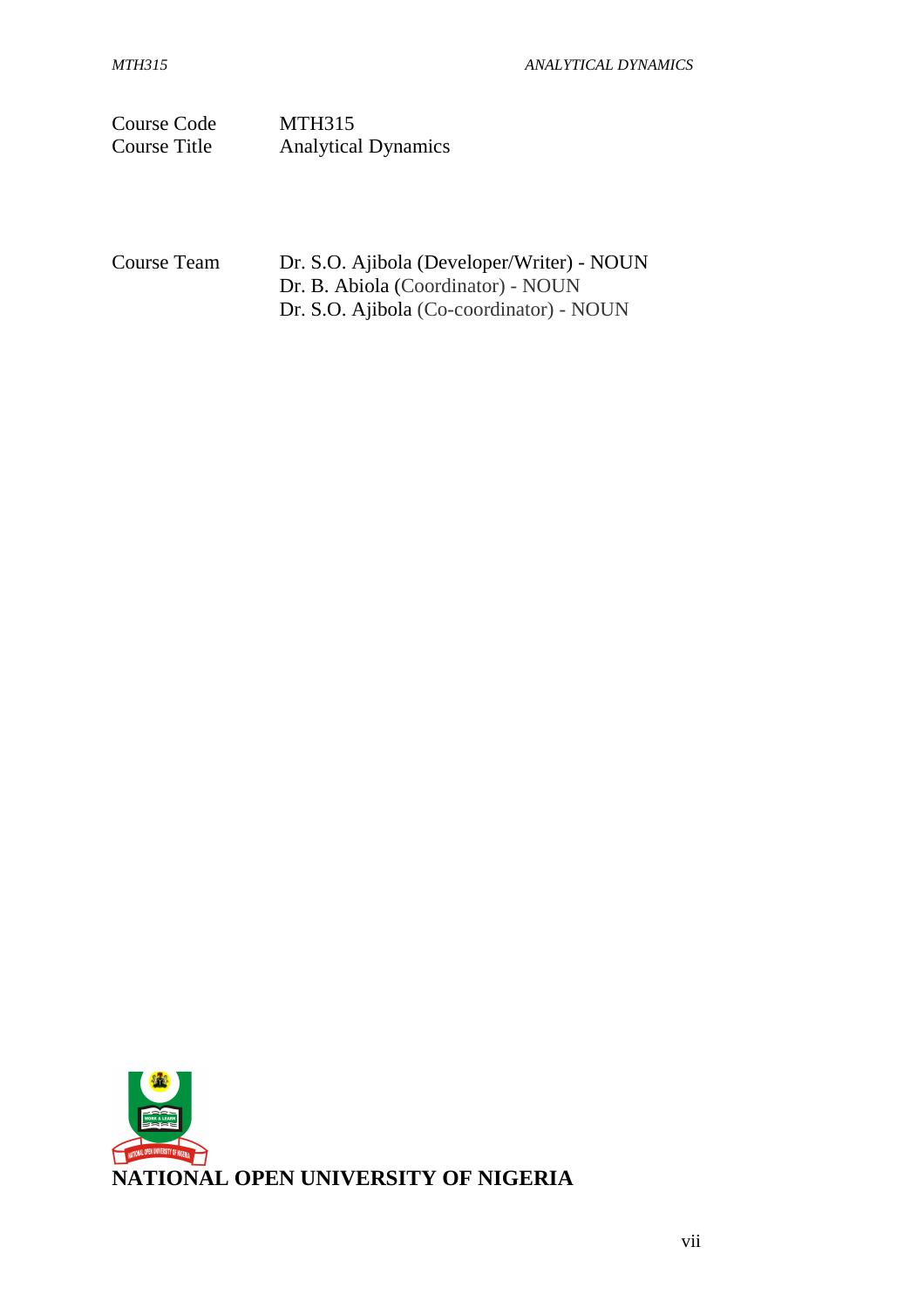National Open University of Nigeria Headquarters 14/16 Ahmadu Bello Way Victoria Island Lagos

Abuja Office No. 5 Dar es Salaam Street Off Aminu Kano Crescent Wuse II, Abuja Nigeria

e-mail: centralinfo@nou.edu.ng URL: www.nou.edu.ng

Published By: National Open University of Nigeria

First Printed 2011

ISBN: 978-058-405-6

All Rights Reserved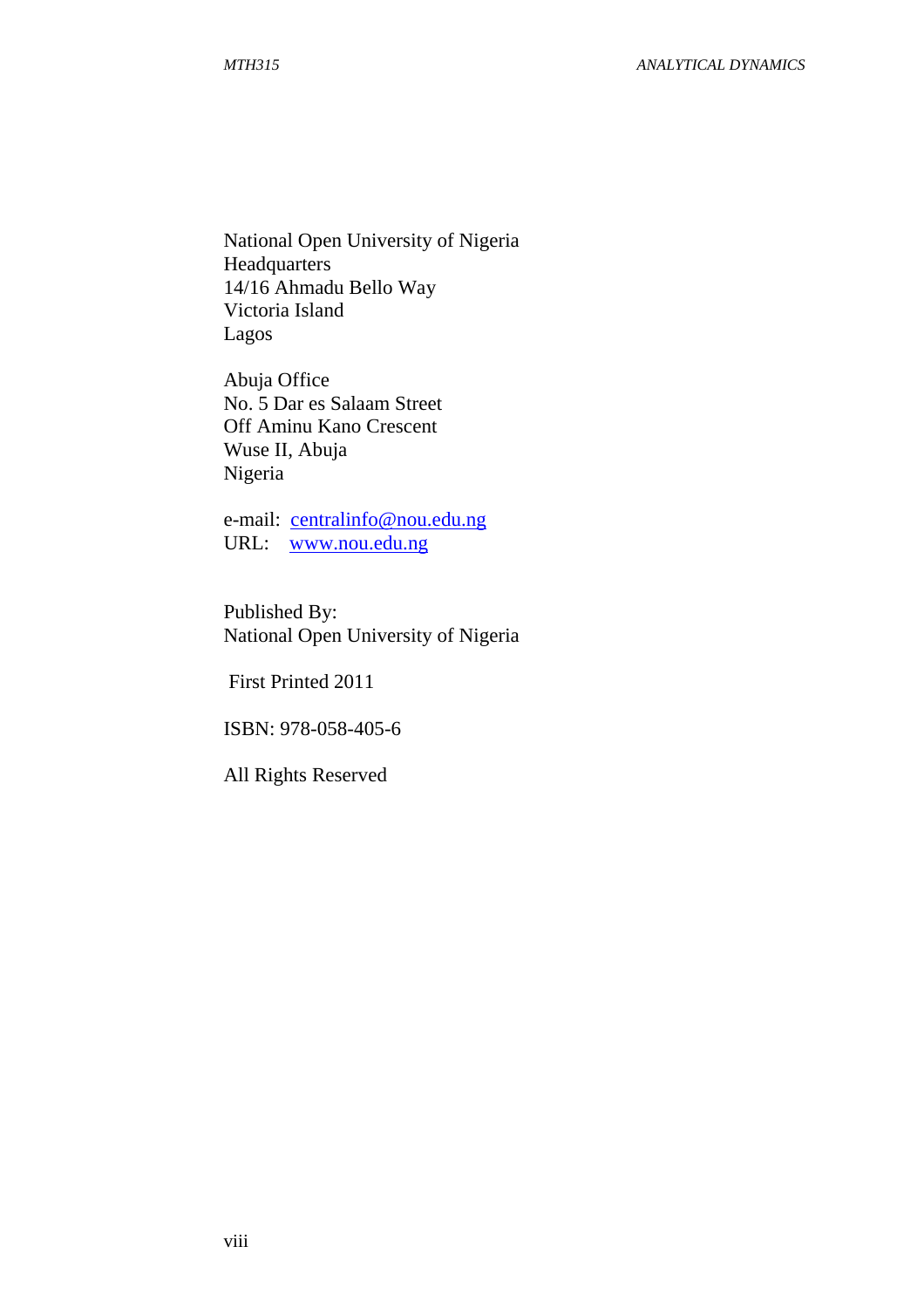# **CONTENTS PAGE**

| <b>Module 1</b>            |                                                          |
|----------------------------|----------------------------------------------------------|
| Unit 1<br>Unit 2           |                                                          |
| <b>Module 2</b>            |                                                          |
| Unit 1                     |                                                          |
| <b>Module 3</b>            |                                                          |
| Unit 1                     |                                                          |
| <b>Module 2</b>            |                                                          |
| Unit 1<br>Unit 2           | 56                                                       |
|                            |                                                          |
| <b>Module 5</b>            | <b>Newton's Law of Motion and Applications to Simple</b> |
| Unit 1<br>Unit 2<br>Unit 3 |                                                          |
| <b>Module 6</b>            |                                                          |
| Unit 1                     | Reduction of Coplanar Forces Acting on a Rigid<br>91     |
| Unit 2                     | 97                                                       |
| <b>Module 7</b>            |                                                          |
| Unit 1<br>Unit 2<br>Unit 3 | The Hamilton-Jacobi Equation127                          |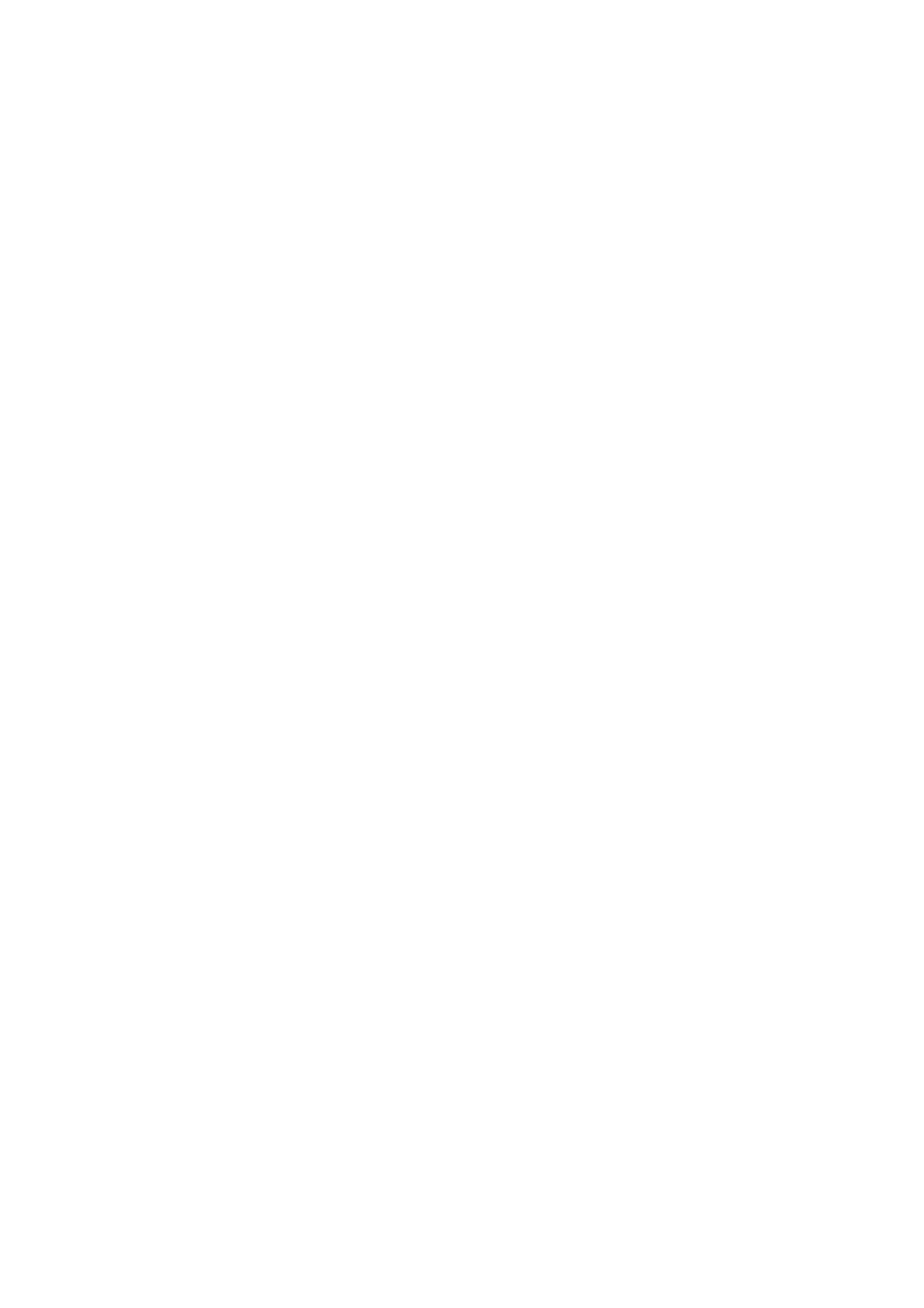# **MODULE 1**

Unit 2 Constraints

# **UNIT 1 DEGREE OF FREEDOM**

## **CONTENTS**

- 1.0 Introduction
- 2.0 Objective
- 3.0 Main Content
	- 3.1 Degree of Freedom
	- 3.2 Total Kinetic Energy
	- 3.3 Total Angular Momentum
	- 3.4 Conservation Theory of Total Angular Momentum
- 4.0 Conclusion
- 5.0 Summary
- 6.0 Tutor-Marked Assignment
- 7.0 References/Further Reading

# **1.0 INTRODUCTION**

Elementary classical dynamics evolved as a result of the dynamics of an object which may be seen as a point-mass or a particle. Practical situations often involve studying the dynamics of collections or systems of particles. If the particles of such a system are separated from each other, the system is said to be discrete; otherwise, called a continuous system. However, a discrete system having a large but finite number of particles can be said to be continuous as well.

Conversely, in practical cases a discrete system having a very large but finite number of particles can be called a continuous system.

# **2.0 OBJECTIVE**

By the end of this unit, you should be able to:

relate discreet and continuous system to degree of freedom.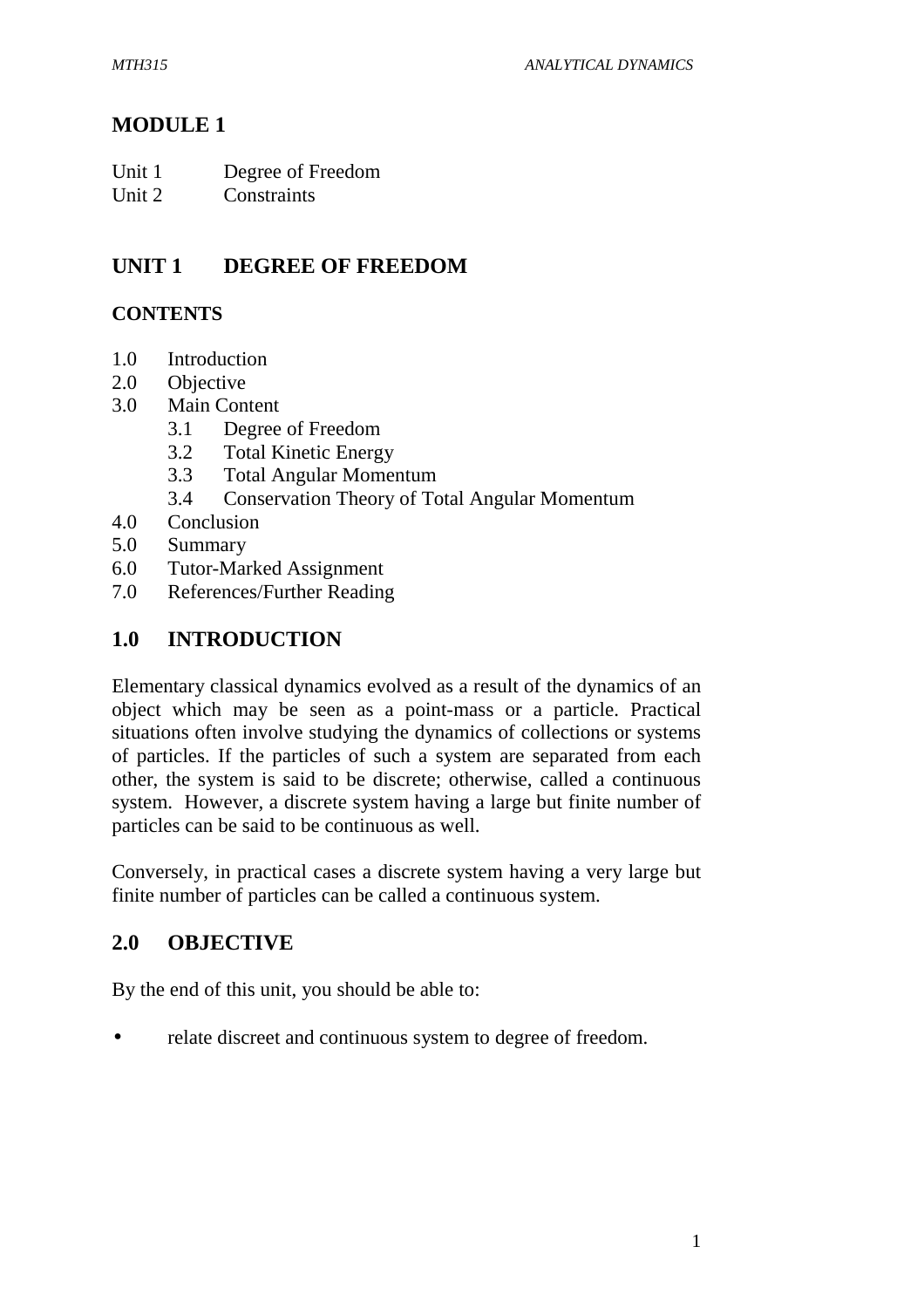#### **3.0 MAIN CONTENT**

#### **3.1 Degree of Freedom**

The number of coordinates required to specify the position of a system of particle is called the number of degrees of freedom of the system.

For instance, a system of N particles, moving freely in space has 3N independent coordinates or degrees of freedom. Consider the system represented below:



Where  $C_m$  denotes the centre of mass

Let  $\tilde{r}_1, \tilde{r}_2, \dots, \tilde{r}_N$  denote the positive vectors of System of N particles of constants masses  $m_1$ ,  $m_2$ ...  $m_N$ . If the centre of the system of the particle (i.e. centre of mass) is defined as the point  $C_m$  where its position vector  $\tilde{R}$ , then  $\tilde{R}$  is given as:

*R* ~ = ∑ ∑ = = *N i i N i ii M M r* 1 1 = ∑= *N i ii M r M* <sup>1</sup> <sup>1</sup> …………………………………...………. (1)

Where  $M = \sum_{ }^{\infty}$ = *N i*  $M_{\overline{i}}$ 1 . This is the total mass of the system.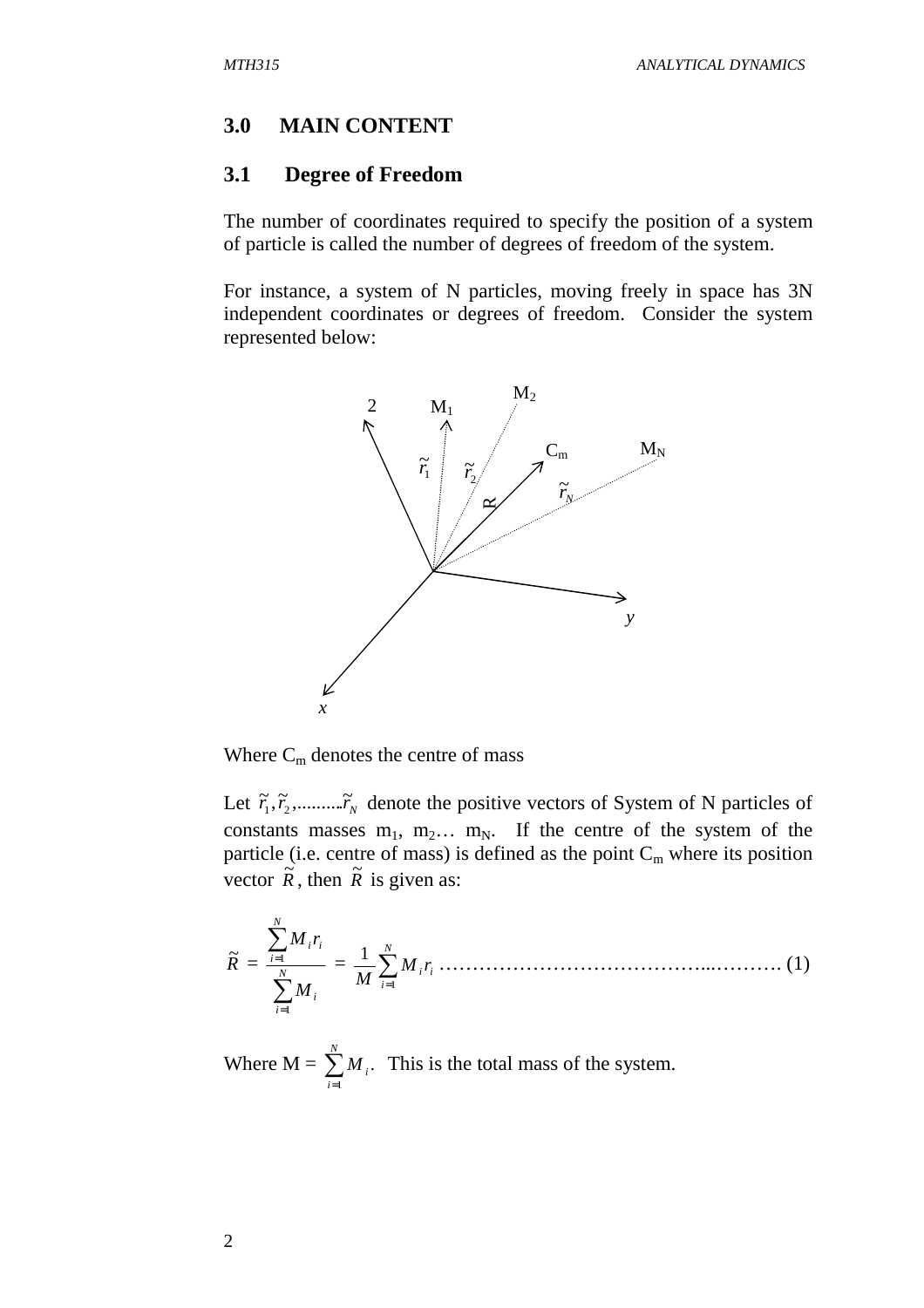Then the total momentum P of the system is given as: ~

$$
P = \sum_{i=1}^{N} M_i r_i = \sum_{i=1}^{N} M_i V_i
$$
  
Where  $Vi = \frac{dr}{dt} = \tilde{r}$   
But  $P = \sum_{i=1}^{N} M_i V_i = \frac{d}{dt} \sum_{i=1}^{N} M_i r_i$   

$$
= \frac{d}{dt} M \tilde{R}
$$
  

$$
= M \frac{d \tilde{R}}{dt} = MV
$$
 (3)

Where  $=$ *dt*  $d\tilde{R}$ is the velocity of the centroid.

Consequently,

~ ~ *P* = *M V* ………………………………………………………. (4)

## **3.2 Total Kinetic Energy**

The total kinetic energy T of a system of N particles is given by:

$$
T = \frac{1}{2} \sum_{i=1}^{N} M_i |V_i|^2 = \frac{1}{2} \frac{d}{dt} \sum_{i=1}^{N} M_i |r|^2 \dots \dots \dots \dots \dots \dots \dots \dots \dots \dots \dots \dots \tag{5}
$$

#### **Motion of the Centre of Mass**

In considering the motion of the centre of mass of a system of N particles, we must distinguish between external forces acting on the particles due to the influence outside the system and internal forces. Then, by Newton's second law of motion, the equation of motion for the *ith* particles is obtained as:

)( ~ ~ *P jiF F e <sup>i</sup> N ij ij o <sup>i</sup>* <sup>=</sup> ∑ <sup>+</sup> + = …………………………….……………………… (6)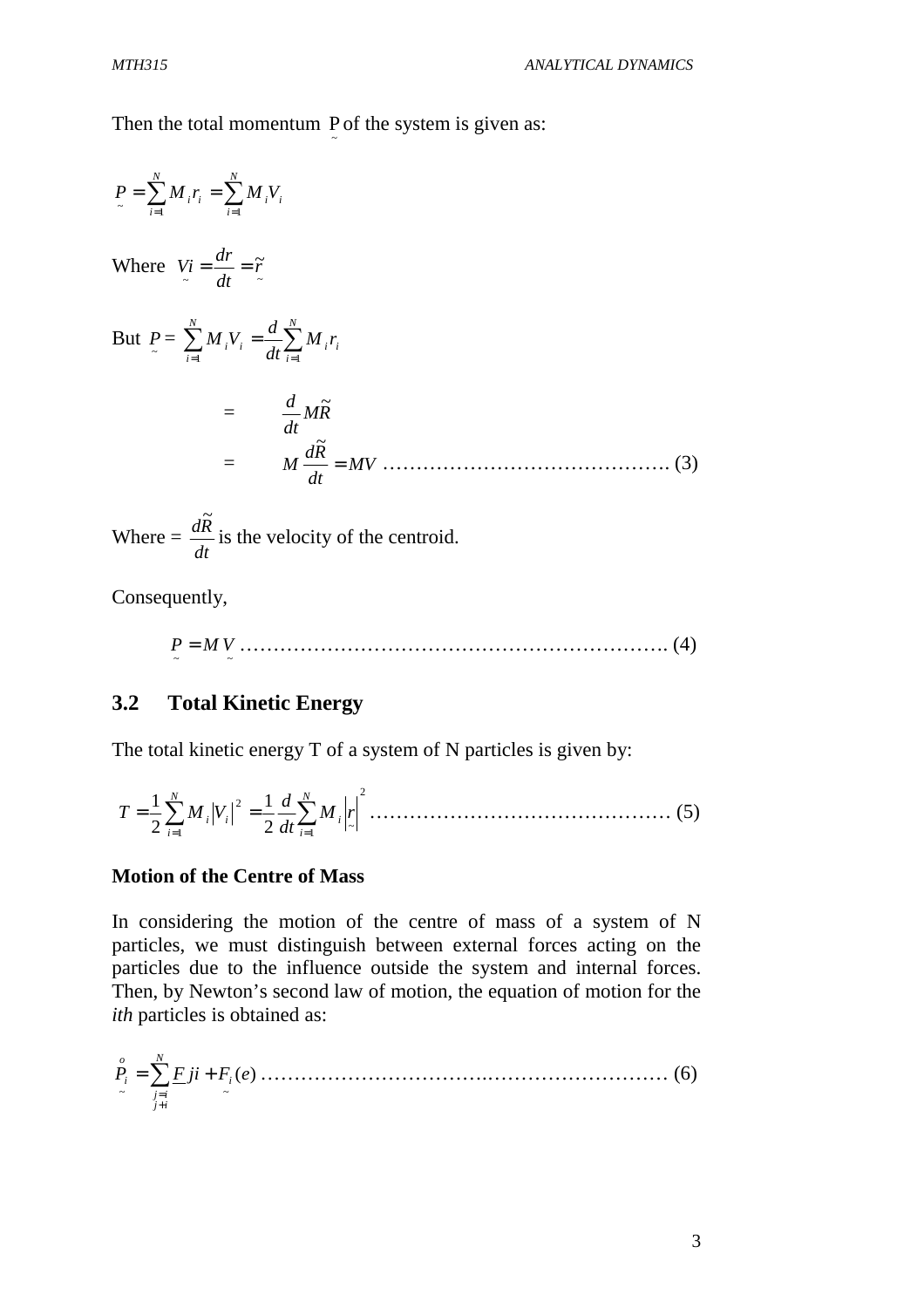~

Where  $F_i(e)$  is the resultant external force on the *ith* particles due to the

*jth* particle but ~ *i i F* = 0 …………………………………………….. (7)

Assuming that the system obeys Newton's third Law of Motion which states that "If particle *I* acts on particle *J* with a for  $F_{ii}$  in a direction along the line joining the *ith* and *jth* particles, while particle *j* acts on particle *i* with a force  $F_{ji}$ , conversely, then action and reaction are equal and opposite.

Mathematically, it can be shown that:

 *F*12 = - *F*<sup>21</sup> *……………………………………………….……………………*(8)

But 
$$
\tilde{F}_{12} + \tilde{F}_{21} = 0 \implies \tilde{F}_{12} + \tilde{F}_{21} = 0
$$
 ....... (9)

Consequently,

0 <sup>~</sup> ∑ <sup>=</sup> + = *jiF N ji ji* ………………………….………………………………... (10)

In view of equation (10), equation (6) can.

Substituting equation (1) into equation (6), we obtained:

M r )e(F dt d P N 1i i i N 1i 2 i N 2 1i ~ ∑ <sup>i</sup> ∑ ∑ = = = & <sup>=</sup> <sup>=</sup> ………………………………………. (11)

Consequently, equation (1) can be written as

)( )( ~ 1 ~ 2 2 *R F e F e dt d M N i* <sup>=</sup> ∑ *<sup>i</sup>* <sup>≡</sup> = …………………………..……………….. (12)

#### **Remarks**

Equation (12) above states that the centroid (centre of mass) moves as if the total external force  $Fe$  were acting on the centre of mass. Thus, purely internal forces therefore have no effects on the motion of the centre of mass. It is clear that if  $F(e) = 0$ .

~

Then:

( ) 0 ~ = = *<sup>M</sup> <sup>V</sup> dt d dt dR <sup>M</sup> dt <sup>d</sup>* ……………………………………………..(13)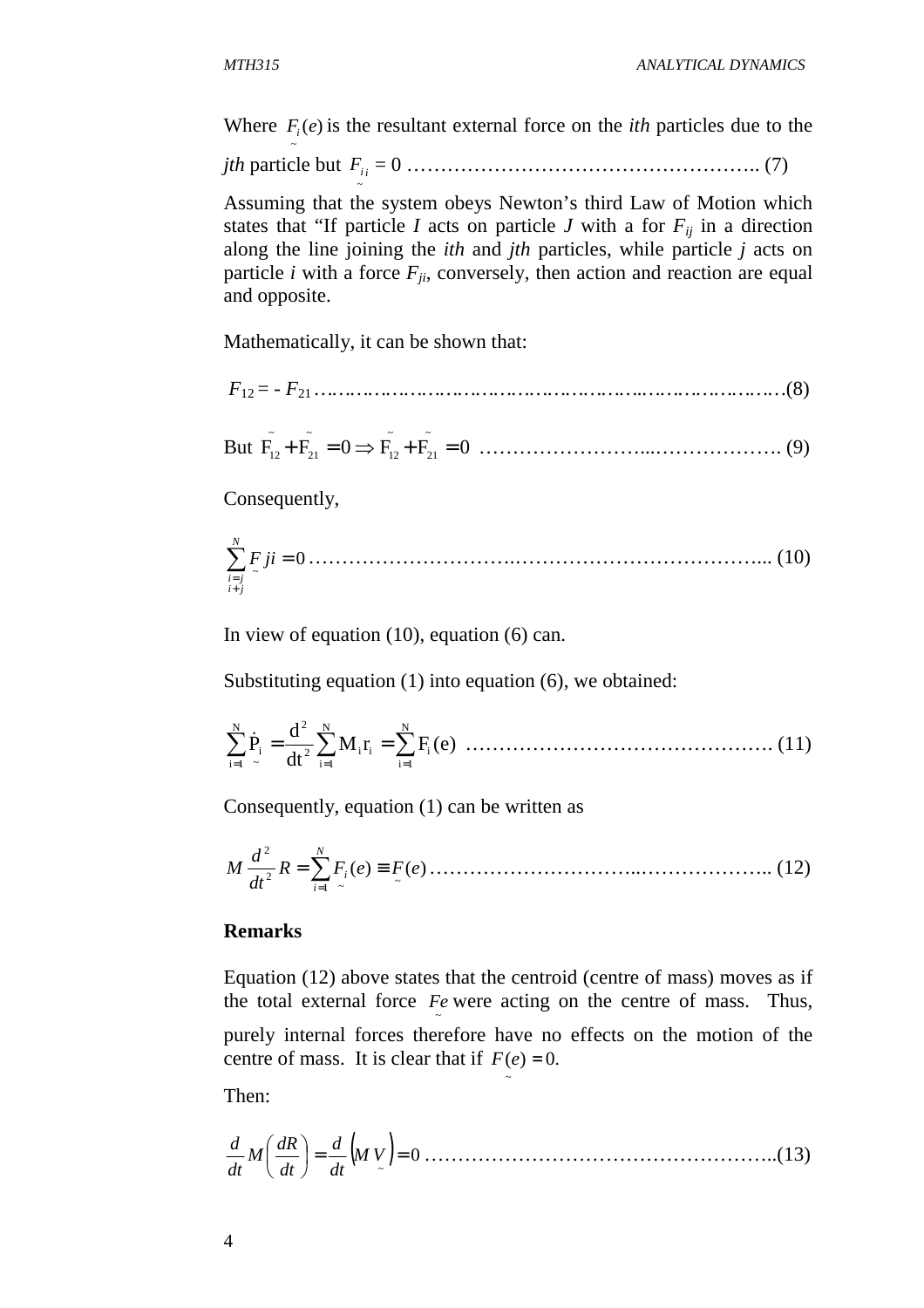*MTH315 ANALYTICAL DYNAMICS*

Equation (12) implies that the total linear momentum is conservative. This is called the Conservative Theorem for linear momentum of a system of particle.

#### **3.3 Total Angular Momentum**

The angular momentum  $L_i$  of the *ith* particle is given by:

~

~ ~ ~ *L<sup>i</sup>* = *<sup>i</sup> Pxr <sup>i</sup>* ……………………………………..……. (14)

Hence, the total angular momentum  $L_i$  of the system is given by:

~ *<sup>L</sup><sup>i</sup>* = ∑= *N i Li* 1 ~ = ∑= *N i <sup>i</sup> Pxr <sup>i</sup>* 1 ~ ~ ……………………………………………… (15)

~

Thus, )Pxr( r( x )P dt d L <sup>i</sup> N 1i i ~ i ~ i N 1i ~ & & ∑ ∑ = = = = …………………………….…. (16)

Using equation (6) equation (10) becomes:

~ ji N 1i ~ i ~ i N 1i ~ i ~ L ∑ )e(Fxr ∑ Fxr = = & <sup>=</sup> <sup>+</sup> …………………………………….……. (17)

But, the last term on the right hand side of (17) may be considered as a sum of pairs of the form

~ ~ ~ ~ ~ ~ ~ *<sup>i</sup> <sup>j</sup> ji ij <sup>i</sup> ji <sup>i</sup> Fxr Fxr <sup>r</sup> <sup>r</sup> Fx* + = − ………………………………………. (18)

Going by the equality of action and reaction, since  $r_i - r_j = r_i$  is the vector form *j* to *i*, the law of action and reaction yields

~ *ij r* x ~ *Fji* = 0 ………………………………..………………… (19)

Since  $F_{ji}$  is along the line between the two particles,

~ 0 1 ~ ~ ∑ <sup>=</sup> = *ji N i <sup>i</sup> Fxr* …………………………..…………………….. (20)

Substituting (20) into (17) we can now write:

)e(Fxr )e(N dt dL <sup>L</sup> ~ ~ i N 1i ~ i ~ = = ∑ ≡ = & ………………………………….……. (21)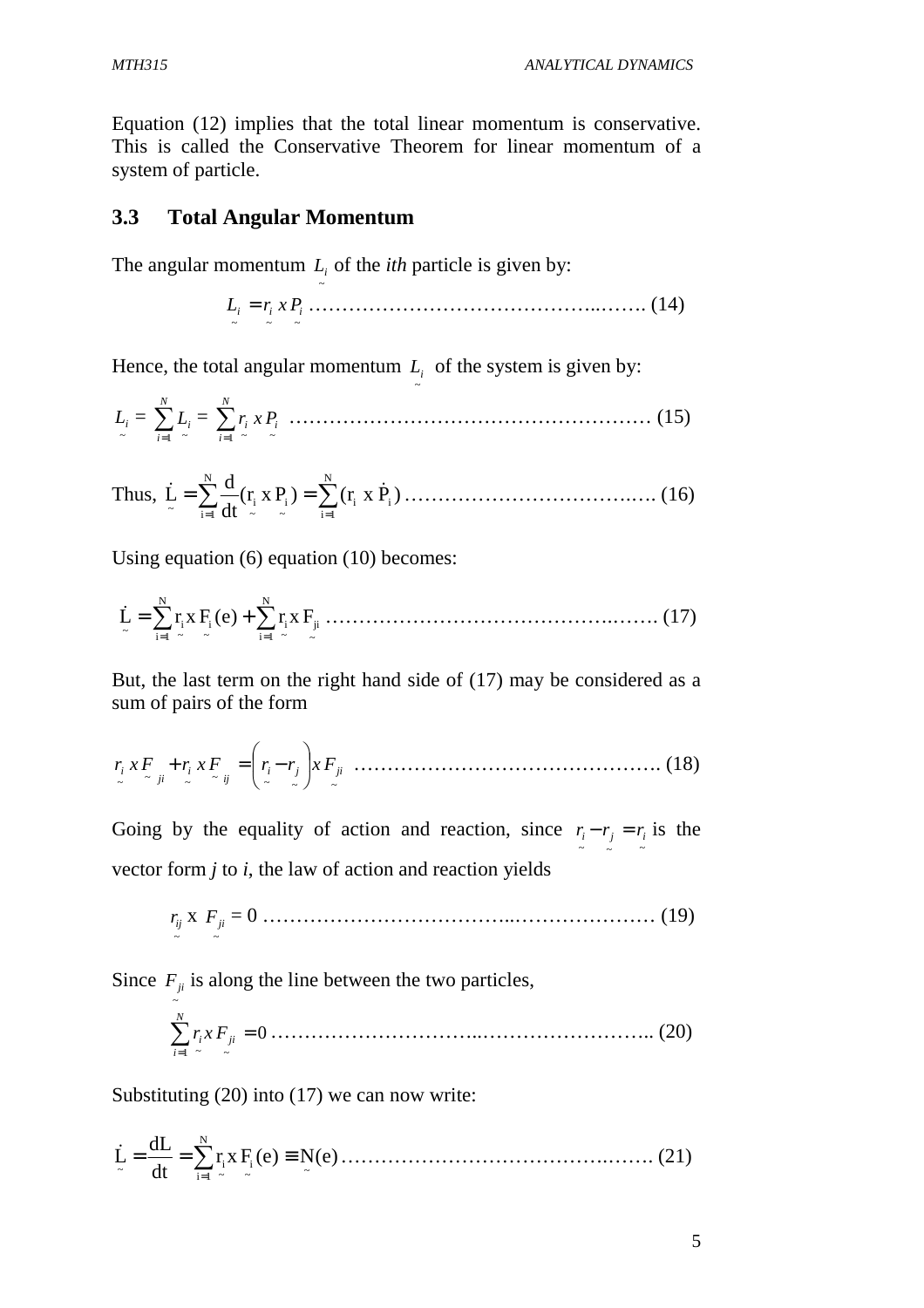Where  $N(e)$  is the applied (i.e. external) torque of the system? ~

#### **3.4 Conservation Theory of Total Angular Momentum**

 $L_i$  is said to be conserved if the applied (external) torque is zero. In

other words, the total angular momentum remains constant if the resultant external torque acting on a system of particles is zero.

#### **Remarks**

~

Note that the conservation of angular momentum of a system in the absence of applied torques holds, only if the law of action and reaction is valid. In a system involving moving charges, where the law is isolated, it is not the total mechanical angular momentum which is conserved but the sum of the mechanical and the electromagnetic "angular momentum" of the field.

Considering the diagram below:



Let  $r_i$  be the radius vector from the centre of mass to the *ith* particles. ~ Then:

~ *i r* = ~ *i r*′+ ~ *R* …………………………………………….. (22)

and ~ *V<sup>i</sup>* = ~ *Vi* ′ + ~ *V* ,…………………………………………….. (23)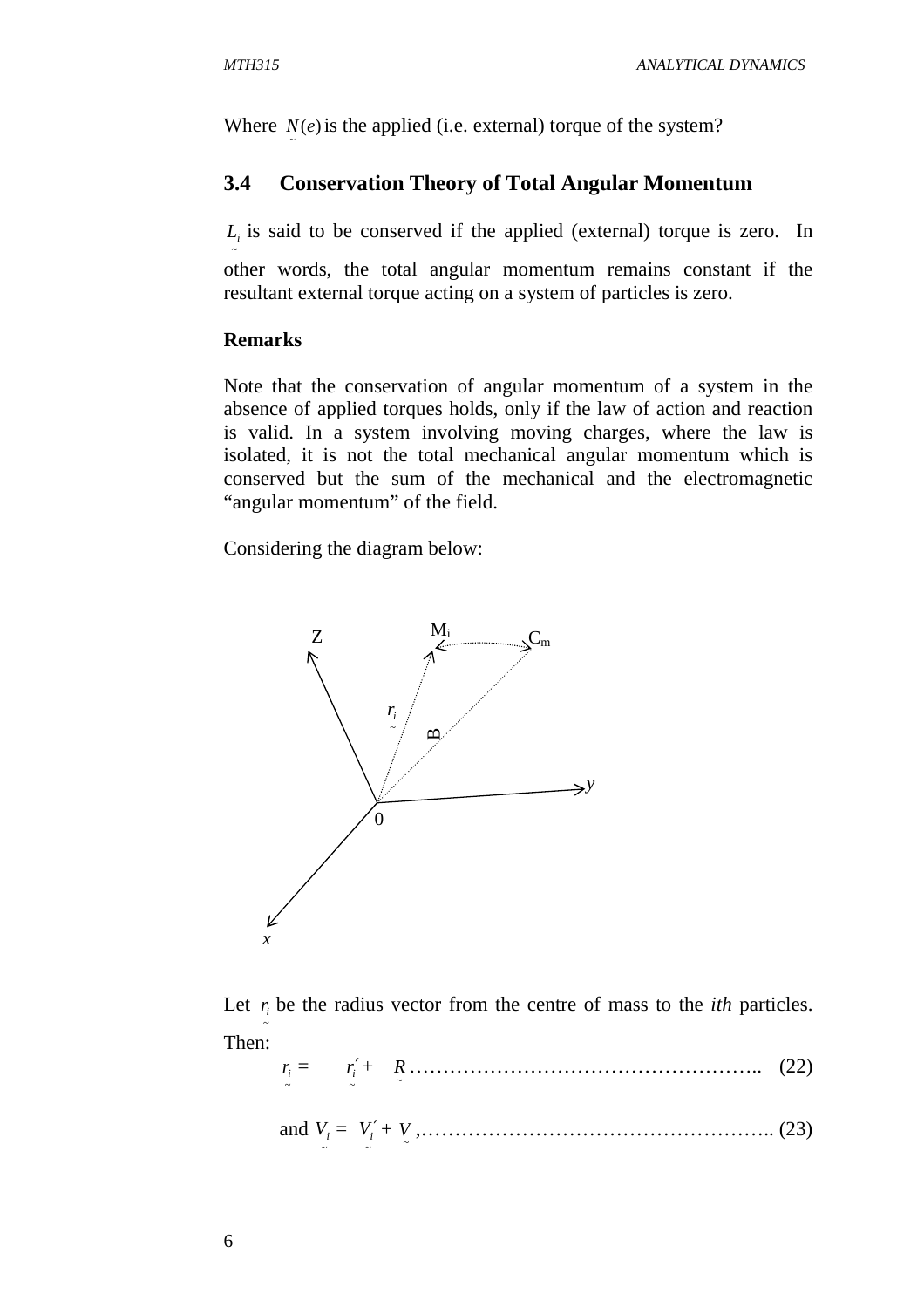where 
$$
V'_i = \frac{d\,r_i}{dt}
$$
, and  $V = \frac{d\,R}{dt}$ , ... (24)

In view of (22), we have that

. 1 1 ~ 1 1 ~ ~ *R M M r M M r R N i N i i N ii i N i i ii* <sup>=</sup> <sup>=</sup> ∑ <sup>+</sup> ∑ ∑ ∑ = = = = ………………….…………………… (25)

Hence, 
$$
\sum_{i=1}^{N} M_i r_i = 0
$$
 ....... (26)

This in turn implies

0 1 ~ ∑ ′ <sup>=</sup> = *i N i M <sup>i</sup> V* …………………………………………...…………….. (27)

Next, with  $L = \sum_{i=1}^{N}$ = = *N i*  $L = \sum r_i P_i$  $L = \sum_{i=1}^r r_i P_i$ ,

from equation (22) we obtain

$$
L = \sum_{i=1}^{N} (r'_i R) x M_i \left( V'_i + V \right)
$$
  
= 
$$
\sum_{i=1}^{N} R x M_i V_i + \sum_{i=1}^{N} r'_i x M_i V'_i + \left( \sum_{i=1}^{N} M_i r'_i \right) x V_i + R x \frac{d}{dt} \sum_{i=1}^{N} M_i r'_i \dots \dots \dots \dots \tag{28}
$$

Hence, using equation (22) and (26) we obtain

$$
L = R x M V + \sum_{i=1}^{N} r_i x P'_i \dots (29)
$$

Thus, the total angular momentum about a point O is the angular momentum of the system concentrated at the centre of mass plus the angular momentum of motion about the centre of mass. Equation (29) shows that in general, *L* depends on the region O through vector *R* only ~ ~ if the centre of mass is at rest with respect to O will  $\sum_{n=1}^{\infty}$  be independent of the point of reference.

In the latter case,  $RxMV = 0$  and L reduces to the angular momentum ~ ~ about the centre of mass.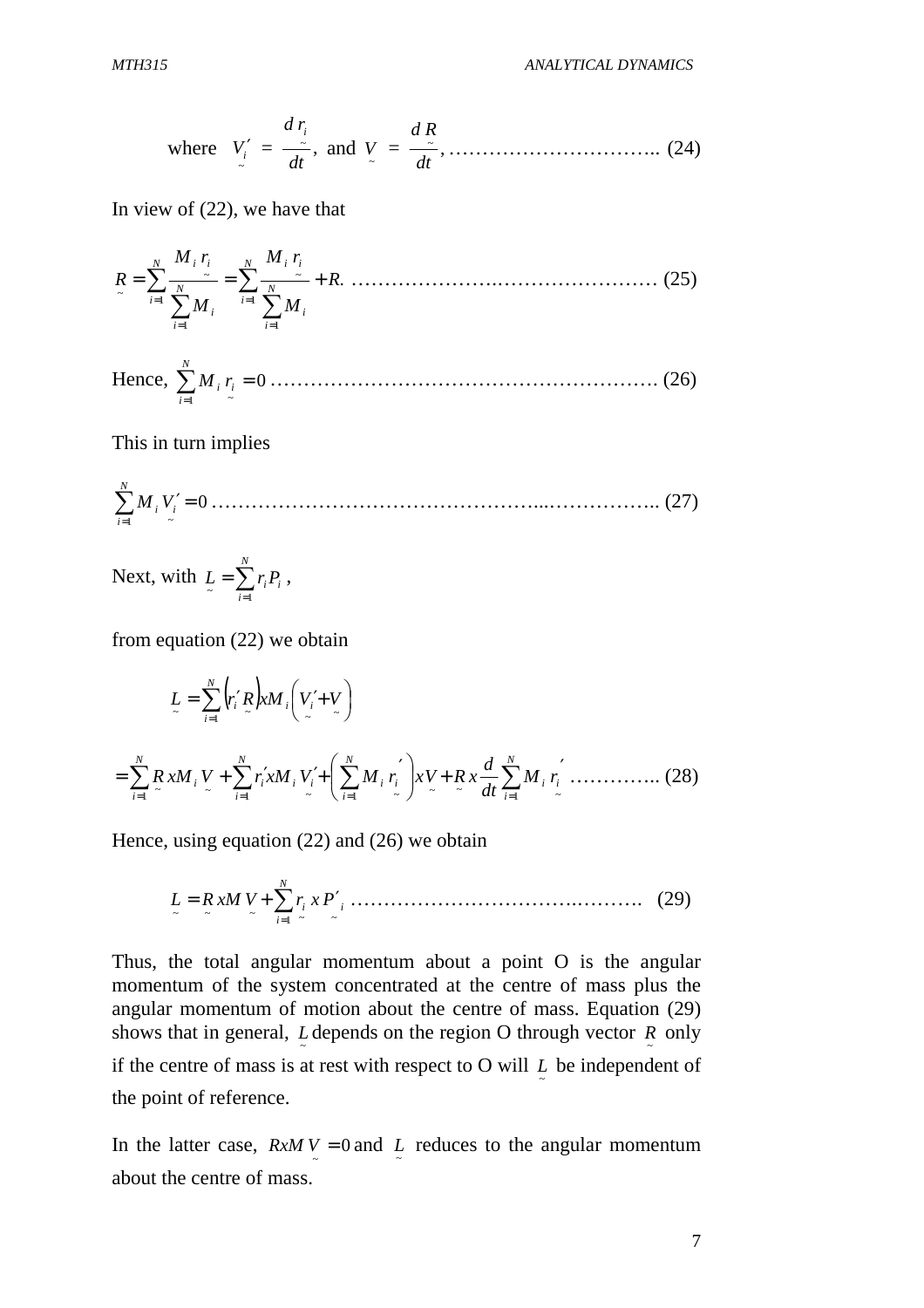# **4.0 CONCLUSION**

We have been able to show that if the net external torque acting on a particle is zero, the angular momentum will remain unchanged. This is often called the principle of conservation of angular momentum.

# **5.0 SUMMARY**

This unit has briefly discussed elementary classical dynamics of an object viewed as a particle (point mass). Discrete and continuous systems, degree of freedom were focused mathematically.

These terms are briefly defined below:

## • **Discrete and Continuous System**

A discrete system having a very large but finite number of particles can be considered as a continuous system. On the other hand, a continuous system can be considered as a discrete system consisting of a large but finite number of particles.

## • **Degree of Freedom**

This is the number of coordinates required to specify the position of a system of one or more particles. For instance, a particle moving freely = space requires 3 coordinates e.g. (x, y, z) to specify its position. Thus, the number of degrees of freedom is 3.

We also discussed the centroid (centre of mass) of the system of particle.

## • **Centre of Mass (Centroid)**

Let  $r_1, r_2, \ldots, r_N$  be the position vectors of a system of N particles of masses  $m_1, m_2, \dots, m_N$  respectively.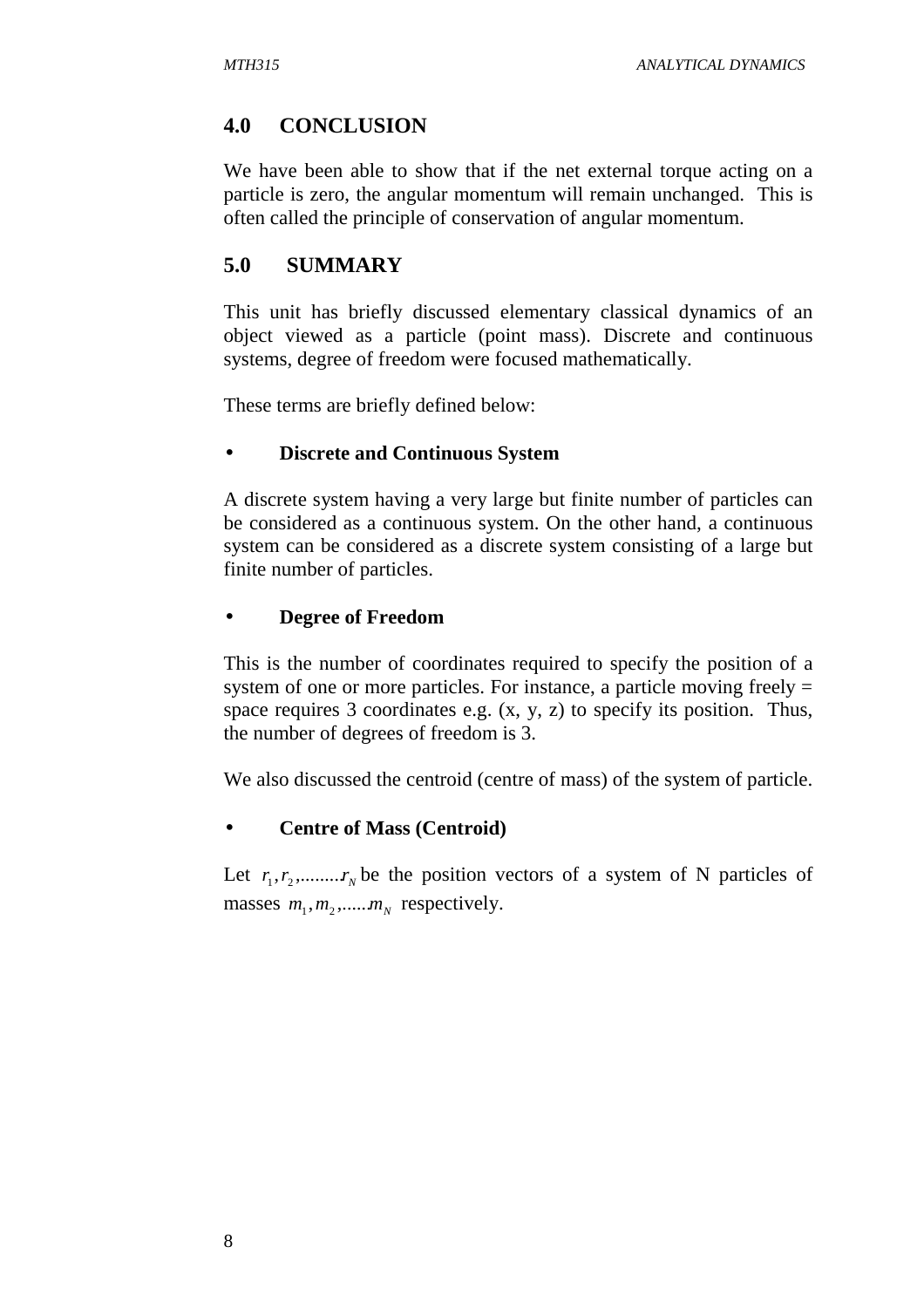

Hence, the center of mass or centroid of the system of particles is defined as that point C having position vector.

$$
\tilde{r} = \frac{m_i r_i + m_2 r_2 + \dots + m_N r_N}{m_i + m_2 + \dots + m_N}
$$

$$
= \frac{1}{M} \sum_{i=1}^{N} m_i r_i
$$

Where  $M = \sum_{ }^{n}$ = *N i mi* 1 is the total mass of the system.

The kinetic energy of a system of particles can be defined as:

$$
T=\frac{1}{2}\sum_{i=1}^Nm_i\dot{r}_i^2
$$

• We further discussed extensively the total angular momentum of the system of particles about origin O as

$$
\sum_{i=1}^N m_i(r_i x V_i)
$$

• The total external torque acting on a system. The total external torque about the origin is

$$
\sum_{i=1}^{N} r_i x F_i
$$
. Where  $F_i$  is the external force acting on the particle *i*.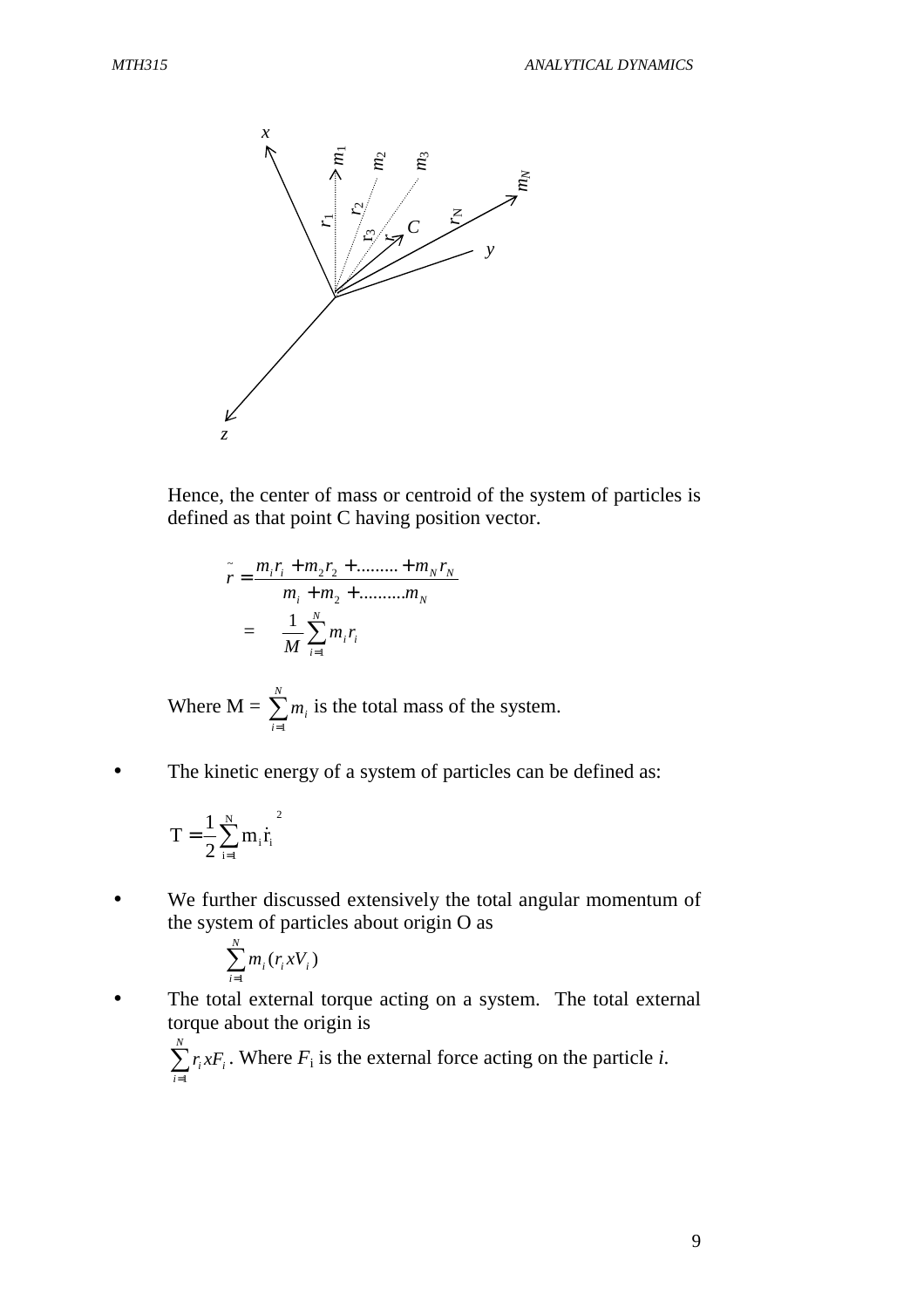#### • **Conservation of Angular Momentum**

If the resultant external torque acting on a system of particles is zero, then the total angular momentum remains constant i.e. conserved that is:

$$
\sum_{i=1}^N m_i(r_i x V_i) = \text{constant}.
$$

#### **SELF ASSESSMENT EXERCISE 1**

Describe the motion of a particle in free space.

#### **Solution**

Here, no constraints are involved and hence, we may use the Cartesian coordinates *x, y, z* as the components of the position vector of the particle, i.e.  $r = x_i + y_i + z_k$ 

Let *F* be the force applied on the particle. The compounds of ~ generalised force are then:

$$
Q_x = F \cdot \frac{dr}{dx} = F \cdot i = F_x
$$
  
\n
$$
Q_y = F \cdot \frac{dr}{dy} = F \cdot j = F_y
$$
  
\n
$$
Q_z = F \cdot \frac{dr}{dz} = F \cdot k = F_z
$$
  
\n(1)

Thus, they coincide with the components of  $\frac{F}{r}$ , the applied or motive force.

The kinetic energy T of the particle is  $(x^2 + y^2 + z^2)$ . 2 1 <sup>2</sup> <sup>2</sup> <sup>2</sup> *T* = *m x* + *y* + *z* ………………………………………...………. (2)

Using equation (1) and (2) we obtain

$$
\frac{d}{dt}\left(\frac{dT}{dx}\right) - \frac{dT}{dx} = F_x \dots \dots \dots \dots \dots \dots \dots \dots \dots \dots \dots \dots \dots \dots \dots \dots \tag{3}
$$

i.e.  $m\ddot{x} = F_{x} m\ddot{y} = F_{z}$  and  $m\ddot{z} = F_{z}$ .

These equations may be combined to obtain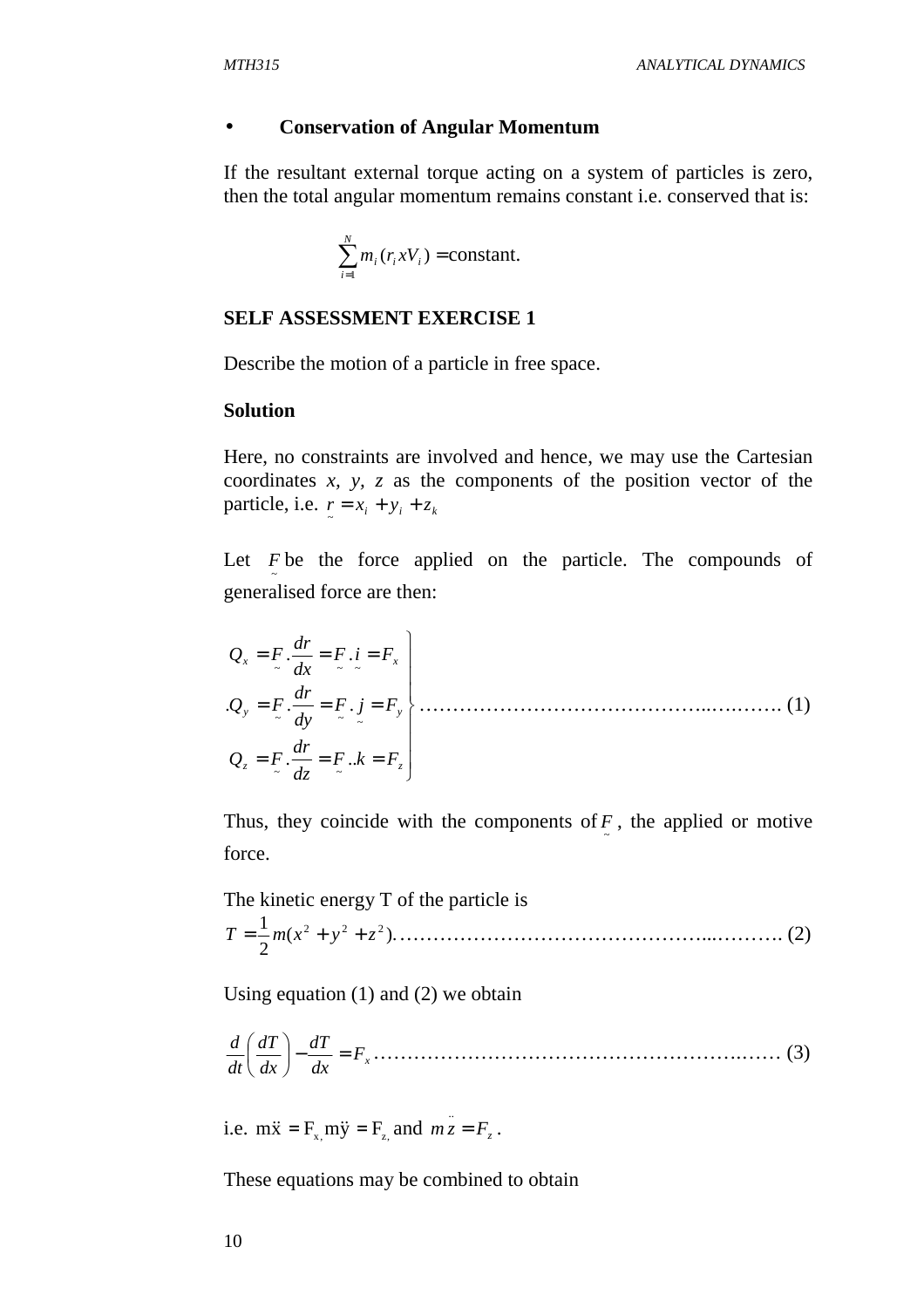$F_x i + F_y j + kF_z = m\ddot{x} + m\ddot{y} + m\ddot{z}$ 

$$
= m(i\ddot{x} + j\ddot{y} + k\ddot{z})
$$

*F* = *ma*………………………………………………. (4)

Where =  $\underline{a} = i\underline{\dot{x}} + j\underline{\dot{y}} + \underline{k}\ddot{z}$  and

 $F = iF_x + jF_y + kF_z.$ ~

Equation (4) is Newton's second law of motion.

#### **SELF ASSESSMENT EXERCISE 2**

- 1. Describe the motion of a particle in space using Polar Coordinates (r, θ).
- 2. Describe the motion of a system of two particles connected by a string over a fixed, frictionless pulley.
- 3. Determine the number of degree of freedom in fine particles moving freely in a plane.
- 4. Prove that the total momentum of a system of particles can be found by multiplying the total mass *M* of the system by the velocity *v* of the centroid.

## **6.0 TUTOR-MARKED ASSIGNMENT**

- 1. Define the following terms with examples:
- a. Centre of mass
- b. Degree of freedom.
- 2. Determine the number of degrees of freedom in a particle moving on a given space curve.
- 3. A system of a particles consists of a 2 gram mass located at (0, 0, 1), a 1 gram mass at (-1, 0, 1) and 3 gram mass at (2, 1, -1). Find the coordinates of the centre of mass.
- 4. Prove that if the total momentum of a system is constant i.e. is conserved, then the centre of mass i.e. either at rest or in motion with constant velocity.
- 5. State and prove the conservation theorem for Total Angular Momentum.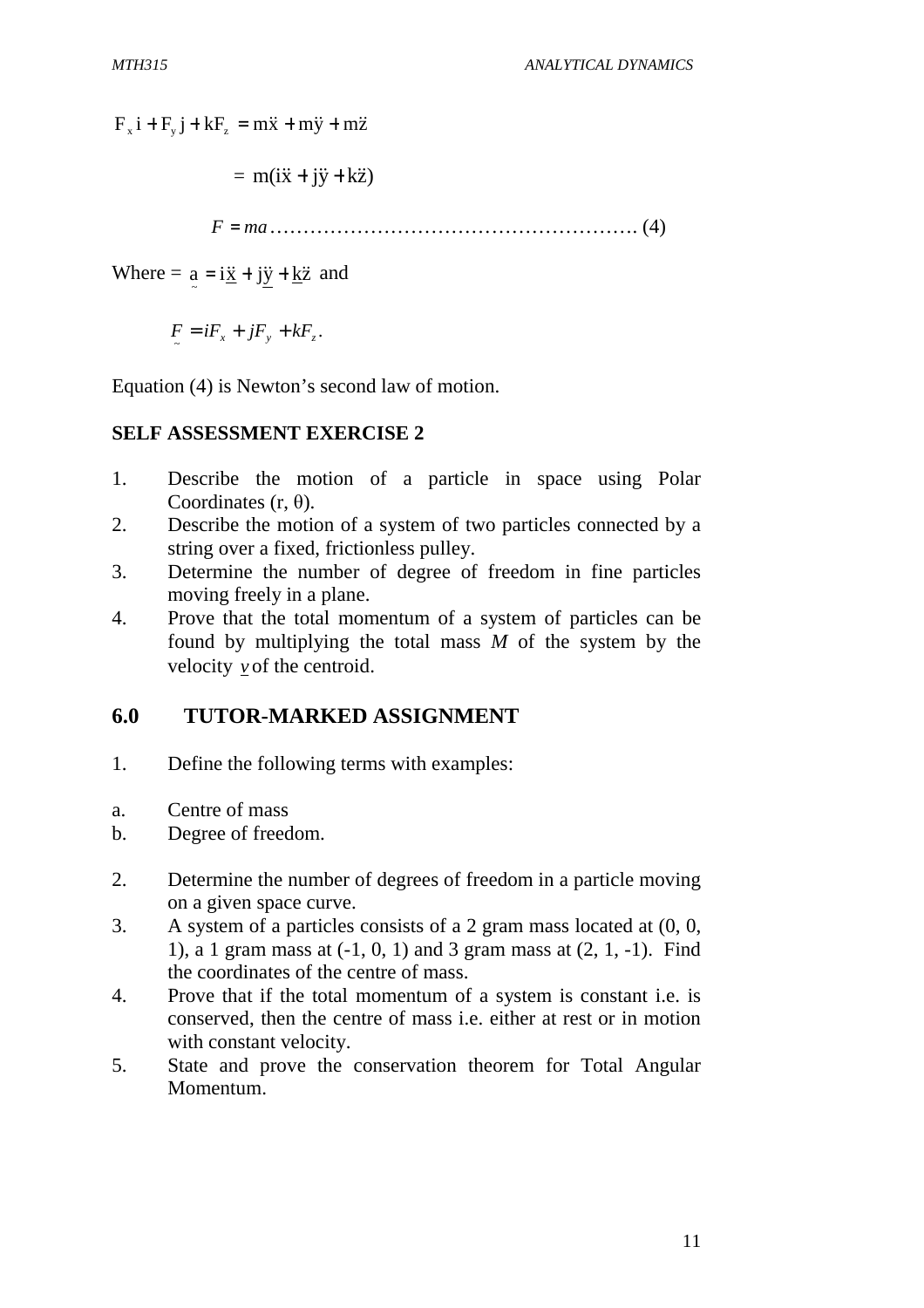## **7.0 REFERENCES/FURTHER READING**

Ajibola, S.T. (2006). *Vector Analysis and Mathematical Method*.

Avner, Friedman. *Differential Games*.

Kibble, T.W.B. *Classical Mechanics*.

KREYSZIC. *Advanced Engineering Mathematics*.

Murray, R. Spiegel. *Theoretical Mechanics*.

Vladinirou, U.S. *Generalised Function Mathematical Physics*.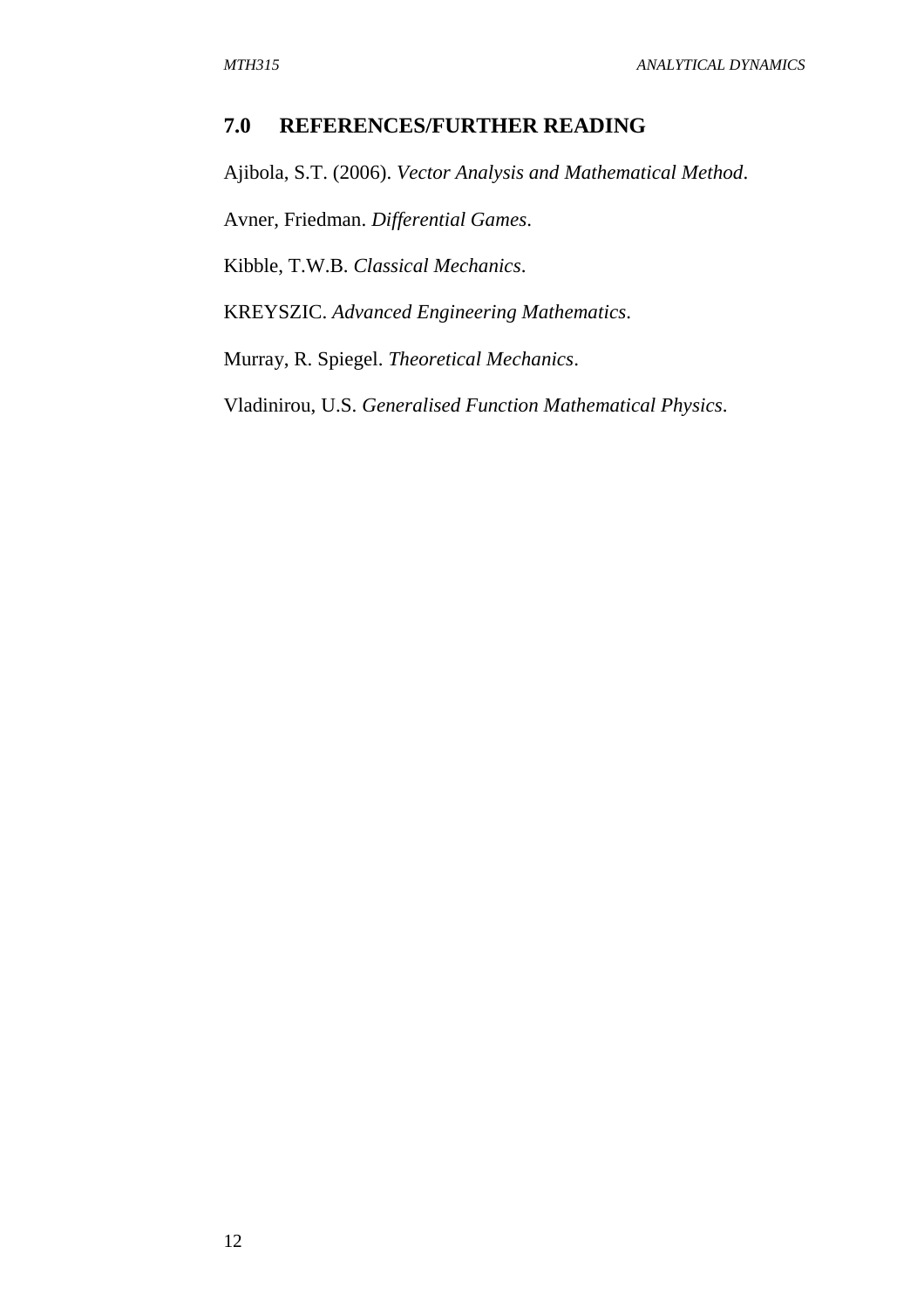# **UNIT 2 HOLONOMIC AND NON-HOLONOMIC CONSTRAINTS**

# **CONTENTS**

- 1.0 Introduction
- 2.0 Objectives
- 3.0 Main Content
	- 3.1 Holonomic and Non-Holonomic Constraints
	- 3.2 Generalised Coordinate
	- 3.3 D'Alambert's Principle
- 4.0 Conclusion
- 5.0 Summary
- 6.0 Tutor-Marked Assignment
- 7.0 References/Further Reading

# **1.0 INTRODUCTION**

The motion of a particle or system of articles is restricted in some ways. For example, gas molecules in a container are constrained by the wall of the vessel to move only inside the container, while a particle placed on surface of a solid sphere is restricted by the constraint so that it can move on the surface or in the region exterior to the sphere. Consequently, a constraint can be defined as the limitations on the motion of a particle.

# **2.0 OBJECTIVES**

At the end of this unit, you should be able to:

- define the term constraint
- state the types of constraint
- distinguish the different types of constraint
- define D'Alambert's principle and relevant theorems.

# **3.0 MAIN CONTENT**

# **3.1 Holonomic and Non-Holonomic Constraints**

In practice, equation (6) in Module 1 Unit1, may not completely describe the motion of the *ith* particles of a system of N particles; for it may be necessary to take into account the constraints which limit the motion of system. For example, in rigid bodies the motion must be such that the distance between any two particular particles of the rigid body is always the same. Such limitations on the motion of a particle are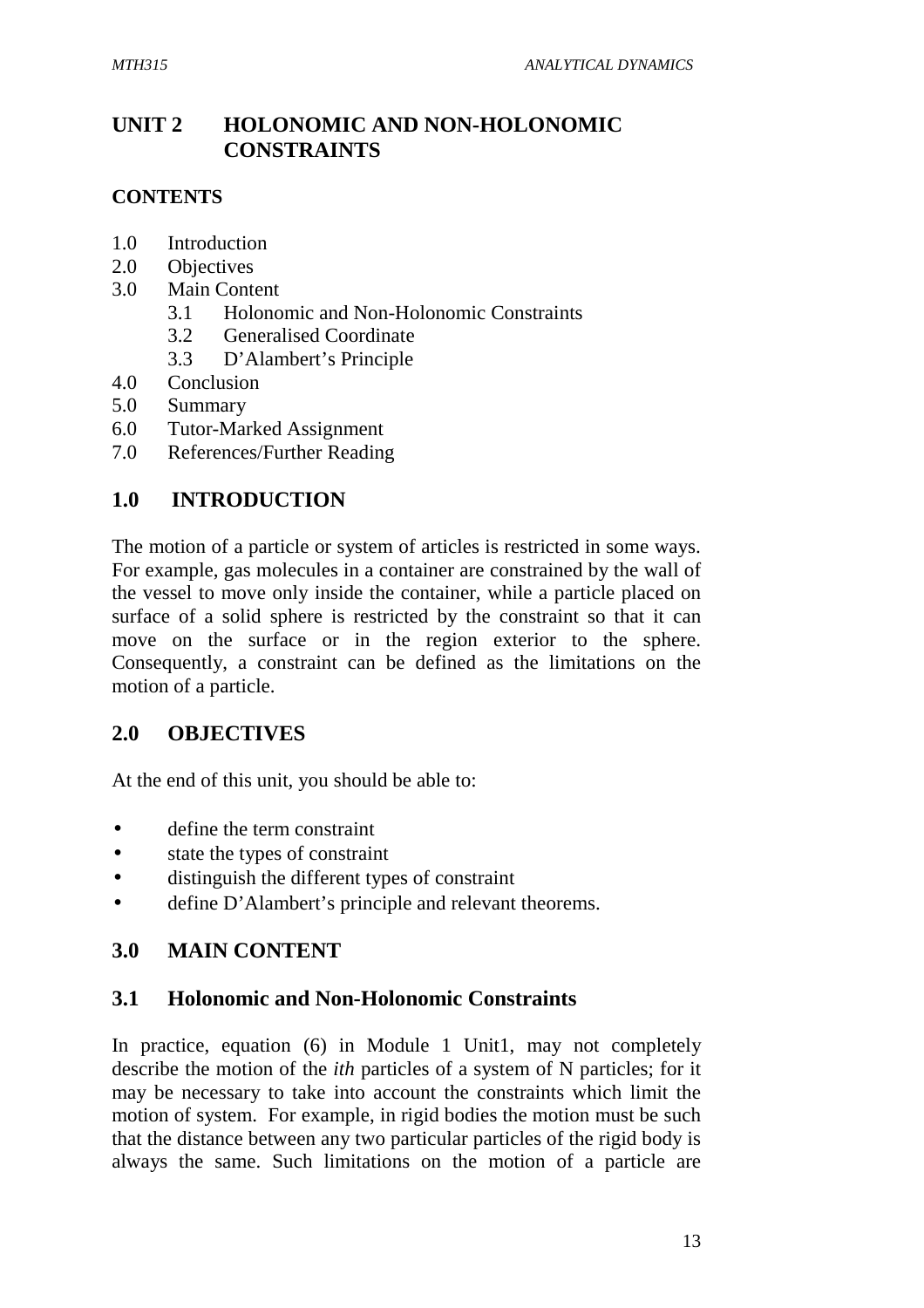referred to as constraints. The constraint condition can be expressed mathematically as

Ø ,( ,............ ), 0 *r*<sup>1</sup> *r*2 *rN t* = ……………………………………… (30)

If the position vectors of the particle are considered along with the time taken, then the nature of constraint condition involved could be regarded as holonomic otherwise and non-holonomic constraints shall be discussed in detail next.

Furthermore, if the constraints are independent of time, we say they are **Scleronomous**; but if they depend explicitly on time. It can be said that the constraint condition is **rheonomous**.

## **Remarks**

In the presence of constraints, the coordinates  $r_i = |r_i|$  are no longer all independent, hence the equations given by equation (6) in Module 1 Unit 1 above are not all independent; the forces of constraints are no longer known.

They are among the unknown of problem and must be obtained from the solution we seek. In fact, the presence of constraints is an acknowledgement of the fact that there are forces acting on the system which cannot be specified directly but are known only in terms of their effect on the motion of the system.

# **3.2 Generalised Coordinate**

# **Remarks**

If the constraints imposed on a system of N particle are holonomic and are expressed by means of k equations of the form as in equation (30), then the equations may be used to eliminate k of the 3N coordinates which describe the system. There are then left only 3N–k independent coordinates and the system thus possesses 3N–k degrees of freedom.

The elimination of k dependent coordinates may be regarded as an exercise in transformation theory involving the introduction of 3N–k new independent variables q1, q2, ……….q3N-k connected to the coordinates  $r_1, r_2, \dots, r_N$ . Thus,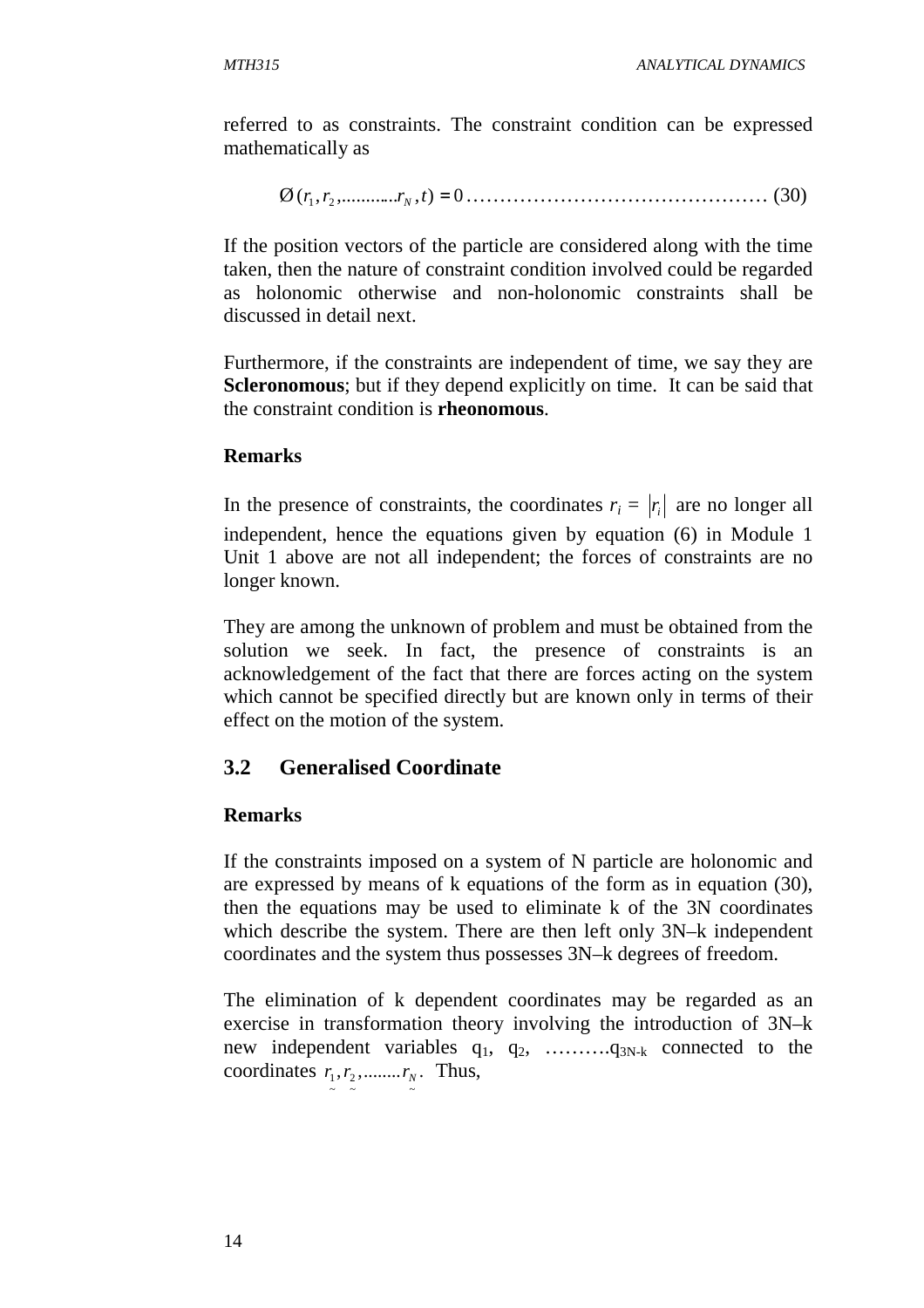$\overline{a}$  $\overline{\phantom{a}}$  $\overline{\phantom{a}}$  $\overline{a}$  $\overline{\phantom{a}}$  $\overline{\phantom{a}}$  $\int$  $\overline{\phantom{a}}$  $\overline{\phantom{a}}$  $\overline{\phantom{a}}$  $\overline{a}$  $\overline{\phantom{a}}$  $\overline{\phantom{a}}$  $\vdots$  : : :  $\cdots$  :  $\cdots$  :  $\cdots$  :  $\cdots$  :  $(31)$  $r_1 = r_1(q_1, q \dots, q_{3N-K}, t)$  $=r_N(q_1, q \ldots q_{3N-K}, t)$  $r_3 = r_3(q_1, q \dots, q_{3N-K}, t)$  $r_2 = r_2(q_1, q \dots, q_{3N-K}, t)$  $\mathbb{R}^2$  :  $\mathbb{R}^2$  :  $\mathbb{R}^2$  :  $\mathbb{R}^2$  :  $\mathbb{R}^2$  : : : :  $\frac{1}{2}$   $\frac{1}{N}(q_1, q, \ldots, q_3)$  $r_N = r_N(q_1, q \dots \dots \dots q_{3N-K}, t)$ 

These equations contain the constraints explicitly. The new variable *q*1,  $q_2$ , ……….. $q_{3N-k}$  are called generalised coordinates. We shall employ them a great deal in the sequel.

## **3.3 D'Alambert's Principle**

Virtual Displacement (Assumed Infinitesimal)

A virtual displacement of a system of N particle with position vectors  $|r_1, r_2, \dots, r_N|$ J  $r_1, r_2, \dots, r_N$  $\setminus$ ſ  $(r_1, r_2, \dots, r_N)$ , is a change in the configuration of the system arising from an arbitrary infinitesimal changes  $\delta r$  of the coordinates ~  $r_i$  the changes  $\delta r_i$  being assumed consistent with the forces and constraints imposed on the system at the given time t.

The symbol has the usual properties of the differential  $\delta$ . For instance,

 $\delta(\sin\theta) = \cos\theta \, \delta\theta$ .

Consequently, the displacement described in equation (30) above is called virtual displacement to distinguish it from an actual displacement of the system occurring in a time interval  $[t, t + dt]$  during which the forces and constraints may be changing.

## **Principle of Virtual Work**

For a system of N particles, with position vectors  $r_i$  to be in equilibrium,

~

the resultant force acting on each particle must be zero. Then  $F_i = 0$ , for  $i = 1, 2, \ldots, N.$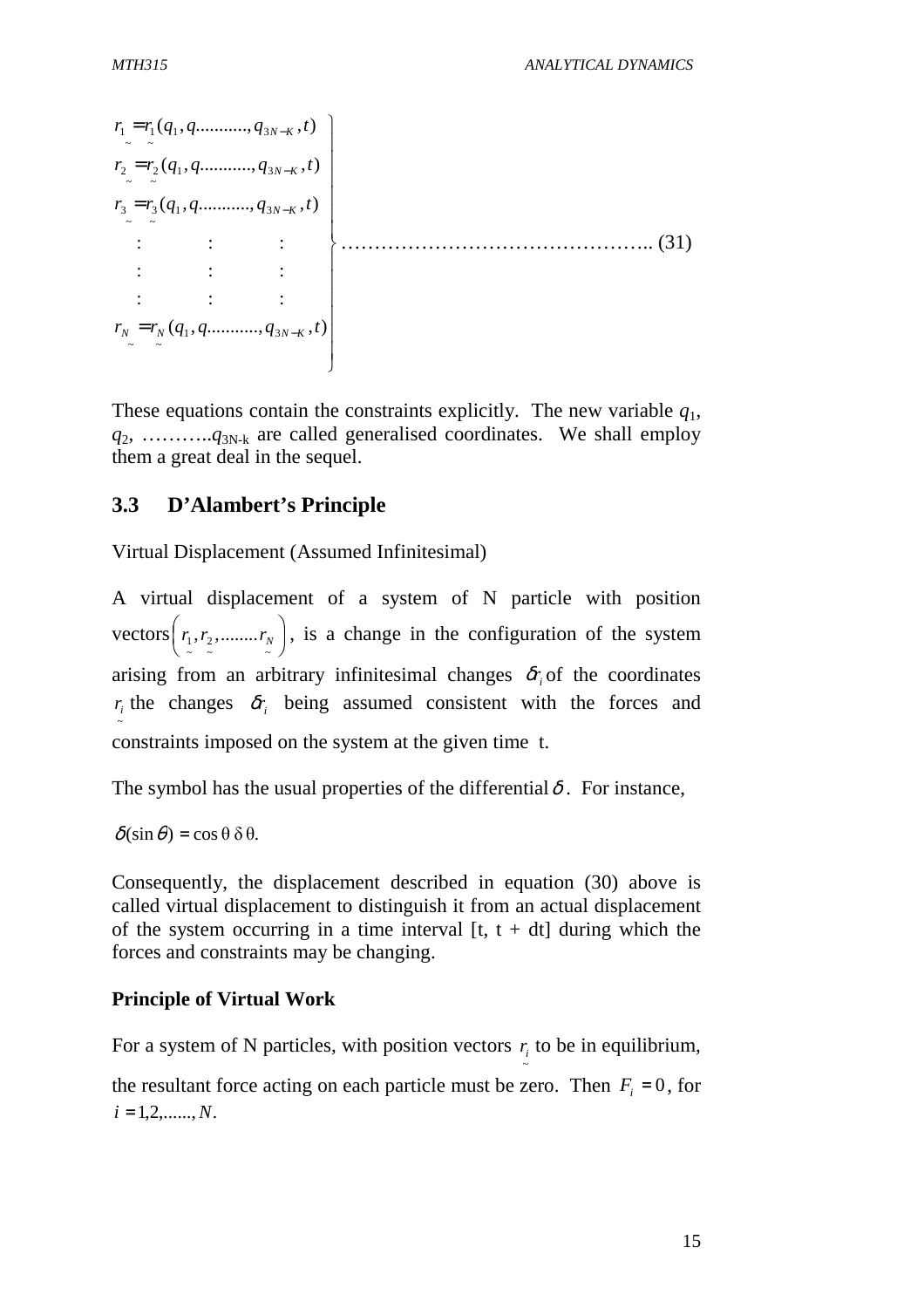However, it is obvious that the virtual work  $F_i \delta r_i = 0$ , for  $i = 1, 2, \dots, N$ . But if the total virtual work is considered, we obtained

 . 0 1 ∑ <sup>=</sup> = *i N i <sup>i</sup> F* <sup>δ</sup>*r* …………………………………………. (31)

#### **Remarks**

If constraint are present, the motion, then we obtain the total force involved in the displacement is sum of the actual force and the constraint force acting on the *ith* particle. Then

*F<sup>i</sup>* = *F<sup>i</sup>* (actual) + *F<sup>i</sup>* (virtual)…………………………………. (32)

In view of equation (30) and (31) we obtain

∑= *N i i r* 1 (actual). δ*r<sup>i</sup>* <sup>+</sup> ∑= *N i Fi* 1 (virtual) . = 0 *<sup>i</sup>* <sup>δ</sup> *r* ……………………..……. (32)

#### **Theorem**

Suppose in the following that we are considering only systems of particles for which the virtual work of the forces of constraint kanish. This theorem is valid, for example for all rigid bodies. On the strength of the mentioned theorem, we obtain from equation (32) that

 $\sum$ = *N i Fi* 1 ~ (actual). *<sup>i</sup>* <sup>δ</sup>*r* = 0………………………………………..………. (33)

This equation is generally referred to as the Principle of Virtual work. Note that since the coordinates  $r_i$  for  $i = 1, 2, \ldots, N$  are connected by

~

the equations of constraints, the infinitesimal changes  $\delta r$  are not independent, and hence

~ *Fi* (actual). ≠ 0, in general ……………………….……………..…. (33)

In order to obtain an equation of the form (34) in which the coefficient of  $\delta r$  may be set to zero, we must recast (34) by using the independent coordinates  $q_i$ . To achieve this, we may write the equations of motion

$$
F_{i} - \dot{P}_{i} = 0, \text{ (for } i = 1, 2, \dots, N), \dots, \dots, \dots, \dots, \dots, \dots, (34)
$$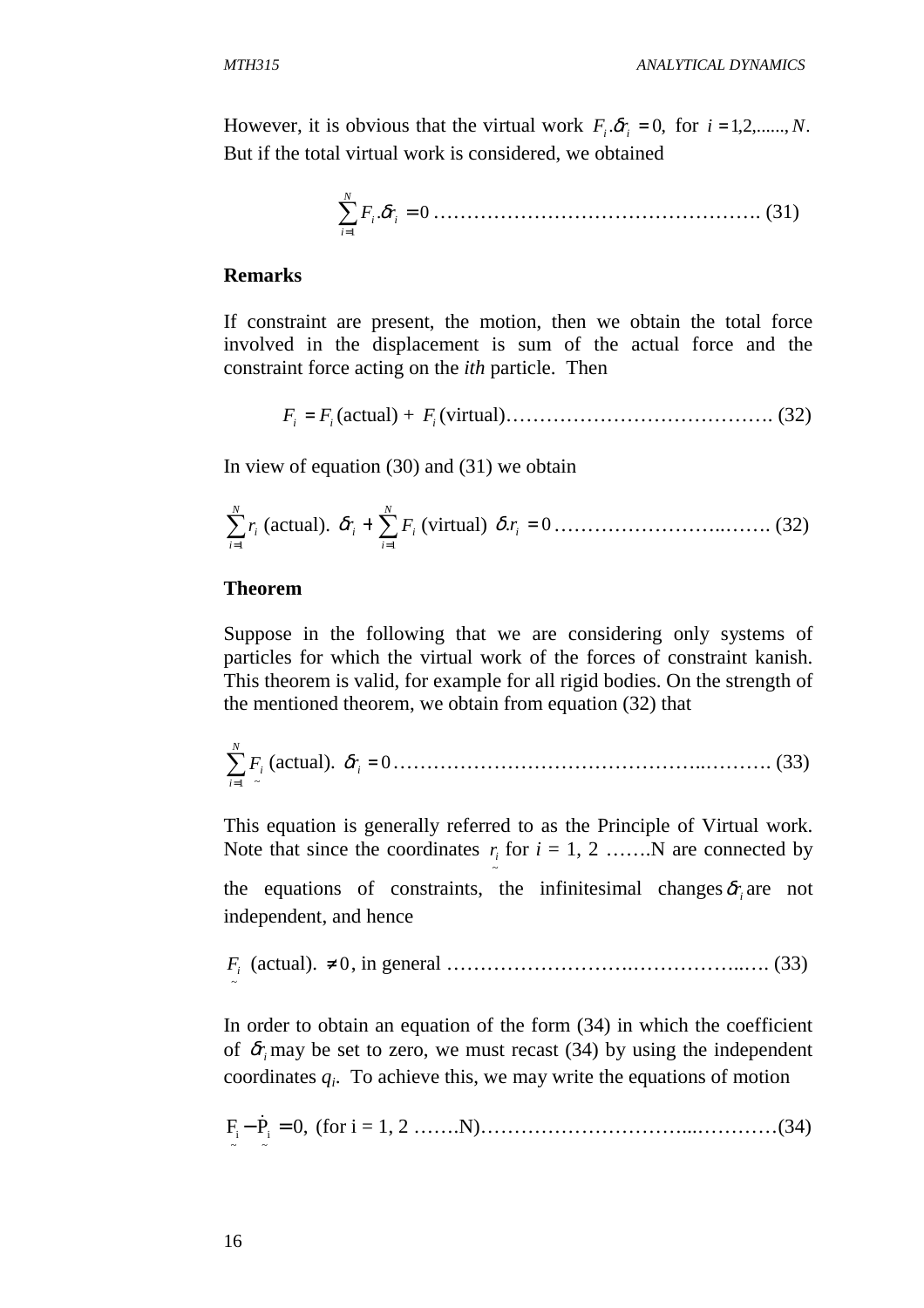Consequently, equation (32) may be re-written in the form

F P r. 0 ~ i N 1i ~ i ~ δ = ∑ − − & ……………………………………….………….. (35)

This becomes:

$$
\sum_{i=1}^{N} \left( F_i \left( \text{actual} \right) - \dot{P}_i \right) \delta r_i + \sum_{i=1}^{N} \left( F_i \left( \text{virtual} \right) - \dot{P}_i \right) \delta r_i = 0 \dots \dots \dots \dots \dots \dots \tag{36}
$$

From the remark that led to equation (32) we can deduce another theorem thus. A system of particles with position vector  $r_i$  for  $i = 1, 2$ …….N moves in such a way that the total virtual work

$$
\sum_{i=1}^{N} \left( F_i(\text{actual}) - \dot{P}_i \right) \delta r_i = 0 \dots \dots \dots \dots \dots \dots \dots \dots \dots \dots \dots \dots \dots \dots \dots \dots \tag{37}
$$

With the theorem, equation (36) is referred to as the D'Alambert's Principle; hence we can consider dynamics as a special case of statics.

## **4.0 CONCLUSION**

From the remark that led to equation (32), one obtains that a system of particles moves in such a way that defines the total virtual work as in equation (36).

## **5.0 SUMMARY**

This unit has briefly discussed the motion of particles, the constraint of motion, types of constraints, which are defined as follows:

- The limitation to the motion of a particle is called a constraint. The components are usually expressed in the form  $\mathcal{O}(r_1, r_2, \dots, r_N, t) = 0$  where  $r_1, r_2, \dots, r_N$  are position vector of the particles.
- Holonomic Constraint is a typical constraint condition that is involved if the position vector of the particle is considered along the time-taken.
- But for non-holonomic it means that the position vector of the particle is not considered along the time taken.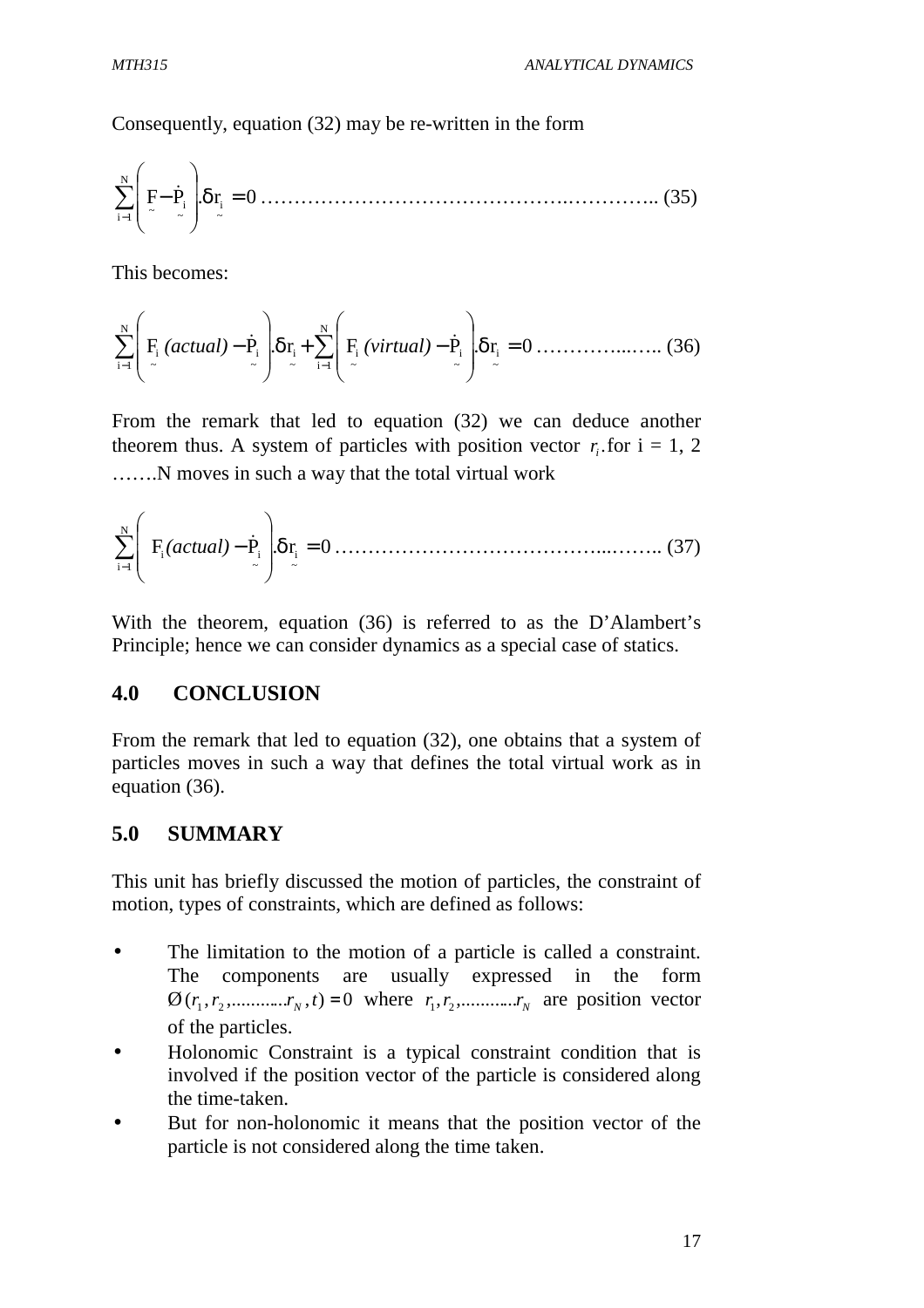- Scleronomous constraint condition occurs when the constraint is independent of time.
- While rheonomous constraint is a constraint condition which is explicitly dependent on time.

We further discussed the transformation theory involving the introduction of  $_{3N-k}$  new independent variables  $q_1, q_2, \ldots, q_{3N-k}$  that are connected to the coordinates  $r_i, r_2, \dots, r_N$ .  $r_i, r_2, \dots, r_N$ . where *k* are dependent coordinates.

Thus,

$$
r_1 = r_1(q_1, q \dots \dots \dots q_{3N-K}, t)
$$
  
\n
$$
r_2 = r_2(q_1, q \dots \dots \dots q_{3N-K}, t)
$$
  
\n
$$
r_3 = r_3(q_1, q \dots \dots \dots q_{3N-K}, t)
$$

As in equation (31) in Module 1, Unit 1

Consequently, the generalised coordinates are referred to as the new variables  $q_1, q_2, \ldots, q_{3N-k}$  – the above.

We discussed the equation of the Principle of Virtual work as:

 $\sum$ = *N i Fi*  $\overline{1}$  ~ (actual).  $\delta r_i = 0$  also, for total virtual work equation is

$$
\sum_{i=1}^{N} \left( F_i(\text{actual}) - \dot{P}_i \right) \delta r_i = 0
$$

This is called D'Alambert's Principle.

#### **SELF ASSESSMENT EXERCISE 1**

Two particles having masses  $m_1$  and  $m_2$  are located on a frictionless double inclined curves and connected by an inextensible mass less string passing over a smooth pulley. Use the principle of virtual work to show that for equilibrium we must have 2 1 2 1 *m m Sin*  $\frac{Sin \infty_1}{\sigma}$ ∝  $\frac{\infty_1}{\cdots} = \frac{m_1}{\cdots}$ , where  $\infty_1$  and  $\infty_2$  are the angles of the incline.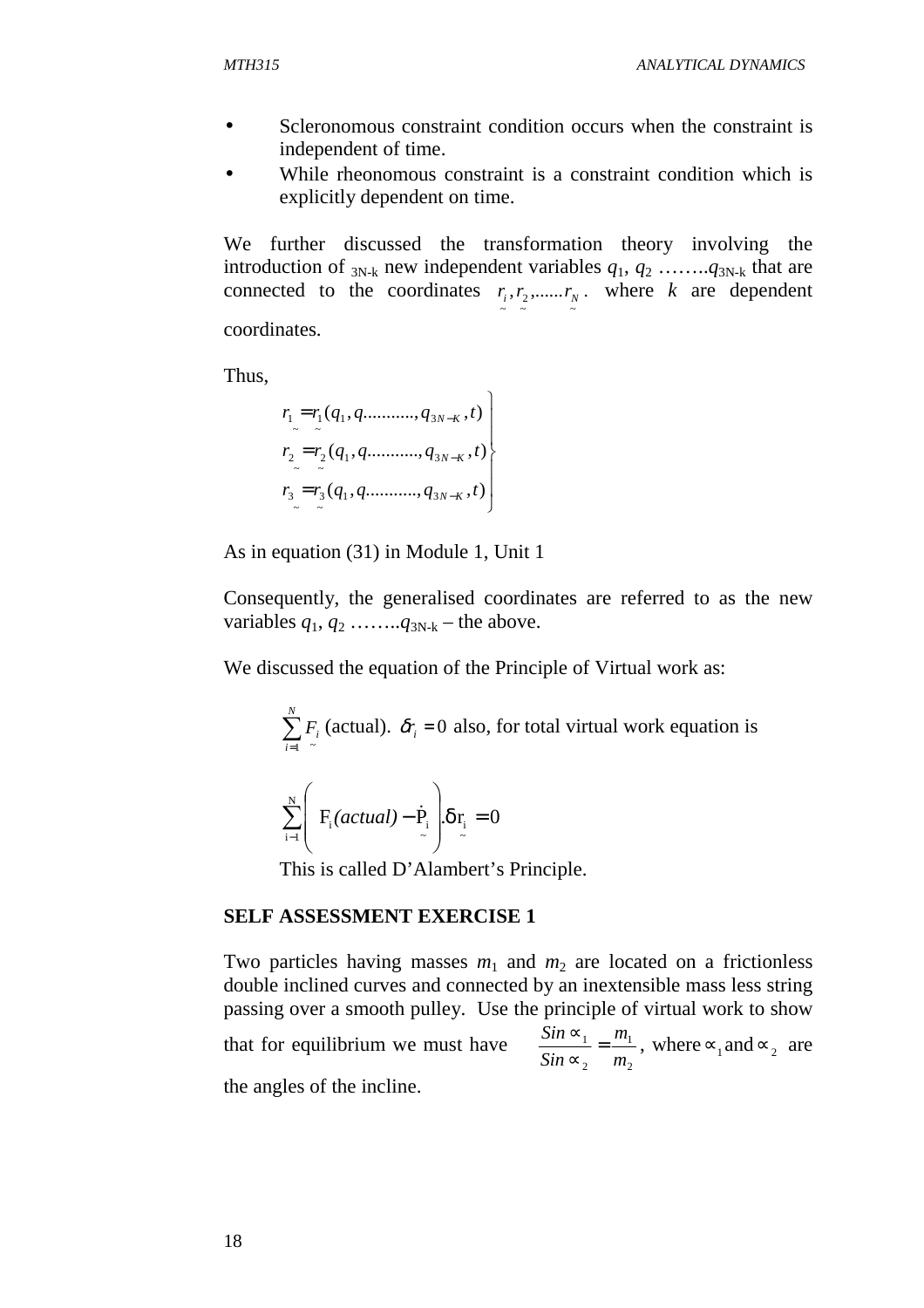#### **Solution**

Let  $r_1$  and  $r_2$  the respective position vectors of masses  $m_1$  and  $m_2$  relative to O.

The actual forces (due to gravity) acting on  $m_1$  and  $m_2$  are respectively:

 $F_2^{(a)} = m_2 g.$  $(a)$  $18, 12$ )( *F*<sup>1</sup> *m g F m g a a* = = …………………………………….……. (1)

According to the principle of virtual work,

 $\sum F_v^a \cdot \delta r_v^{\dagger} = 0.$ 

#### **Alternative solution**

 $\delta r_1 + F_2^{(a)} \delta r_2 = 0$  $1$   $1$   $2$ )( *F*1 *r* + *F r* = *a a* <sup>δ</sup> <sup>δ</sup> …………………………………………… (2)

Where  $\delta r_1$  and  $\delta r_2$  are virtual displacement of  $m_1$  and  $m_2$  down the incline.

Using equation  $(1)$  in  $(2)$ 

We obtain,



. . .0 *m*<sup>1</sup> *g* <sup>δ</sup>*r*<sup>1</sup> + *m*<sup>2</sup> *g* <sup>δ</sup>*r*<sup>2</sup> = …………………………………………………. (3)

Or  $m_1 g \, \delta r_1 \, \sin \alpha_1 + m_2 g \, \delta r_2 \, \sin \alpha_2 = 0 \dots \dots \dots \dots \dots \dots \dots \dots \tag{4}$ 

Then, since the string is inextensible, i.e.  $\delta r_1 + \delta r_2$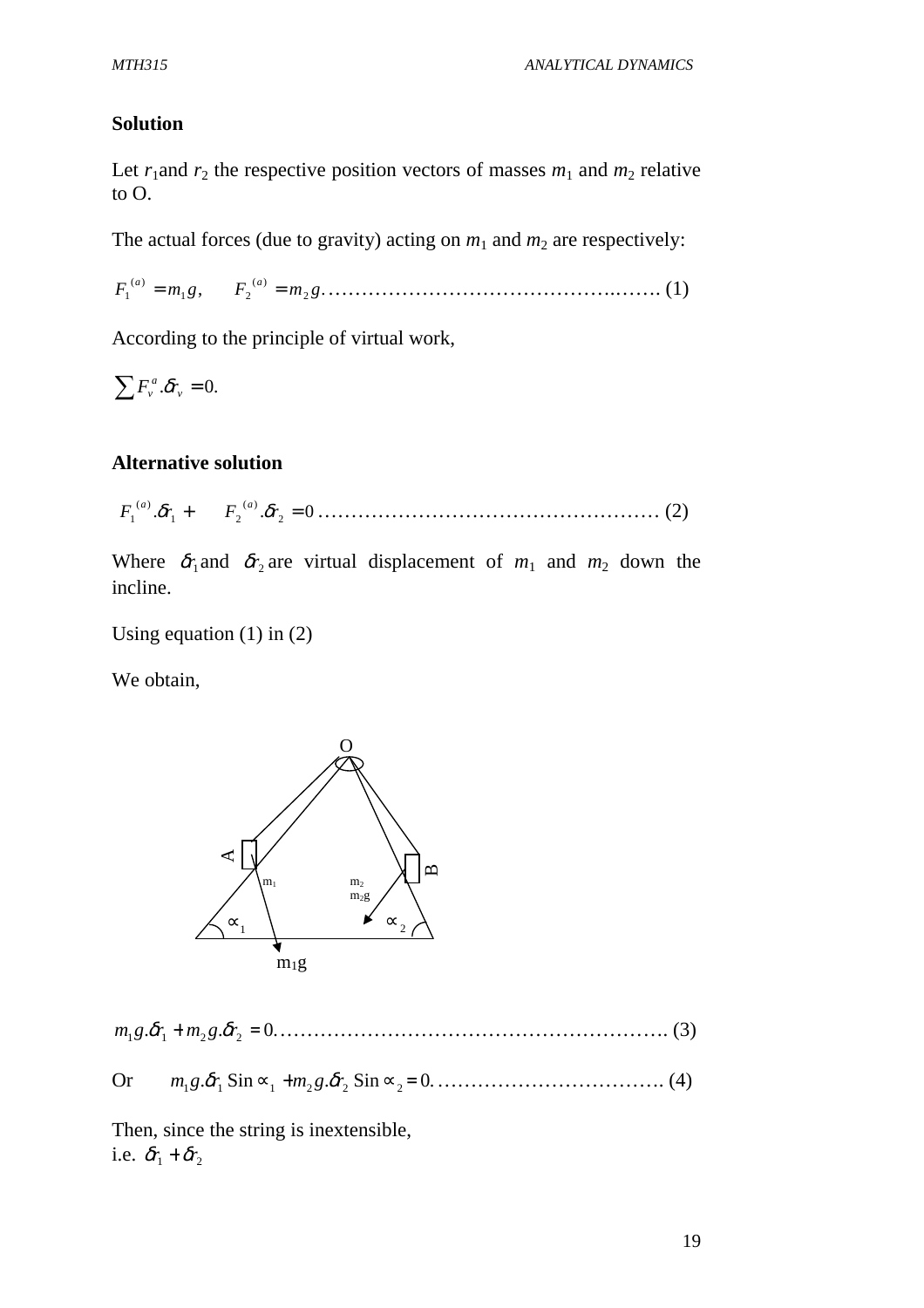Consequently, equation (4) becomes

$$
(m_1g.\delta r_1\,\mathrm{Sin} \sim_1 - m_2g.\delta r_2\,\mathrm{Sin} \sim_2)\,\delta r_1 = 0.
$$

But since  $\delta r_1$  is arbitrary we must have  $m_1 g \cdot \delta r_1 \cdot \sin \alpha_1 + m_2 g \cdot \delta r_2 \cdot \sin \alpha_2 = 0$ .

i.e. 
$$
\frac{\sin \alpha_1}{\sin \alpha_2} = \frac{m_1}{m_2}
$$
................. (5)

#### **SELF ASSESSMENT EXERCISE 2**

Use D'Alambert's principle to describe the motion of the masses in example 1.

#### **Solution**

We introduce the reversed effective forces  $m_1 \ddot{r}_1$  and  $m_2 \ddot{r}_2$  in the equation (3) of example 1 to obtain:

(m g ) r.r (m g ) r.r .0 <sup>1</sup> *m - 1* && 1 δ <sup>1</sup> + <sup>2</sup> *m - 2* && 2 δ <sup>2</sup> = ………………………. (1)

This can be written as:

(m g ) r.r (m g ) r.r .0 <sup>1</sup>  *Sin*∝*<sup>1</sup> m - 1* && 1 δ <sup>1</sup> + <sup>2</sup>  *Sin*∝*<sup>2</sup> m - 2* && 2 δ <sup>2</sup> = …...…….(2)

Now since the string is inextensible so that

$$
r_1 + r_2 = \text{constant, we have}
$$
  
\n $\delta r_1 + \delta r_2 = 0,$   $\ddot{r}_1 + \ddot{r}_2 = 0.$  (3)

Consequently, in view of (3), equation (2) becomes

$$
m_1 g \, Sin \, \infty_I - m_I \ddot{r}_1 - m_2 g \, Sin \, \infty_2 - m_2 \ddot{r}_2 = 0.
$$

$$
\ddot{\mathbf{r}}_1 = \frac{\mathbf{m}_1 \mathbf{g} \, \mathbf{S} \dot{\mathbf{n}} \, \mathbf{\alpha}_1 - \mathbf{m}_2 \mathbf{g} \, \mathbf{S} \dot{\mathbf{n}} \, \mathbf{\alpha}_2}{m_1 + m_2}
$$

In conclusion, particle 1 goes down or up the incline with constant acceleration according as  $m_1 g \sin \approx_1 > m_2 g \sin \approx_2$ . While particle 2 goes up or down respectively with the same constant acceleration.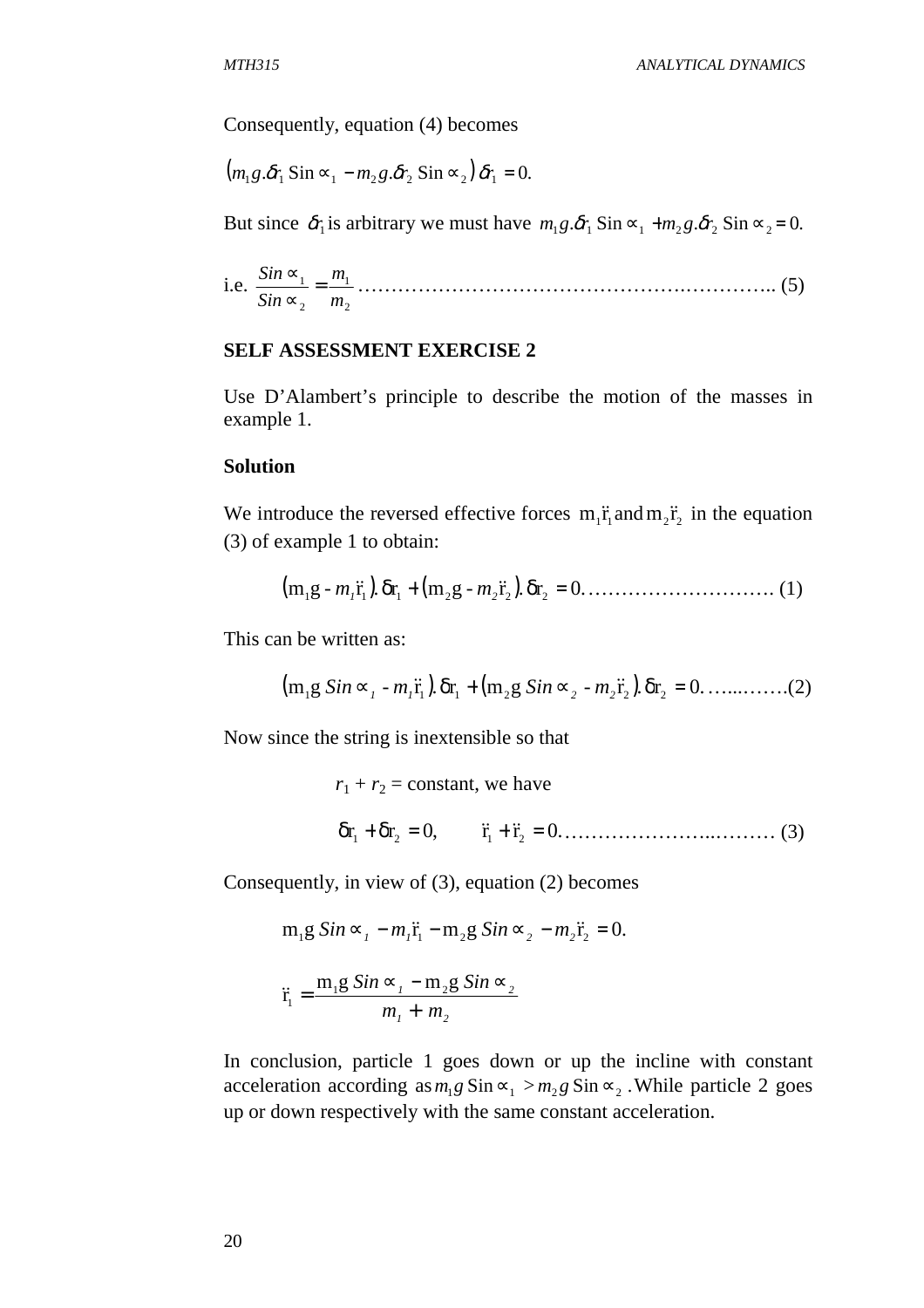## **6.0 TUTOR-MARKED ASSIGNMENT**

- 1. Two particles having masses  $m_1$  and  $m_2$  move so that their relative velocity is *V* and the velocity of their centre of mass is *V*. If  $M = m_1 + m_2$  is the total mass and  $M =$  $(m_1 + m_2)$  $1''$   $2$  $m_1 + m$  $m_1 m$ + is the reduced mass of the system, prove that the total kinetic energy is 2  $\frac{1}{2}$   $\frac{1}{2}$ 2 1 2  $\frac{1}{2}M\dot{V}^2 - \frac{1}{2}MV^2$ .
- 2. Find the centroid of a uniform semi circular wire of radius∝.
- 3. A uniform chain has its ends suspended from two fixed points at the same horizontal level. Find an equation for the curve in which it hangs.



## **7.0 REFERENCES/FURTHER READING**

Ajibola, S.T. (2006). *Vector Analysis and Mathematical Method.*

Avner, Friedman. *Differential Games.*

Kibble, T. W. B. *Classical Mechanics.*

KREYSZIC. *Advanced Engineering Mathematics.*

Murray, R. Spiegel. *Theoretical Mechanics.*

Vladinirou, U. S. *Generalised Function Mathematical Physics.*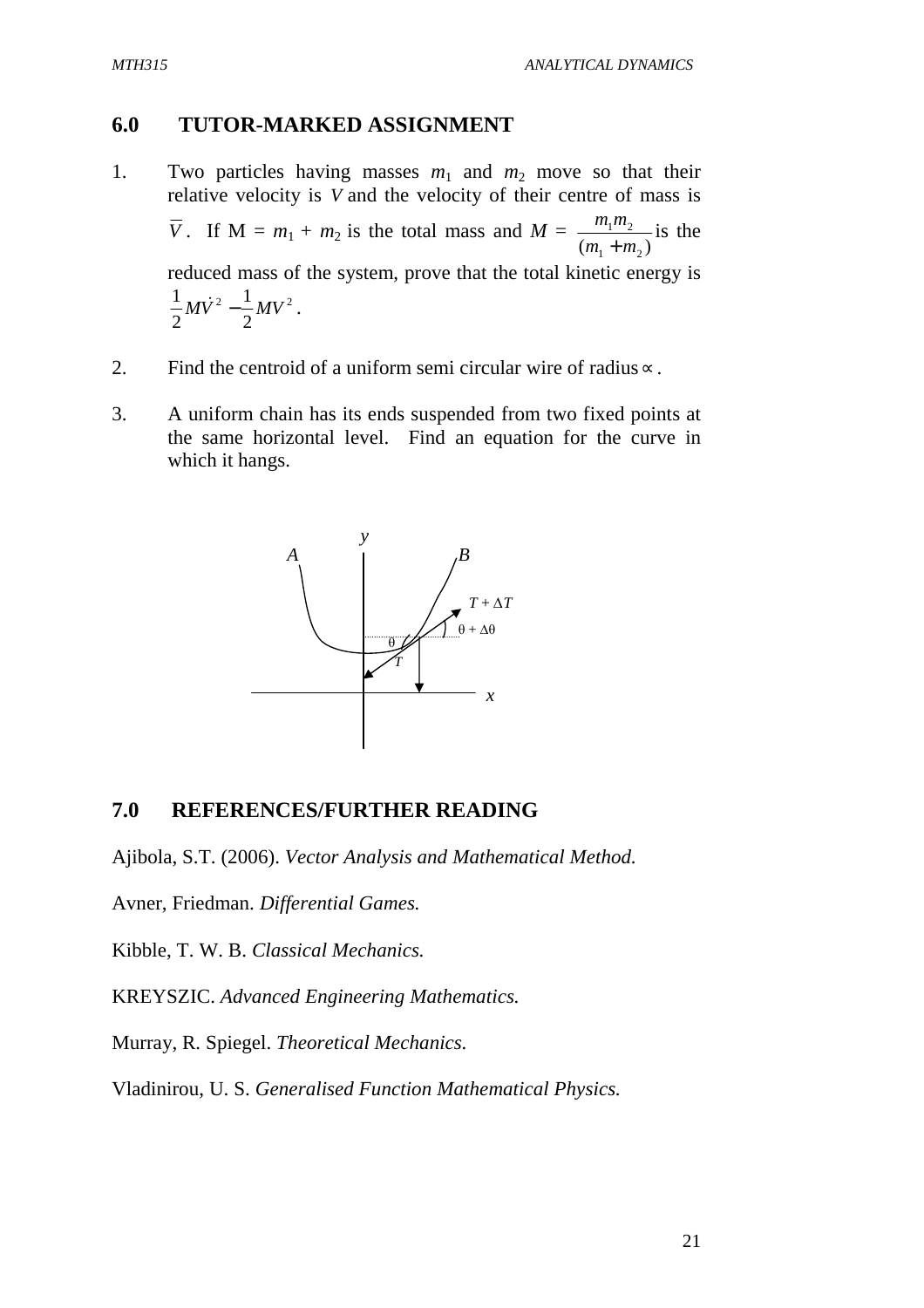# **MODULE 2**

| Unit 1<br>Lagrange's Equation |
|-------------------------------|
|-------------------------------|

# **UNIT 1 LAGRANGE'S EQUATION**

## **CONTENTS**

- 1.0 Introduction
- 2.0 Objectives
- 4.0 Main Content
	- 3.1 Lagrange's Equations
- 4.0 Conclusion
- 5.0 Summary
- 6.0 Tutor-Marked Assignment
- 7.0 References/Further Reading

# **1.0 INTRODUCTION**

Scientists (applied mathematicians) have dealt primarily with the formulation of problems in mechanics by Newton's Laws of Motion.

However, it is possible to give treatments of mechanics from rather general view points, in particular those due to Language and Hamilton. Although such treatments reduce to Newton's laws, they are characterised not only by the relative ease with which many problems can be formulated and solved but by their relationship in both theory and application to such advanced fields as quantum mechanics, statistical mechanics, celestial mechanics and electrodynamics.

# **2.0 OBJECTIVES**

By the end of this unit, you should be able to:

- apply Lagrange's equations in solving dynamical problems
- trace find the Lagrange function of particle(s) moving in a conservation force field
- derive Lagrange's equations for holonomic and non-holonomic constraint respectively.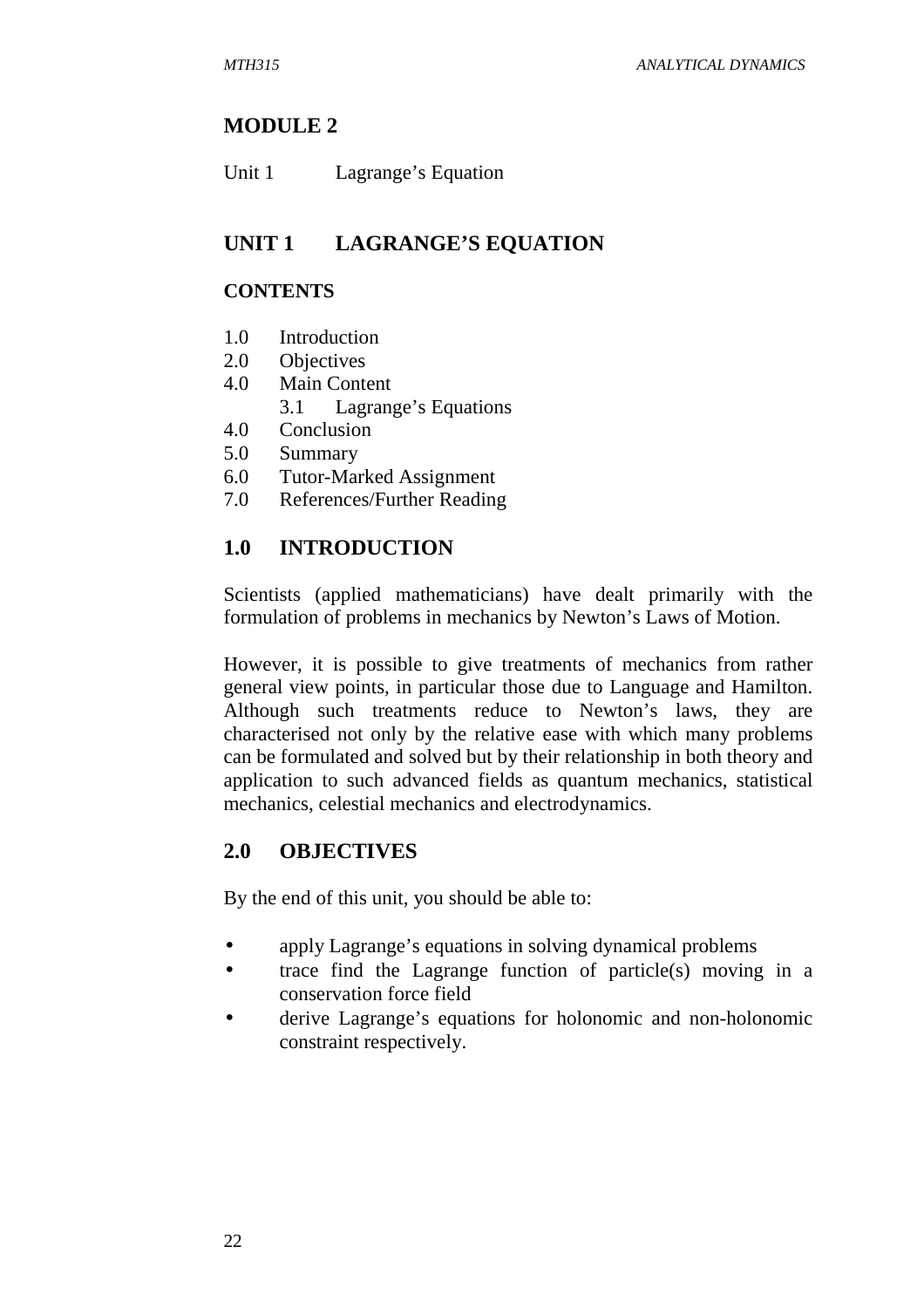~

#### **3.0 MAIN CONTENT**

### **3.1 Lagrange's Equations**

#### **Definition**

Consider a system of  $N$  particles, with position vectors  $r_i$  and constant

masses  $m_i$ . suppose that *k* holonomic constraints are imposed on the system such that there are only n independent coordinates. Then  $n + k =$ 3*N* and we may introduce *n* new independent coordinates *q*i for  $i = 1$ , 2…, *n*, by means of equation

$$
r_1 = r_1(q_1, q_2, \dots, q_n, t)
$$
  
\n
$$
r_2 = r_2(q_1, q_2, \dots, q_n, t)
$$
  
\n
$$
r_3 = r_3(q_1, q_2, \dots, q_n, t)
$$
  
\n
$$
\vdots \qquad \vdots
$$
  
\n
$$
r_n = r_n(q_1, q_2, \dots, q_n, t)
$$

We shall assume that there are sufficient differentiable transformations. From the general equation:

r r q,q( ,.............,q t, 1 2 n ~ i ~ <sup>i</sup> = )………………………………………. (37)

We have

$$
v_{i} = \dot{r}_{i} = \sum_{j=1}^{n} \frac{\delta r_{i}}{\delta q_{j}} \dot{q}_{j} + \frac{\delta r_{i}}{\delta y} \dots \dots \dots \dots \dots \dots \dots \dots \dots \dots \dots \dots \dots \dots \dots \tag{38}
$$

Also, we have the virtual displacement

j N 1j i i ~ i q q r r δ δ δ δ = ∑= ……………..……………………….……… (39)

No time variation δt is involved in equation (39) above since only a virtual displacement is involved in the displacements of coordinates.

$$
\sum_{i=1}^{N} (F_i(\text{actual}) - \dot{P}_i).\delta r_i
$$
 and set the result to zero.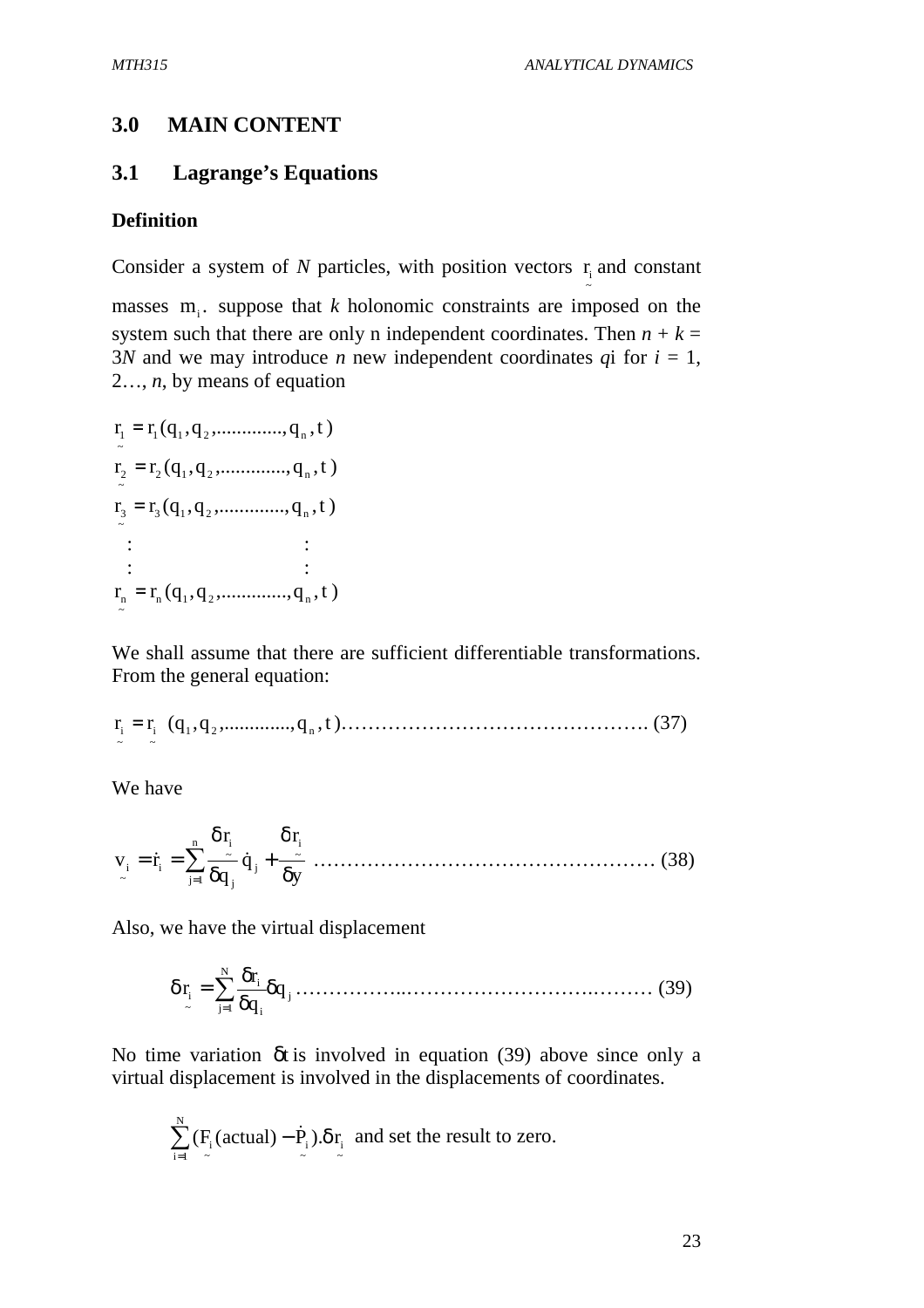Now, 
$$
\sum_{i=1}^{N} (F_i(\text{actual}) - \dot{P}_i) . \delta r_i
$$
  
= 
$$
\sum_{i=1}^{N} \sum_{j=1}^{N} F_i(\text{actual}) . \frac{\delta dr_i}{\delta q_j} . \delta q_j.
$$
  
= 
$$
\sum_{j=1}^{N} F_i Q_j \delta q_j. \qquad (40)
$$

Where 
$$
Q_j = \sum_{i=1}^{N} F_i
$$
 (actual).  $\frac{\delta r_i}{\delta q_j}$ ................. (41)

The scalars  $Q_j$  are called components of the generalised force.

Similarly,

$$
\sum_{i=1}^{N} \dot{P}_{i} \cdot \delta r_{i} = \sum_{i=1}^{N} m_{i} \ddot{r}_{i} \cdot \delta r_{i}.
$$
\n
$$
= \sum_{i=1}^{N} \sum_{j=1}^{N} m_{i} \ddot{r}_{i} \cdot \frac{\delta dr_{i}}{\delta q_{j}} \cdot \delta q_{j}.
$$
\n
$$
= \sum_{i=1}^{N} \sum_{j=1}^{N} \delta q_{j} \left[ \frac{d}{dt} \left( m_{i} \dot{r}_{i} \cdot \frac{\delta dr_{i}}{\delta q_{j}} \right) - m_{i} \dot{r}_{i} \cdot \frac{d}{dt} \left( \frac{\delta r_{i}}{\delta q_{j}} \right) \right] \dots \dots \dots \dots \tag{42}
$$

From equation (39), we obtain

t.q r q q.q r q rd dt d j ~ i 2 k N 1k j k ~ i 2 j ~ i δ δ δ + δ δ δ = δ ∑= & ………………...…...…. (43) = j ~ i q V δ δ by (38)

Also from equation (38), we obtain

j ~ i q V δ δ = j ~ i q r δ δ ……………………………………..……………....…. (44)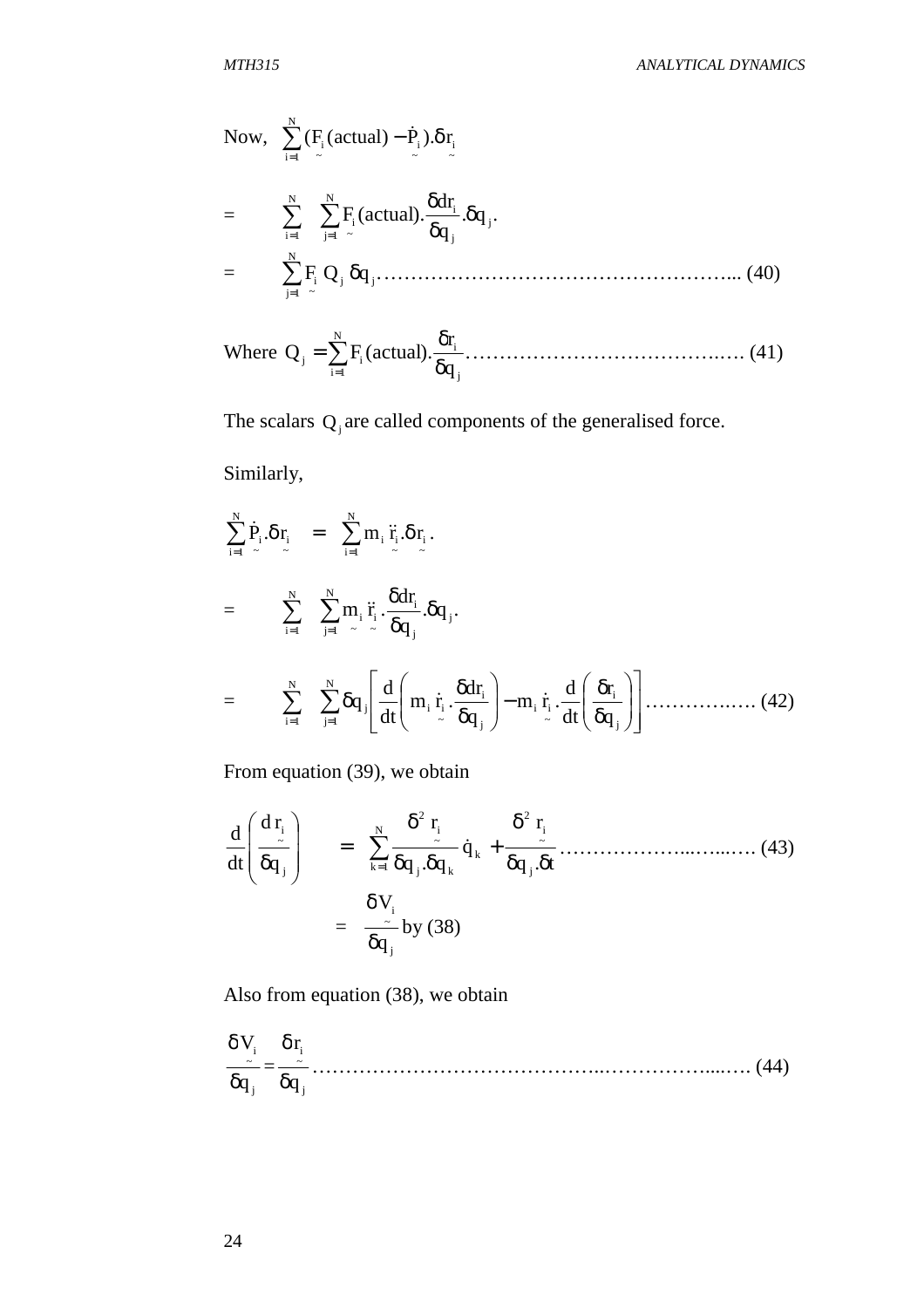This may be viewed as "cancellation of dots", since

$$
\frac{\delta V_i}{\delta q_j} = \frac{\delta \dot{r}_i}{\delta \dot{q}_j} = \frac{\delta r_i}{\delta q_j}.
$$

Hence, using equation (43) and (44) in (42) we have:

$$
\begin{split} \sum_{i=1}^{N} \dot{P}_{i} \cdot \delta \, r_{i} &= \sum_{i=1}^{N} \sum_{j=1}^{N} \delta q_{j} \Bigg[ \frac{d}{dt} \Bigg( m_{i} \, V_{i} \cdot \frac{\delta V_{i}}{\delta \dot{q}_{j}} \Bigg) - m_{i} \, V_{i} \cdot \frac{\delta V_{i}}{dt} \Bigg( \frac{\delta r_{i}}{\delta q_{j}} \Bigg) \Bigg] \delta q \\ &= \sum_{i=1}^{N} \sum_{j=1}^{N} \delta q_{j} \Bigg[ \frac{d}{dt} \Bigg( \frac{1}{2} m_{i} \, V_{i} \cdot \frac{\delta V_{i}}{\delta \dot{q}_{j}} \Bigg) - \frac{\delta}{\delta q_{j}} \Bigg( \frac{1}{2} m_{i} \, V_{\cdot}^{2} \Bigg) \Bigg] \delta q_{j} \\ &= \sum_{j=1}^{N} \delta q_{j} \Bigg[ \frac{\delta}{\delta \dot{q}_{j}} \Bigg( \sum_{i=1}^{N} \frac{1}{2} m_{i} \, V_{\cdot}^{2} \Bigg) - \frac{\delta}{\delta q_{j}} \Bigg( \frac{1}{2} m_{i} \, V_{\cdot}^{2} \Bigg) \Bigg] \delta q_{j} \\ &= \sum_{j=1}^{N} \Bigg[ \frac{d}{dt} \Bigg( \frac{\delta T}{\delta \dot{q}_{j}} \Bigg) - \frac{\delta T}{\delta q_{j}} \Bigg] \delta q_{j} \end{split}
$$

Where we have set

 T = ∑= N 1i ~ i <sup>2</sup> m<sup>i</sup> V 2 <sup>1</sup> ……………………………………………..(44a)

which is referred to as total kinetic energy of the system.

From the preceding; D'Alambert's Principle now yields

$$
\sum_{j=1}^{N} \left[ Q_j - \left\{ \frac{d}{dt} \left( \frac{\delta T}{\delta q_j} \right) - \frac{\delta T}{\delta q_j} \right\} \right] \delta q_j = 0 \dots \dots \dots \dots \dots \dots \dots \dots \dots \dots \dots \tag{45}
$$

Since the constraints have been assumed holonomic, the coordinates *q*i for  $i = 1, 2, 3, \dots$  N, have that:

j j j Q q T q d dt d = δ δ − δ δ &…………………………………….…………. (46)

for  $j = 1, 2, ..., n$ .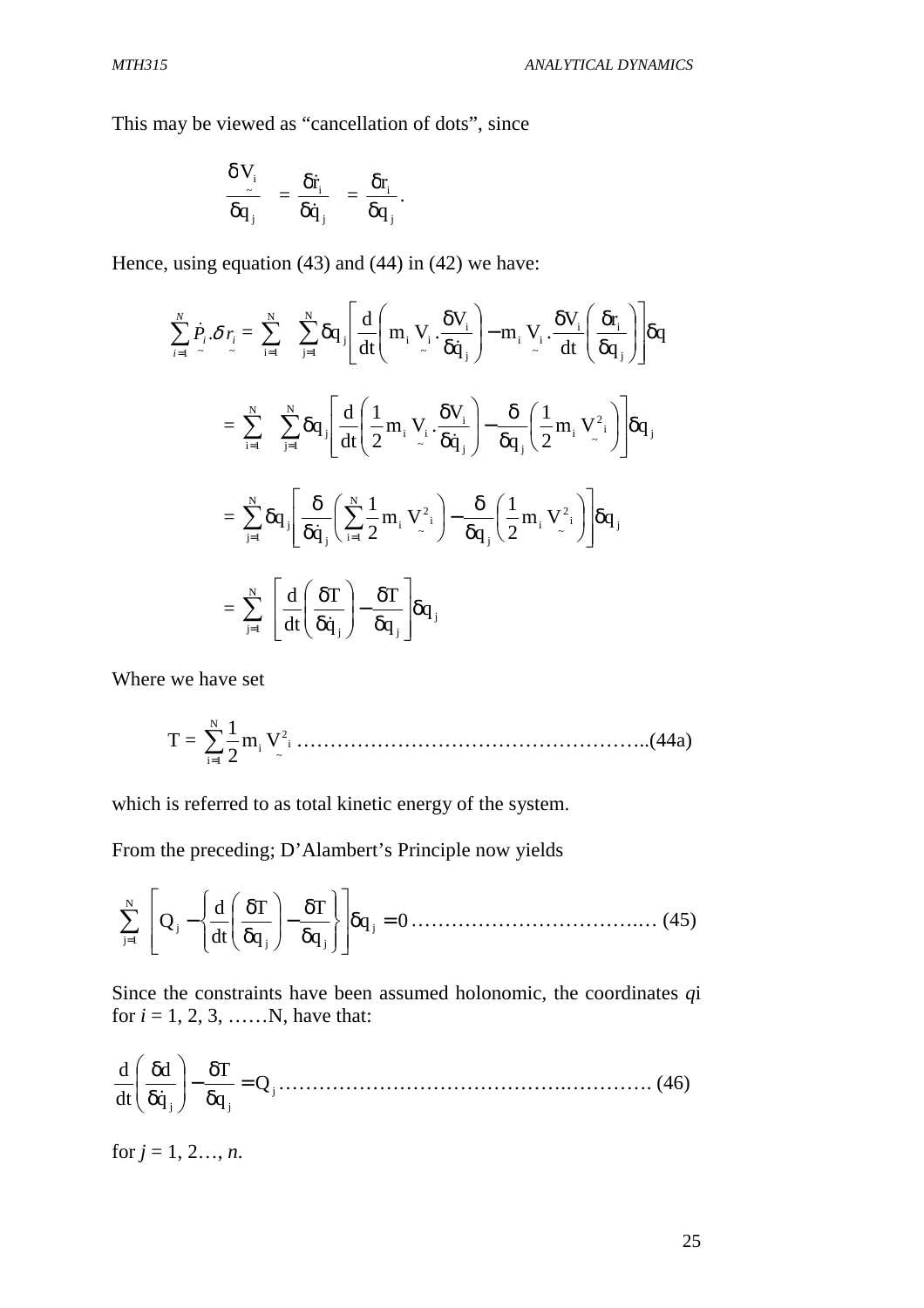Equation (44a) are often referred to as the Lagrange's equation.

#### **Remarks**

Suppose that the system considered above is in fact conservative. With this assumption, there is a scalar potential function  $\phi$  called the potential energy of the system such that

Fi (actual) = *ø* −∇<sup>i</sup> ………………………………….…..………….. (47)

Then the components  $Q_j$  of generalised force become:

$$
Q_{j} = \sum_{i=1}^{N} F_{i} (actual). \frac{\delta r_{i}}{\delta q_{j}} = -\sum_{i=1}^{N} F_{i} \nabla \phi . \frac{\delta r_{i}}{\delta q_{j}}
$$
  
=  $\frac{\delta \phi}{\delta q_{j}}$ ................. (48)

Using equation (48) in (47), we now have:

$$
\frac{d}{dt} \left( \frac{\delta T}{\delta \dot{q}_j} \right) - \frac{\delta (T - \phi)}{\delta q_j} = 0 \dots \dots \dots \dots \dots \dots \dots \dots \dots \dots \dots \dots \dots \dots \dots \tag{49}
$$

If ø depends only on  $q_1, q_2, q_3, \dots, q_N$  i.e. ø is independent of z, then equation (49) may be written thus:

$$
\frac{d}{dt} \left( \frac{\delta (T - \phi)}{\delta \dot{q}_j} \right) - \frac{\delta (T - \phi)}{\delta q_j} = 0 \dots \dots \dots \dots \dots \dots \dots \dots \dots \dots \dots \dots \tag{50}
$$

for  $j = 1, 2, ..., N$ .

Consequently, setting

T − *ø* = L……………………………………………………………. (51)

Equation (50) may now be written thus:

,0 q L q L dt d j j = δ δ − δ δ & ……………………………………………….... (52)

for  $j = 1, 2, ..., n$ .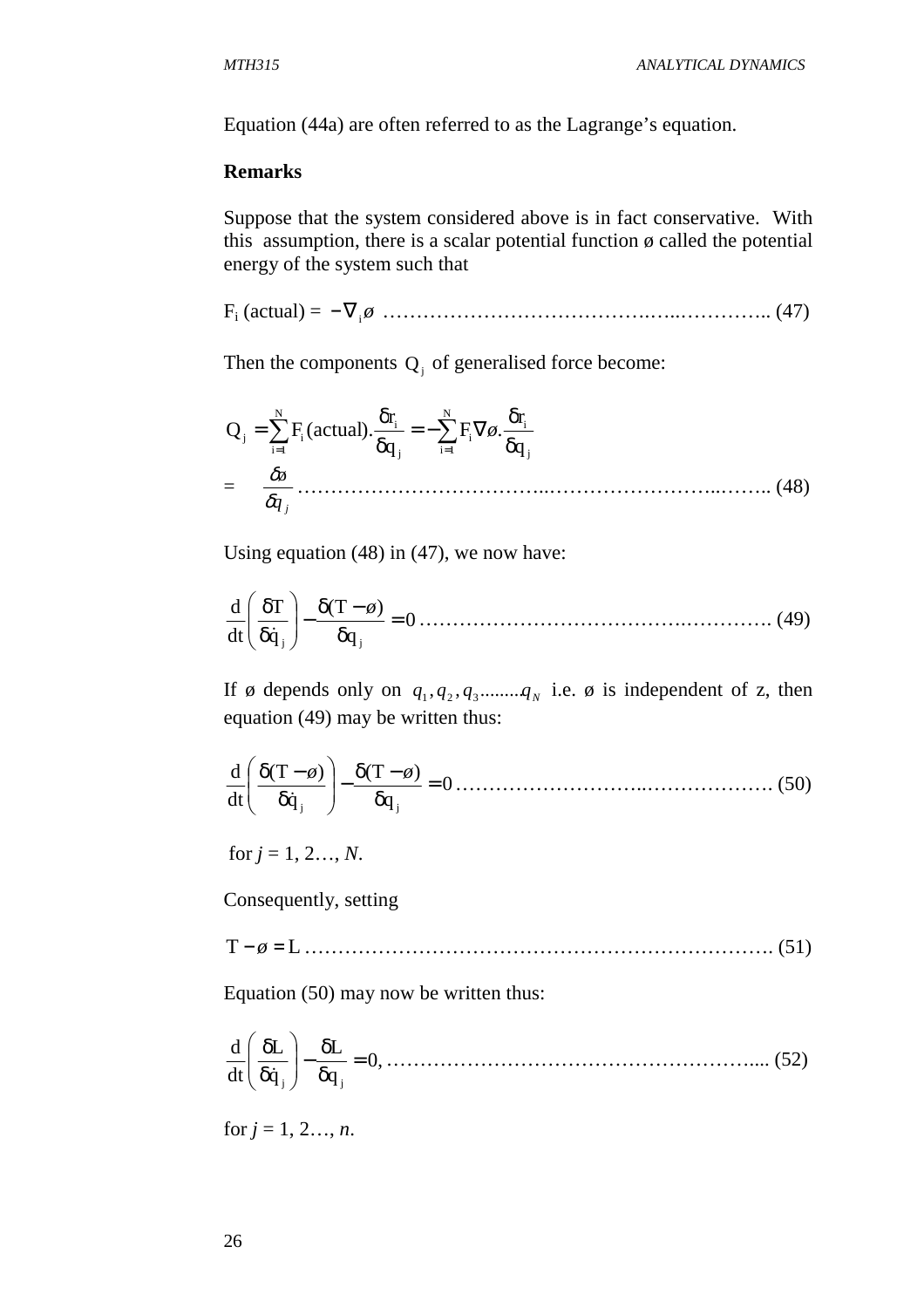The equation given by (52) rather than equations given by (46) are what are often referred to as LAGRANGE'S EQUATIONS. The function L  $= T - \emptyset$  in equation (51) is referred to as the Lagrangian function or simply the Lagrangian.

## **Remarks**

The equations given by (52) are Lagrange's equations for a conservative system.

Now, suppose that the system is non-conservative, but that the components  $Q_i$  of generalised force are given by a velocity – dependent function.

$$
(q_j \dot{q}_j) \rightarrow u (q_j \dot{q}_j) \text{ as follows } Q_j =
$$
  

$$
\frac{\delta u}{\delta q_j} x \frac{d}{dt} \left( \frac{\delta u}{\delta \dot{q}_j} \right) \dots \dots \dots \dots \dots \dots \dots \dots \dots \dots \dots \dots \dots \dots \dots \dots \dots \tag{53}
$$

Then equation (52) remains valid with

L = T – u. ……………………………………………….…………. (54)

The function U is called a generalised potential or a velocity – dependent potential, and it is a dissipation function.

## **Remarks**

i) The function  $P_i = \frac{Q_i}{Q_i}$ , q L P j  $j = \overline{\delta \dot{q}}$  $=\frac{\delta L}{\delta L}$ , where L is the Lagrangian and is called

the generalised momentum associated with the generalised coordinates  $q_j$ .

ii) The kinetic energy T is given by 2  $\frac{1}{2}$   $\frac{1}{2}$ N  $i=1$  $m_{\rm i}$   $\rm |V$ 2  $T = \sum_{n=1}^{N} \frac{1}{n}$ = = ………………………………………………. (55)

But from equation (3)

$$
V_i = \dot{r}_i = \sum_{j=1}^N \frac{\delta \, r_i}{\delta q_i} \, \dot{q} + \frac{\delta \, r_i}{\delta_i t}
$$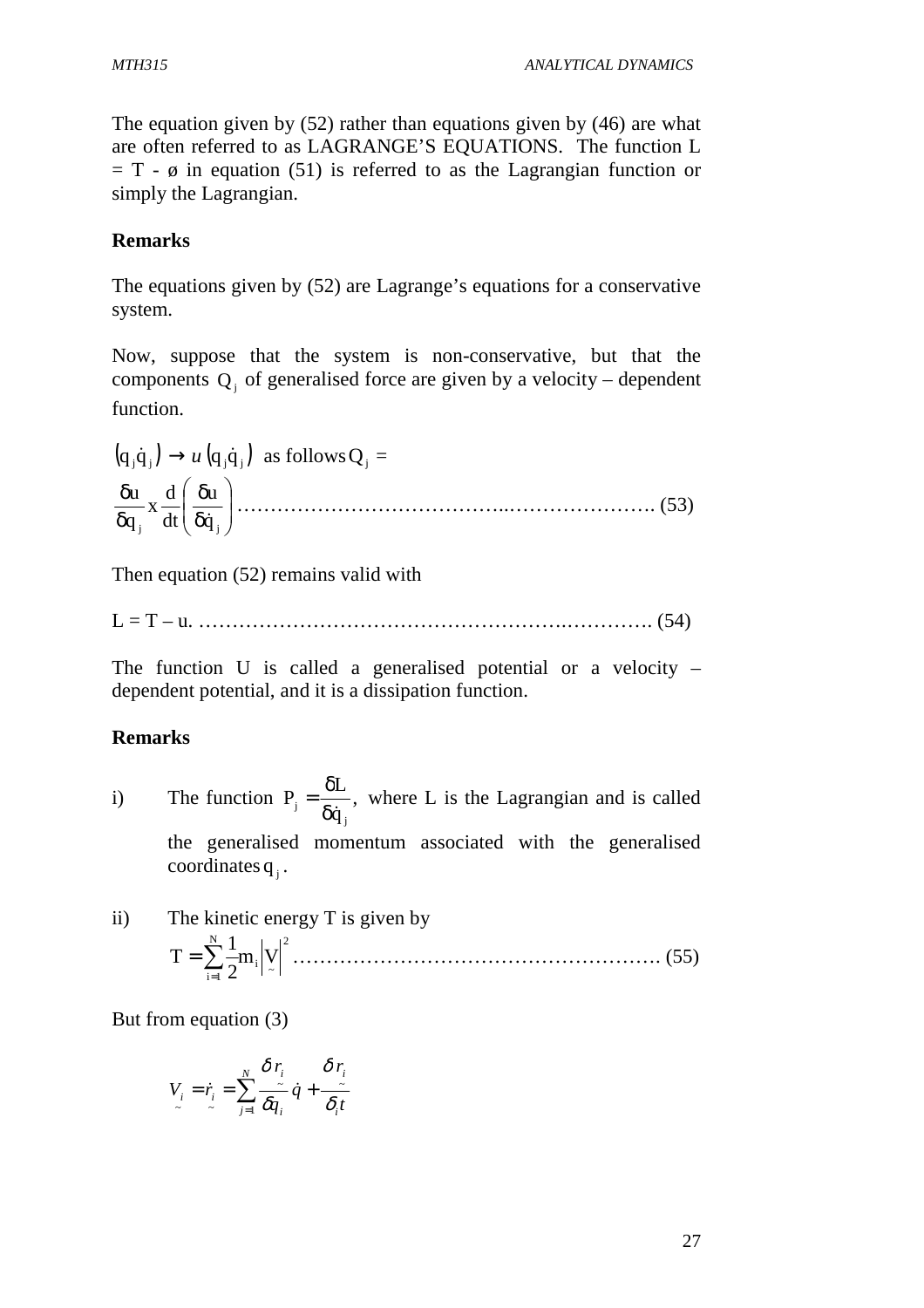#### Substituting this in the expression

For T, we have

$$
T = \sum_{i=1}^{N} \frac{1}{2} m_i \left| y \right|^2
$$
  
= 
$$
\sum_{i=1}^{N} \frac{1}{2} m \left( \sum_{j=1}^{N} \frac{\delta r_i}{\delta q_j} \dot{q}_j + \frac{\delta r_i}{\delta t} \right)^2
$$
  
= 
$$
\lambda + \sum_{j=1}^{N} \lambda_j \dot{q}_j + \sum_{j,k=1}^{N} \lambda_{jk} \dot{q}_j \dot{q}_k \dots \dots \dots \dots \dots \dots \dots \tag{56}
$$

Where

$$
\lambda = \sum_{j=1}^N \frac{1}{2} m_i \, \frac{\delta r_i}{\delta t} \cdot \frac{\delta r_i}{\delta q_j}
$$

$$
\lambda j_{k} = \sum_{j=1}^{N} \frac{1}{2} m_{i} \frac{\delta r_{i}}{\delta q_{t}} \cdot \frac{\delta r_{i}}{\delta q_{k}}
$$

If the transformation equations (37) do not involve t, i.e. in the presence of Scleronomous constraints then  $\lambda = 0$  =  $\lambda = j$ , for  $j = 1, 2, ..., n$  and *T* is reduced to the following homogenous quadratic expression in the generalised velocities.

j k N 1k,j T = ∑λjk δq& δq& = …………………………………………..………. (57)

Examples on Lagrange's Equation

#### **SELF ASSESSMENT EXERCISE 1**

Find the motion of a system of two particles connected by a string over a fixed, frictionless pulley.

#### **Solution**

Let L be the length of the string connecting the masses and let D denote the diameter of the pulley.

Setting  $L - D = \ell$ .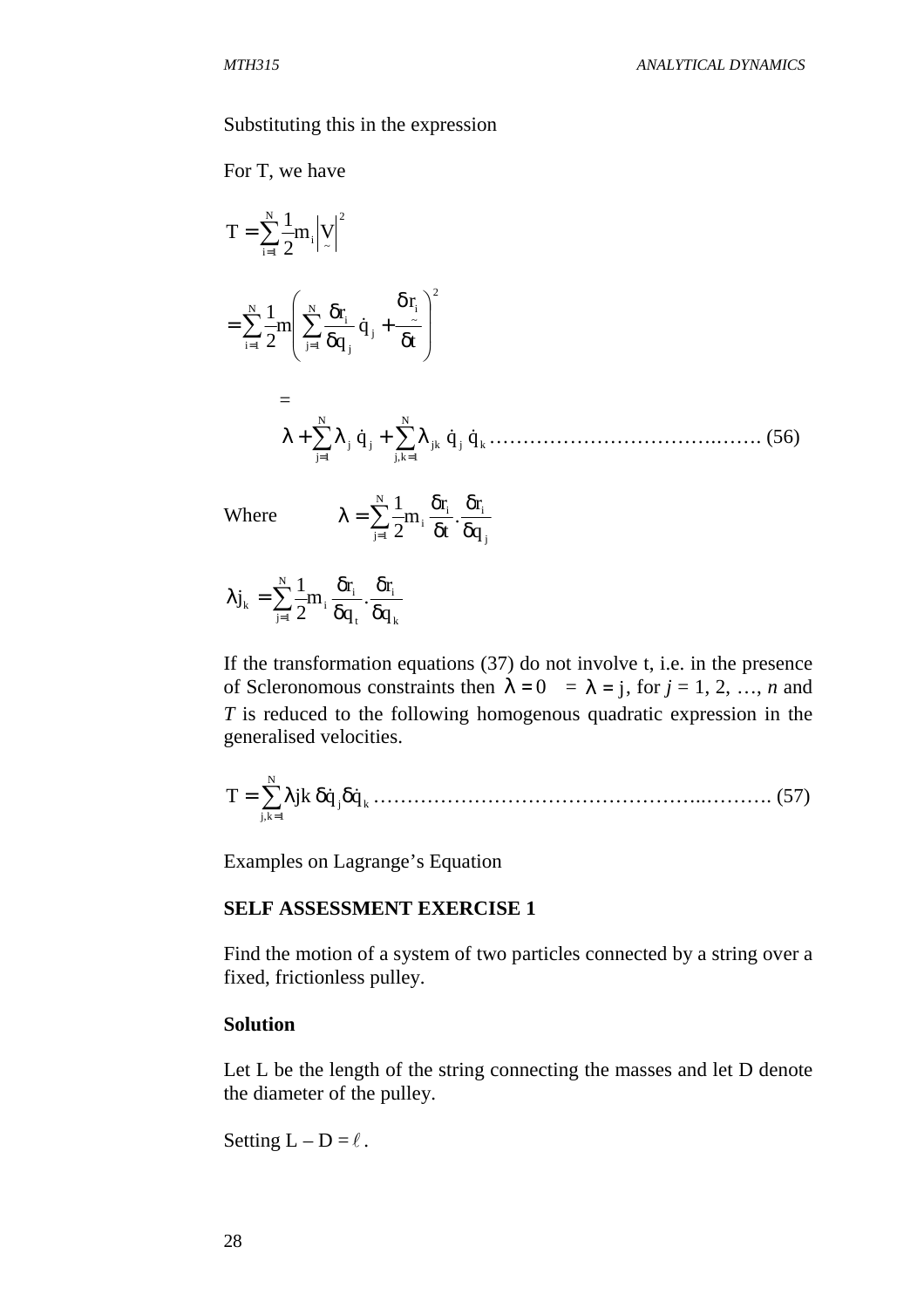Then, it is clear that there is only one independent variable, *x*, say since from the diagram we must always have distances indicated.

Now the potential energy *V* of the system is:

$$
V = -m_1gx - m_2g(L - x)
$$

And the kinetic energy *T* of the system is

$$
T = \frac{1}{2}(m_1 + m_2)\dot{x}^2
$$

Hence, the Lagrangian L of the system is

$$
L = T - V = \frac{1}{2}(m_1 + m_2)\dot{x}^2 + m_1gx + mg(L - x)
$$

By equation (52), we now obtain

$$
\frac{d}{dt} \cdot \frac{(\delta L)}{\delta x} - \frac{\delta L}{\delta x} = (m_1 + m_2)\ddot{x}^2 - (m_1 + m_2)g = 0
$$

Thus:  $(m_1 + m_2)\ddot{x} - (m_1 + m_2)g$ 

This is the equation of motion of the system.

## **Remarks**

i) The above problem is an example of a conservative system with holonomic, Scleronomous constraints. The holonomic constraint is given by:

$$
x + y = \ell
$$

Where *x*, *y* are the distances of the masses  $m_1$  and  $m_2$  respectively from the horizontal plane through the centre of the pulley.

This problem also shows that the forces of constraint i.e. the tension in the string do not appear in the Lagrangian formulation.

Hence, the tension in the string cannot be found directly by the Lagrangian method.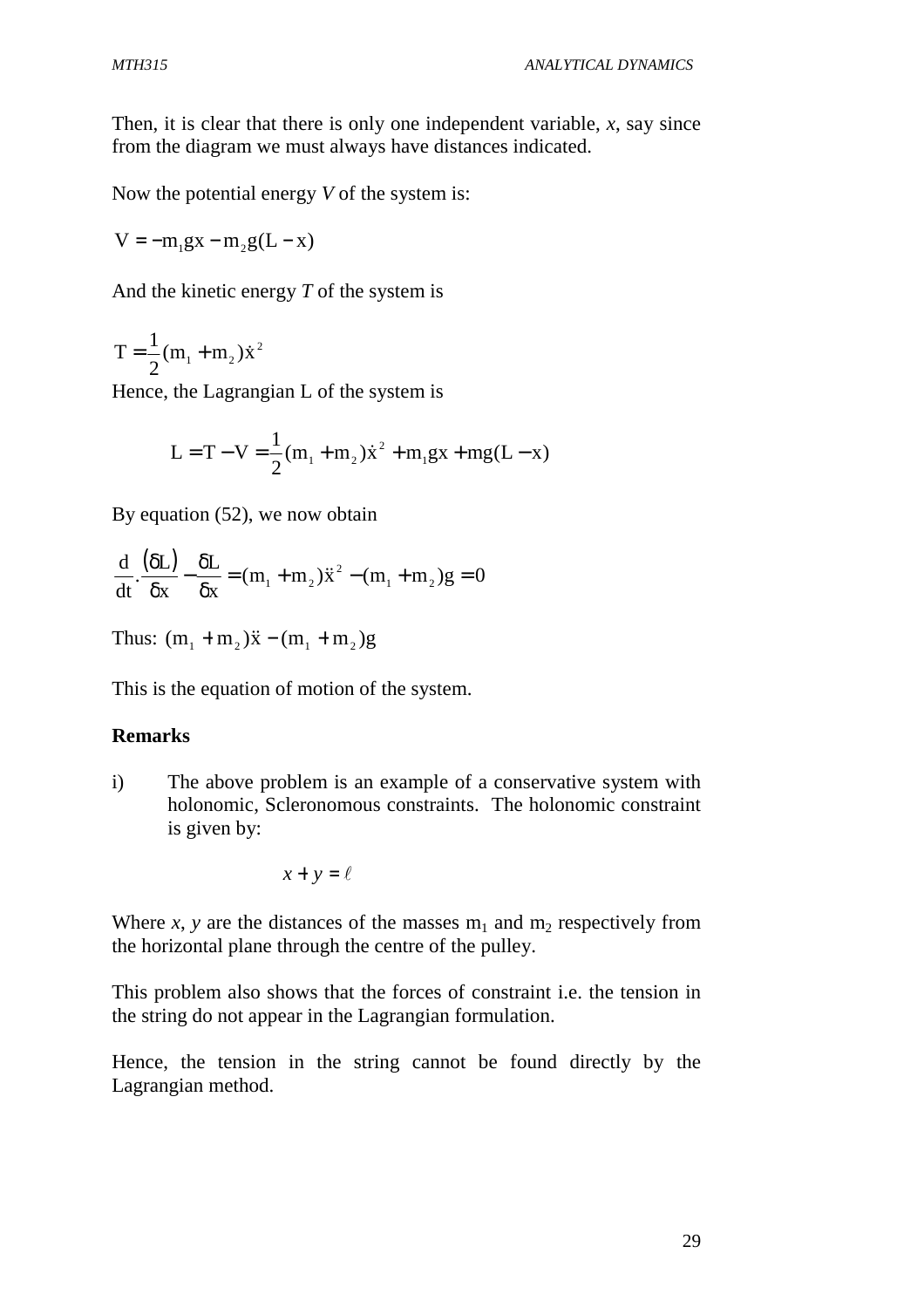#### **SELF ASSESSMENT EXERCISE 2**

Investigate the motion of a bead of mass *m* sliding freely on a smooth circular wire of radius 'a' which rotates in a horizontal plane about one of its point 'O' with constant angular velocity, 'w'.

#### **Solution**



The plane of rotation is that of the paper and rotation is anti-clockwise, with 'O' as the centre of revolution. At time *t* the wire rotates through an angle  $u = wt$  as shown. The angle made by the bead with OAC (where C is the centre of wire) is also shown. The coordinates (*x, y*) of the bead B are given by.

a.  $x = a \text{Cos}wt + a \text{Cos}(\theta + wt)$ 

$$
y = a Simwt + a Sin(\theta + wt)
$$

Hence, we see that there is only one generalised coordinate, namely $\theta$ .

Consequently, from (a) and (b) alone, we have that the kinetic energy *T* of the bead is given by

c. 
$$
T = \frac{1}{2}ma^2 \left[ w^2 + (\dot{\theta} + w)^2 + 2w(\dot{\theta} + w)Cos(\dot{\theta} + wt). \right]
$$

The potential energy of the system is clearly zero here. This implies that the generalised force is zero since the system is conservative.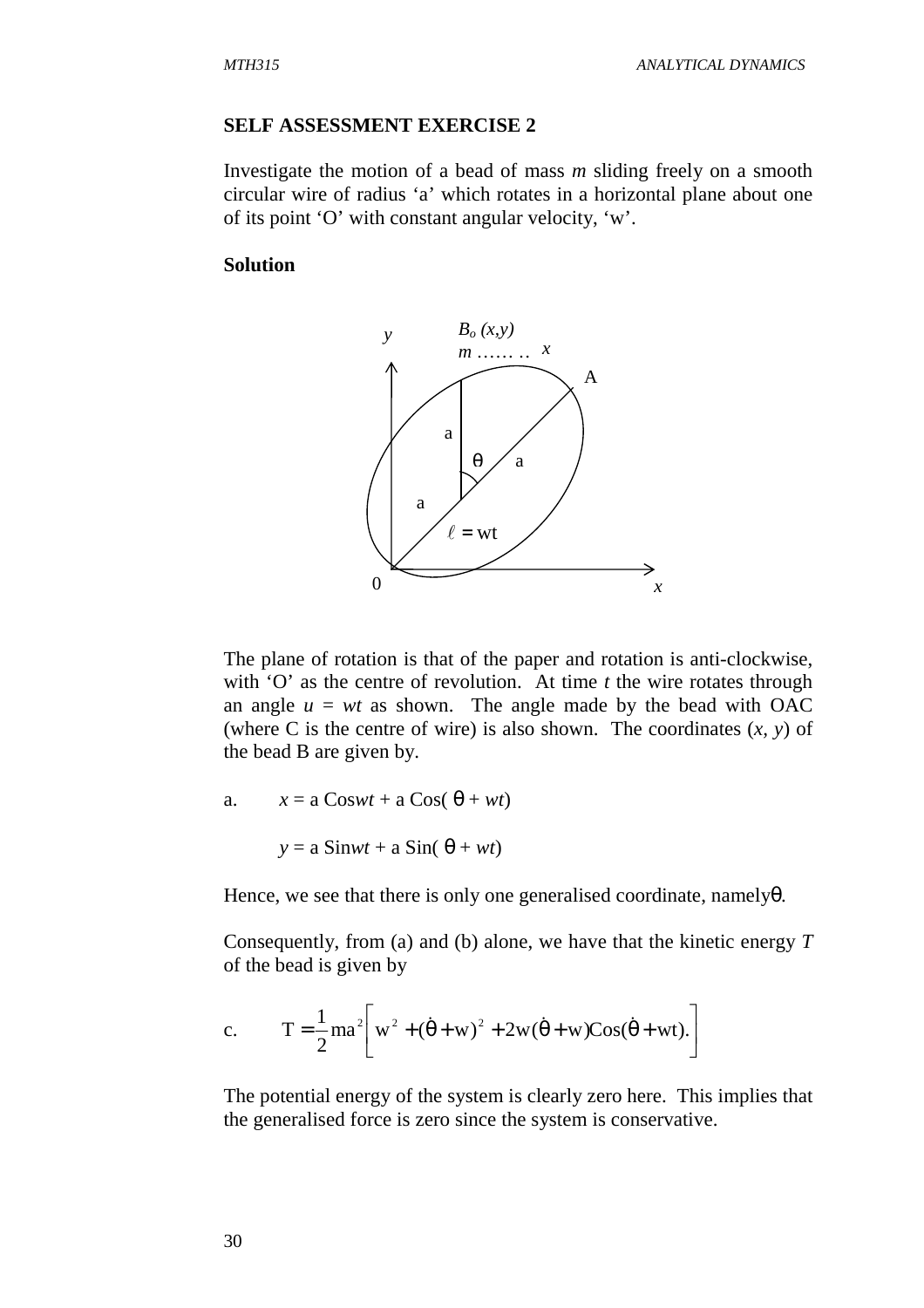From (c), we have:

$$
\frac{\delta T}{\delta \dot{\theta}} = ma^{2}(\dot{\theta} = w + wCos\theta)
$$

$$
\frac{d}{dt} \left(\frac{\delta T}{\delta \dot{\theta}}\right) = + ma^{2}(\ddot{\theta} - w + w\dot{\theta}Sin\theta)
$$

$$
\frac{\delta T}{\delta T} = -ma^{2}[w(\dot{\theta} + w)Sin\theta]
$$

$$
\frac{\partial \mathbf{r}}{\partial \theta} = -ma^2 \left[ w(\theta + w) \sin \theta \right]
$$

Hence, we have:

$$
ma^{2}(\ddot{\theta} - w\dot{\theta}Sin\theta) + ma^{2}w(\dot{\theta} = w)Sin\theta = 0
$$

(d) Implies

 $\ddot{\theta} + w^2 \text{Sin}\theta = 0$ 

#### **SELF ASSESSMENT EXERCISE 3**

Compare  $\ddot{\theta} + w^2 \sin \theta = 0$  with the equation of motion of a simple pendulum of length  $\ell$  given by:  $\ddot{\theta} + \frac{g}{\epsilon} \text{Sin}\theta = 0$ *L g*  $\ddot{\theta}$ 

Here, we see that the bead  $\beta$  oscillates about the line OA as if it were a simple pendulum of length  $\ell = \frac{S}{w^2}$  $\ell = \frac{g}{2}$ .

#### **SELF ASSESSMENT EXERCISE 4**



In the diagram, M is a mass constraint to slide on the smooth track AB.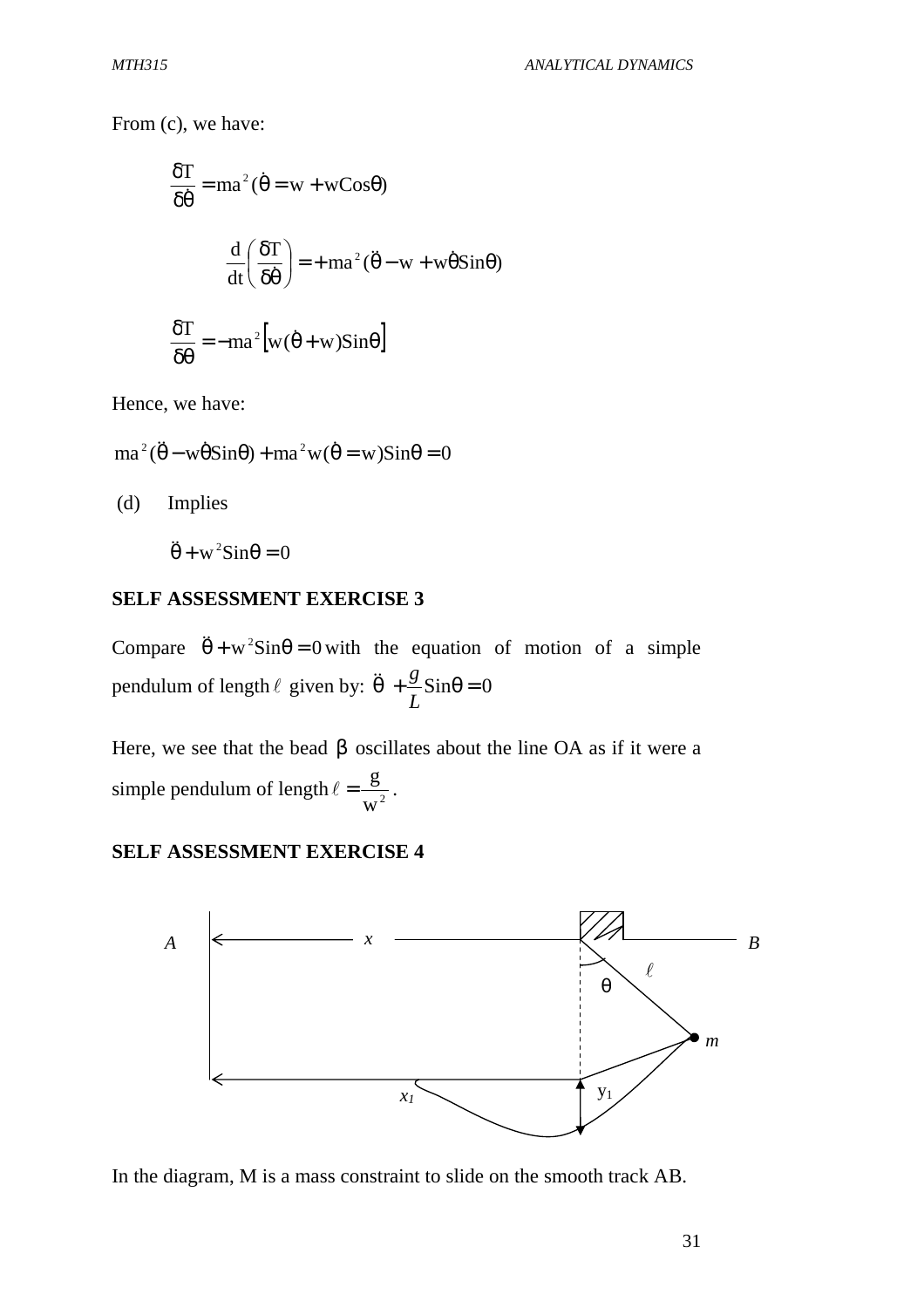A particle of mass M is connected to M by a mass less inextensible string of length  $\ell$ . Find the equation of motion leading to small oscillations of the system.

#### **Solution**

Let *x* denote the position of *m* at time *t* and let  $(x_1, y_1)$  be the position of m also at time *t.* Notice that here, y, is measured from the equilibrium position of m. Let  $\theta$  be the angular displacement of the string connecting m to m.  $\theta$  is assumed increasing the counter clockwise direction. It is clear at  $t = 0$ .

Next, we seek  $T$  and  $\phi$ , the kinetic energy and potential energy of this system of two particles, we have

3a. 
$$
T = \frac{1}{2}m\dot{x}^2 + \frac{1}{2}m(\dot{x}_i + \dot{y}_i)
$$
  
and

3b.  $\phi = mgy_1$ 

Next,  $x_1$  and  $y_1$  may be expressed in terms of *x* and  $\theta$ .

Thus,

3c.  $x_1 = x + \ell \sin\theta$ 

$$
3d. \qquad y_1 = x + \ell(1 - \cos\theta)
$$

Using  $(3c)$  and  $(3d)$  in  $(3b)$ , we have:

$$
T = \frac{1}{2}m\dot{x}^{2} + \frac{1}{2}m[(\dot{x} + \ell\dot{\theta}cos\theta)^{2} + \ell^{2}\dot{\theta}^{2}sin^{2}\theta]
$$

$$
\phi = mg\ell(1 - Cos\theta).
$$

From the expressions for T and  $\beta$  which involves only two coordinates  $x$ , and  $\theta$  the generalised coordinates for this problem, we conclude that the system under consideration has two degrees of freedom.

Next, we have:

$$
L = T - \theta = \frac{1}{2} m \dot{x}^{2} + \frac{1}{2} m \left[ + (\dot{x}^{2} \ell \dot{\theta} \cos \theta)^{2} + \ell^{2} \dot{\theta}^{2} \sin^{2} \theta \right] - mg \ell (1 - \cos \theta)
$$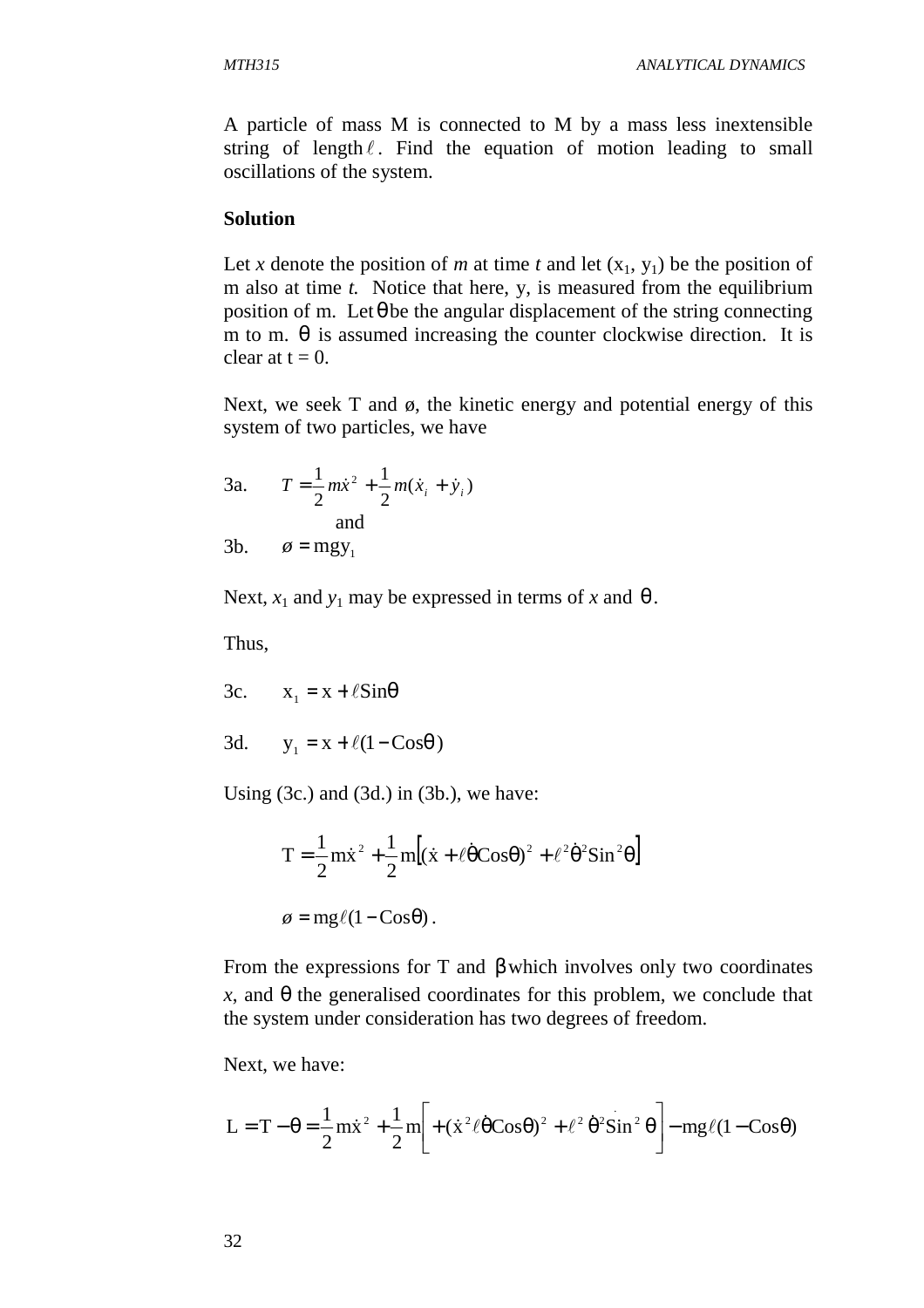$$
\frac{\partial L}{\partial \theta} = m(\dot{x} + \ell \dot{\theta} \cos \theta) \ell \cos \theta + m \ell^2 \dot{\theta} \sin^2 \theta.
$$
  

$$
\frac{d}{dt} \left( \frac{\partial L}{\partial \dot{\theta}} \right) = m(\ddot{x} + \ell \ddot{\theta} \cos \theta - \ell \dot{\theta}^2 \sin \theta) \ell \sin \theta - m(\dot{x} + \ell \dot{\theta} \cos \theta) + \ell \dot{\theta} \sin \theta
$$

$$
+ 2m \ell^2 \dot{\theta}^2 \sin \theta \cos \theta + m \ell^2 \ddot{\theta} \sin^2 \theta
$$

$$
\frac{\partial L}{\partial \theta} = -m(\dot{x}\ell\dot{\theta} \cos\theta)\ell\dot{\theta}\sin\theta + \frac{1}{2}mx2\ell^2\dot{\theta}^2\sin\theta\cos\theta + \ell mg\sin\theta
$$

Hence, the first Lagrangian equation of motion is

$$
\frac{\mathrm{d}}{\mathrm{d}t} \left( \frac{\partial L}{\partial \theta} \right) - \frac{\partial L}{\partial \theta} = 0 \, .
$$

## **SELF ASSESSMENT EXERCISE 5**

$$
m(\dot{x} + \ell \ddot{\theta} \cos\theta - \ell \dot{\theta}^2 \sin\theta)(\cos\theta - m(x + \ell \dot{\theta} \cos\theta)
$$

$$
\ell\dot{\theta}\sin\theta + \frac{1}{2}2m\ell^{2}\dot{\theta}^{2}\sin\theta\cos\theta + m\ell^{2}\ddot{\theta}\sin^{2}\theta - mg\ell\sin\theta.
$$

Since we are only interested in small oscillations of the system, we have the approximations.

$$
\sin\theta \approx \theta \text{ and } \cos\theta \approx 1.
$$

∴  $\ddot{x} + \ell \ddot{\theta} + g\theta = 0$  Neglecting terms involving

 $\theta^2$ ,  $\dot{\theta}^2$  and  $\dot{\theta}$  and higher other terms

## **Terms**

$$
\frac{\partial L}{\partial \dot{x}} = m\dot{x} + m(\dot{x} + \ell \dot{\theta} \cos \theta)
$$

$$
\frac{\partial L}{\partial \dot{x}} = 0
$$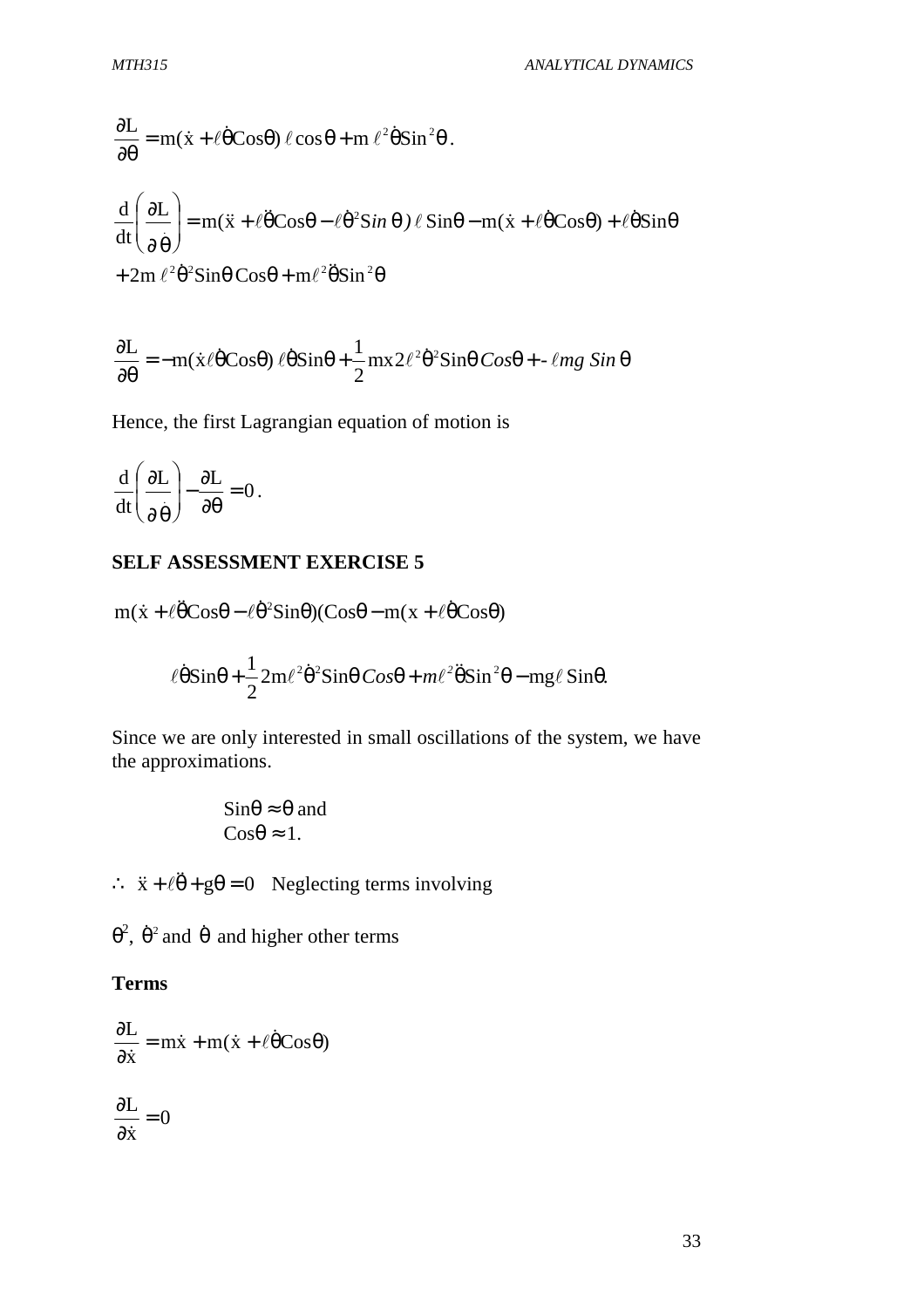$$
\frac{d}{dt}(m\dot{x} + m\dot{x} + m\ell)\dot{\theta} \cos\theta) = 0
$$

$$
(m+m)\ddot{x} + m\ell \ddot{\theta} \cos\theta - m\ell \dot{\theta}^2 \sin\theta = 0
$$

Neglecting terms involved  $\theta^2$ ,  $\dot{\theta}^2$ , we get

 $m\ddot{x} + m\ddot{x} + m\ell\ddot{\theta} = 0$ 

 $(m + m)\ddot{x} + m\ell \ddot{\theta} = 0$ 

## **4.0 CONCLUSION**

We have discussed the Lagrange's equation in general and for Holonomic and Non-holonomic constraints with related examples as shown above.

### **5.0 SUMMARY**

In summary, we have assumed that from the general equation:

\n- $$
r_i = r_i(q_1, q_2, \ldots, q_n, t)
$$
\n- $V_i = \dot{r}_i = \sum_{j=1}^{N} \frac{\delta r_i}{\delta q_j} \dot{q}_j + \frac{\delta r_i}{\delta q_i}$
\n- $\delta r_i = \sum_{j=1}^{N} \frac{\delta r_i}{\delta q_j} \dot{q}_j$  being the virtual displacement.
\n

By using equation of D' Alembert Principle we compute that

• 
$$
Q_i = \sum_{i=1}^{N} F_i(\text{actual}) \cdot \frac{\delta r_i}{\delta q_i}
$$

This is called the component of the generalised force.

### **Similarly**

$$
Q_j = \sum_{i=1}^N \dot{P}_i \delta r_i = \sum_{j=1}^N \sum_{j=1}^N \delta q_j \left[ \frac{d}{dt} \left( m_i \, r_i \cdot \frac{\delta \dot{r}_i}{\delta q_j} \right) - m_i \, r_i \cdot \frac{d}{dt} \left( \frac{\delta r_i}{\delta q_j} \right) \right]
$$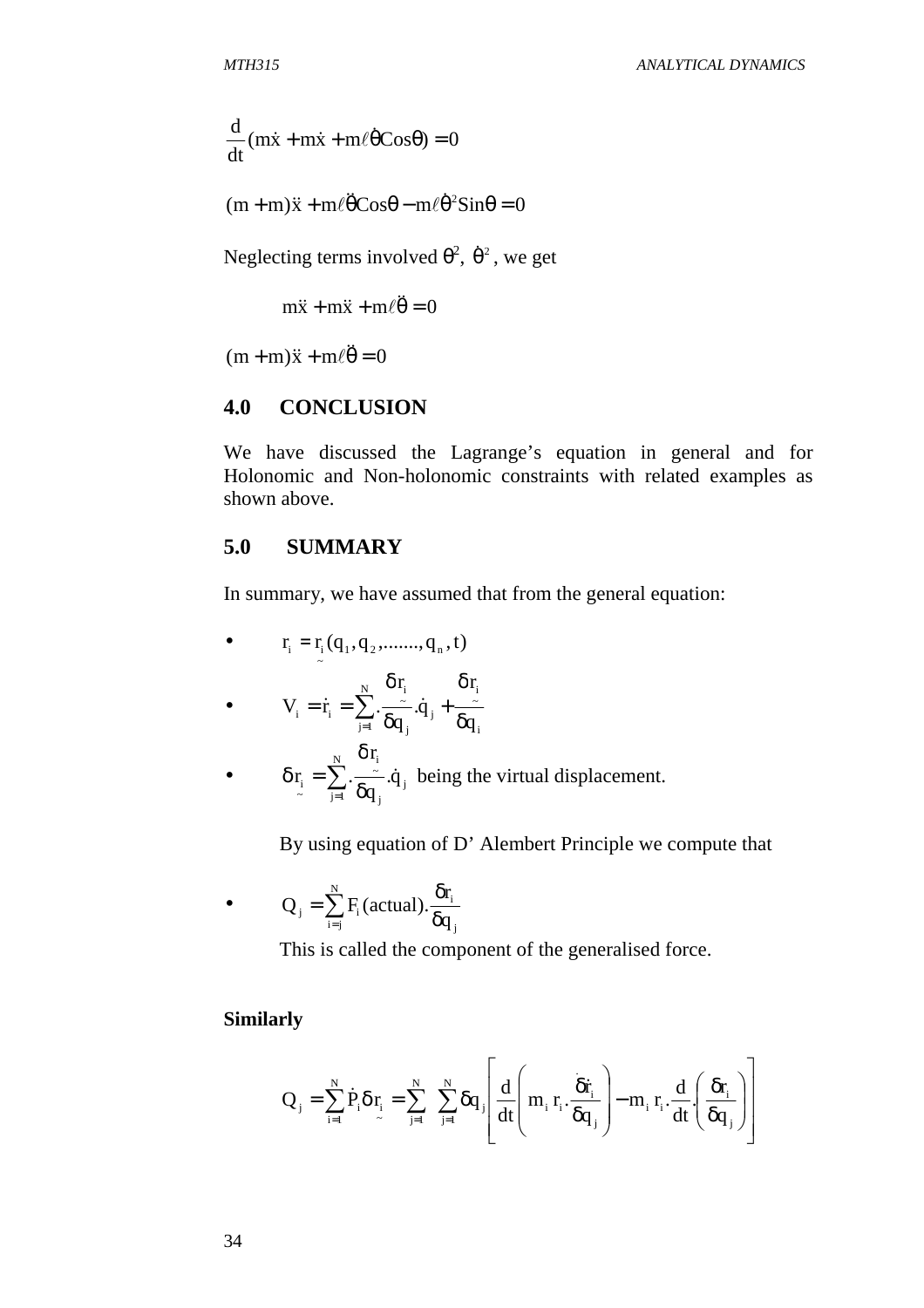• Also, 
$$
\frac{d}{dt} \left( \frac{\delta r_i}{\delta q_j} \right) = \frac{\delta V_i}{\delta q_j}
$$
, and

$$
\bullet \qquad \frac{\delta V_i}{\delta \dot{q}_j} = \frac{\delta r_i}{\delta q_j}
$$

Consequently, from (5) and (6) can conclude thus,

• 
$$
\sum_{i=1}^{N} P_{i} \delta r_{i} = \sum_{j=1}^{N} \left[ \frac{d}{dt} \left( \frac{\delta T}{\delta q_{j}} \right) - \frac{d}{dt} \right] \delta q_{j}
$$

Where

• 
$$
T = \sum_{i=1}^{N} \frac{1}{2} m_i V_{i}^{2}
$$
 which is the total kinetic energy of the system.

From D'Alambert's Principle, we have that

• 
$$
\sum_{j=1}^{N} \left[ Q_j - \left\{ \frac{d}{dt} \left( \frac{\delta T}{\delta \dot{q}_j} \right) - \frac{\delta T}{\delta q_j} \right\} \right] \delta q_j = 0
$$

Hence,

•  $Q_j =$  $_{\rm j}$  )  $\delta \dot {\rm q}_{\rm \, j}$ T q T dt d  $\overline{\dot{\mathsf{q}}_{\text{i}}}\,\big)^{-}\,\overline{\delta\dot{\mathsf{q}}}$ δ −  $\overline{\phantom{a}}$ J  $\backslash$  $\mathsf{I}$  $\mathsf{I}$  $\setminus$ ſ δ  $\frac{\delta T}{\delta T}$   $\Big| -\frac{\delta T}{\delta T}$  for  $j = 1, 2..., n$  are called at Lagrangian equation.

## **6.0 TUTOR-MARKED ASSIGNMENT**

1. A double pendulum vibrates in a vertical plane, write the Lagrangian of the system and hence obtain the equation of motion.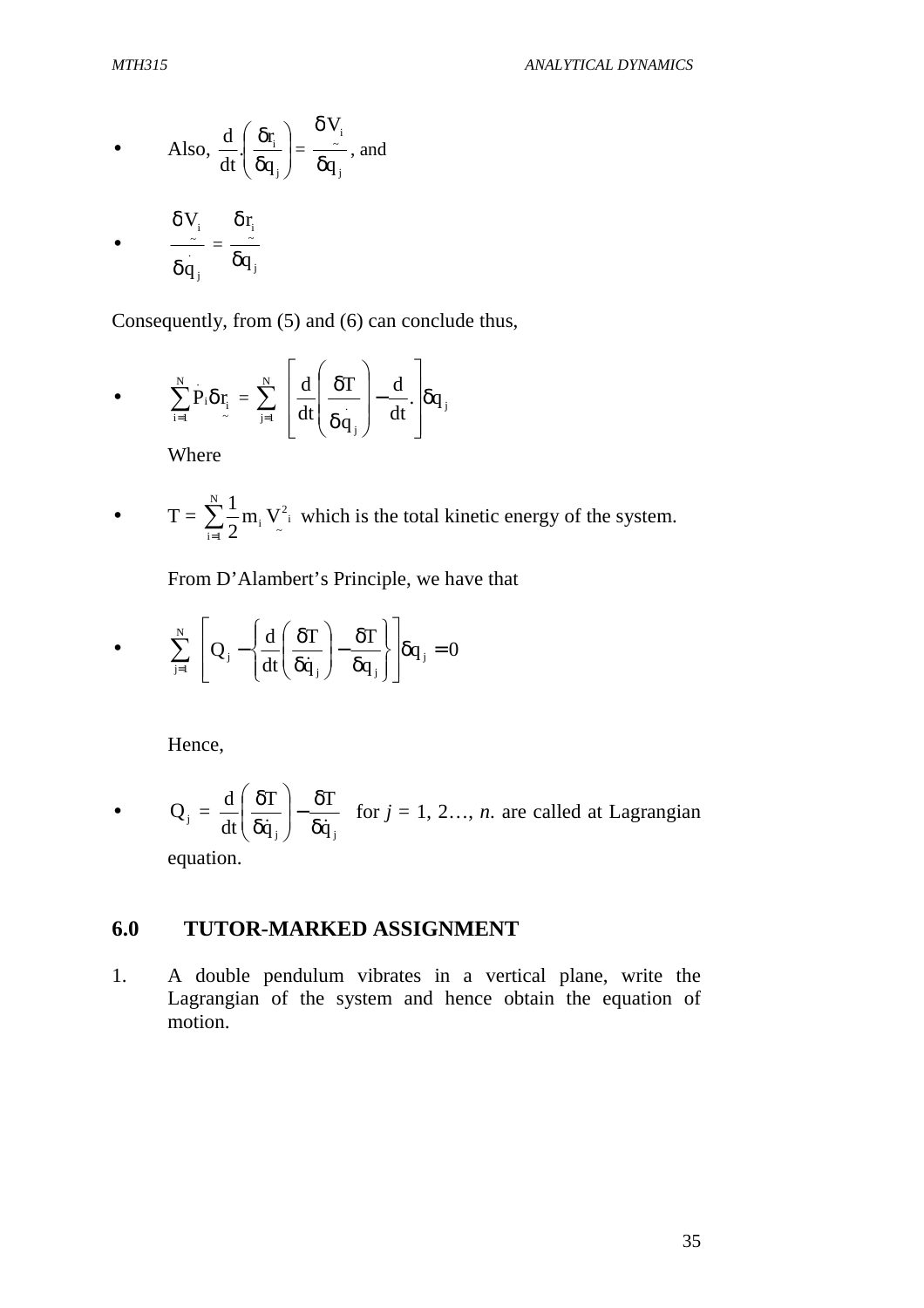

- 2. Use Lagrange's equations to describe the motion of a particle of mass *m* down a frictionless inclined plane of angle∝ .
- 3(a) Set up the Lagrangian for a one dimension harmonic oscillator; and
- (b) Write out the Lagrange's equation.

### **7.0 REFERENCES/FURTHER READING**

Ajibola, S.T. (2006). *Vector Analysis and Mathematical Method.*

Avner, Friedman. *Differential Games*.

Kibble, T. W. B. *Classical Mechanics.*

KREYSZIC. *Advanced Engineering Mathematics.*

Murray, R. Spiegel. *Theoretical Mechanics.*

Vladinirou, U.S. *Generalised Function Mathematical Physics.*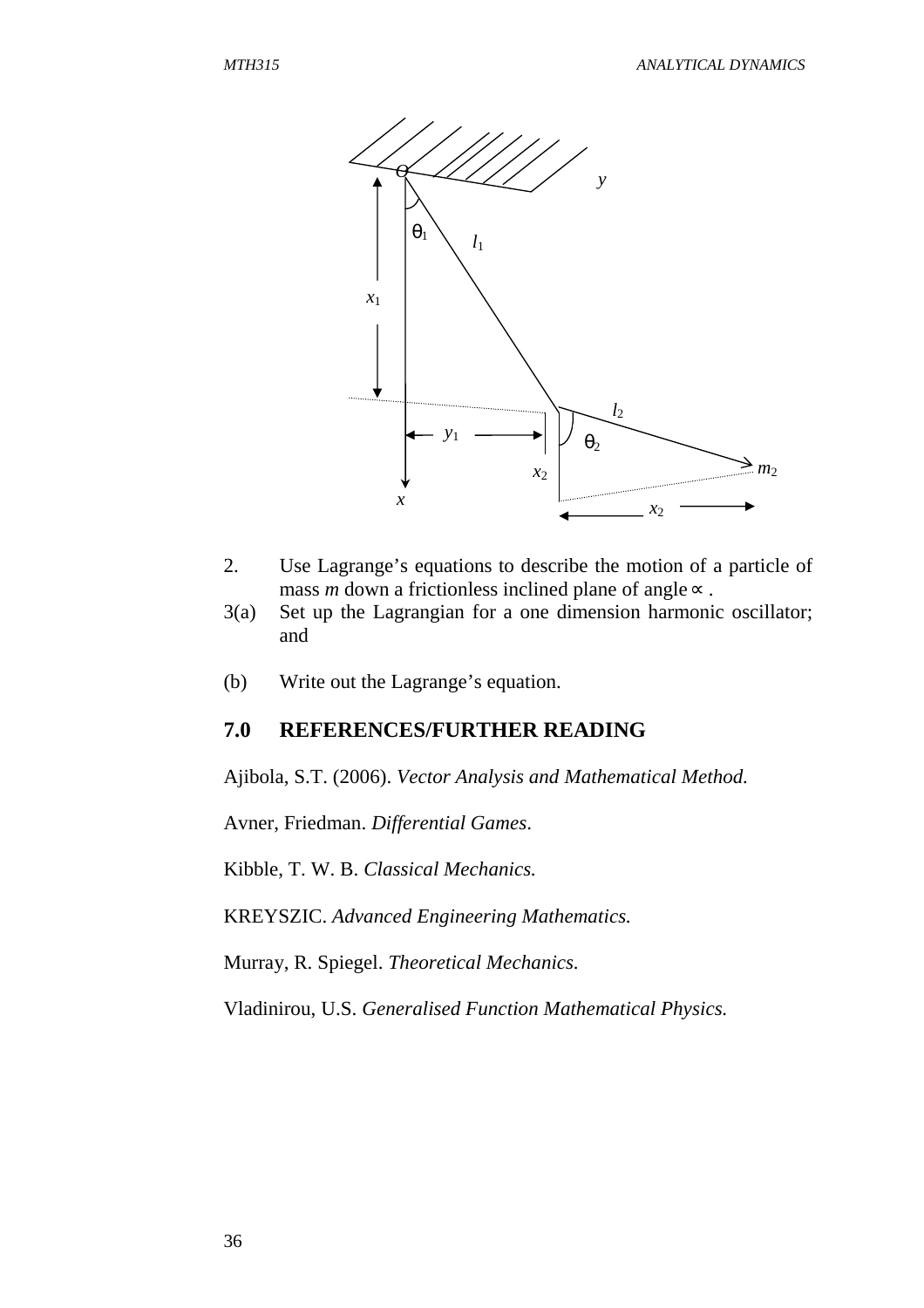# **MODULE 3**

Unit 1 Impulsive Motion

# **UNIT 1 IMPULSIVE MOTION**

## **CONTENTS**

- 1.0 Introduction
- 2.0 Objectives
- 5.0 Main Content
	- 3.1 Impulsive Motion of Particles
	- 3.2 Conservative Force Fields
	- 3.3 Conservative Forces
- 4.0 Conclusion
- 5.0 Summary
- 6.0 Tutor-Marked Assignment
- 7.0 References/Further Reading

# **1.0 INTRODUCTION**

Phenomena of an impulsive nature, such as the action of very large forces (or voltages) over very short internal of time, are of great practical interest, since, they arise in various applications. This situation occurs, for instance, when a tennis ball is hit, a system is hit by a hammer, an air plane makes a "hard" landing, a ship is hit by a high simple wave, and so on. In this unit, we shall be interested in the change of momentum produced by variable force  $\ell$  acting from time t such that  $t_1 < t < t_2$ .

# **2.0 OBJECTIVES**

By the end of this unit, you should be able to:

- define impulsive motion
- identify equations of motion for impulsive forces
- define conservative fo**r**ce fields.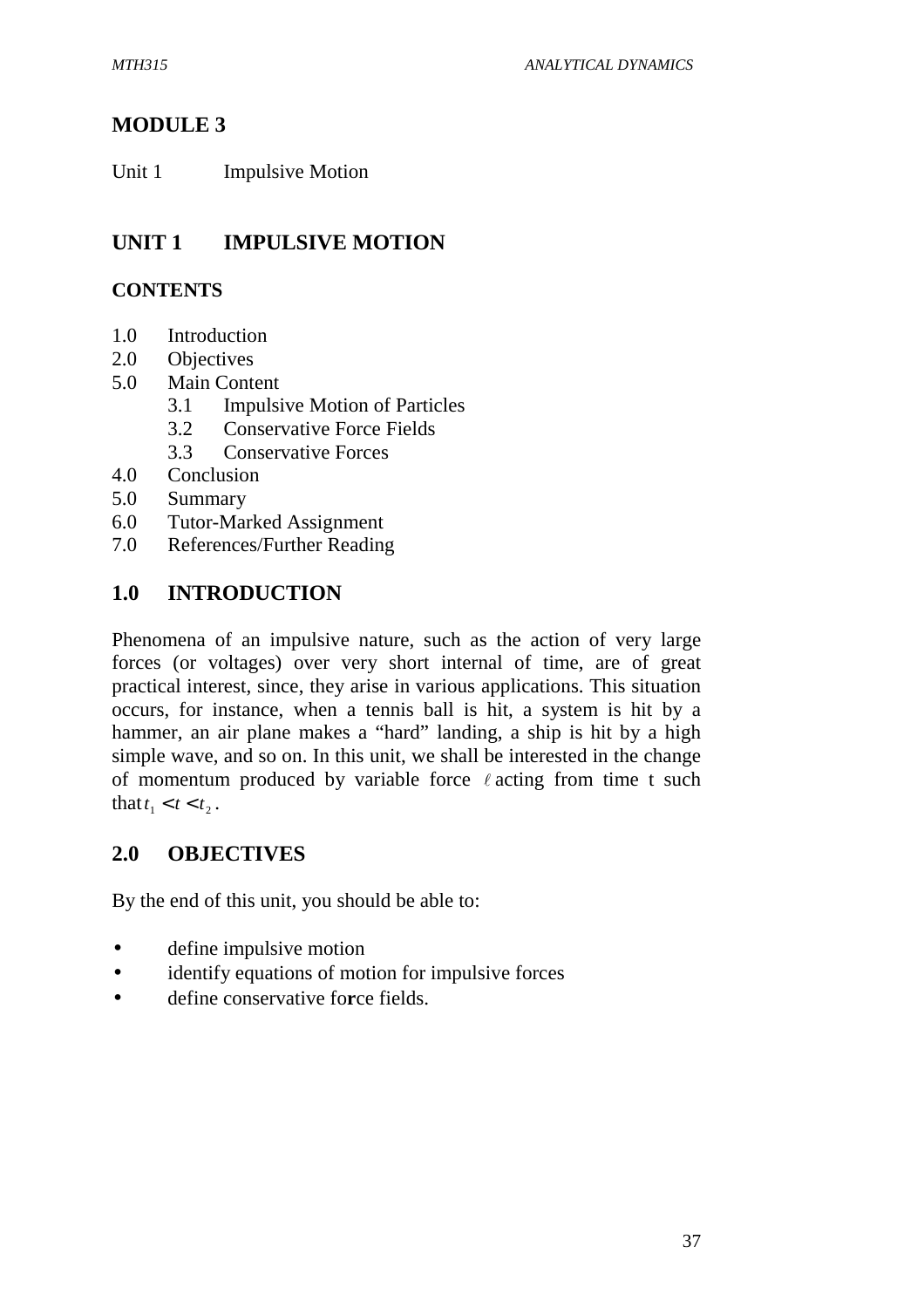### **3.0 MAIN CONTENT**

## **3.1 Impulsive Motion of Particles**

#### **Definition**

The state of rest or motion of a body sometimes undergoes an apparently instantaneous change owing to the sudden application of a force which acts for a very short time only.

For example, a ball stuck by a bat or a collision of two billiard balls. In such cases it is not possible to measure the rate of change of momentum because a finite change of momentum takes place in an infinitesimal interval of time.

We know that the change in momentum produced by a variable force  $\ell$  acting from time

$$
t = t, \text{ and } t = t_2 \sim \text{ is}
$$

$$
\int \frac{t_2}{t_1} L dt
$$

Of course, it is possible for the force to increase and at the same time the interval  $t_2 - t_1$  to decrease in such a way that the integral tends to a finite limit although, we gave no means of measuring the exact value of L at any instant during the interval. Thus, this sort of force is measured by the change of momentum it produces. Any motion resulting from this impulsive force is called an impulsive motion.

The equations of motion for a system of particles acted upon by finite forces are known to be given as:

$$
\sum m\ddot{x} = \sum X
$$
  

$$
\sum m\ddot{y} = \sum Y
$$
  

$$
\sum m\ddot{z} = \sum Z
$$
  
and 
$$
\frac{d}{dt} \sum m(x\dot{y} - y\dot{x}) = \sum (xy - yx)
$$

By integrating these equations w.r.t. t through an interval from 0 to t, we get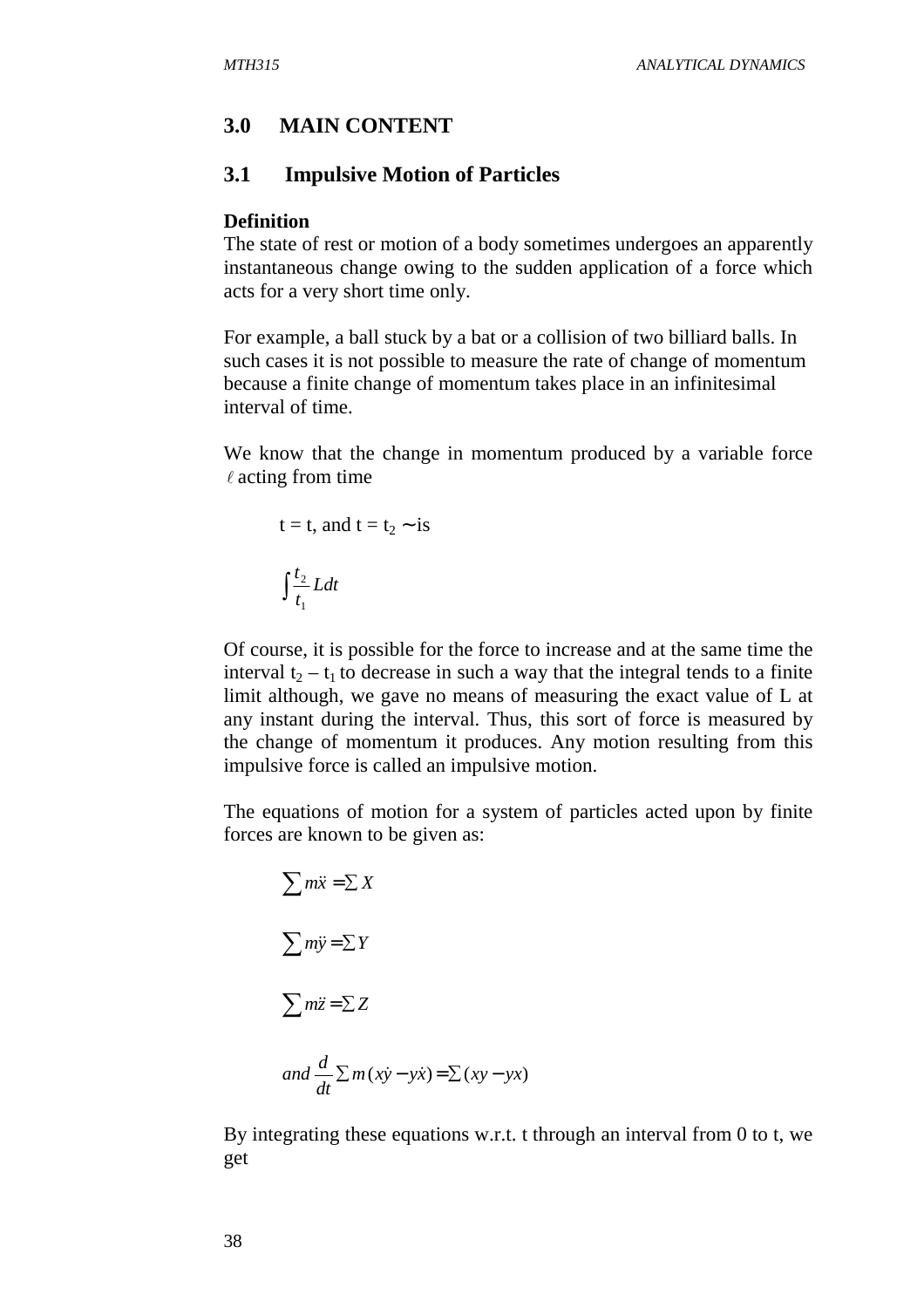$$
\sum m\dot{x} - \sum m\dot{x}_0 = \sum \int_{t_0}^{t} X dt
$$
  

$$
\sum m\dot{y} - \sum m\dot{y}_0 = \sum \int_{t_0}^{t} Y dt
$$
  

$$
\sum m\dot{z} - \sum m\dot{z}_0 = \sum \int_{t_0}^{t} Z dt
$$

In particular if  $t - t$  is so small that changes in x, y, are neglected.

Then:

$$
\Sigma m(x\dot{y} - y\dot{x}) - \Sigma m(x\dot{y}_0 - y\dot{x}_0)
$$

$$
= \Sigma \left\{ x \int_{t_0}^t y dt - y \int_{t_0}^t x dt \right\}
$$

Where  $\dot{x}_0$ ,  $\hat{y}_0$  denote the values of  $\dot{x}$ ,  $\hat{y}$  at time to.

By concerning ourselves with the above definition of impulsive forces then,

$$
\int_{t_0}^t x\,dt, \int_{t_0}^t y\,dt\,and \int_{t_0}^t y\,dt\,and \int_{t_0}^t z\,dt\,are
$$

The measures of the components of the impulse which maybe denoted by F, Q, R, respectively which may be rewritten as

$$
\sum \vec{m} \cdot \vec{v} - \sum \vec{m} \cdot \vec{v} = \sum F
$$
  

$$
\sum \vec{m} \cdot \vec{v} - \sum \vec{m} \cdot \vec{v} = \sum Q
$$
  

$$
\sum \vec{m} \cdot \vec{v} - \sum \vec{m} \cdot \vec{z} = \sum R
$$

and  $\sum m(x\dot{y} - y\dot{x}) - \sum m(x\hat{y}_0 - y\dot{x}_0) = \sum (XQ - YF)$ .

Thus, these equations revealed the fact that the instantaneous increase in the linear momentum in any direction is equal to the sum of the externally applied impulsive forces in that direction.

Note, that if M is the total mass of the system of particles and  $\bar{x}$ ,  $\bar{y}$ ,  $\bar{z}$  are the coordinates of the centre of gravity, then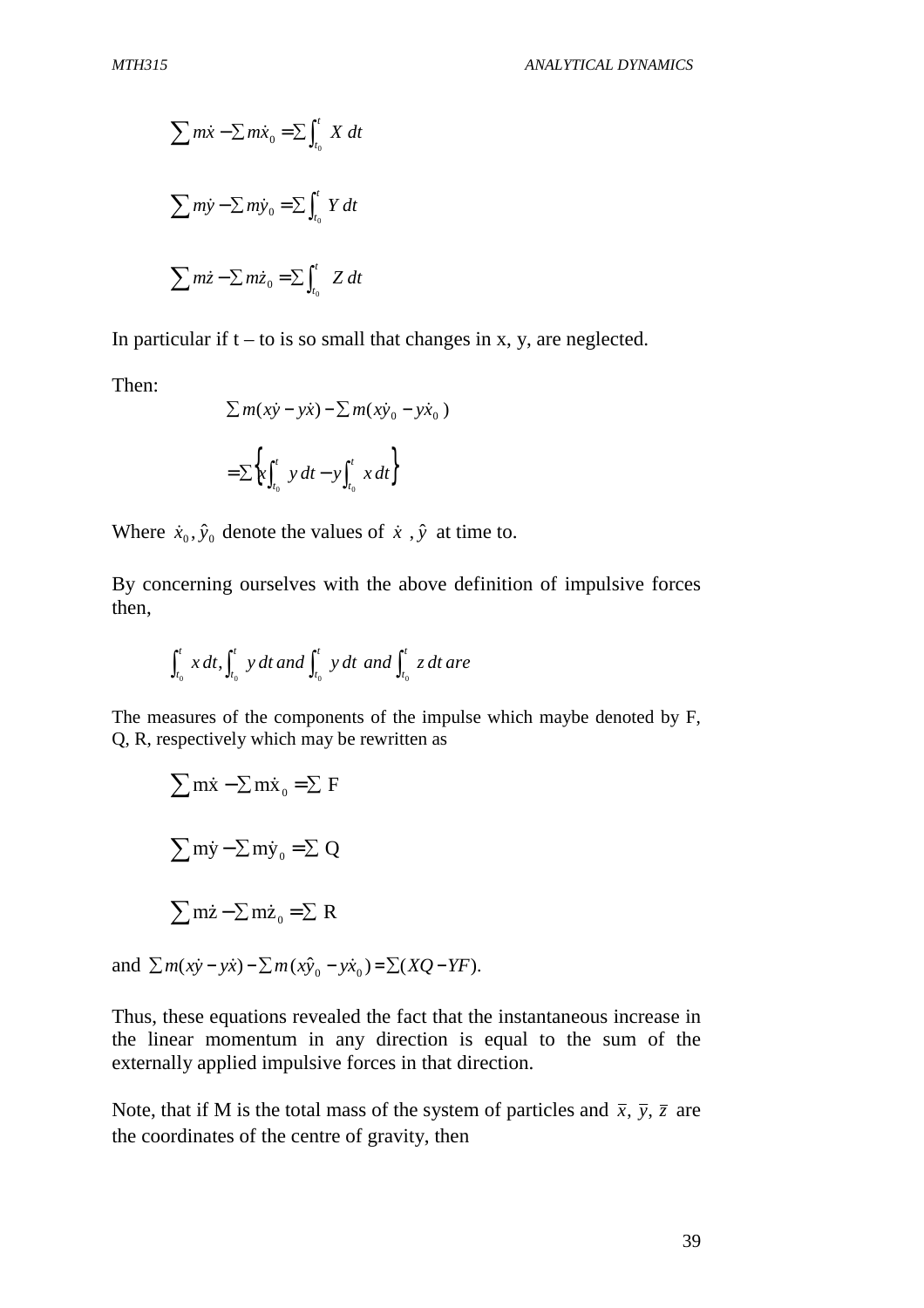$$
m(\dot{\overline{x}} - \dot{\overline{x}}_0) = \sum F
$$
  

$$
m(\dot{\overline{y}} - \dot{\overline{y}}_0) = \sum Q
$$
  

$$
m(\dot{\overline{z}} - \dot{\overline{z}}_0) = \sum R
$$

Also, the equations confirm the principle of conservation of linear and angular momentum, in that if there be a direction in which the external impulsive forces have zero components, there is no change of momentum in that direction.

#### **The Problem Involving Impact of Two Forces**

#### **Definition**

The coefficient of restitution (e) is the ratio of the relative velocity of the bodies, along their line of centres, after impact to the relative velocity before impact. For example, for a hard substance like steel, (e) is nearly unit, but for a soft substance, it is small. When a substance is perfectly elastic  $e = 1$  and when, t is inelastic  $e = 0$ .

Let  $m_1$ ,  $m_2$  be the masses of the two spheres,  $U_1$ ,  $U_2$  their velocities before impact and  $u_1$ ,  $v_2$  their velocities after impact and let the motion be along the line of centres.

The momentum in the line of motion is unaltered by the impact so that

 $m_1 v_1 + m_2 v_2 = m_1 u_1 + m_2 u_2$ .

By Newton's rule,

 $v_1 - v_2 = -e (u_1 - u_2)$ 

These equations determine the velocities after impact namely,

$$
v_1 = \frac{m_1 u_1 + m_2 u_2 - e m_2 (v_1 - v_2)}{m_1 + m_2}
$$

$$
v_1 = \frac{m_1 u_1 + m_2 u_2 - e m_2 (v_1 - v_2)}{m_1 + m_2}
$$

the impulse of the spheres which reduces the velocity of the first from  $u_1$ to  $v_1$  is  $m_1$  (u<sub>1</sub> – v<sub>1</sub>), which is equal to

$$
\frac{(l+e) \, m_1 m_2 (u_1 - u_2)}{m_1 + m_2}
$$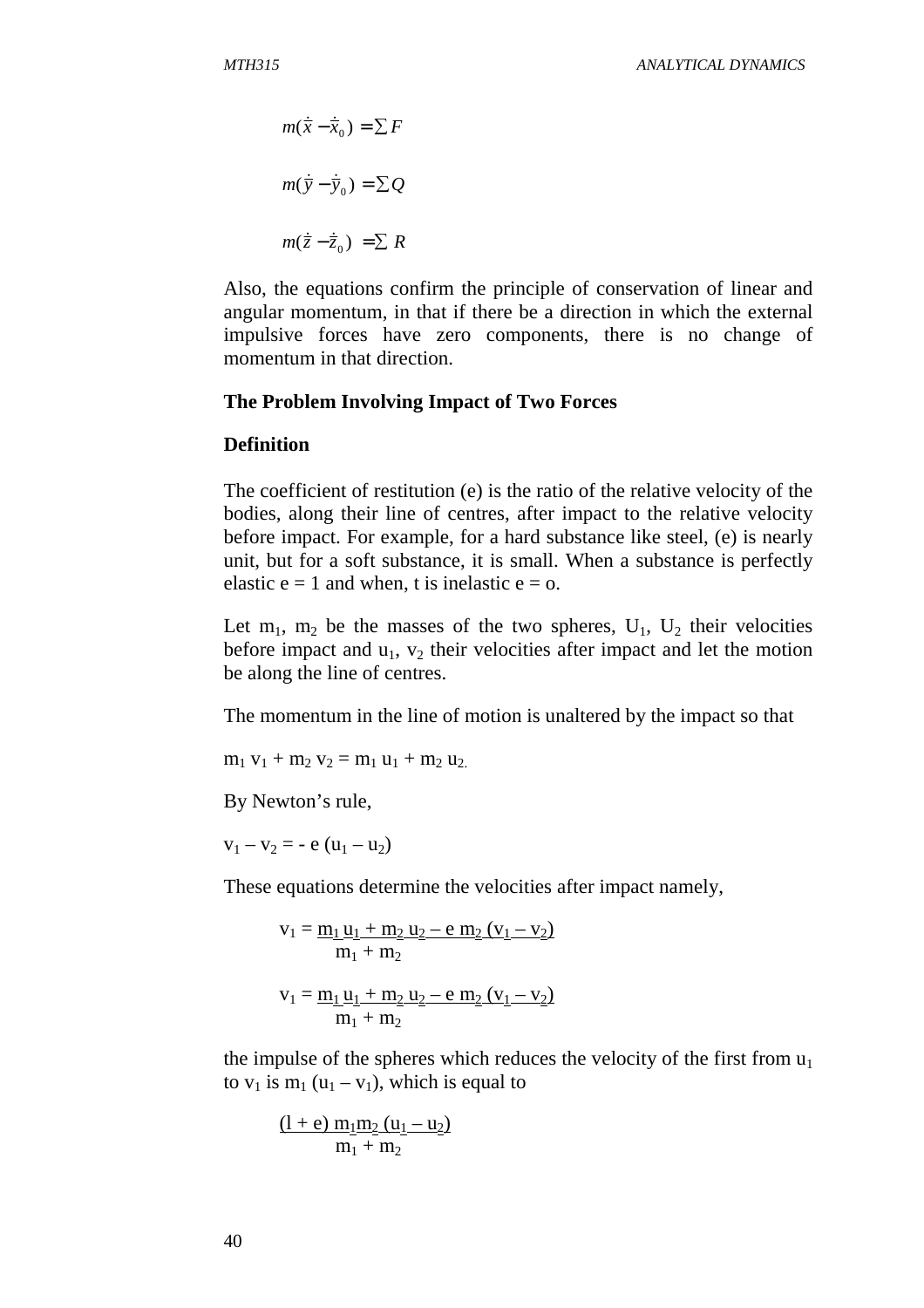It is easy to show that the loss in

K. E. = 
$$
\frac{1}{2} \frac{m_1 m_2 (1-e) (u_1 - u_2)^2}{m_1 + m_2}
$$

## **3.2 Conservative Force Fields**

### **Definition**

Let V be a scalar function and F the force (extended) acting on a particle of mass M, such that

 $F = -\nabla V$ 

### **Theorem 1**

The total work done in moving the particle along the curve C from  $P_1$  to  $P_2$  is



In such case the work done is independent of the path  $C^{\dagger}$  joining the points  $P_1$  and  $P_2$ . If the work-done by a force field in moving a particle from one point to another point is independent of the path joining the points, then the force field is said to be conservative.

The following theorems are valid: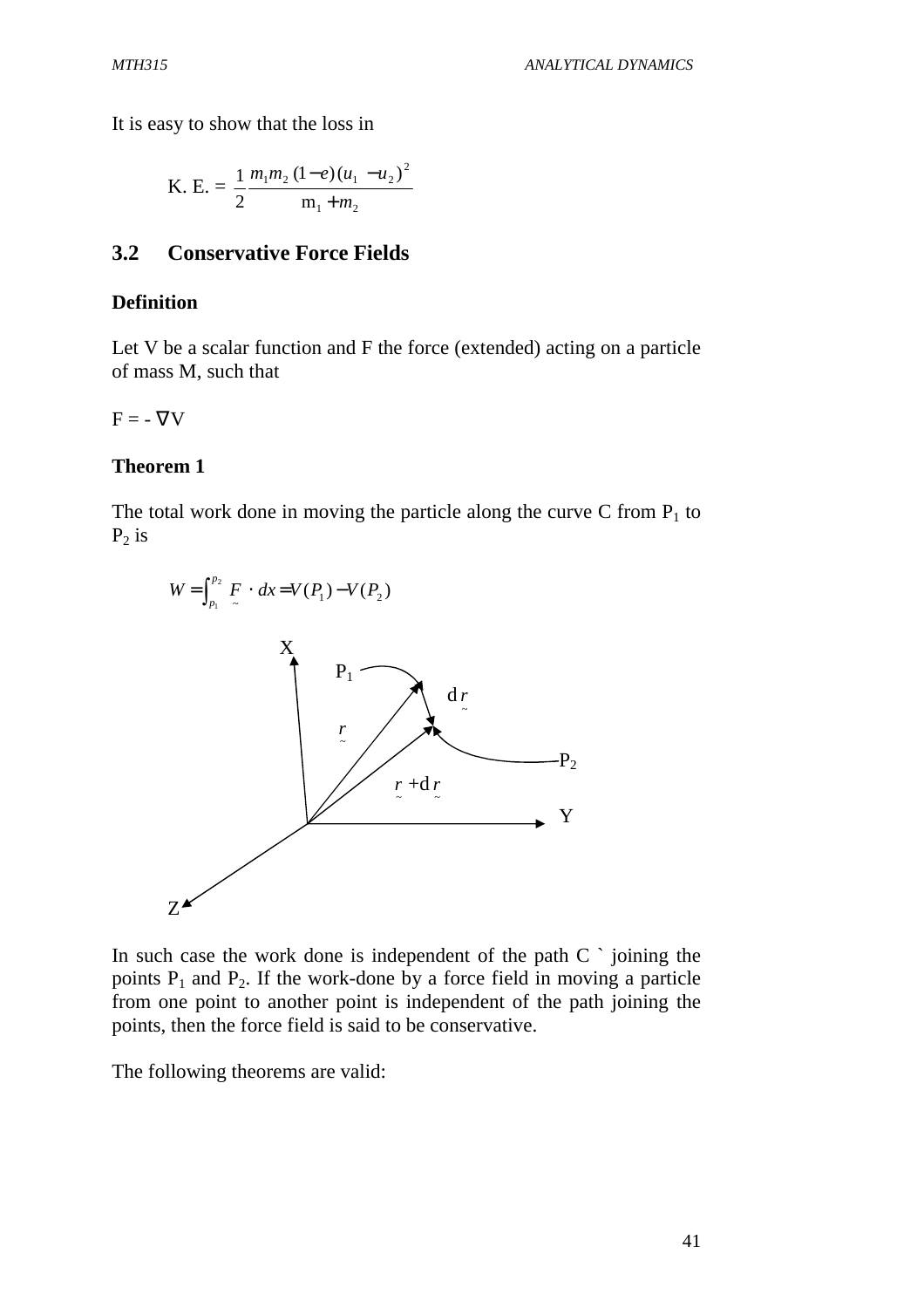#### **Theorem 2**

A force field  $E$  is conservative if there exists a continuously differentiable scalar field V such that

 $F = -\nabla V$  or

Equivalently, if  $\nabla \wedge \mathbf{F} = \mathbf{O}$  identically.

#### **Theorem 3**

A continuously differentiable force field F is conservative for any closed non-intersecting curve C (simply closed curve).

$$
\oint\limits_{0}^{1} F \cdot d\,r = O
$$

i.e. the total work-done in moving a particle around any closed path is zero.

#### **Remarks**

The scalar V such that  $E = -\nabla V$  is called the potential energy or scalar potential of the particle in the conservative force field  $E$ . In this case, the total work-done from  $P_1$  to  $P_2$  along  $C =$  potential energy at  $P_1$  minus potential energy at  $P_2$ .

i.e.  $W = V_1 - V_2$ ,  $V_1 = V (P_1)$ ,  $V_2 = V (P_2)$ 

## **3.3 Conservative Forces**

#### **Definition**

If there is no scalar function V such that  $F = -\nabla V$  i.e.

 $\nabla^{\wedge} F \neq O$ .

Then  $E$  is said to be a non–conservative force field.

#### **SELF ASSESSMENT EXERCISE 1**

Show that  $\underline{F} = x^2y z\underline{i} - xyx^2\underline{k}$  is non – conservative.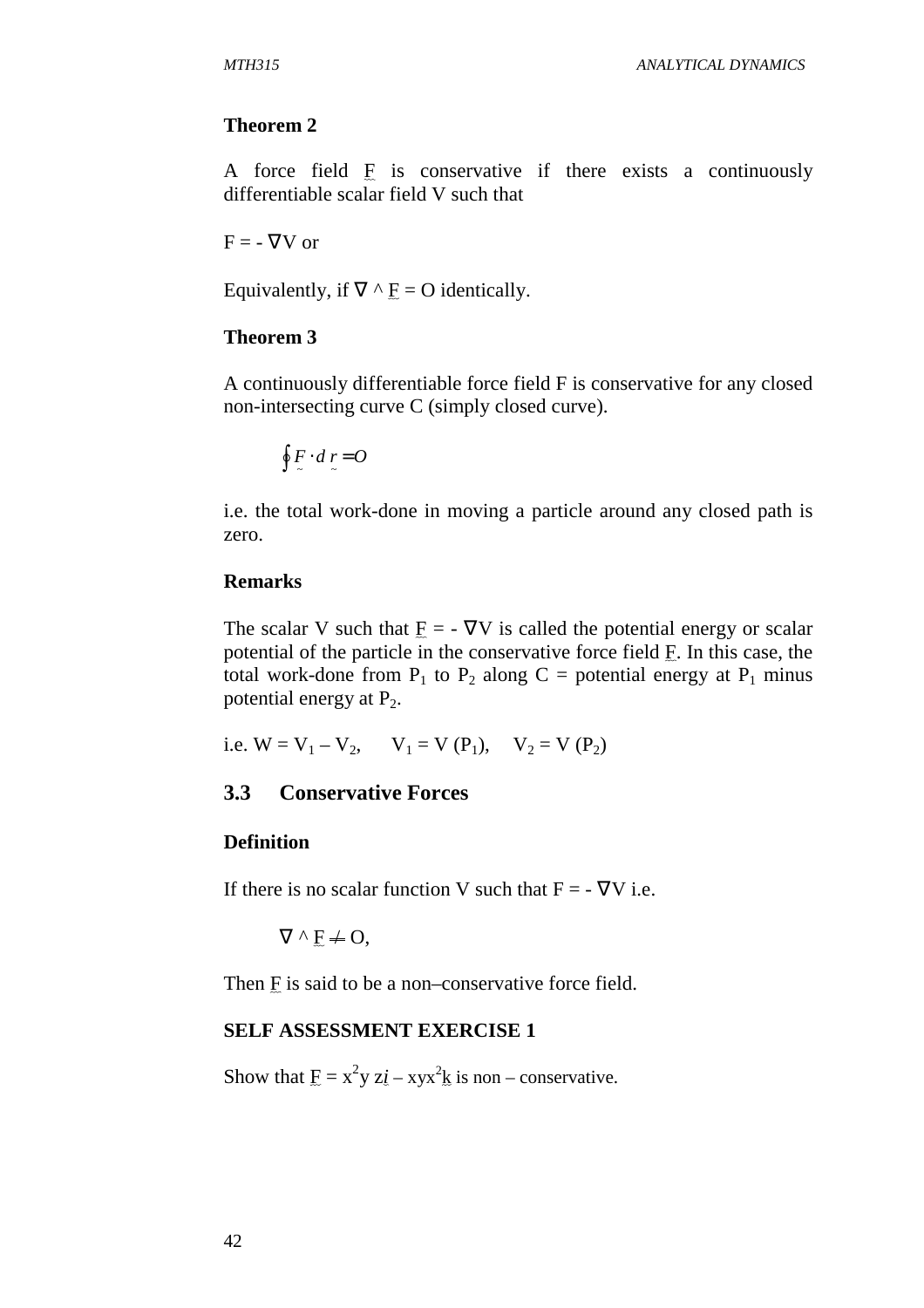#### **Solution**

$$
\nabla \wedge F = \begin{vmatrix} i & j & k \\ \frac{\partial}{\partial x} & \frac{\partial}{\partial y} & \frac{\partial}{\partial z} \\ x^2 yz & o & -xyz^2 \end{vmatrix}
$$
  
=  $-xz^2 \vec{i} + (x^2y + yz^2) \vec{j} - x^2z\vec{k}$ 

$$
But \nabla \wedge F \neq O
$$

Therefore, the field is non-conservative.

### **4.0 CONCLUSION**

The instantaneous increase in the linear momentum in any direction is equal to the sum of the externally applied impulsive forces in that direction.

#### **5.0 SUMMARY**

The change in momentum produced by a variable force L acting from time  $t_1$  to  $t_2$  is defined as

$$
\int_{t_l}^{t_2} L dt
$$

This is called an impulsive force. Any motion resulting from this impulsive force is called an impulsive motion.

The measure of the components of the impulsive force denoted by F, Q and R are:

$$
\sum m\hat{x} - \sum m\hat{x}_0 = \sum F
$$
\n
$$
\sum m\hat{y} - \sum m\hat{y}_0 = \sum Q
$$
\n
$$
\sum m\hat{z} - \sum m\hat{z}_0 = \sum R
$$
\nand\n
$$
\sum m(x\hat{y} - y\hat{x}) - \sum m(\hat{x}y - y\hat{x}_0) = \sum (XQ - YF)
$$
\n(3)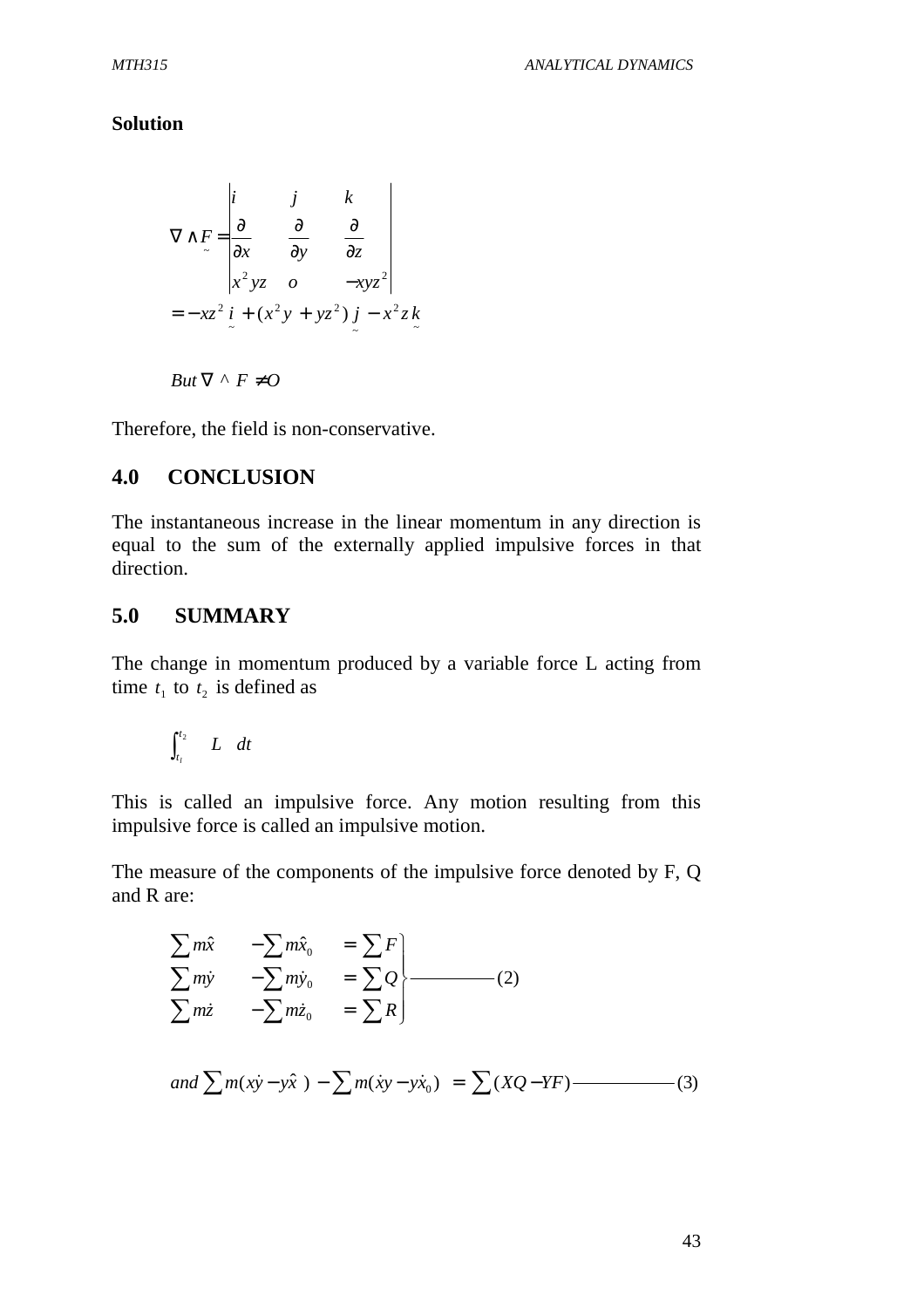From the above equation, it can be summarised that the instantaneous increase in the linear momentum in any direction is equal to the sum of the externally applied impulsive forces – that direction.

Consequently, if *m* is the total mass of the system of particles and  $\overline{x}$ ,  $\overline{y}$  *and*  $\overline{z}$  are the coordinate of the centre of gravity, then,

$$
m(\dot{x} - x_0) = \sum F
$$
  

$$
m(\dot{y} - y_0) = \sum Q
$$
  

$$
m(z - z_0) = \sum R
$$

We further showed the loss:

K. E. = 
$$
\frac{1}{2}
$$
  $m_1 m_2 \frac{(1-e) (u_1 - u_2)^2}{m_1 + m_2}$ 

#### **Theorem 1**

The total work-done: moving the particle along the curve C from  $p_1$  to  $p_2$  is given as

$$
w = \int_{P_1}^{P_2} F \cdot dx = V(P_1) - V(P_2)
$$

#### **Theorem 2**

A force field  $E$  is conservative if there exists a continuously differentiable scalar field V such that

 $F = -\nabla V$  consequently,  $\nabla \wedge F = \Omega$ 

$$
V'' \times F = O
$$

#### **Theorem 3**

A continuously differentiable force field F is conservative if for any closed non-intersecting curve C

$$
\oint\limits_{-\infty}^{\infty} \cdot d\,r = O.
$$

That is, the total work-done in moving a particle around any closed path is zero.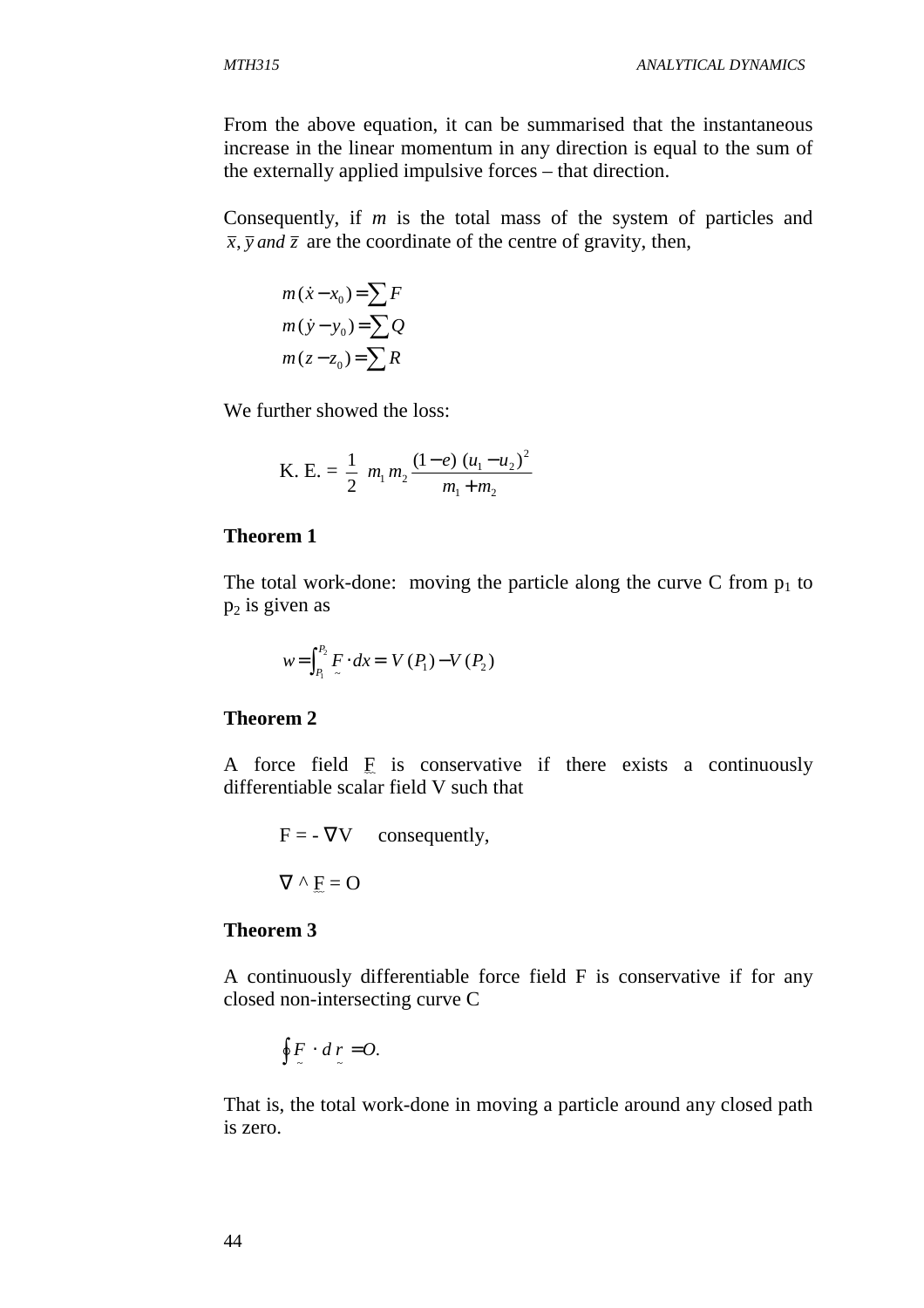## **7.0 TUTOR-MARKED ASSIGNMENT**

- 1a. When is a force field said to be conservative?
- b. Define the following:
- i. impulse
- ii. impulsive force and
- iii. impulsive motion.
- 2. Show that the force field F defined by  $F = (y^2z^2 6xz_2) i + 2x y$  $z^3$ <sub>*j*</sub> + (3xy<sup>2</sup>z<sup>2</sup> 6x<sup>2</sup>z) k is a conservative force field.
- 3. Prove (Theorem 1) that if the force acting on a particle is given by  $F = \nabla V$ . Then the total work-done in moving the particle along a curve C from  $P_1$  to  $P_2$  is 2  $\frac{1}{2}$   $\frac{1}{2}$  $1^{\prime}$   $(1^2)^{-}$   $2^{m \nu_B}$  2 1 2  $\int_{0}^{2} F \cdot dr = V(P_1) - V(P_2) = \frac{1}{2}$  $\sum_{1}^{B} P^{(H)}(A_1)$   $V^{(1)}(A_2) = \sum_{1}^{B} P^{(H)}(A_1)$ *P*  $W = \int_{P_1}^{P_2} F \cdot dr = V(P_1) - V(P_2) = \frac{1}{2} mV_B^2 - \frac{1}{2} mV$ where

 $V_A$  *and* $V_B$  velocities at points  $p_1$  *and* $p_2$  respectively.

- 4. A mass of 5000kg moves on a straight line from a speed of 540km/hr to 720km/hr in 2 minutes. What is the impulse developed at this time?
- 5. Show that the force field given by:

 $F = x^2yzi - xyz^2k$  is non-conservative

# **7.0 REFERENCES/FURTHER READING**

Ajibola, S.T. (2006). *Vector Analysis and Mathematical Method.* 

Avner, Friedman. *Differential Games*.

Kibble, T. W. B. *Classical Mechanics.* 

KREYSZIC. *Advanced Engineering Mathematics.* 

Murray, R. Spiegel. *Theoretical Mechanics.*

Vladinirou, U.S. *Generalised Function Mathematical Physics.*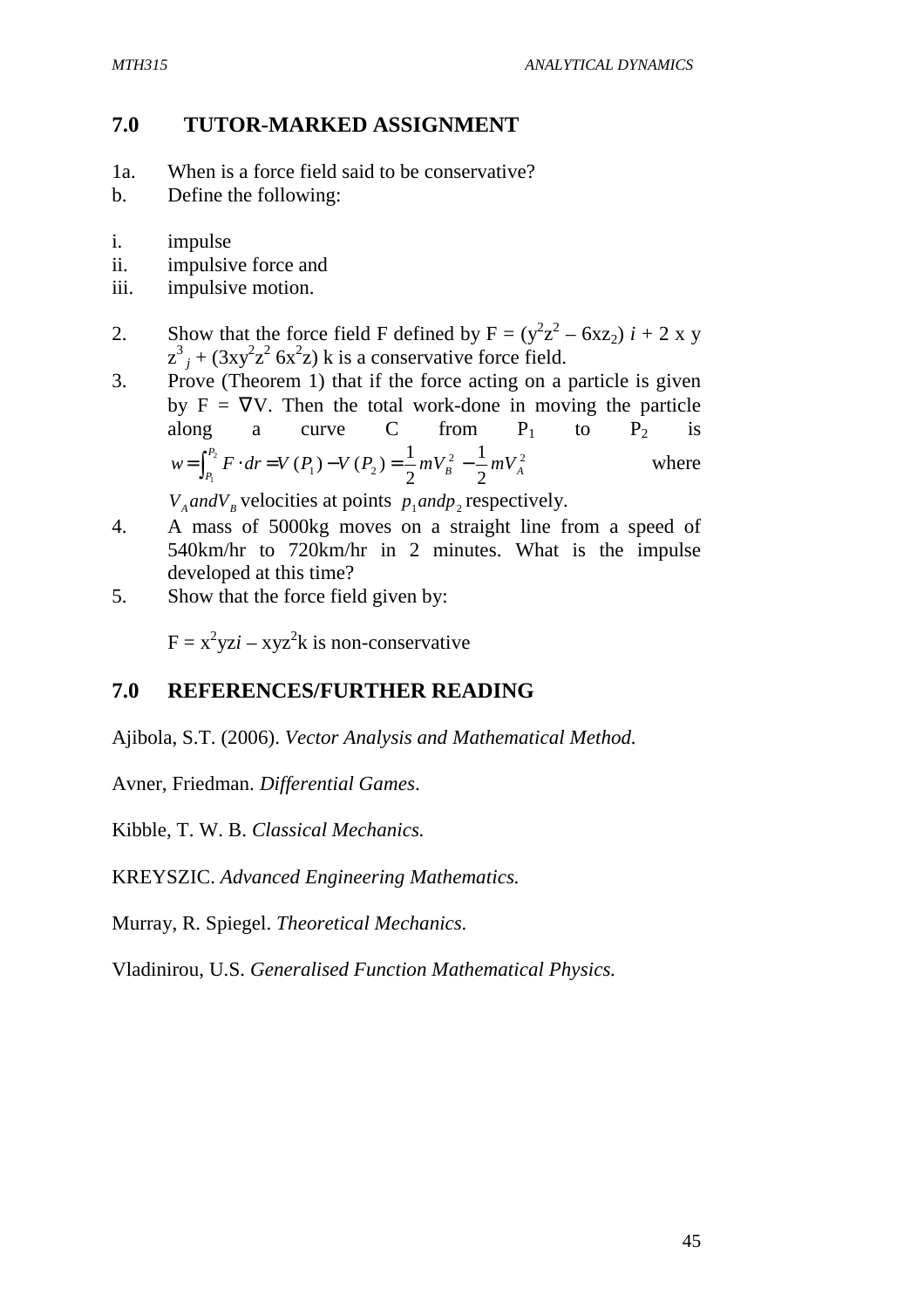# **MODULE 4**

| Unit 1 | Simple Harmonic Motion             |
|--------|------------------------------------|
| Unit 2 | <b>Collation of Smooth Spheres</b> |

# **UNIT 1 SIMPLE HARMONIC MOTION**

## **CONTENTS**

- 1.0 Introduction
- 2.0 Objectives
- 6.0 Main Content
	- 3.1 Simple Harmonic Motion
		- 3.2 Forces Causing Simple Harmonic Motion
		- 3.3 Suspensions by an Elastic String
	- 3.4 Conical Pendulums
- 4.0 Conclusion
- 5.0 Summary
- 6.0 Tutor-Marked Assignment
- 7.0 References/Further Reading

# **1.0 INTRODUCTION**

If a small body or a particle vibrates or moves to and fro along a straight line under the influence of a force that its acceleration towards a fixed point (or its equilibrium position) is proportional to its distance or displacement from that point, the body is said to have a simple harmonic motion.

The term simple harmonic motion is not limited to motion in a straight line, and can be applied to the variation of any variable quantity which satisfies a differential relation of the type considered. Examples include simple pendulum, loaded test-tube in a liquid, mass on a spring.

# **2.0 OBJECTIVES**

By the end of this unit, you should be able to:

- define simple harmonic motion
- identify the forces causing simple harmonic motion
- define conical pendulum.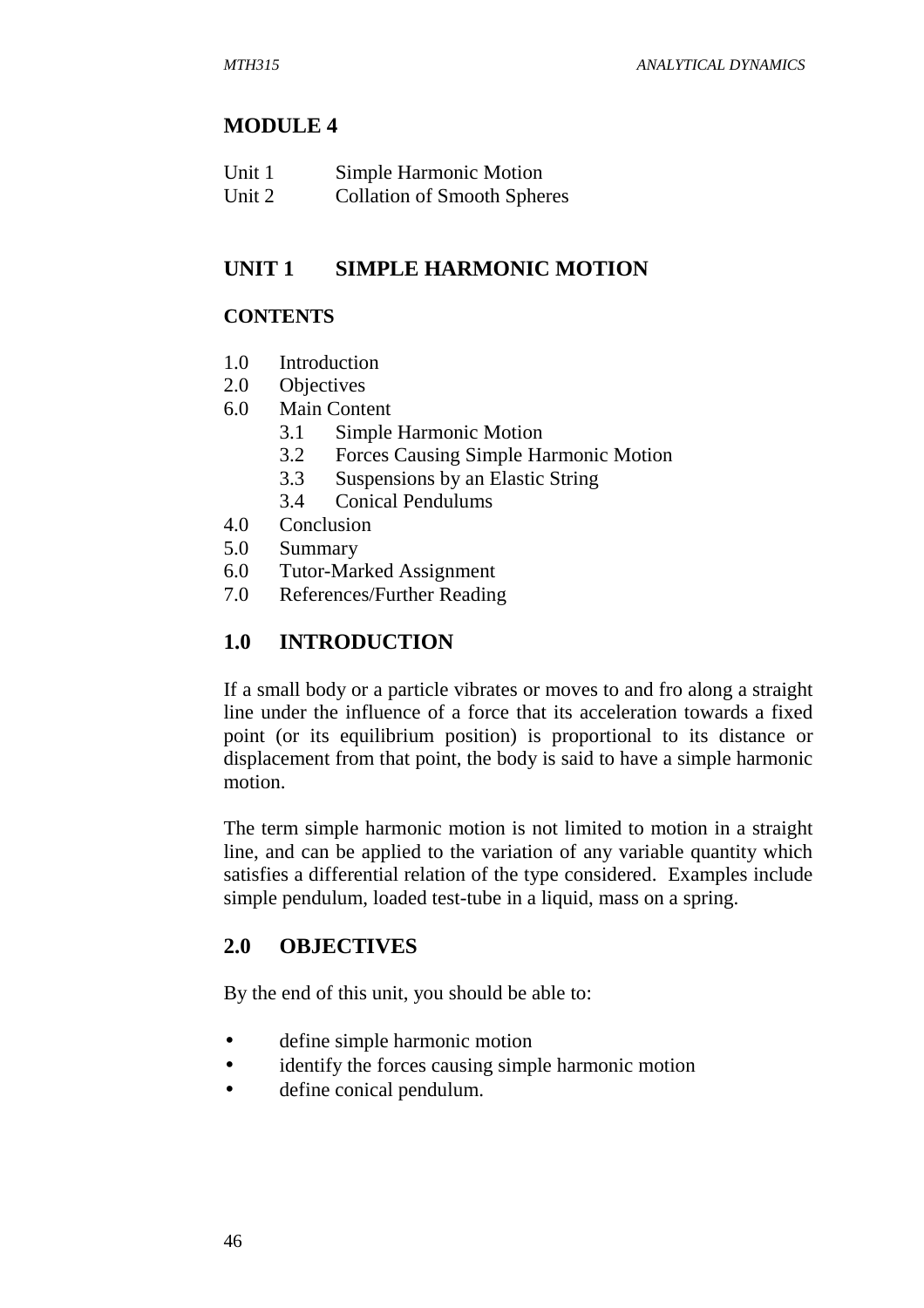## **3.0 MAIN CONTENT**

#### **3.1 Simple Harmonic Motion**

If a particle moved in a straight line in such a way that its acceleration is always directed toward a fixed point of the line and it is proportional to its distance from that point, the particle is said to move with simple harmonic motion.

Let O be the fixed point on the line (straight) POQ, and let x be the distance of the particle from O at time t,  $x$  is +ve to right and –ve to left. The acceleration of the particle can be taken along  $\overrightarrow{OQ}$  as  $-w^2x$ , where  $w<sup>2</sup>$  is a constant which is +ve. If x is +ve, this acceleration is directed towards O, and if –ve, it is directed towards O



We obtain the differential relation

$$
\mathbf{V} \frac{dv}{dx} = -\mathbf{w}^2 \mathbf{x}
$$
  
i.e. 
$$
\frac{d}{dx} \left(\frac{1}{2} v^2\right) = -\mathbf{w}^2 \mathbf{x}
$$

$$
\therefore \frac{1}{2} v^2 = -\frac{1}{2} \mathbf{w}^2 \mathbf{x}^2 + \mathbf{c}
$$

Where  $v =$  velocity,  $t =$  time, acceleration  $= V$ *dx*  $\frac{dv}{dt}$  and c is constant.

So if  $t = 0$ ,  $x = a$  and  $y = 0$  (where  $a = distance$ )

Then, 
$$
0 = \frac{1}{2} w^2 a^2 + c
$$
,  
\n $V^2 = w^2 (a^2 - x^2)$   
\n $V = \pm w \sqrt{(a^2 - x^2)}$ 

If the initial stage of the motion  $V$  is  $-ve$  as the particle is moving towards O.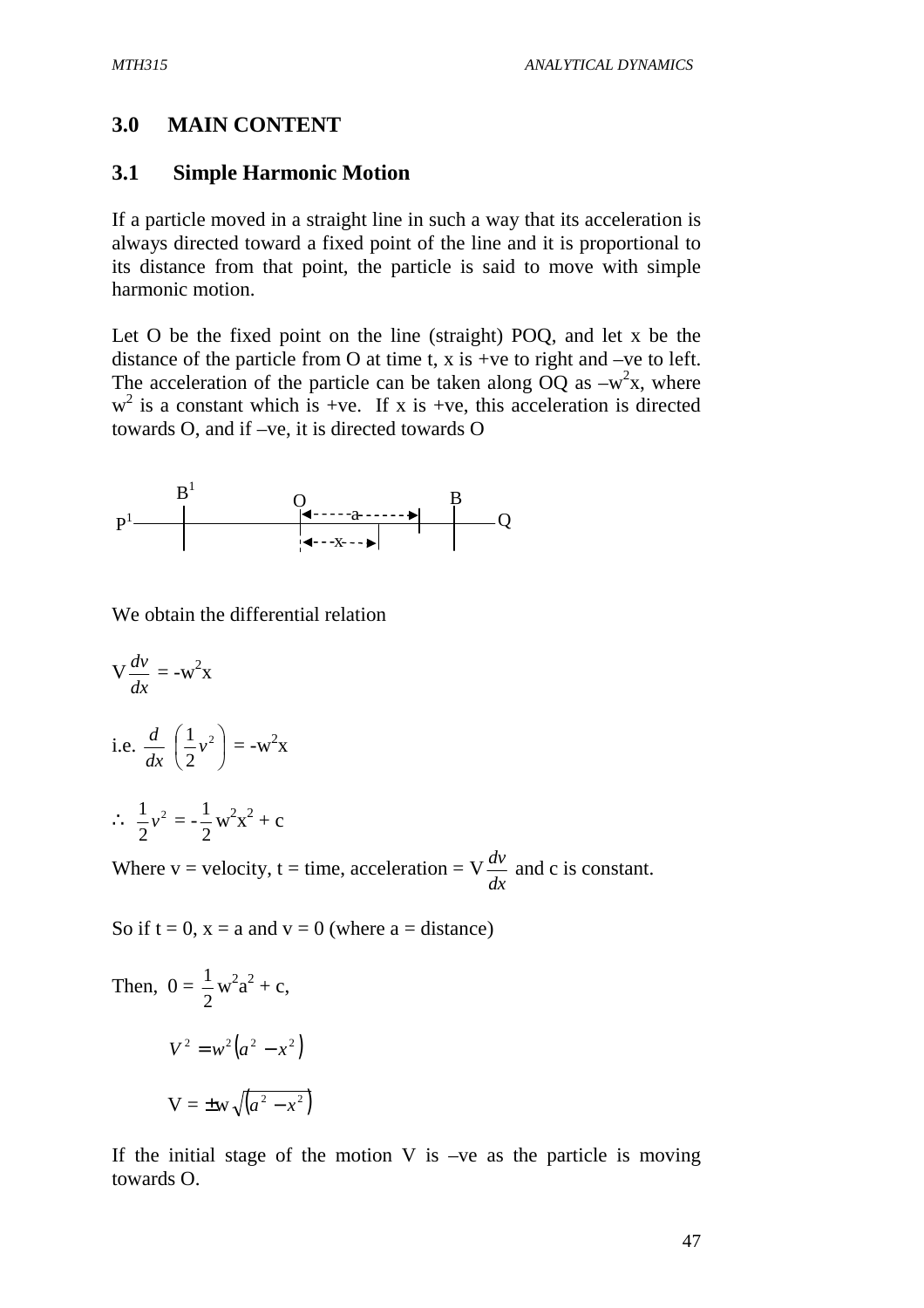Therefore, 
$$
\frac{dx}{dt} = -w\sqrt{(a^2 - x^2)}
$$

$$
\frac{\mathrm{dt}}{dx} = -\frac{1}{w\sqrt{(a^2 - x^2)}}
$$

wt = 
$$
\cos^{-1} \frac{x}{a}
$$
 + d (where d is a constant)

When  $t = 0$ ,  $x = a$ , and  $cos^{-1}1 = 0$ , and  $d = 0$  and we get

$$
Wt=\cos^{-1}\frac{x}{a}
$$

 $X = a\cos{(wt)}$ 

 $V = (-aw)$  sinwt

#### **Definition**

If a small body or a particle vibrates or moves to and fro along a straight line under the influence of a force that its acceleration towards a fixed point (or its equilibrium position) is proportional to its distance or displacement from that point, the body is said to have a simple harmonic motion.

The term simple harmonic motion is not limited to motion in a straight line, and can be applied to the variation of any variable quantity which satisfies a differential relation of the type considered. Examples include simple pendulum, loaded test-tube in a liquid, mass on a spring.

**Note:** When wt =  $\pi/2w$  with velocity –aw. It continues along the straight line, and its velocity is zero when  $wt = \pi$  and  $x = -a$ . It then returns towards 0, arriving at 0 when  $wt =$ *w*  $\frac{3\pi}{2}$  with zero velocity. The motion is then repeated, and continues indefinitely unless it is destroyed by a frictional force of some kind. Below is the graph of distance against time.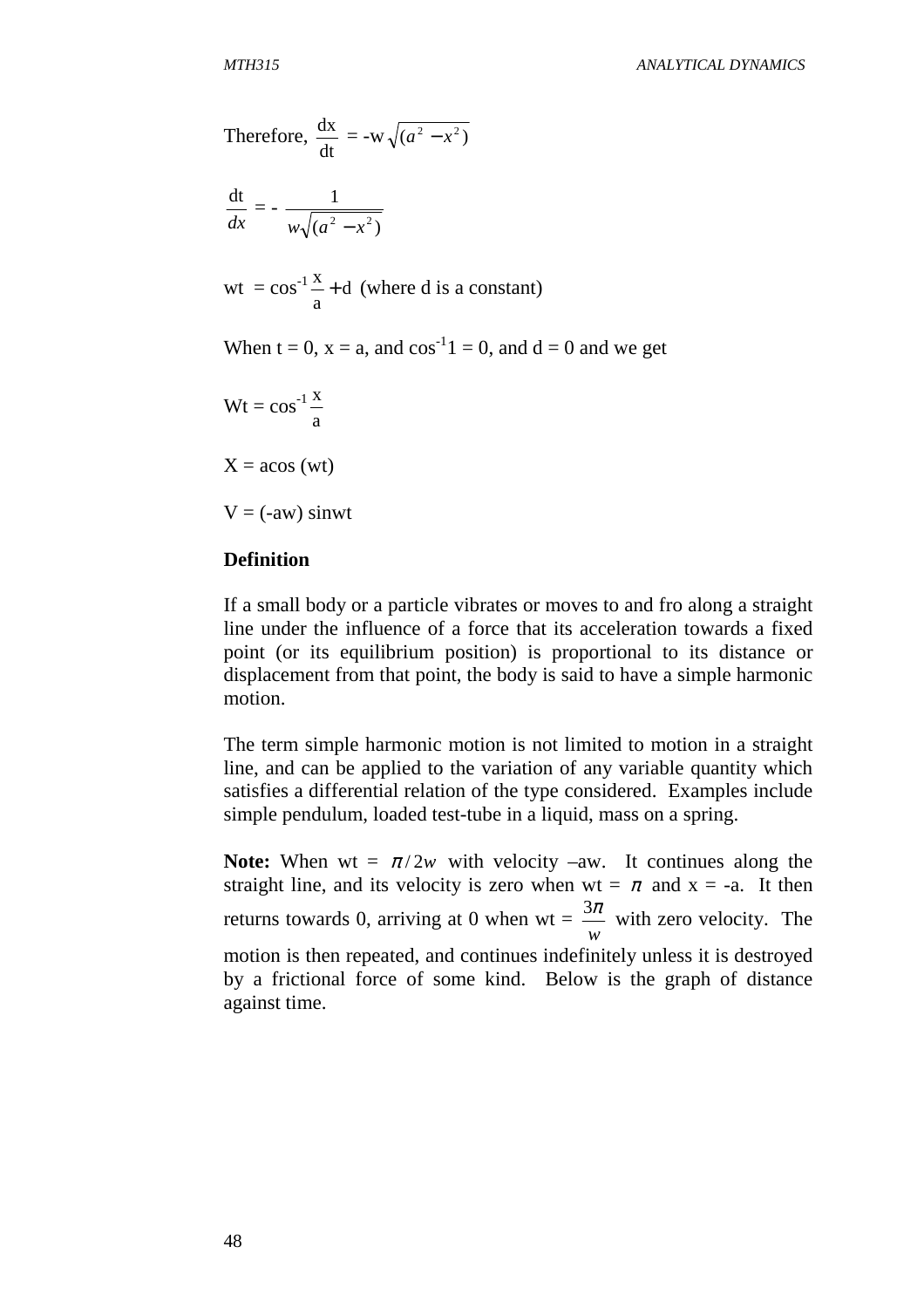

 $a =$  length is called amplitude of the motion and is the distance of the extreme points from the centre of the oscillation.

Time *w*  $\frac{2\pi}{1}$  is called the period of the oscillation and is the time of a complete oscillation from one extreme point to the other and back again.

The frequency  $n =$  $2\pi$  $\frac{w}{\cdot}$ .

#### **SELF ASSESSMENT EXERCISE 1**

A particle is moving with simple harmonic motion of period  $4\pi$  about a centre O, it passes through a point distance 4m from O with the velocity 4m/sec away from O. Find the time which elapses before it next passes through this point.

#### **Solution**

Since period  $=$ *w*  $\frac{2\pi}{\cdot}$  : 2  $w = \frac{1}{2}$ From  $v^2 = w^2 (a^2 - x^2)$ ,  $4^2 = \frac{1}{4} (a^2 - 4^2),$  $A = 4\sqrt{5m}$ 

Therefore we have that

 $x = a \cos wt$ 

$$
x = 4\sqrt{5}\cos\frac{t}{2}
$$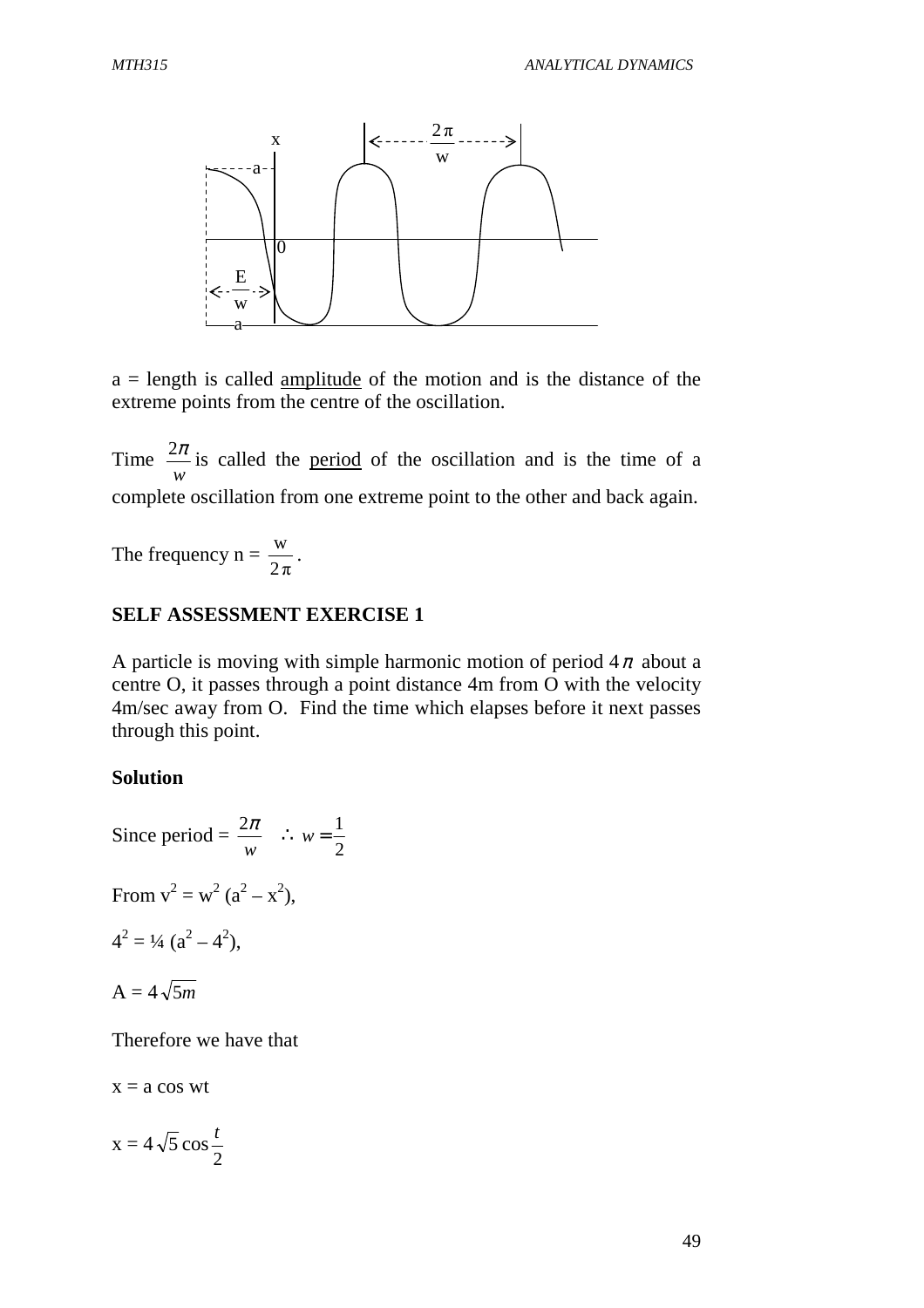and when x = 4, cos 
$$
\frac{t}{2}
$$
 =  $\frac{1}{\sqrt{5}}$   
=  $2n \pi \pm \cos^{-1}(\frac{1}{\sqrt{5}})$ 

When  $n = 0, 1, 2...$  etc.

So the shortest distance between instants when the particles is in this position is given by 2  $\frac{t}{2} = 2\cos^{-1}$ 5  $\frac{1}{\sqrt{2}}$ , t = 4 cos<sup>-1</sup> 5  $\frac{1}{\sqrt{2}}$ .

### **3.2 Forces Causing Simple Harmonic Motion**

The force acting on a particle earlier discussed is given as  $mw^2x$  which is proportional to the distance from O. Thus, SHM is caused by forces whose magnitude varies with distance. Examples are forces in a spring, which is proportional to the increase or decrease of its length from its natural length and the force of tension in an elastic string.

A particle with mass m, length l, modulus  $\lambda$  on a smooth horizontal table displayed a distance x from equilibrium position O will have a force l λx towards O. Then

$$
m\frac{d^2x}{dt^2} = \frac{-\lambda x}{l} = -\left(\frac{\lambda}{ml}\right)x
$$

Its period = w  $\frac{2\pi}{\pi}$  where w<sup>2</sup> = ml  $\frac{\lambda}{\cdot}$ .

Its extension c is given as mg =  $\frac{\pi}{2}c$ l λ

#### **3.3 Suspension by an Elastic String**

A particle suspended by an elastic string also experiences SHM provided. The string does not return to its natural length during the motion; if this happens, the string will become slack and the particle begin to move freely under gravity.

Thus, we have  $mg =$ l  $\frac{\lambda}{\lambda}$  a where a is the distance

l  $\frac{\lambda}{\cdot}$  = a mg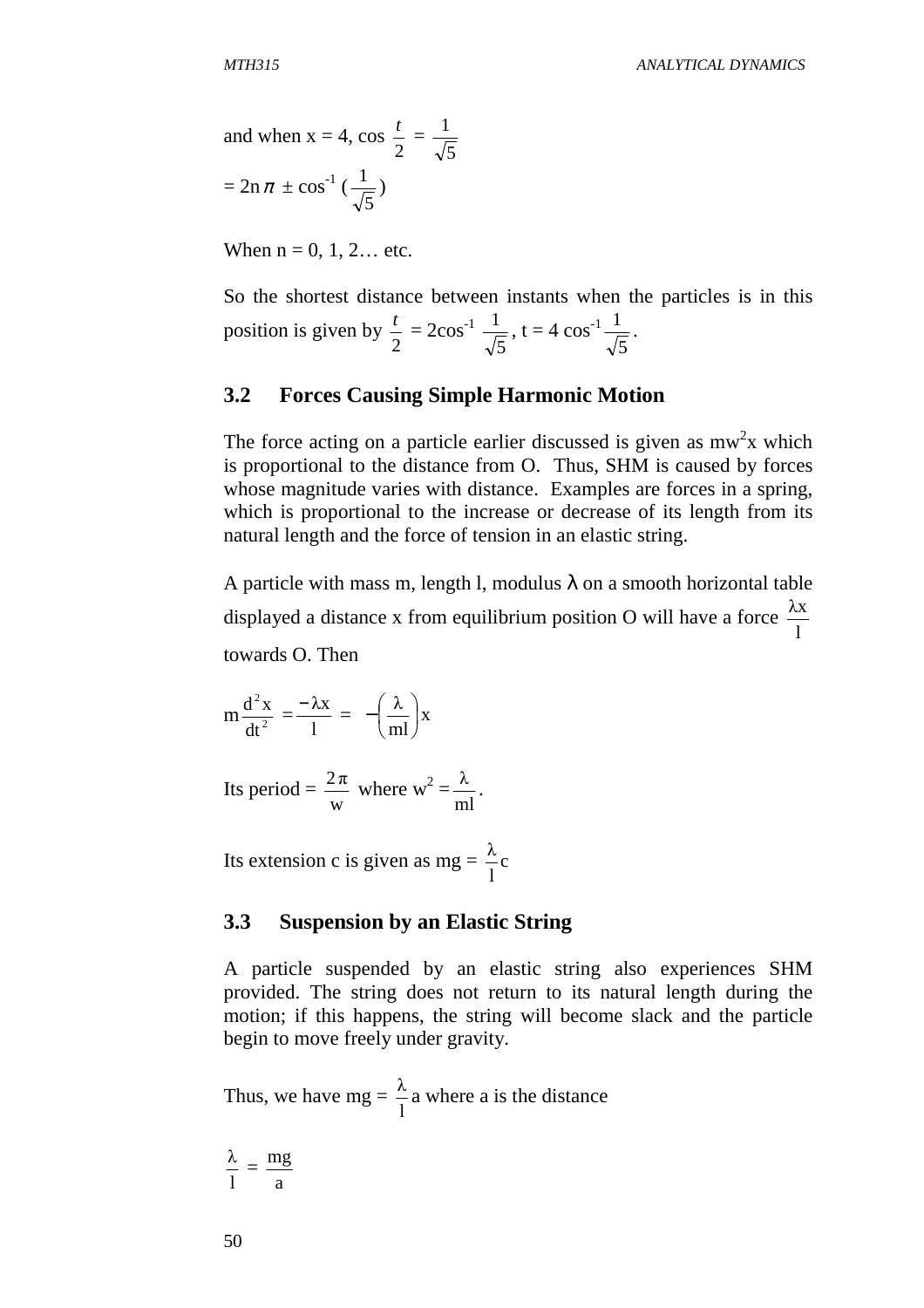If the particle of mass M hangs freely at the end of the string and given a small vertical displacement x then

$$
M\frac{d^2x}{dt^2} = \frac{mg}{M a}x,
$$
  

$$
\frac{d^2x}{dt^2} = \frac{-mg}{ma}x,
$$

Then, the period is  $2\pi$ ,  $\frac{|\text{ma}|}{|\text{ma}|}$ J  $\left(\frac{Ma}{A}\right)$ l ſ ma Ma

## **SELF ASSESSMENT EXERCISE 2**

One end of an elastic string of length 24 cm is fixed ended and to the other suspended end, a mass of 5 kg is attached, which when in equilibrium stretches the string 4 cm. The mass is pulled down at a distance of 3cm below its equilibrium position and then released. Find the period of oscillation and the maximum kinetic energy of the mass.

### **Solution**

Let  $\lambda$  be the modulus of elasticity then from mg = l  $\frac{\lambda}{a}$  a

$$
5g = \frac{\lambda x 4}{24}
$$

$$
\lambda = 30g \text{ N}.
$$

For a displacement xm from the equilibrium position, we have

$$
5\frac{d^2x}{dt^2} = \frac{30g}{0.24} N
$$

$$
\frac{d^2x}{dt^2} = -25g N
$$

Hence,  $w^2 = 25g$ ,  $w = 15.66$ , and the period is 0.45.

The amplitude is 3cm and force the epoch is zero,

$$
x = 0.03 \cos 15.66t
$$
  

$$
\frac{dx}{dt} = v = -0.47 \sin 15.66t
$$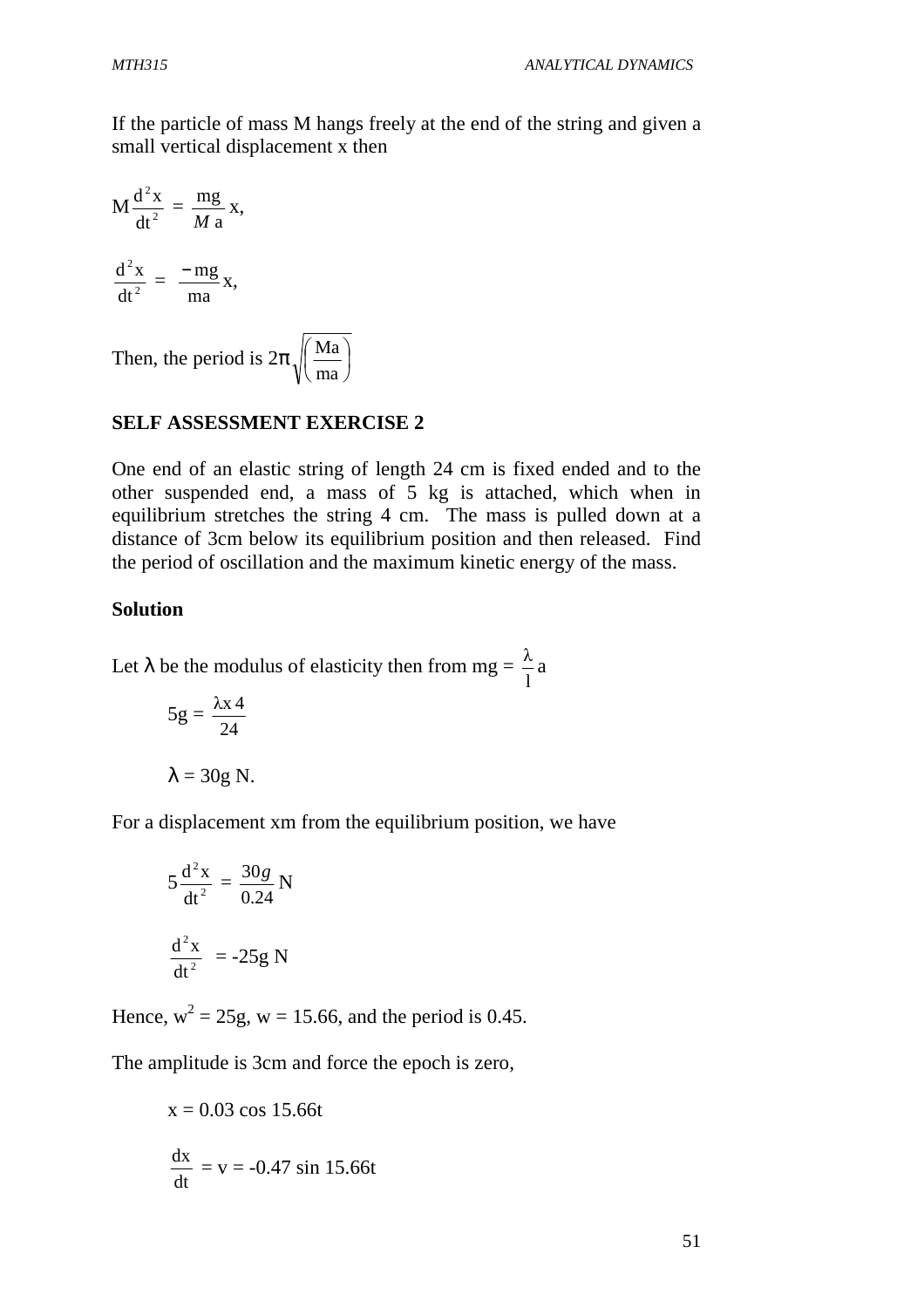So the max velocity is therefore 0.47m/sec and the corresponding kinetic energy is

$$
\frac{1}{2} \times 5 \times 0.47^2
$$

 $= 0.552$ J.

#### **SELF ASSESSMENT EXERCISE 3**

A spiral spring supports a carrier weighing 2 kg, and when a 10 kg weight is placed in the carrier the spring extends 5cm. The carrier with its load is then pulled down another 7.5 cm and let go. How high does it rise and what is the period of its oscillation?

## **3.4 Conical Pendulum**

An arrangement by which a particle tied by a string to a fixed point O, and move in a horizontal circle, so that the string describe a cone whose axis is vertical through O is called conical pendulum.

Let the mass be m, height of the cone be h and its semi-circle angle be α. Therefore, the speed of resolution and the tension in the string may be found in terms of h and α.



If  $w =$  angular velocity,  $T =$  tension in the string, the radius of the circle is h tan  $\alpha$  and the reversed effective force is mhw<sup>2</sup> tan  $\alpha$ . The particle may be considered as in equilibrium under the forces T, mg and  $m h w<sup>2</sup>$ tan ∝.

So T sin  $\alpha = mhw^2 \tan \alpha$ , T sin  $\alpha = mh \sin \alpha w^2$ ,  $\therefore$  T = mhw<sup>2</sup> =  $4\pi^2 n^2 m$ h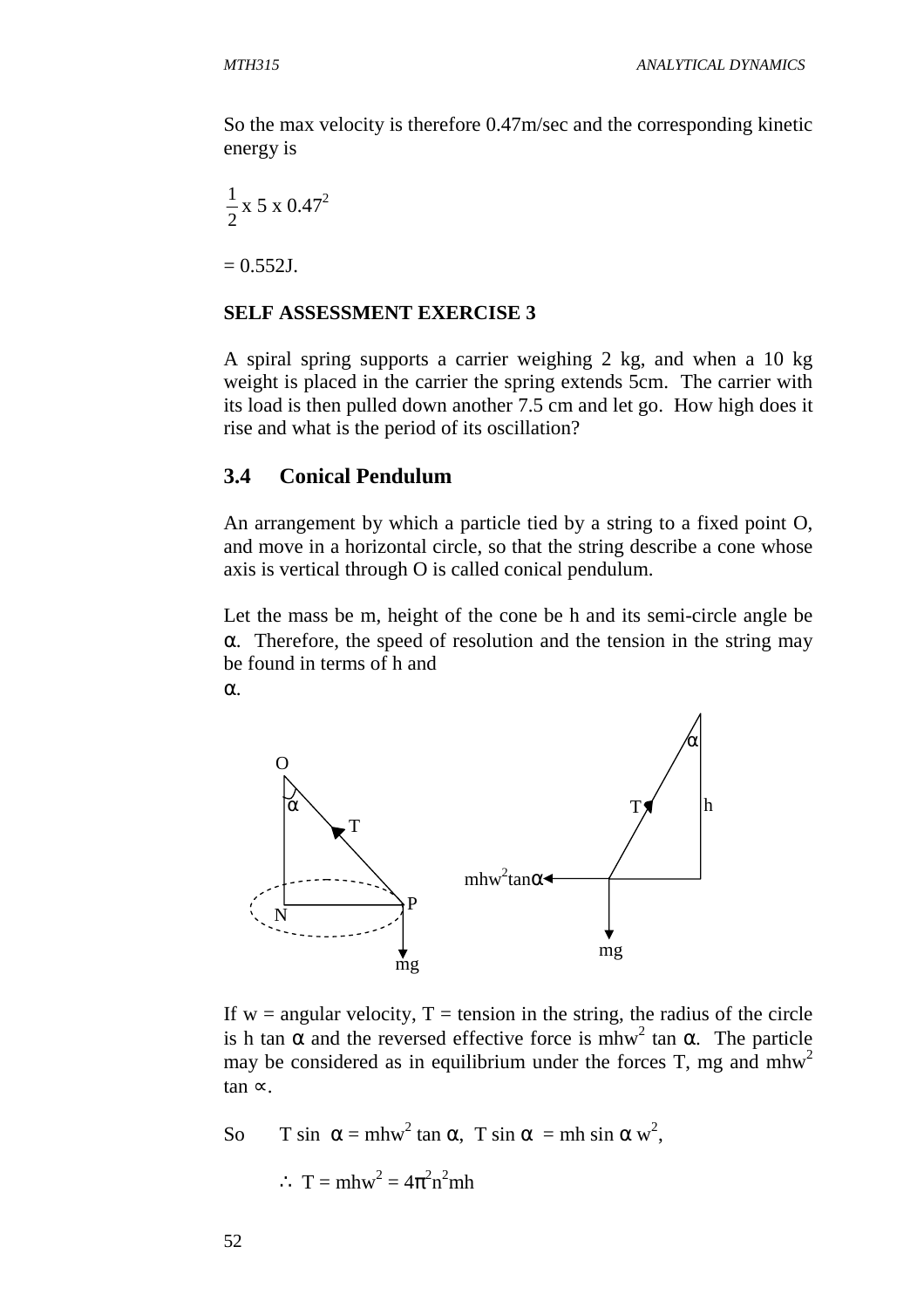T cos  $\alpha$  = mg ∴  $w^2 = g/h$ ,  $T = mg \sec \alpha$ 

If w is m rad/sec, the time of a complete resolution is *w*  $\frac{2\pi}{\pi}$  sec, and the

number of r.p.m. is  $\frac{30}{\pi}$  $\frac{30w}{\hbar} = \frac{30}{\sqrt{g/h}}$ π

## **SELF ASSESSMENT EXERCISE 4**

A mass of 10g rests on a rough horizontal table with coefficient of function  $\frac{1}{2}$ . It is attached to one end of a light inextensible string which passes through a smooth hole in a mass of 4 kg at its free end. If the mass 4 g describes a horizontal circle with a velocity of 8 m/sec and the mass on the table is on the point of shipping, find the radius of the circle and the length of string below the table.

#### **Solution**

Since the 10 kg mass is on the point of slipping the tension in the string must be 5 gN. Let a m be the radius on the circle and  $\theta$  the angle made by the string with the horizontal.



The reversed effective force (T) is given as *r*  $mv<sup>2</sup>$  = *a*  $4x8^2$ 

4 kg mass may be considered as in equilibrium under the forces 5 g, 4 g and  $\frac{256}{N}$ *a*  $\frac{256}{N}$ .

Then, 5g cos  $\theta$  = *a* 256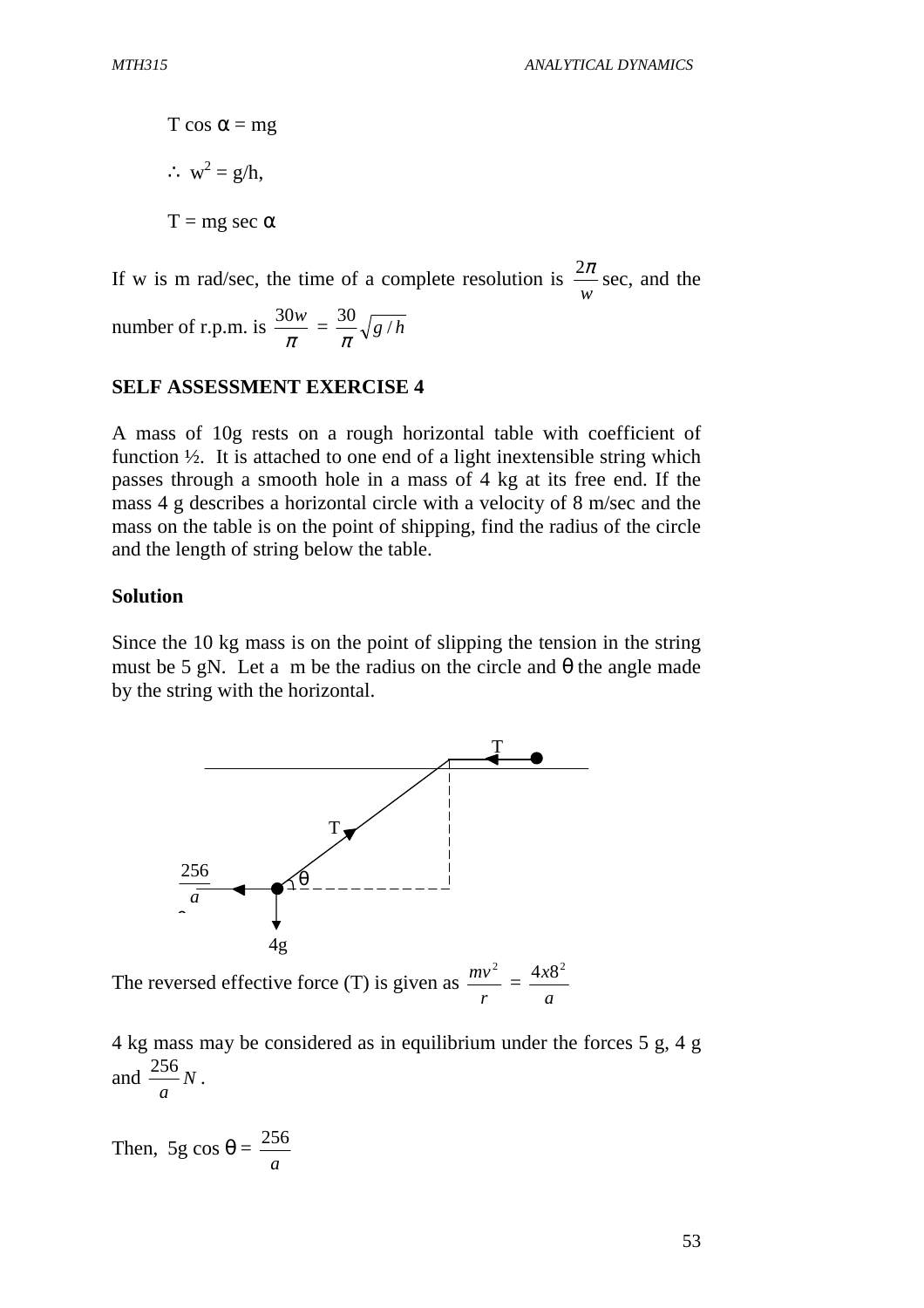$$
5g \sin \theta = 4h
$$
  

$$
\sin \theta = \frac{4}{5}
$$
  

$$
\cos \theta = \frac{3}{5} = \frac{256}{5x9.81xa'}
$$
  

$$
a = \frac{256}{29.43} = 8.7
$$

the length of string below the table is

a sec 
$$
\theta = \frac{5}{3}a = 14.5
$$
m

## **4.0 CONCLUSION**

If a small body or a particle vibrates or moves to and fro along a straight line under the influence of a force that its acceleration towards a fixed point (or its equilibrium position) is proportional to its distance or displacement from that point, the body is said to have a simple harmonic motion.

Simple harmonic motion is not limited to motion in a straight line, and can be applied to the variation of any variable quantity which satisfies a differential relation of the type considered.

## **5.0 SUMMARY**

In summary, we explained the term SHM which is concluded as not being limited to motion in a straight line.it was also discussed in this unit that SHM is caused by forces whose magnitude varies with distance. It was also noted that a particle suspended by an elastic string also experiences SHM, provided the string does not return to its natural length during the motion. Lastly, conical pendulum was also discussed and some examples are solved in all these.

## **8.0 TUTOR-MARKED ASSIGNMENT**

1. A particle is moving with simple harmonic motion of period  $4\pi$ about a centre O, it passes through a point distance 8 m from O with the velocity 4.5m/sec away from O. Find the time which elapses before it next passes through this point.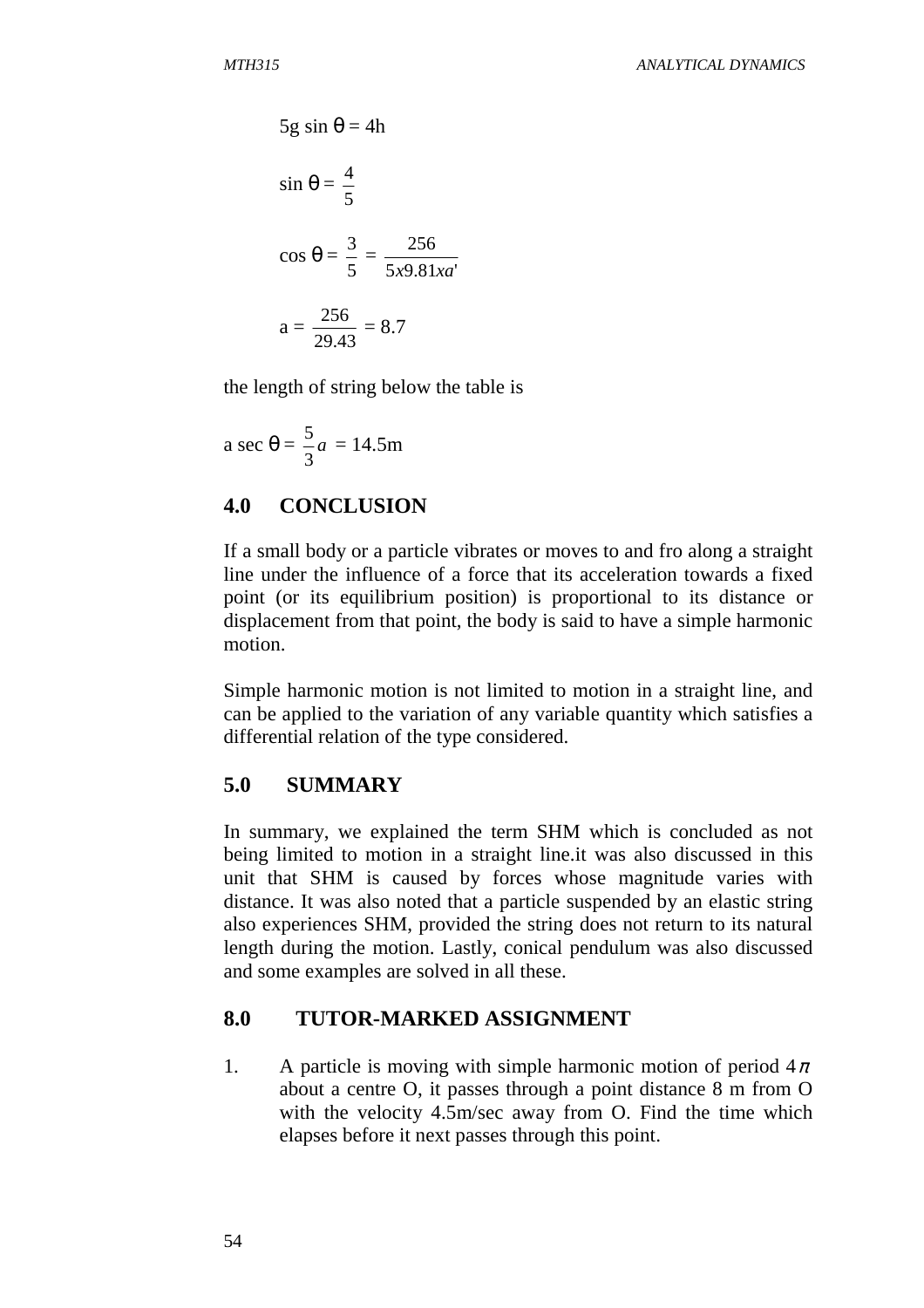2. A mass of 12 g rests on a rough horizontal table with coefficient of function 0.3. It is attached to one end of a light inextensible string which passes through a smooth hole in a mass of 6.5 kg at its free end. If the mass 6.5 g describes a horizontal circle with a confirm velocity of 3 m/sec and the mass on the table is on the point of slipping, find the radius of the circle and the length of string below the table.

## **7.0 REFERENCES/FURTHER READING**

Ajibola, S.T. (2006). *Vector Analysis and Mathematical Method.*

Avner, Friedman. *Differential Games*.

Kibble, T. W. B. *Classical Mechanics.*

KREYSZIC. *Advanced Engineering Mathematics.*

Murray, R. Spiegel. *Theoretical Mechanics.*

Vladinirou, U.S. *Generalised Function Mathematical Physics.*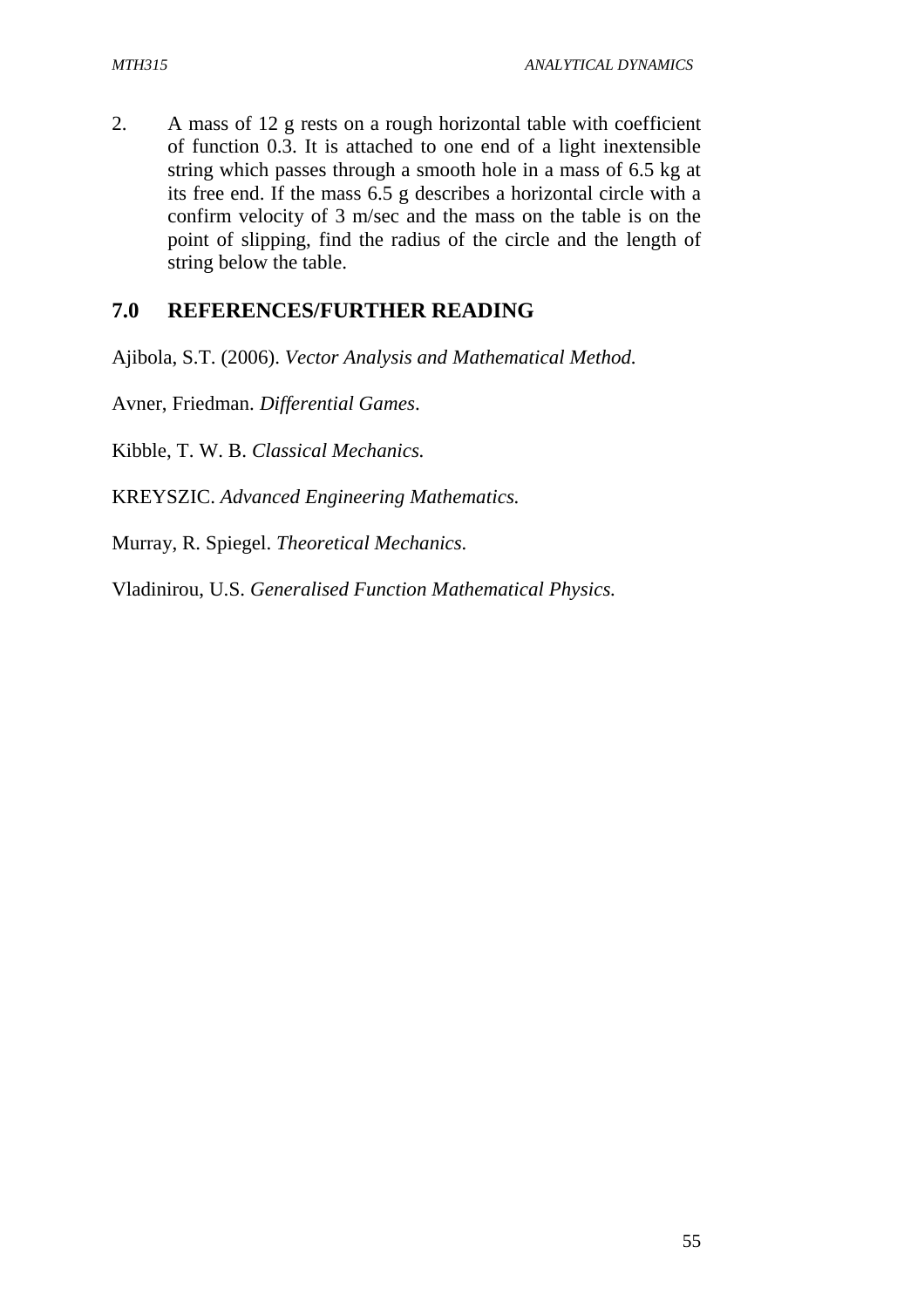## **UNIT 2 COLLISION OF SMOOTH SPHERES**

#### **CONTENTS**

- 1.0 Introduction
- 2.0 Objectives
- 7.0 Main Content
	- 3.1 Collision of Smooth Spheres
	- 3.2 Law for the Impact of Spheres
		- 3.2.1 Direct Impact
		- 3.2.2 Indirect Impact
	- 3.3 Resultant of any Number of Forces Acting on a Particle 3.31 Method of Finding the Resultant of any Number of
		- Forces in one Plane Acting on a Particle
- 4.0 Conclusion
- 5.0 Summary
- 6.0 Tutor-Marked Assignment
- 7.0 References/Further Reading

## **1.0 INTRODUCTION**

An object remains in a state of rest until an external force impacts on it. The ratio of the momentum after impact to the momentum before impact is called the coefficient of restitution (or elasticity). This momentum is denoted by the symbol e. If the net external force acting on a particle is zero, its momentum will remain unchanged. That is  $mv = constant$ .

The relative velocity of the spheres along the line of centres immediately after impact is – e times the relative velocity before impact.

## **2.0 OBJECTIVES**

By the end of this unit, you should be able to:

- define and explain, collision of smooth spheres
- identify the forces causing collision of smooth spheres.

## **3.0 MAIN CONTENT**

## **3.1 Collision of Smooth Spheres**

When a body strikes a fixed surface, the impact produced causes the momentum of the body to be destroyed where it undergoes compression thereby altered, its shape. This is followed by a period known as restitution in which the body regains its shape and momentum. The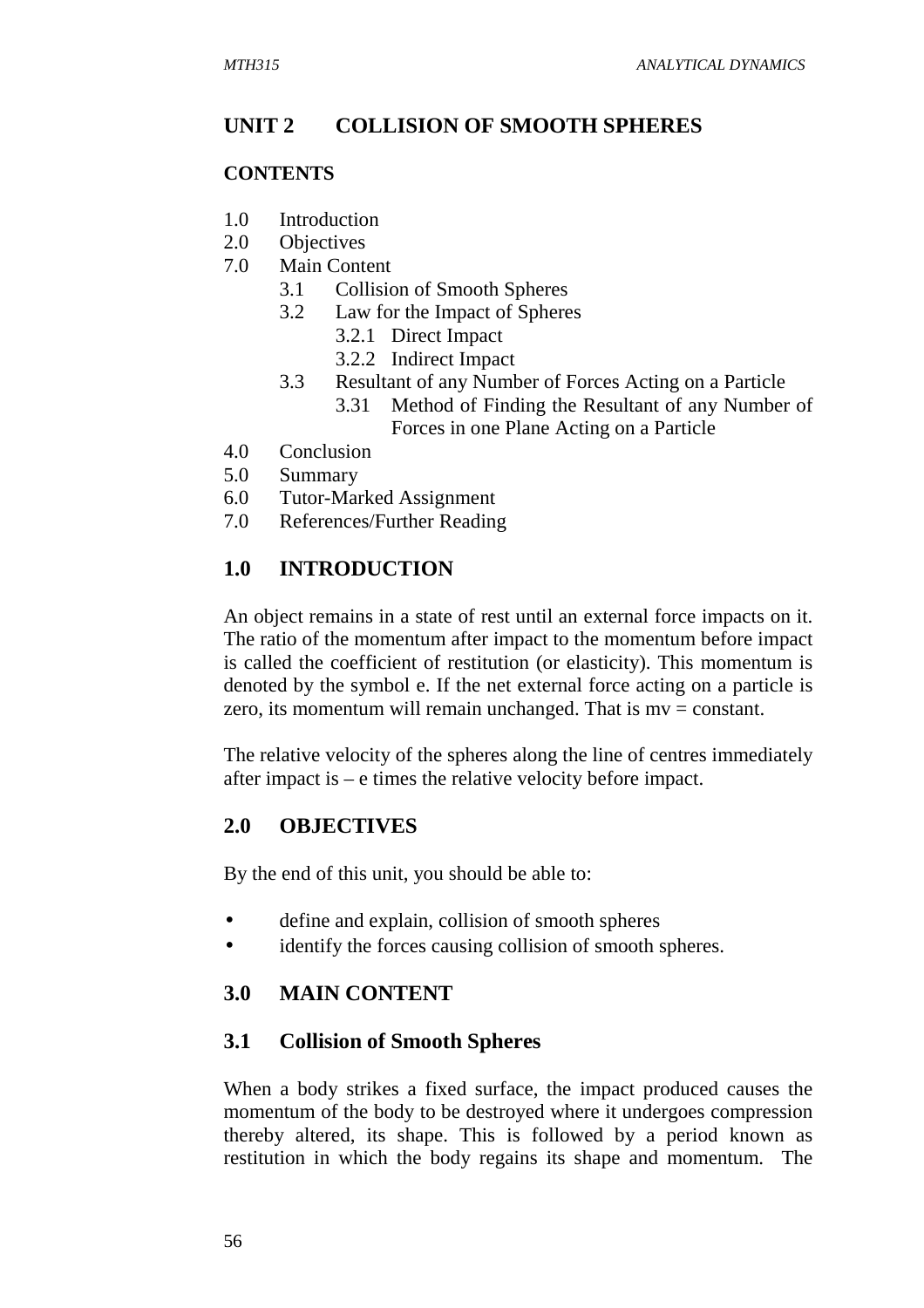ratio of the momentum after impact to the momentum before impact is called coefficient of restitution (or elasticity) denoted by e.

| i.e.                                                                     |  |  |
|--------------------------------------------------------------------------|--|--|
| $e = \underline{\text{momentum after impact}}$<br>momentum before impact |  |  |
| $\Rightarrow$ -e = velocity after impact<br>velocity before impact       |  |  |

If velocity is measured in (ii)

**NOTE:** In the above, when  $e = 0$  we have inelastic body and when  $e =$ 1, we have perfectly elastic body.

This important theory is mostly applicable to the impact of spheres on smooth surfaces or on each other, so that the impulse during compression and restitution is normal to the surface.

# **3.2 Law for the Impact of Spheres**

"The relative velocity of the spheres along the line of centres immediately after impact is –e times the relative velocity before impact."

# **3.2.1 Direct Impact**

The impact is direct when it is normal to the surface and we have that

$$
V = -eu
$$

Where  $v =$  velocity after impact,  $u =$  velocity before impact and  $e =$  coefficient or restitution.

So, if h is, the height when a sphere falls to a smooth plane, the velocity before impact is

$$
\mathrm{U}=\sqrt{(2\mathit{gh})}
$$

The velocity after impact is (upward)

$$
eu = \sqrt{(2ghe^2)}
$$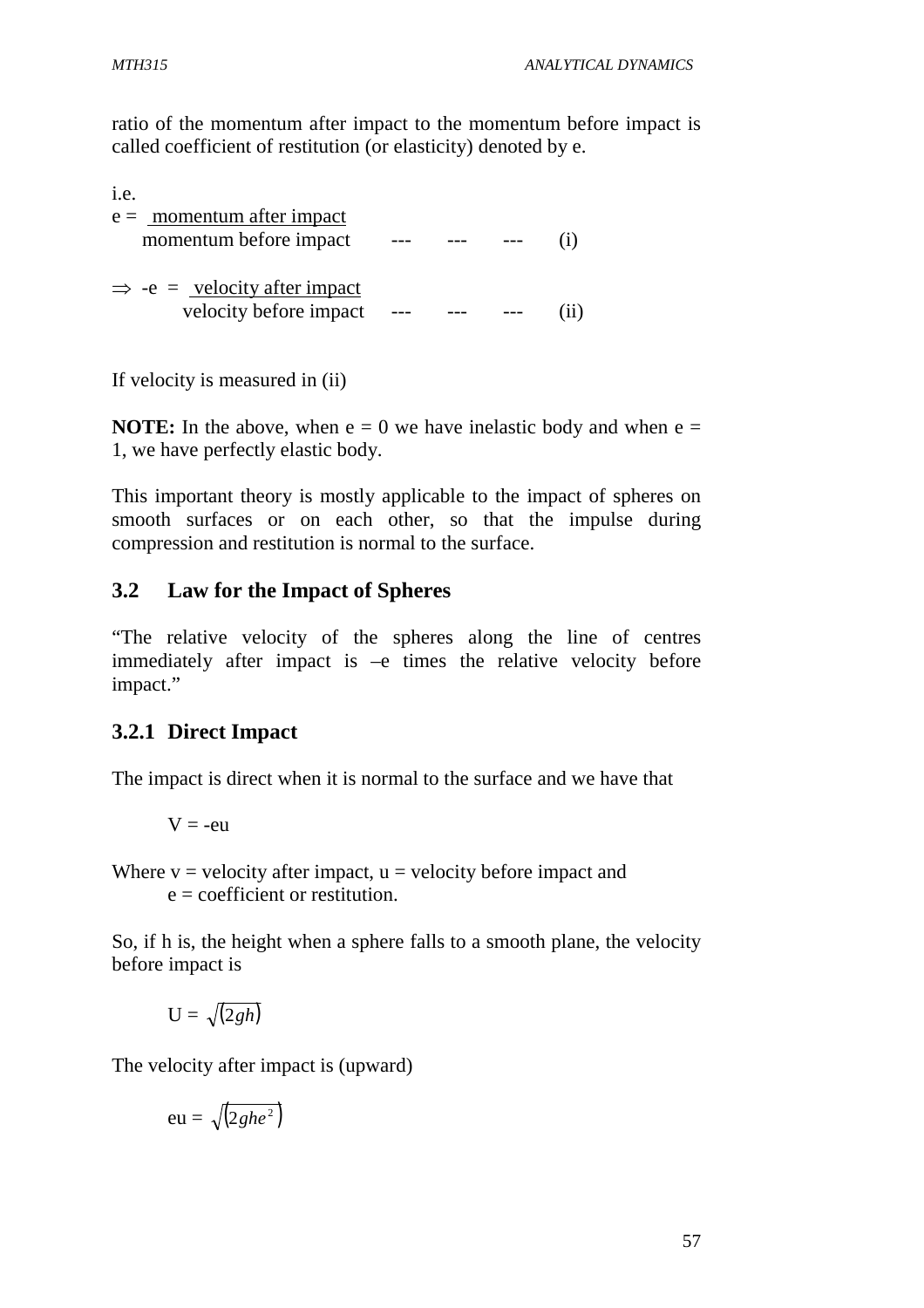The velocity is destroyed by gravity when the sphere has risen to a height.

$$
\therefore \sqrt{(2gh^{1})} = \sqrt{2ghe^{2}}
$$

$$
\frac{h^{1}}{h} = e^{2}
$$

$$
e = \sqrt{\frac{h^{1}}{h}}
$$

## **3.2.2 Indirect Impact**

If the surface diagram of the impact is of the form



The velocity before impact parallel to the surface is u cos  $\alpha$  and velocity after impact is v.

∴ u cos  $\alpha$  = v cos  $\beta$  $\Rightarrow$  v sin  $\beta$  = eu sin  $\alpha$ Hence,  $v^2 \cos^2 \beta + v^2 \sin^2 \beta = u^2 (\cos^2 \alpha + e^2 \sin^2 \alpha)$  $v = u \sqrt{\cos^2 \alpha + e^2 \sin^2 \alpha}$ tan β = e tan  $α$  $\Rightarrow$  u<sup>2</sup> – v<sup>2</sup> = u<sup>2</sup> (1-e<sup>2</sup>)sin<sup>2</sup>α

and loss of kinetic energy due to impact is

$$
\frac{1}{2}m u^2 - \frac{1}{2}m v^2 = \frac{1}{2}m u^2 (1 - e^2) s m^2 \approx
$$

∴ the proportional loss of kinetic energy is  $(1-e^2)\sin^2 \infty$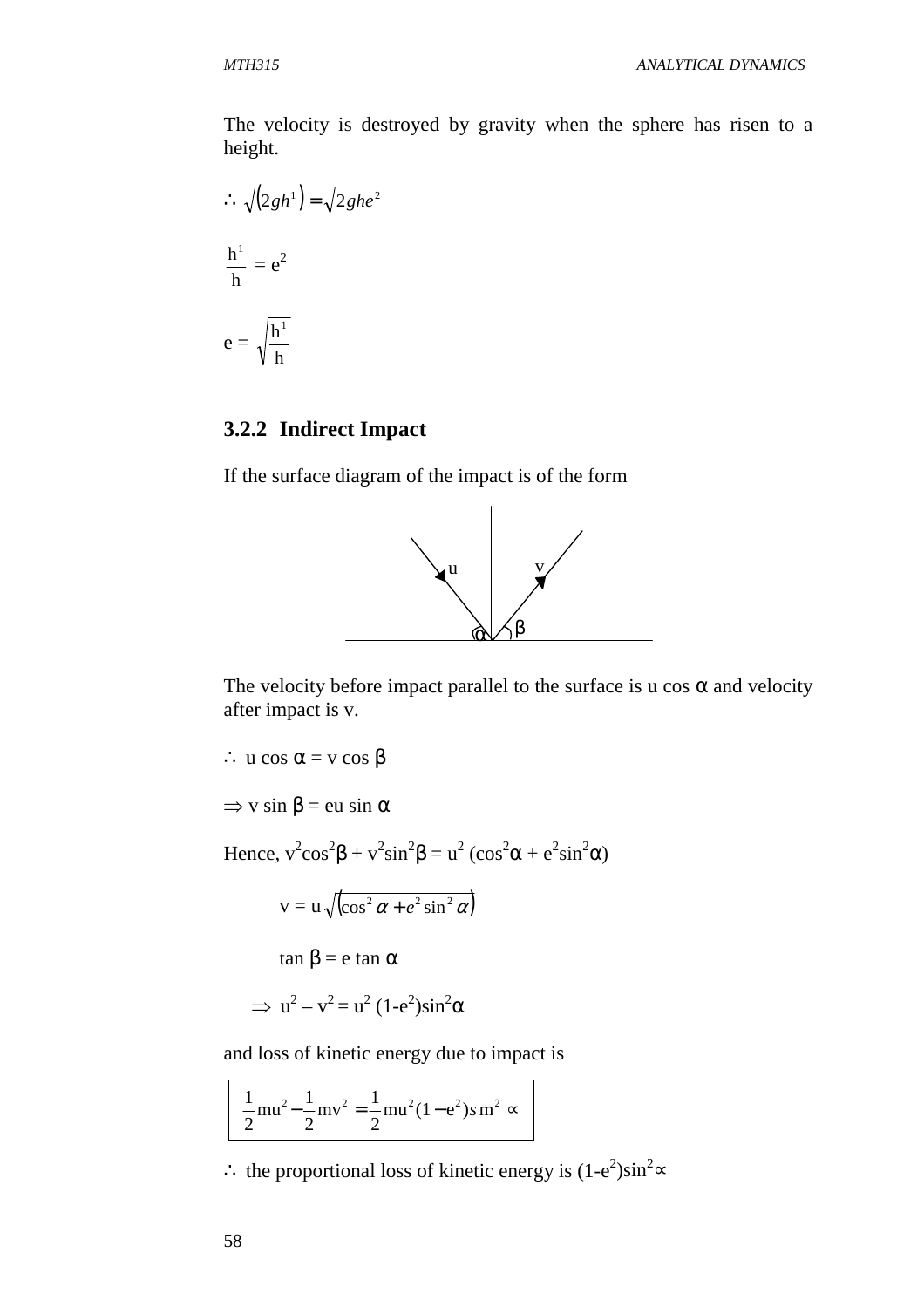### **SELF ASSESSMENT EXERCISE 1**

Three smooth spheres, A, B, C of masses m, 2m and 4m respectively rest on a smooth plane (horizontal) with their centres collinear, and B lies between A and C. The coefficients of restitution between any two pairs are equal. If A is projected towards B with velocity U and C moves with velocity 4  $\frac{u}{f}$  after it has been struck by B, find the common coefficient of restitution and subsequent velocities of A and B.

#### **Solution**



Let  $V_1$ ,  $V_2$  be velocities of A and B respectively after  $1<sup>st</sup>$  collision and let e be the common coefficient of restitution between any two spheres. Then momentum conservation and Newton's Law give

 $mV_1 + 2Mv_2 = mu$  --------------------- (1)  $V_1 - v_2 = -e(u-0) = -eu$  ----------------- (2) (1) and (2)  $\Rightarrow$  3 $v_2 = u(1+e)$ ∴  $v_2 = u$ 3  $(1 + e)$ Thus,  $V_1 = u$ 3  $\frac{(1+e)}{2}$  -eu = u 3  $(1 - 2e)$ 

B then moves faster ahead of A to strike C at rest causing second collision.

Let  $V_3$ ,  $V_4$  be velocities of B and C respectively after the second collision,

Then,

$$
2mv_3 + 4mv_4 = 2m \cdot u \frac{(1+e)}{3} \text{ \dots } (3)
$$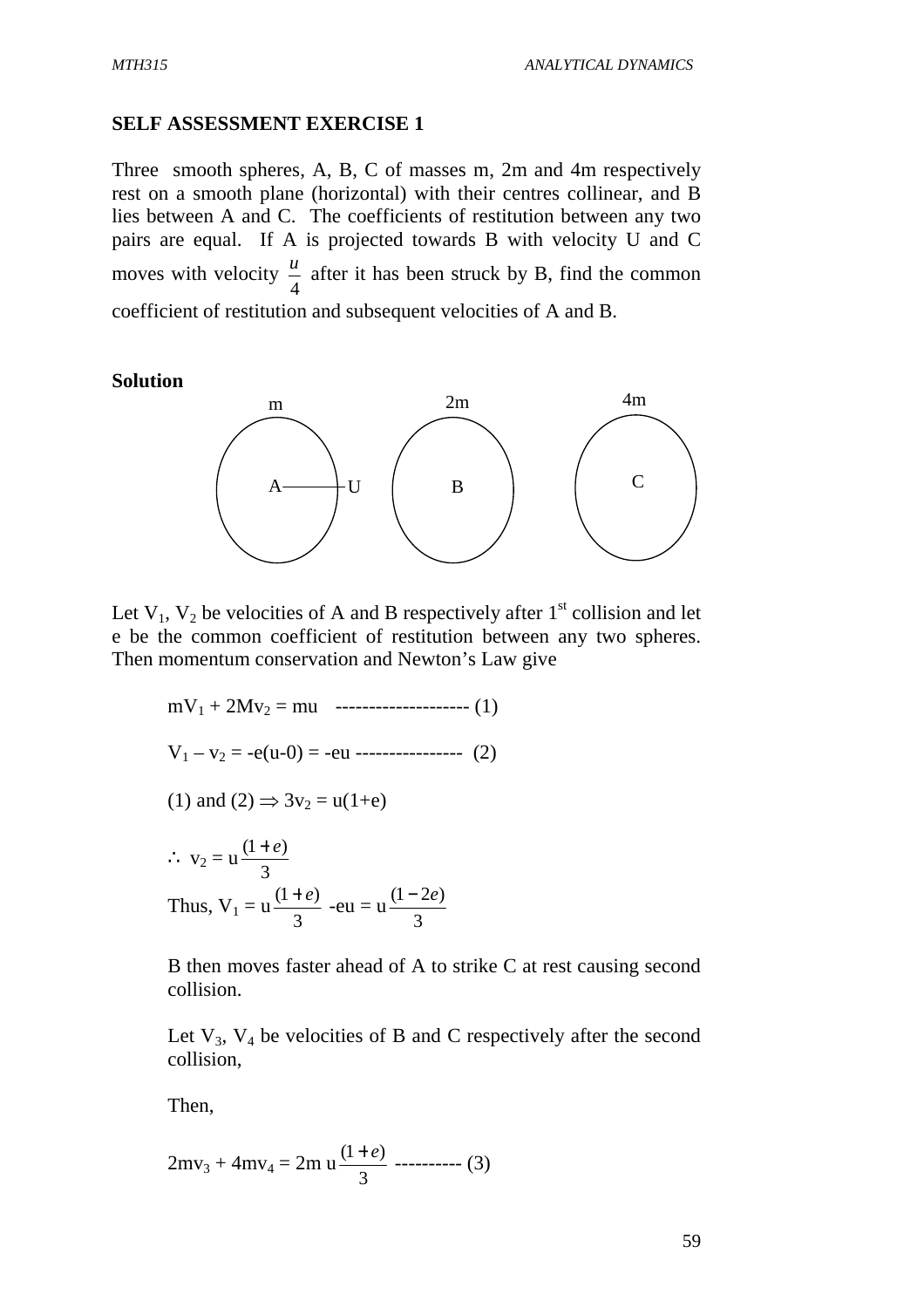$$
V_3 - V_4 = -eu \frac{(1+e)}{3} \dots \dots \dots \dots \dots \dots \dots \dots \tag{4}
$$

(2) and (4) 
$$
\Rightarrow
$$
 3v<sub>4</sub> = u  $\frac{(1+e)}{3}$  + eu  $\frac{(1+e)}{3}$ 

Therefore, 
$$
V_4 = \frac{u}{9}(1 + e + e + e^2) = \frac{u}{9}(1 + e)^2
$$

But, 
$$
V_4 = \frac{u}{4}
$$
,

Thus, 
$$
\frac{d}{9}(1+e)^2 = \frac{d}{4}
$$
 or  $1+e = \frac{3}{2}$ 

 $\Rightarrow$  e = 2 1

Velocity of A after  $1<sup>st</sup>$  collision is

$$
V_1 = u \frac{(1 - 2x\frac{1}{2})}{3} = 0
$$

Velocity of B after  $2<sup>nd</sup>$  collision is

$$
V_3 = V_4 - \text{eu}\frac{(1+e)}{3} = \frac{u}{4} - u\frac{(1+\frac{1}{2})}{6}
$$

$$
= \frac{u}{4} - \frac{u}{4} = 0
$$

Therefore, subsequently, A and B are put to rest after first and second collision respectively.

#### **SELF ASSESSMENT EXERCISE 2**

A particle falls from a height h upon a fixed horizontal plane; if e be the coefficients of restitution on, show that the whole distance described before the particle has finished rebounding is  $(1-e^2)$  $(1 \_ e^2)$ 2 2 *e*  $e^2$ ) $h$ − and that the whole tune taken is *e e* − + 1  $\frac{1+e}{1}$  x *g* 2*h*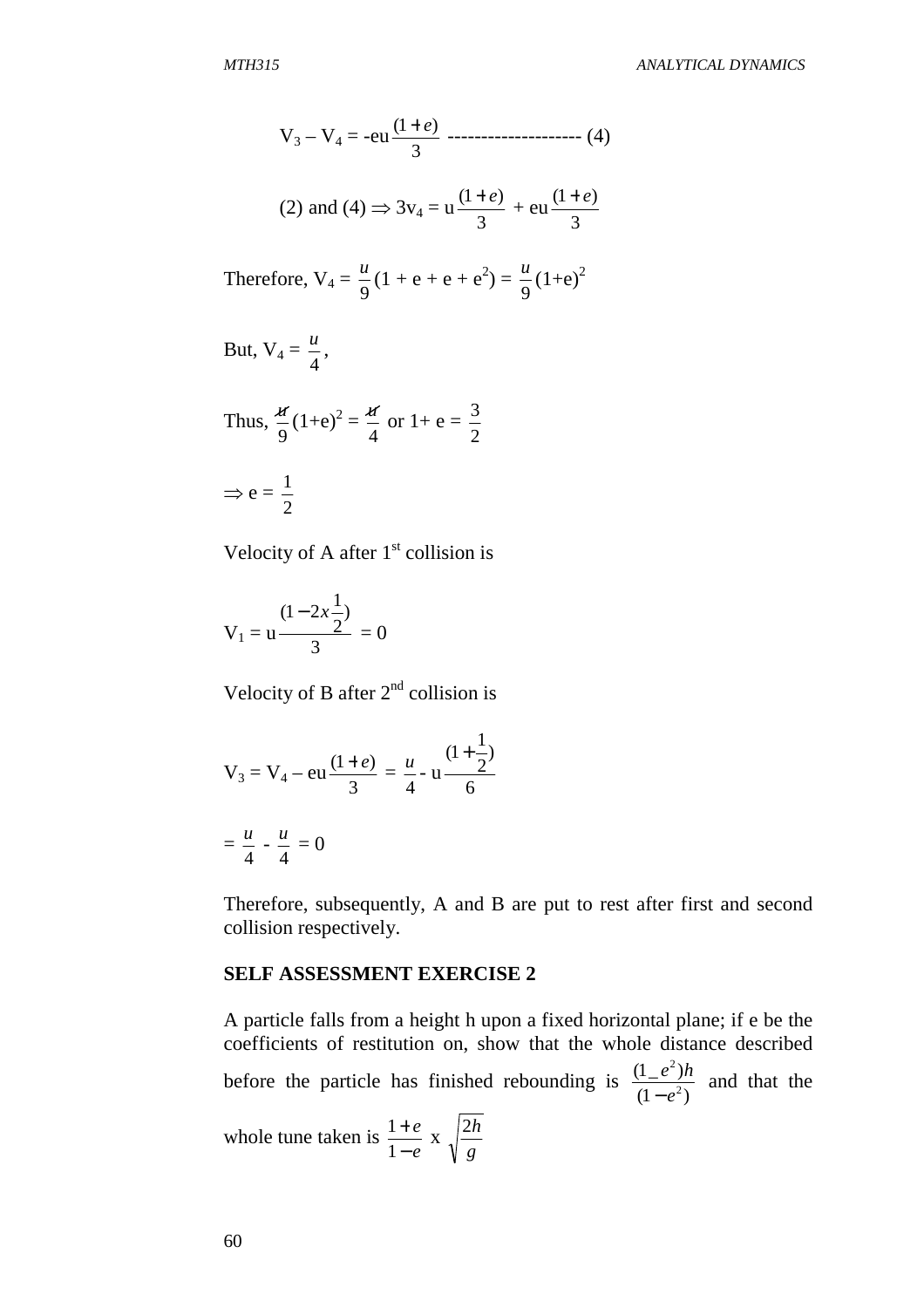#### **Solution**

(a) Let u be the velocity on first hitting the plane so that

 $U^2 = 2gh$ 

Then the particle rebounds with velocity eu. The velocity when it hits the plane the second time is eu and the velocity after the second rebound is  $e^2u$ . Similarly, the velocity after the third, fourth etc.; rebounds are  $e^3$ u,  $e^4$ u etc.

(b) The height to which the particle rises after the first rebound is

$$
\frac{(eu)^2}{2g}
$$
  
And after the second  $\frac{(e^2u)^2}{2g}$  and so on.

(c) Since  $u^2 = 2gh$  : the distances are  $e^2h$ ,  $e^4h$ , etc.

Hence, the whole distance described is

 $H + 2(e^{2}h + e^{4} + \dots to infinity)$  $= h + 2h \left| \frac{e}{1 - e^2} \right|$ J  $\backslash$  $\overline{\phantom{a}}$  $\setminus$ ſ  $-e^2$ 2  $1 - e$  $\left(\frac{e^2}{a^2}\right) = h \left(\frac{1+e^2}{1-a^2}\right)$ J )  $\overline{\phantom{a}}$  $\setminus$ ſ − + 2 2 1 1 *e e*

(d) The time of flight after the first impact is 2eu/g, after the second  $2e^{2}u/g$ , and so on, and the time of falling originally is

$$
\sqrt{\left(\frac{2h}{g}\right)}.
$$

Hence, the whole time of motion  $= \sqrt{\frac{2n}{a}}$ J  $\backslash$  $\overline{\phantom{a}}$ l ſ *g*  $\left( \frac{2h}{2} \right)$  + *g*  $\frac{2u}{2}$  (e + e<sup>2</sup> + e<sup>3</sup> + …..to infinity)

$$
= \sqrt{\left(\frac{2h}{g}\right)} + 2\sqrt{\left(\frac{2h}{g}\right)} \cdot (e + e^2 + \dots)
$$

$$
= \sqrt{\left(\frac{2h}{g}\right)} (1 + 2\frac{e}{1 - e})
$$

$$
= \sqrt{\left(\frac{2h}{g}\right)} \times \left(\frac{1 + e}{1 - e}\right)
$$

61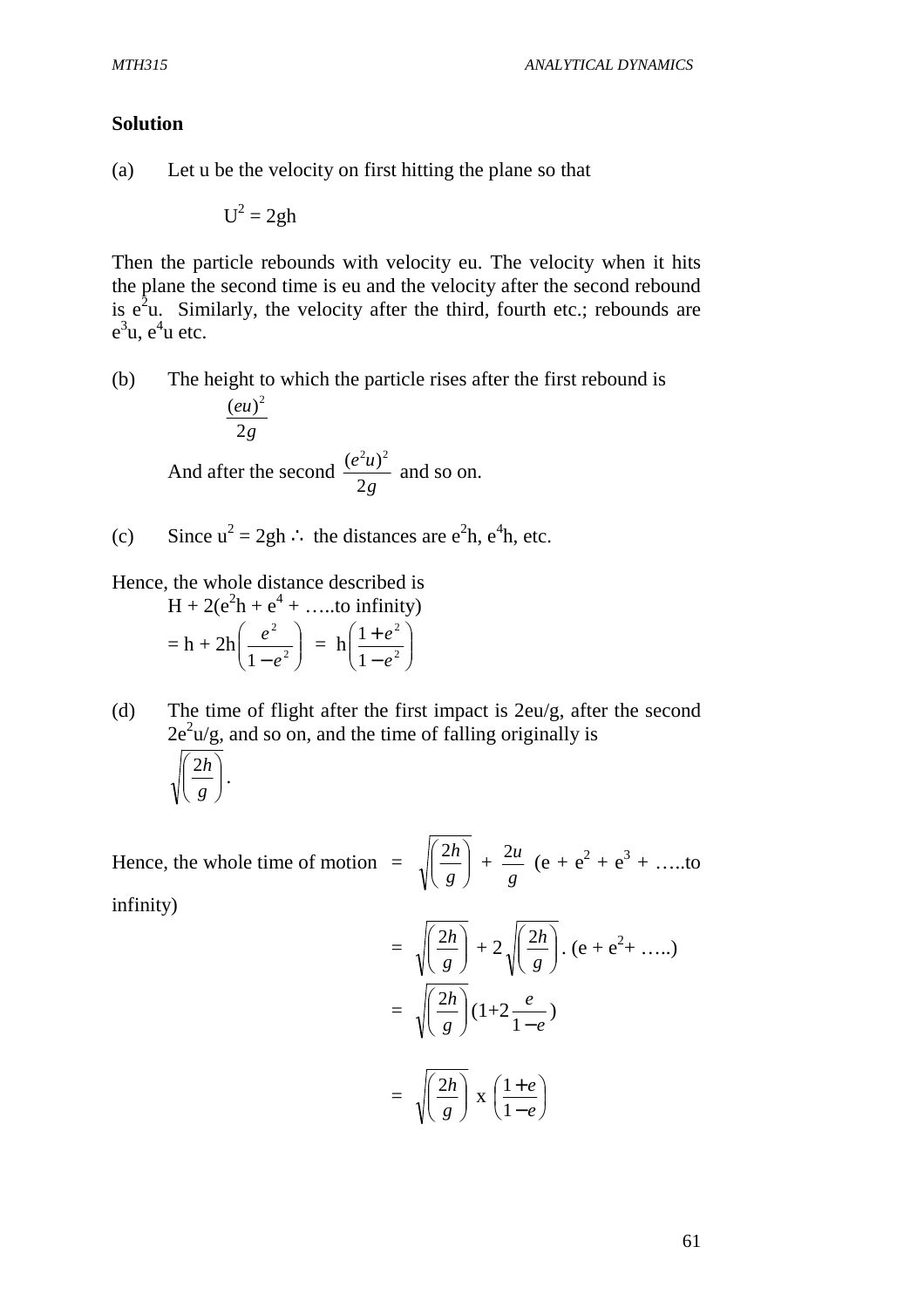### **3.3 Resultant of any Number of Forces Acting on a Particle**

The resultant force is that single force which acting alone will have the same effect in magnitude and direction as two or more forces acting together. Also, the equilibrant of two or more forces is that single fore which will balance all the other forces taken together. Note that the equilibrant force is equal in magnitude but opposite in direction to the resultant force.

If we have a number of forces acting on a particle at O, and we draw a polygon with its sides proportional and parallel to these forces and close the polygon then we know that the system is in equilibrium or if not close, the resultant of the forces is represented by the straight lines. i.e.



In vector notation, the resultant of the false forces ABCDEF is a force acting at O. It is represented in magnitude and direction by AF. Thus,  $AF = AB + BC + CD + EF$ 

# **3.3.1 Method of Finding the Resultant of any Number of Forces in One Plane Acting on a Particle**

Consider the figure below,



Let the forces P, Q, R etc. act upon a particle at O.

Let the forces P, Q, R …… makes angle  $\alpha$ ,  $\beta$ ,  $\gamma$  …… with OX.

The components of P in the directions OX and OY are: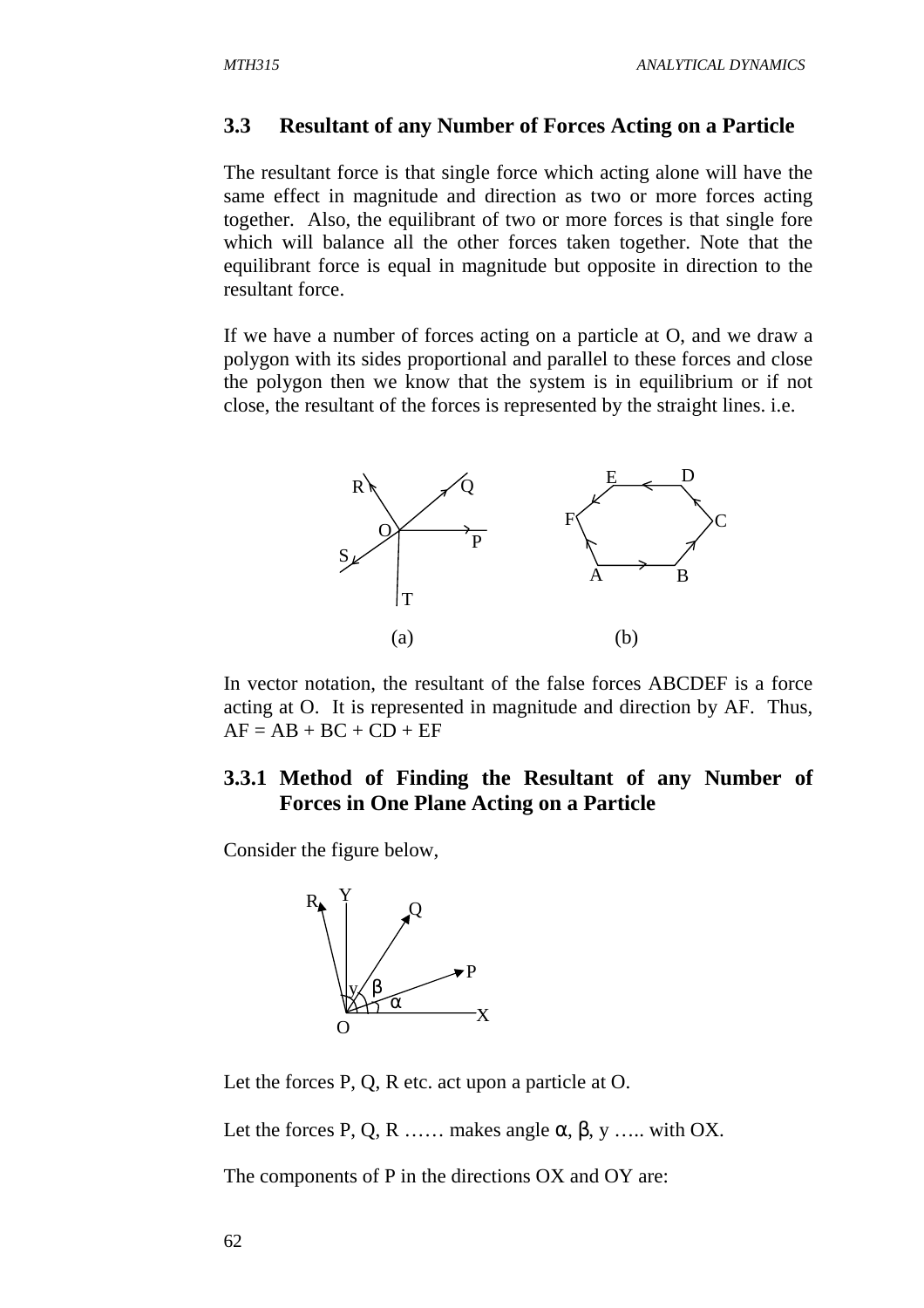Pcos $\alpha$  and P sin  $\alpha$  respectively.

Similarly, the components of Q are:

Qcosβ and Qsinβ and so on.

Hence, the forces are equivalent to a component

 $P\cos\alpha + Q\cos\beta + R\cos Y$ ……along OX

and a component

 $P\sin\alpha + Q\sin\beta + R\sin Y$ ……. Along OY

If the components be X and Y respectively and F be their resultant and  $\theta$ its inclination to OX,

```
Then, F\cos\theta = X
```
 $F\sin\theta = Y$  $F^2 = X^2 + Y^2$ 

and tan $\theta =$ *Y X*

#### **SELF ASSESSMENT EXERCISE 3**

 Three forces of magnitude 15Q, 10Q, 5Q act on a particle in directions which make  $120^0$  with one another. Find their resultant.

#### **Solution**



Since forces 5Q, 10Q, 15Q in the directions indicated are in equilibrium, they can be represented in magnitude and direction by the sides of an equilateral triangle.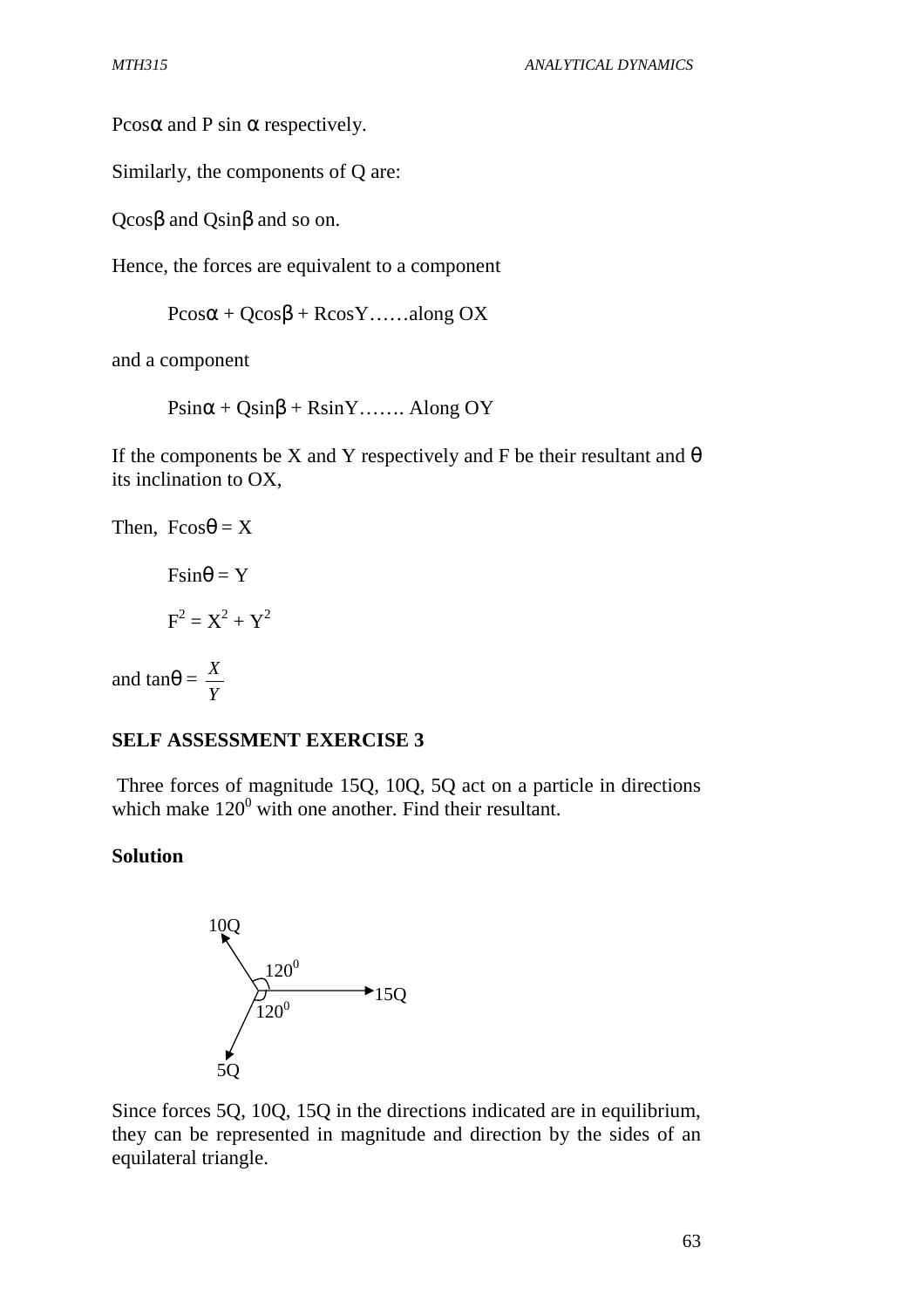Hence, the three given forces are equivalent to forces 10Q and 5Q inclined at an angle  $120^0$ , of which the resultant R is given by

$$
R2 = (10Q)2 + (5Q)2 + 2 x 10Q x 5Q x cos 120
$$
  
= 100Q<sup>2</sup> + 25Q<sup>2</sup> - 50Q<sup>2</sup>  
= 75Q<sup>2</sup>  
R = 5 $\sqrt{3}$ Q

The angle  $\theta$  the resultant makes with the direction of the force 15P is given by

$$
\tan\theta = \frac{5\sin 60^{\circ}}{10 - 5\cos 60^{\circ}} = \frac{5\sqrt{3}}{15}
$$

$$
\tan\theta = \frac{1}{\sqrt{3}}
$$

$$
\therefore \theta = 30^{\circ}
$$

### **SELF ASSESSMENT EXERCISE 4**

A particle is acted on by forces of 1N, 2N, 3N, and 4N, the angles between them being  $60^0$ ,  $30^0$ ,  $60^0$  respectively, find the magnitude and direction of the resultant.

#### **4.0 CONCLUSION**

Conclusively, having gone through this unit you should be able to define the following terms: coefficient of restitution, direct and indirect impacts. Also, you should be able to solve simple problems on resultants of forces acting on a particle.

#### **5.0 SUMMARY**

In this unit, we studied that the ratio of the momentum after impact to the momentum before impact is called coefficient of restitution (or elasticity) denoted by e.

i.e.

 $e =$  momentum after impact momentum before impact and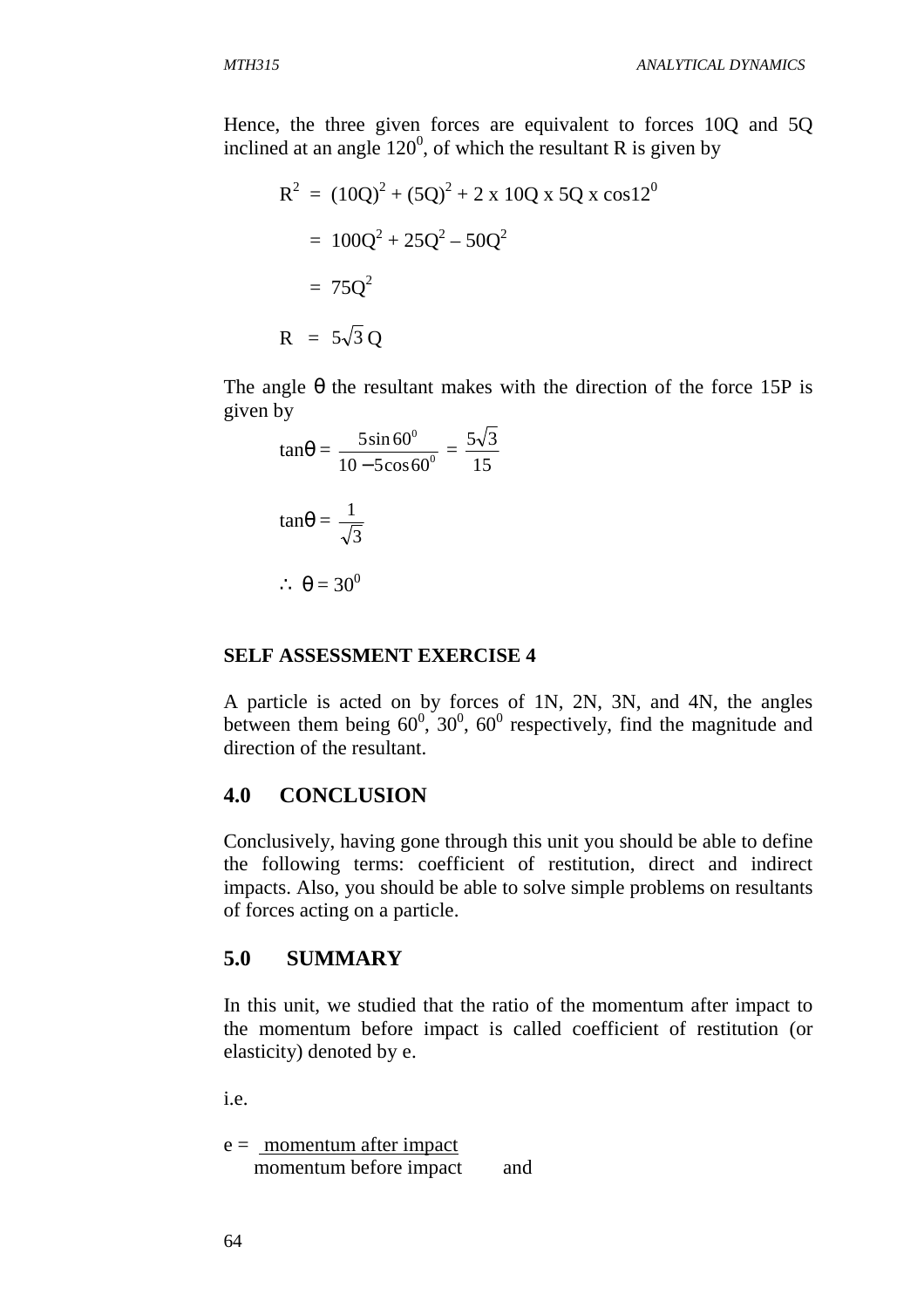$\Rightarrow$  -e = velocity after impact velocity before impact

We remark here that when  $e = 0$  we have inelastic body and when  $e = 1$ , we have perfectly elastic body.

It was also discussed that the relative velocity of the spheres along the line of centres immediately after impact is –e times the relative velocity before impact. Direct impact and indirect impact were treated as well in this unit. However, the impact is direct when it is normal to the surface and we have that

 $V = -eu$ 

Where  $v =$  velocity after impact

 $u =$  velocity before impact and

 $e =$  coefficient or restitution.

So, if h is, the height when a sphere falls to a smooth plane, the velocity before impact is

$$
\mathbf{u}=\sqrt{(2gh)}
$$

The velocity after impact is (upward)

$$
eu = \sqrt{(2ghe^2)}
$$

The velocity is destroyed by gravity when the sphere has risen to a height.

$$
\therefore \sqrt{(2gh^{1})} = \sqrt{2ghe^{2}}
$$

$$
\frac{h^{1}}{h} = e^{2}
$$

$$
e = \sqrt{\frac{h^{1}}{h}}
$$

while in indirect impact the velocity before impact parallel to the surface is u cos  $\alpha$  and velocity after impact is u.

$$
\therefore u \cos \alpha = v \cos \beta
$$

 $\Rightarrow$  v sin  $\beta$  = eu sin  $\alpha$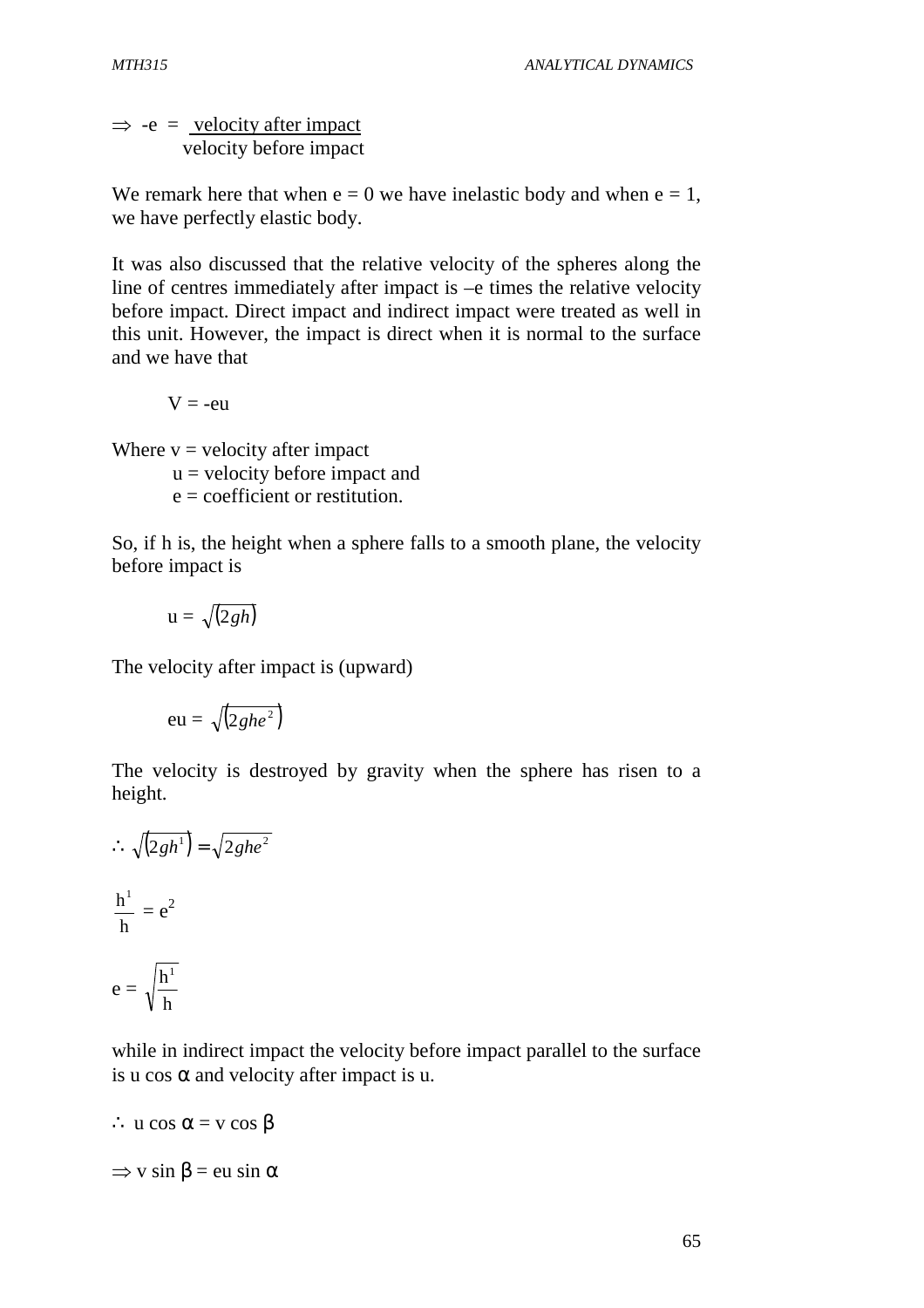and from above it was shown that the loss of kinetic energy due to impact is expressed mathematically as

$$
\frac{1}{2} \text{mu}^2 - \frac{1}{2} \text{mv}^2 = \frac{1}{2} \text{mu}^2 (1 - e^2) s \text{ m}^2 \approx
$$

where  $((1-e^2)\sin^2 \infty)$  ) is the proportional loss of kinetic energy of the system of particle.

#### **Remarks**

1. Suppose two bodies of masses  $m_1$  and  $m_2$  moving with velocity  $u_1$  and  $u_2$  respectively collide directly. If  $v_1$  and  $v_2$  are the velocities after impact the principle of momentum gives us the equation

 $m_1v_1 + m_2v_2 = m_1u_1 + m_2u_2$ 

- 2. 1  $\mathbf{u}_2$  $1 \t^2$  $u_1 - u$  $v_1 - v$ −  $\frac{-v_2}{-v_1} = -e$ then,  $v_1 - v_2 = -e(u_1 - u_2)$
- 3. From (1) & (2) above,  $(m_1 + m_2) v_1 = (m_1 - em_2) u_1 + m_2 (1+e)u_2$ and  $((m_1 + m_2) v_2 = m_1(1+\epsilon) u_1 + (m_2 - \epsilon m_1) u_2$ .

#### **SELF ASSESSMENT EXERCISE 5**

1. A ball of mass 10kg, moving at 5m/s, overtakes another of mass 4kg, moving at 2m/s in the same direction. If  $\epsilon$  = 2  $\frac{1}{2}$ , find the velocities after impact.

#### **Solution**



Let  $v_1$ ,  $v_2$  m/s be the velocities of 10kg and 4kg spheres respectively after impact. By the principle of momentum

 $10v_1 + 4v_2 = 10 \times 5 + 4 \times 2 = 58$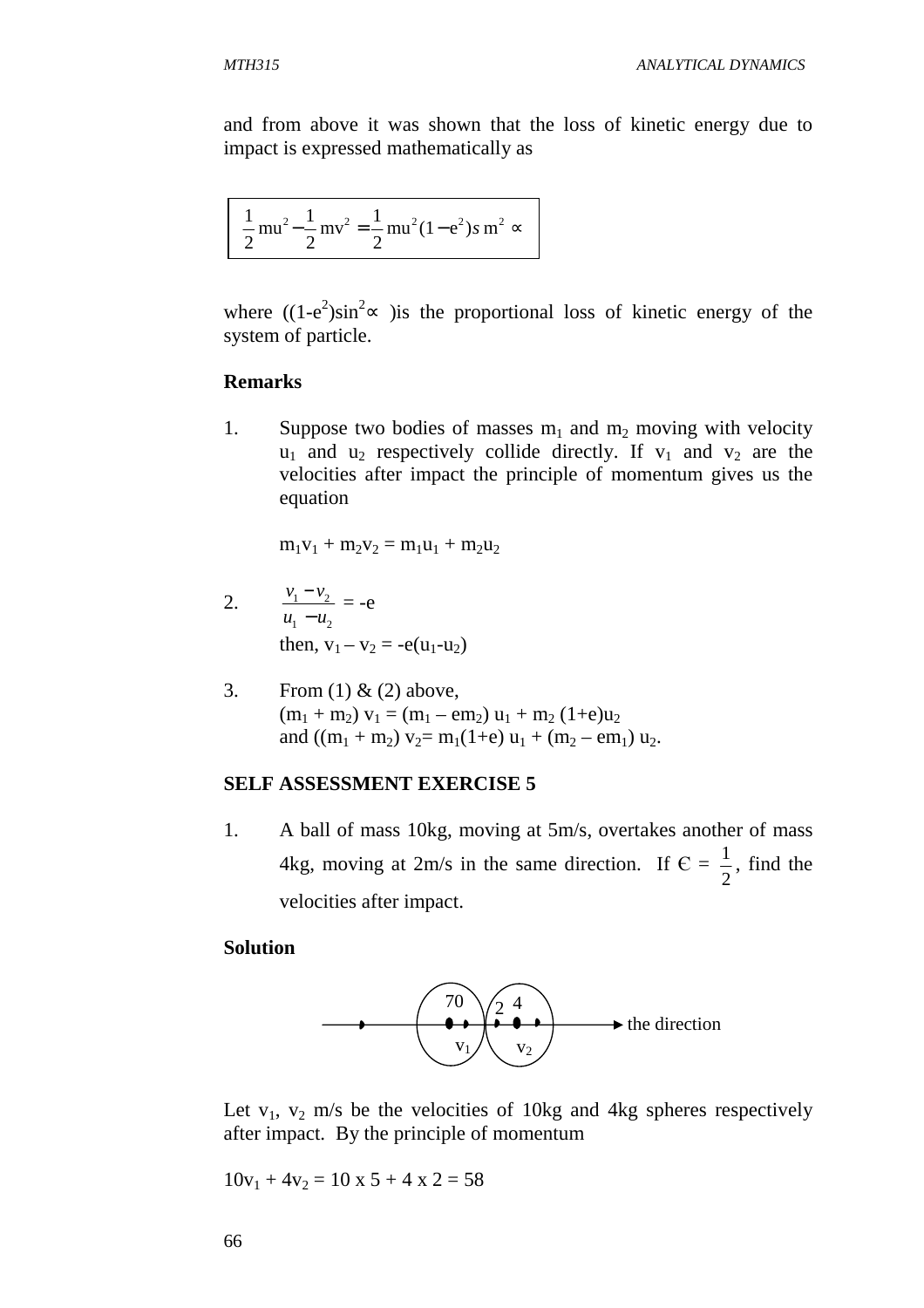and by Newton's law

$$
v_1 - v_2 = -\frac{1}{2}(5 - 2) = \frac{-3}{2}
$$
  
\n $\therefore 14v_1 = 52 \text{ or } v_1 = 3\frac{5}{7}$   
\nand  $14v_2 = 73 \text{ or } v_2 = 5\frac{3}{14}$ .

#### **SELF ASSESSMENT EXERCISE 6**

Two masses  $m_1$  and  $m_2$  travelling in the same straight line collide Find

- (a) velocities of the particles after collision in terms of the velocities before collision
- (b) Briefly discuss:
- (i) a perfectly inelastic collision and
- (ii) a perfectly elastic collision for the two masses  $m_1$  and  $m_2$ .
- (c) Show that for a perfectly elastic collision of the particle  $m_1$  and m<sub>2</sub>, the total kinetic energy before collision equals the total kinetic energy after collision.

#### **Solution**

(a)



Assume that the straight line is taken to be the x axis and that the velocities of the particles before and after collisions are  $v_1$ ,  $v_2$  and  $v_1$ ,  $v_2$ respectively,

By Newton's collision rule,

v1 – v2 = Є(u2 – u1) ----------------- 1

By principle of consideration of momentum, total momentum after collision = total momentum before collision.

 $m_1v_1 + m_2v_2 = m_1u_1 + m_2u_2$  --------------- 2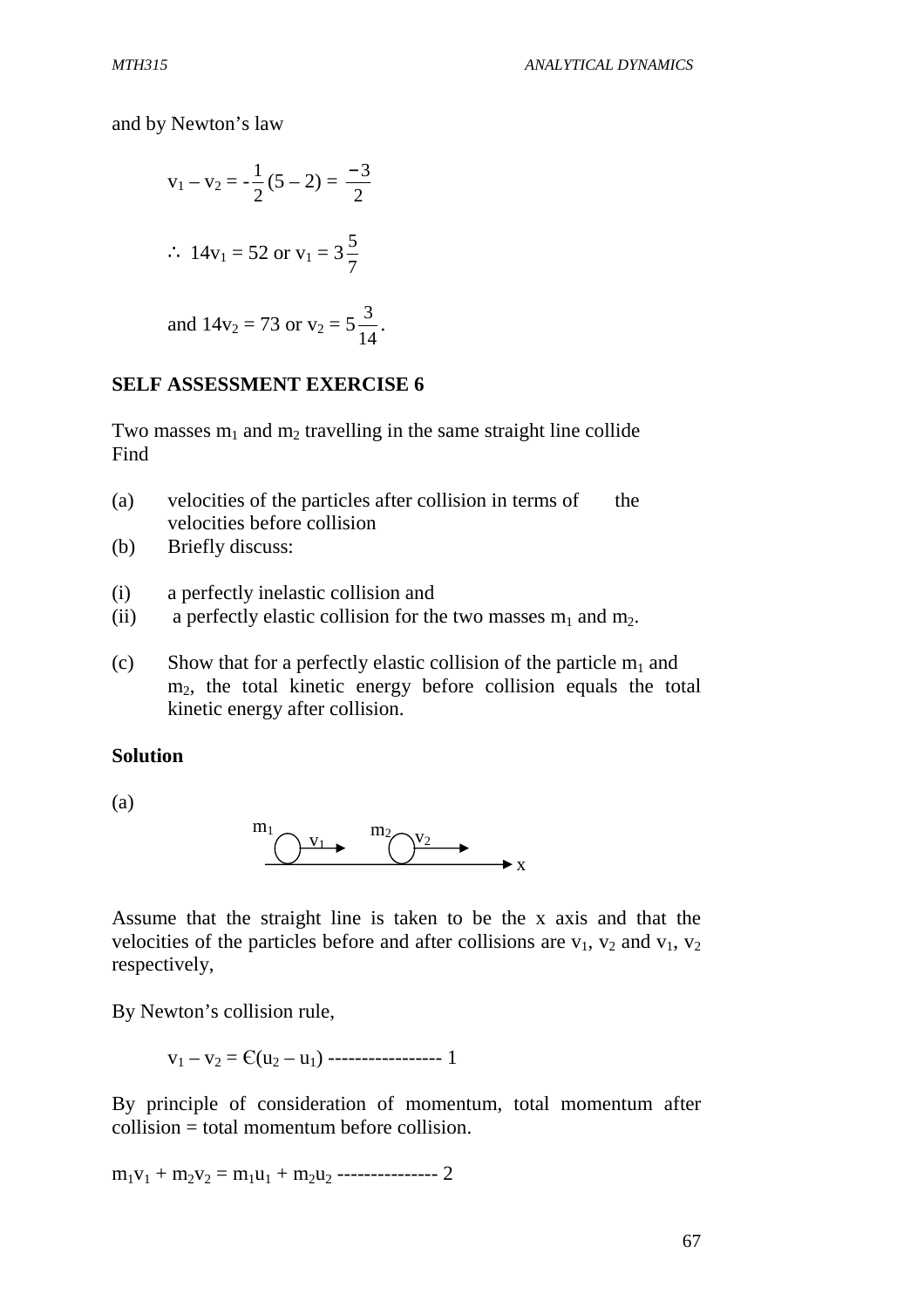$m_1v_1 + m_2v_2 = mu_1 + mu_2$  $10v_1 + 4v_2 = 10 \times 5 + 4 \times 2 = 58$  ----------------- (i) By Newton's law,  $v_1 - v_2 = -C(u_2 - u_1)$  ----------------.....- (ii)  $10v_1 + 4v_2 = 58$ and from (ii)  $v_1 - v_2 = \frac{1}{2}$ − 3  $v_2 = \frac{3}{2}$  $\frac{3}{2} + v_1$  Put in (i)  $10v_1 + 4(\frac{3}{2})$  $\frac{3}{2} +v_1 = 58$  $10v_1 + 6 + 4v_1 = 58$  $14v_1 = 52$  $v_1 = 3\frac{3}{7}$ 5 also 10(3 7  $(\frac{5}{7}) + 4$  (v<sub>2</sub>) 58

$$
v_2 = 5\frac{3}{14}
$$
.

Solving equations (1) and (2) simultaneously,

 $v_1 =$  $_1$   $\mathbf{m}_2$  $1 \quad \text{cm}_2 \text{cm}_1 \cdot \text{m}_2 \text{(1} + \text{c}) \text{u}_2$  $m_1 + m$  $(m_1 - \varepsilon m_2)u_1 + m_2(1 + \varepsilon)u$ +  $-\epsilon m_2)u_1 + m_2(1+\epsilon)u_2$  ---------------------- 3  $v_2 =$  $_1$   $\mathbf{m}_2$  $1^{1}$  1  $\epsilon$ ,  $u_1$  1  $\mu_2$  -  $\epsilon$ ,  $u_1$ ,  $u_2$  $m_1 + m$  $m_1(1+\epsilon)u_1 + (m_2 - \epsilon m_1)u$ +  $+\epsilon$ )u<sub>1</sub> + (m<sub>2</sub> -  $\epsilon$ m<sub>1</sub>)u<sub>2</sub> ----------------------- 4

(b) (i) Here we put 
$$
\varepsilon = 0
$$
 in (3) and (4) above to obtain  
\n
$$
v_1 = \frac{m_1 u_1 + m_2 u_2}{m_1 + m_2}, \quad v_2 = \frac{m_1 u_1 + m_2 u_2}{m_1 + m_2},
$$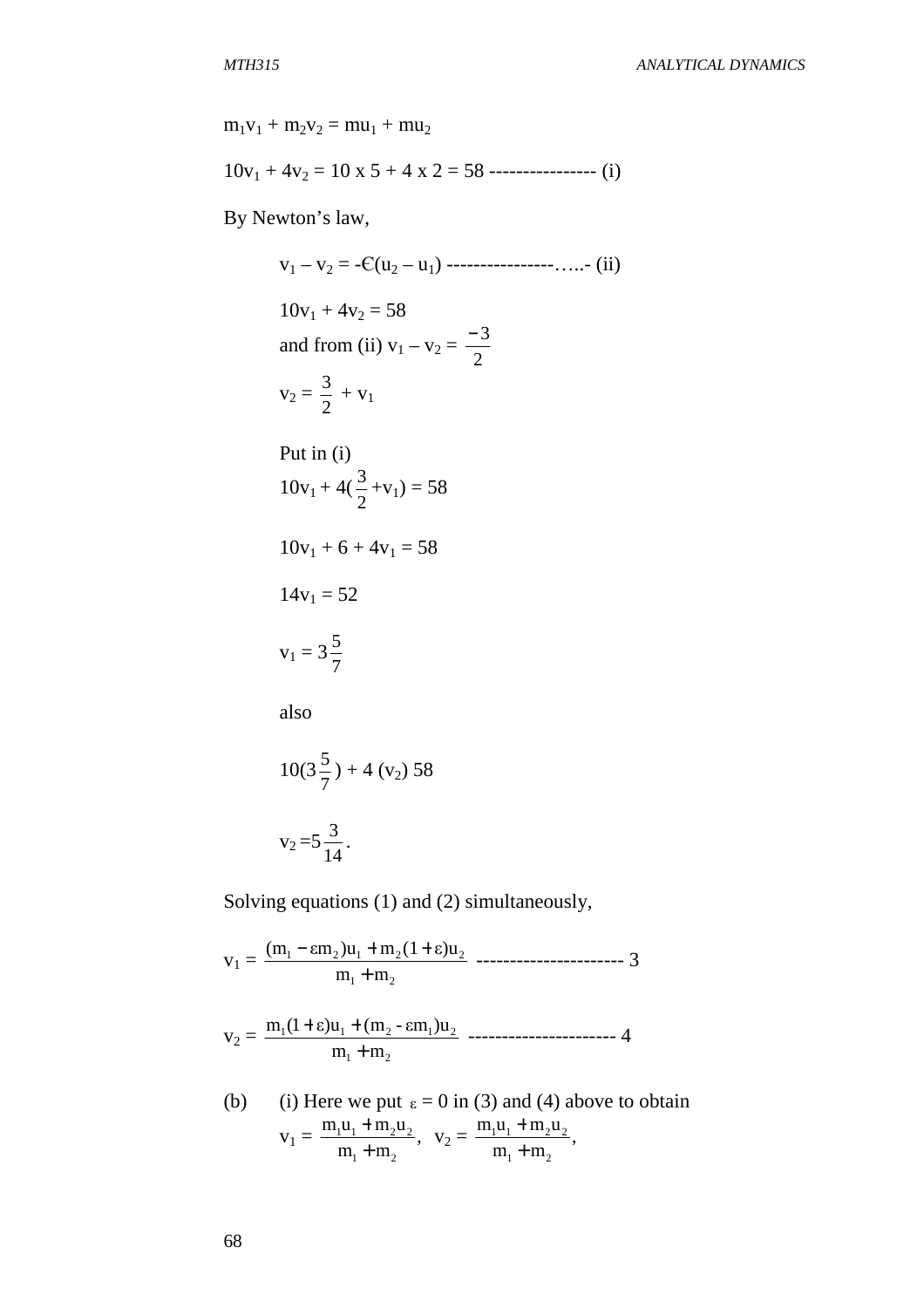Thus, after collision the two particles move with the same velocity i.e. they move as if they were stuck together as a single particle.

(ii) Here we put  $\varepsilon = 1$  in (3) and (4) above to obtain

$$
v_1 = \frac{(m_1 - m_2)u_1 + 2m_2u_2}{m_1 + m_2}, \ v_2 = \frac{2m_1v_1 + (m_2 - m_1)u_2}{m_1 + m_2}
$$

Then velocities are not the same

(c) Total kinetic energy after collision = 
$$
\frac{1}{2}m_2 \left\{ \frac{2m_1u_1 + (m_2 - m_1)u_2}{m_1 + m_2} \right\}^2
$$
  
=  $\frac{1}{2}m_1u_1^2 + \frac{1}{2}m_2u_2^2$ 

= total kinetic energy before collision

### **6.0 TUTOR-MARKED ASSIGNMENT**

- 1. Three forces of magnitude 20Q, 15Q, 10Q act on a particle in directions which make  $150^0$  with one another. Find their resultant.
- 2. A particle is acted on by forces of 5N, 2N, 1.5N, and 8N, the angles between them being  $60^0$ ,  $45^0$ ,  $90^0$  respectively, find the magnitude and direction of the resultant.

### **7.0 REFERENCES/FURTHER READING**

Ajibola, S.T. (2006). *Vector Analysis and Mathematical Method.* 

Avner, Friedman. *Differential Games*.

Kibble, T. W. B. *Classical Mechanics.* 

KREYSZIC. *Advanced Engineering Mathematics.* 

Murray, R. Spiegel. *Theoretical Mechanics.*

Vladinirou, U.S. *Generalised Function Mathematical Physics.*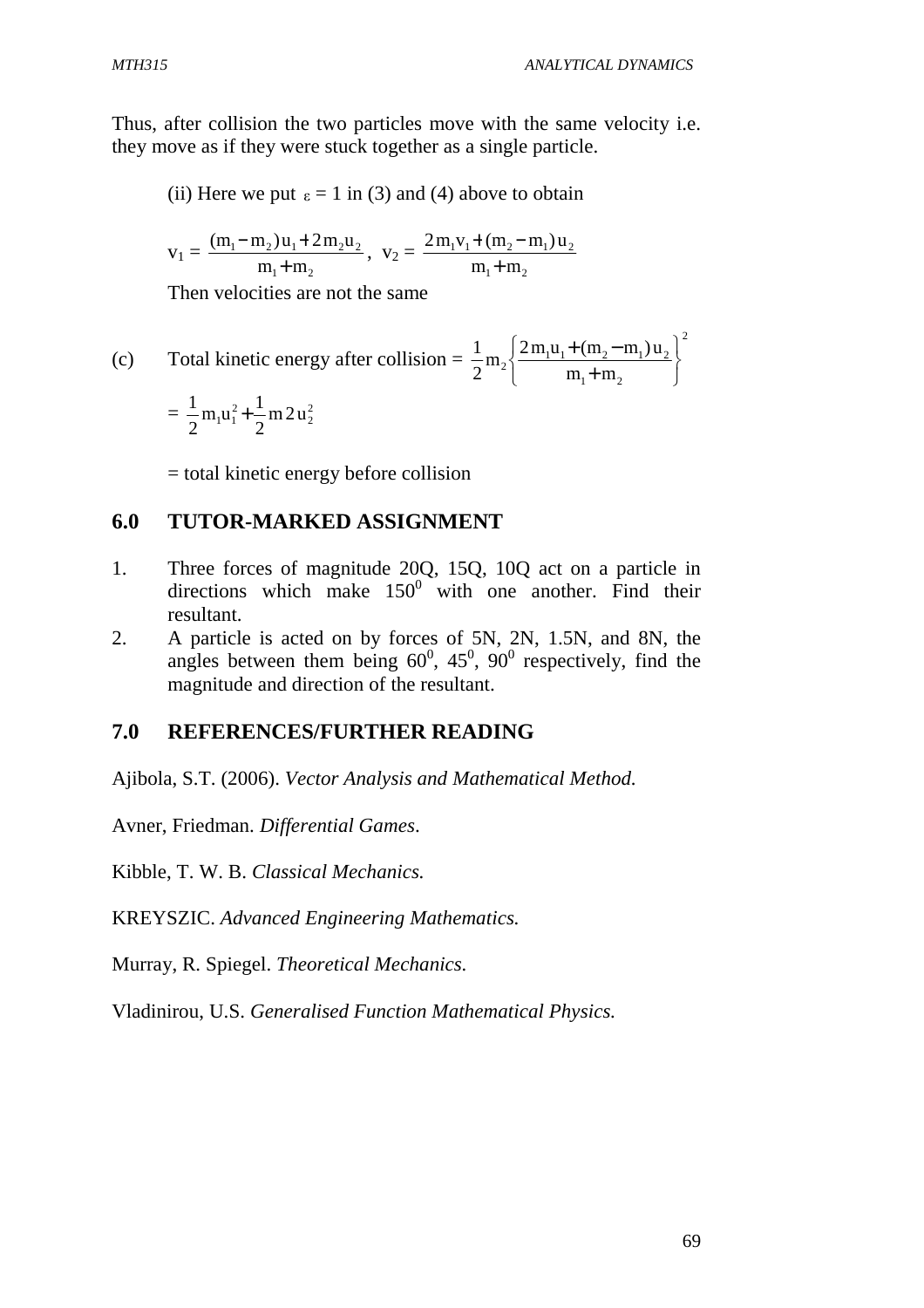# **MODULE 5 NEWTON'S LAW OF MOTION AND APPLICATIONS TO SIMPLE PROBLEMS**

- Unit 1 Newton's Law of Motion
- Unit 2 Work, Power and Energy
- Unit 3 Rectilinear Motion

### UNIT 1 NEWTON'S LAW OF MOTION

### **CONTENTS**

- 1.0 Introduction
- 2.0 Objectives
- 8.0 Main Content
	- 3.1 Newton's Law of Motion
	- 3.2 Force
- 4.0 Conclusion
- 5.0 Summary
- 6.0 Tutor-Marked Assignment
- 7.0 References/Further Reading

### **1.0 INTRODUCTION**

Isaac Newton, the great scientist considered the following:

- (i) how a body A will move when left to itself
- (ii) how the motion is affected by the action of an external force
- (iii) if this external force is due to another body  $B_1$ , how the action of B on A is related to the reaction of A on B.

He then gave three laws which we perfectly call Newton's laws of motion in mechanics.

### **2.0 OBJECTIVES**

By the end of this unit, you should be able to:

- state Newton's laws of motion
- define impulsive forces and make some simple applications.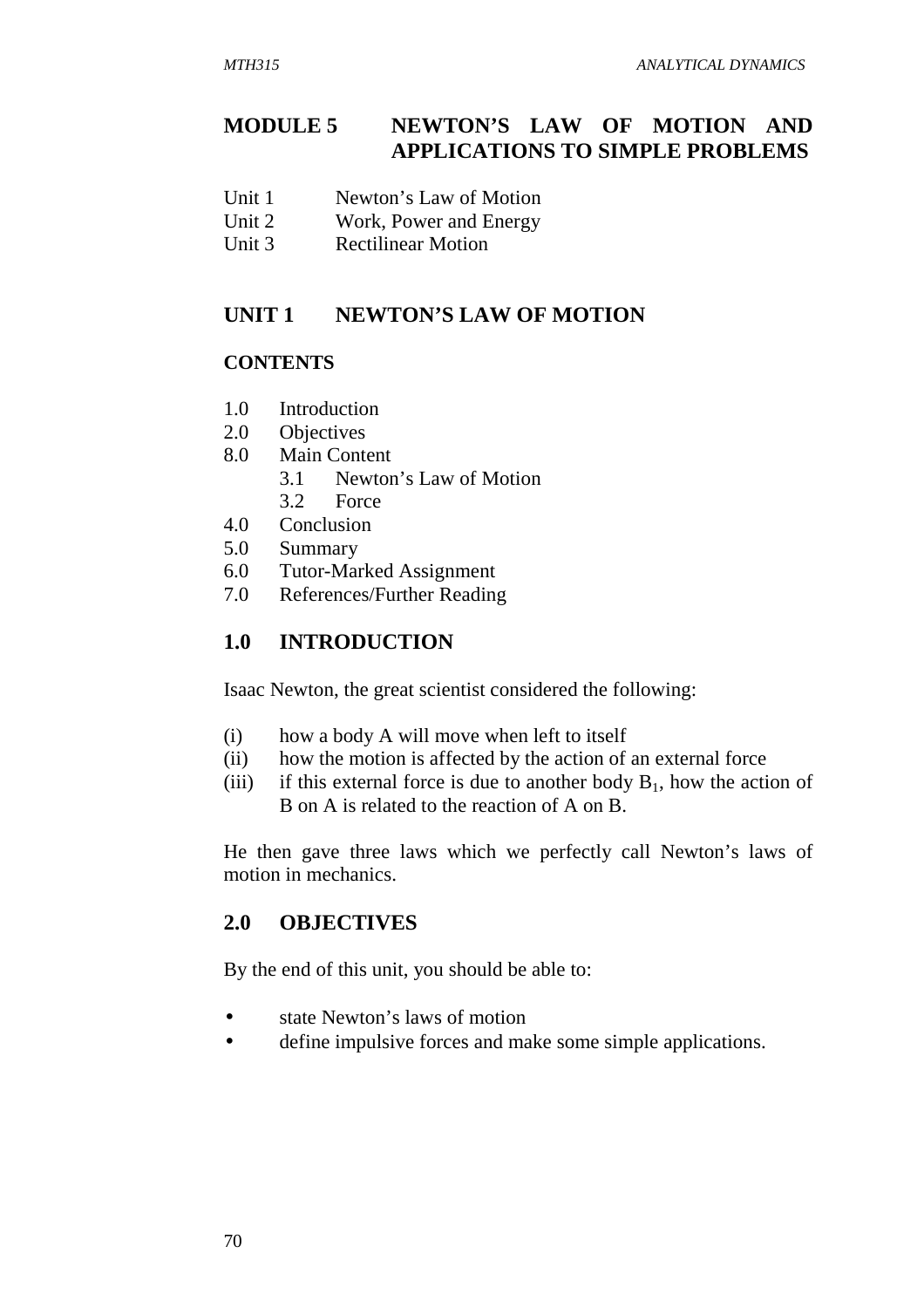# **3.0 MAIN CONTENT**

### **3.1 Newton's Law of Motion**

Isaac Newton considered the following:

- (i) how a body A will move when left to itself
- (ii) how the motion is affected by the action of an external force
- (iii) if this external force is due to another body  $B_1$ , how the action of B on A is related to the reaction of A on B.

He then gave three laws which we considered as the axioms of mechanics which shall form the bases of the unit:

- (1) Every object (particle) continues in a state of rest or of uniform motion in a straight line (i.e. with constant velocity) unless acted upon by a force.
- (2) If F is the force acting on a particle of mass m which as a consequence is moving with velocity v, then

 F = (mv) dt <sup>d</sup> ………………. (i) P dt d ……………………. (ii)

where  $P = mv$  is called the momentum. If m is independent of time t this becomes

 $F = m$ dt dv ……………………. (iii)

= ma ………………………… (iv)

where a is the acceleration of the particle

(3) If particle A acts on particle B with a force  $F_{AB}$  in a direction along the line joining the particles, while particle B acts on particle A with a force  $F_{BA}$ , then  $F_{BA} = F_{AB}$ . In other words, to every action there is an equal and opposite reaction.

### **3.2 Force**

Force is defined as a measure of the "push or pull on an object". The unit of force is Newton (N).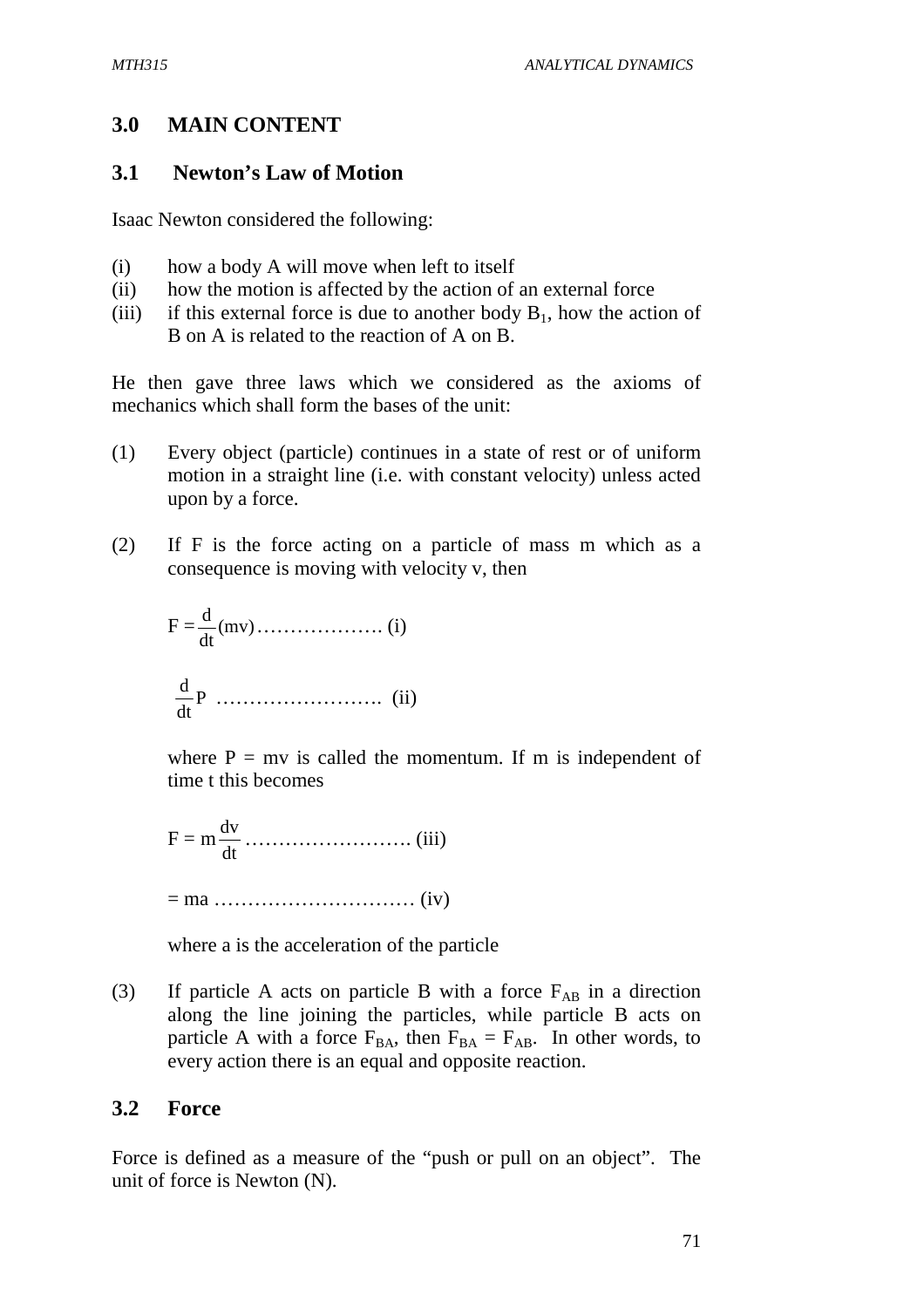#### **SELF ASSESSMENT EXERCISE 1**

Due to a field, a particle of mass 3 units moves along a space curve whose position vector is given as a function of time t by

$$
\underline{r} = (4t^2 + 2t)\underline{i} + (t^3 - t^2 + 10)\underline{j} - 6t^3\underline{k}
$$

Find (a) the velocity, (b) the momentum (c) the acceleration and (d) the force field at any time t.

#### **Solution**

- (a) Velocity =  $V =$ dt  $\frac{dr}{dt} = (8t + 2)\dot{i} + (3t^2 - 2t)\dot{j} - 18t^2 \dot{k}$
- (b) Momentum = P = mv =  $(24t + 6) j + (9t^2 6t) j 54t^2 k$
- (c) Acceleration =  $a =$ dt  $\frac{dv}{dt} = \frac{d^2r}{dt^2}$ dt  $\frac{d^2r}{dt^2} = 8i + (6t - 2)j - 36t$
- (d) Force =  $F =$ dt  $\frac{dp}{dt} = m = 24i + (18t - 6)j - 48t$

### **SELF ASSESSMENT EXERCISE 2**

A particle of mass 4 moves in a force field depending on time t given by

$$
F = 12t \frac{2}{1} + (16t - 8) \frac{1}{1} - 20t \frac{1}{16}
$$

Assuming that at  $t = 0$  the particle is located at  $r_0 = 2i - j + 6k$  and has velocity  $V_0 = 3i + 7j - 4k$ , find (a) the velocity and (b) the position at any time t.

#### **Solution**

(a) By Newton's second law, apply equation (iii) above 4 dt  $\frac{dv}{dt} = 12t\frac{2}{1} + (16t - 8)j - 20t\frac{1}{12}$ dt  $\frac{dv}{dt} = 3t \frac{2}{l} 0 + (4t - 2) j - 50t k$ 

Integrating with respect to t and calling c, the constant of integration,

we have  $\int \frac{dv}{dt}$  $\frac{dv}{dt} = \int 3t \frac{2}{i} + (44 - 2) - 5k$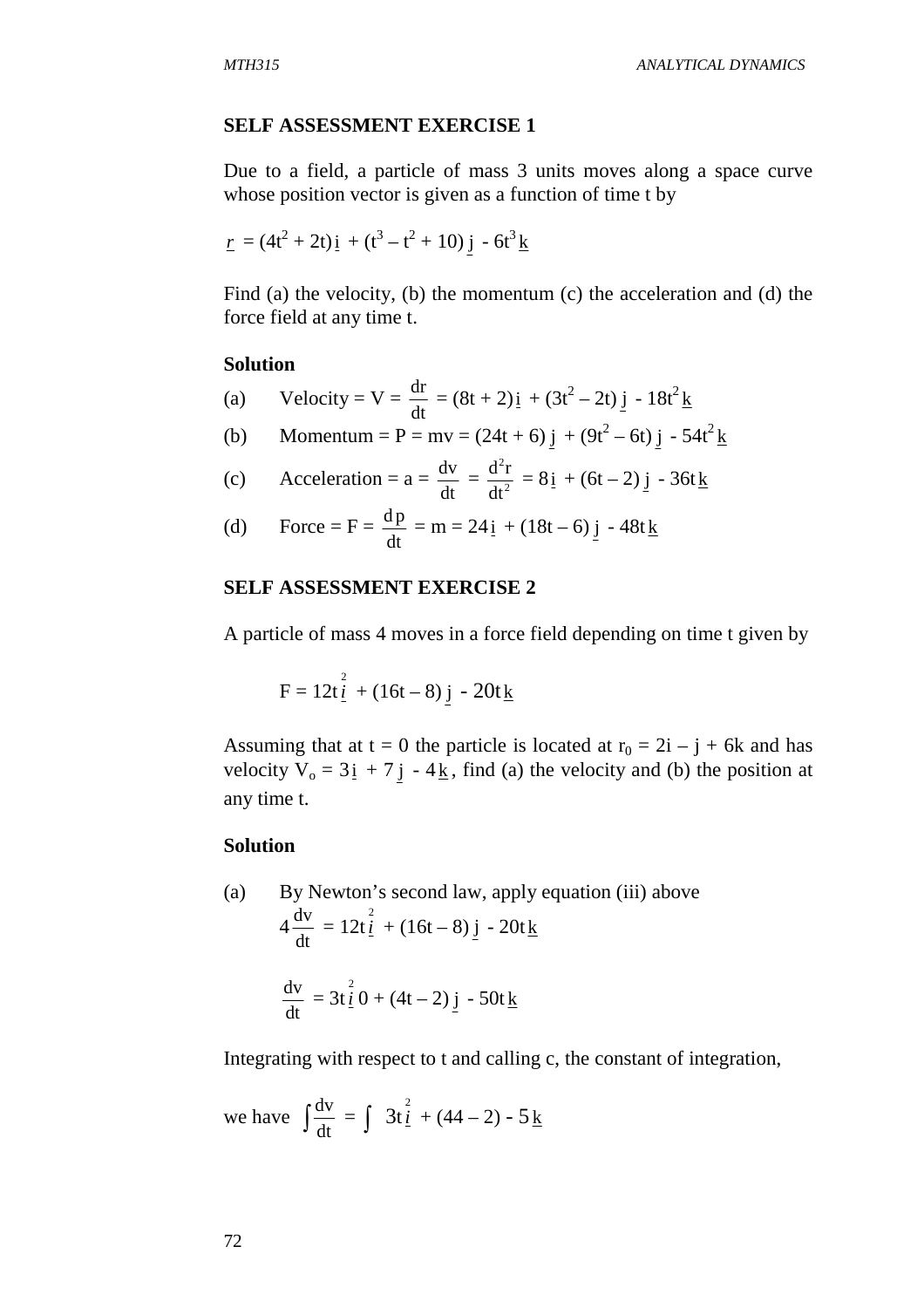$$
V = t \frac{3}{2} + (t^2 - 2t) \frac{1}{2} - \frac{5t^2}{2} t \frac{1}{2} + G
$$

Since

$$
v = v_0 = 3i + 7j - 4k
$$
 at  $t = 0$ , we have  $c_0 = 3i + 7j - 4k$ 

and so 
$$
v = (t^3 + 3)i + (t \frac{2t}{\lambda} + 7)j - (\frac{5t^2}{2} - 4)k
$$

(b) Since  $v =$ dt  $\frac{dr}{dt}$ , we have by part (a)

$$
\frac{dr}{dt} = (t^3 + 3)\underline{i} + (t^2 - 2t + 7)\underline{j} - (\frac{5t^2}{2} - 4)\underline{k}
$$

Integrating with respect to t we have

$$
r = \left(\frac{t^4}{4} + 3t\right)\underline{i} + \left(\frac{t^2}{2} - t^2 + 7t\right)\underline{j} - \left(\frac{5}{4}t^3 - 4t\right)\underline{k} + c_2
$$

where  $c_2$  is the constant of integration. Since

 $r = r_0 = 2i - j + 6k$  at  $t = 0$ , we have  $c_2 = 2i - j + 6k$ 

and so

$$
r = \left(\frac{t^4}{4} + 3t + 2\right)\underline{i} + \left(\frac{t^2}{2} - t^2 + 7t - 1\right)\underline{j} - \left(\frac{5}{4}t^3 - 4t + 6\right)\underline{k}
$$

#### **SELF ASSESSMENT EXERCISE 3**

A particle of mass m moves in the xy plane so that its position vector is r  $=$  acoswt $i + b$ sinwt j

where a, b and w are positive constants and a>b

- (a) Show that the particle moves in an ellipse
- (b) Show that the force acting on the particle is always directed toward the origin.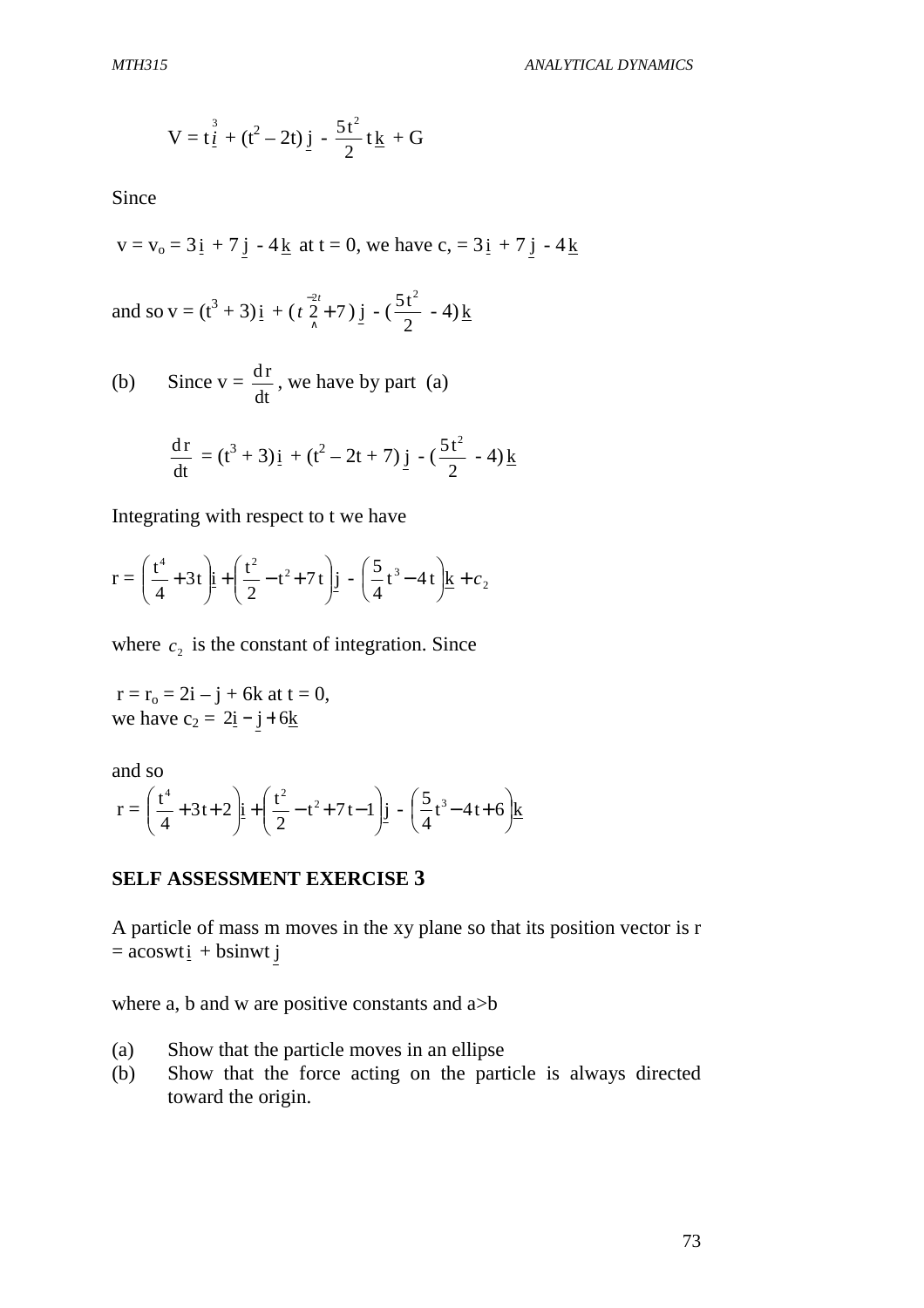#### **Solution**

The position vector is

 $r = xi + yi$ 

 $= a$  coswt  $i + b$ sinwtj

and so  $x = a$ coswt,  $y = b$ sinwt which are the parametric equations of an ellipse having semi-major and semi-minor axes of lengths a and b respectively.



Since 
$$
\left(\frac{x}{b}\right)^2 + \left(\frac{y}{b}\right)^2 = \cos^2wt + \sin^2wt = 1
$$

the ellipse is also given by  $\frac{x^2}{2}$ a  $\frac{x^2}{a^2} + \frac{y^2}{b^2}$ b  $\frac{y^2}{2} = 1$ 

(b) Assuming the particle has constant mass m, the force acting on it is

$$
F = \frac{m dv}{dt} = m \frac{d^2 r}{dt^2} = \frac{md^2}{dt^2} ((acoswt)i + (bsinwt)j)
$$
  
= m[-w<sup>2</sup>acoswt i - w<sup>2</sup>bsinwt)j]  
= -mw<sup>2</sup>[acoswt i + bsinwt j]

which shows that the force is always directed toward the origin.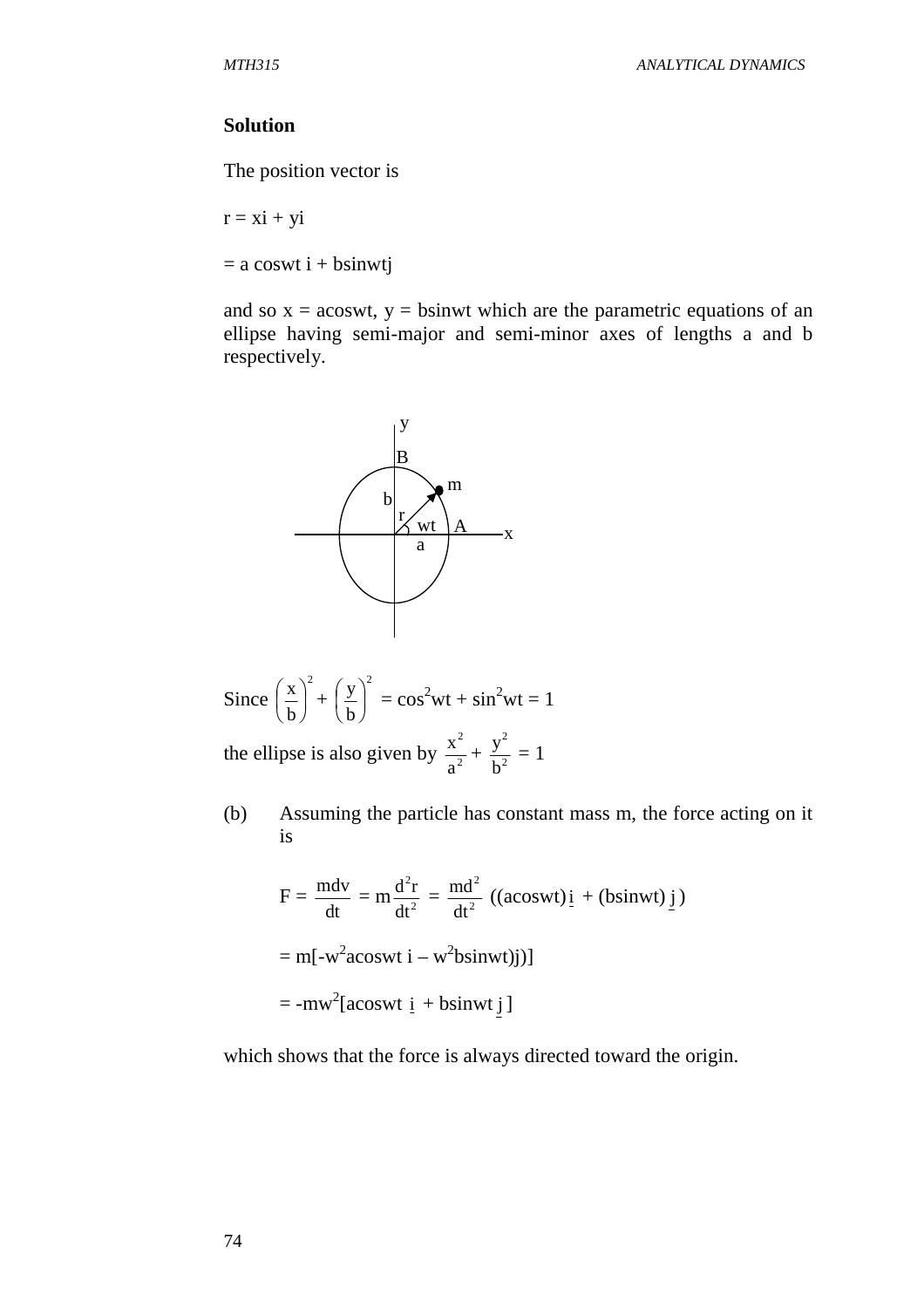# **4.0 CONCLUSION**

Having concluded this unit, you should be able to state promptly the three (**Newton's law of motion)** that is, every object (particle) continues in a state of rest or of uniform motion in a straight line (i.e. with constant velocity) unless acted upon by a force. Secondly, rate of change of momentum is proportional to the applied force and takes place in the direction of the applied force.

Mathematically,  $F = ma$ . Lastly, the third law states that to every action there is an equal and opposite reaction.

# **5.0 SUMMARY**

In summary, the first, second and third laws of Isaac Newton were defined and extensively explained coupled with some simple problems on forces that were attended to.

# **9.0 TUTOR-MARKED ASSIGNMENT**

- 1. State Newton's law of motion.
- 2. In a force field, a particle of mass 10 units moves along a space curve whose position vector is given as a function of time t by *r*  $= (5t^2 + t)\mathbf{i} + (t^3 - t^2 + 3)\mathbf{j} - 7t^3\mathbf{k}$

Find (a) the velocity, (b) the momentum (c) the acceleration and (d) the force field at any time t.

3. A particle of mass 7kg moves in a force field depending on time t given by  $F = 15t \frac{2}{1} + (10t + 3) j - 12t \frac{1}{1}$ 

Assuming that at  $t = 0$  the particle is located at  $r_0 = i - j + 3k$  and has velocity  $V_0 = 2i + j + 4k$ , find (a) the velocity and (b) the position at any time t.

# **7.0 REFERENCES/FURTHER READING**

Ajibola, S.T. (2006). *Vector Analysis and Mathematical Method.*

Avner, Friedman. *Differential Games*.

Kibble, T. W. B. *Classical Mechanics.*

KREYSZIC. *Advanced Engineering Mathematics.*

Murray, R. Spiegel. *Theoretical Mechanics.*

Vladinirou, U.S. *Generalised Function Mathematical Physics.*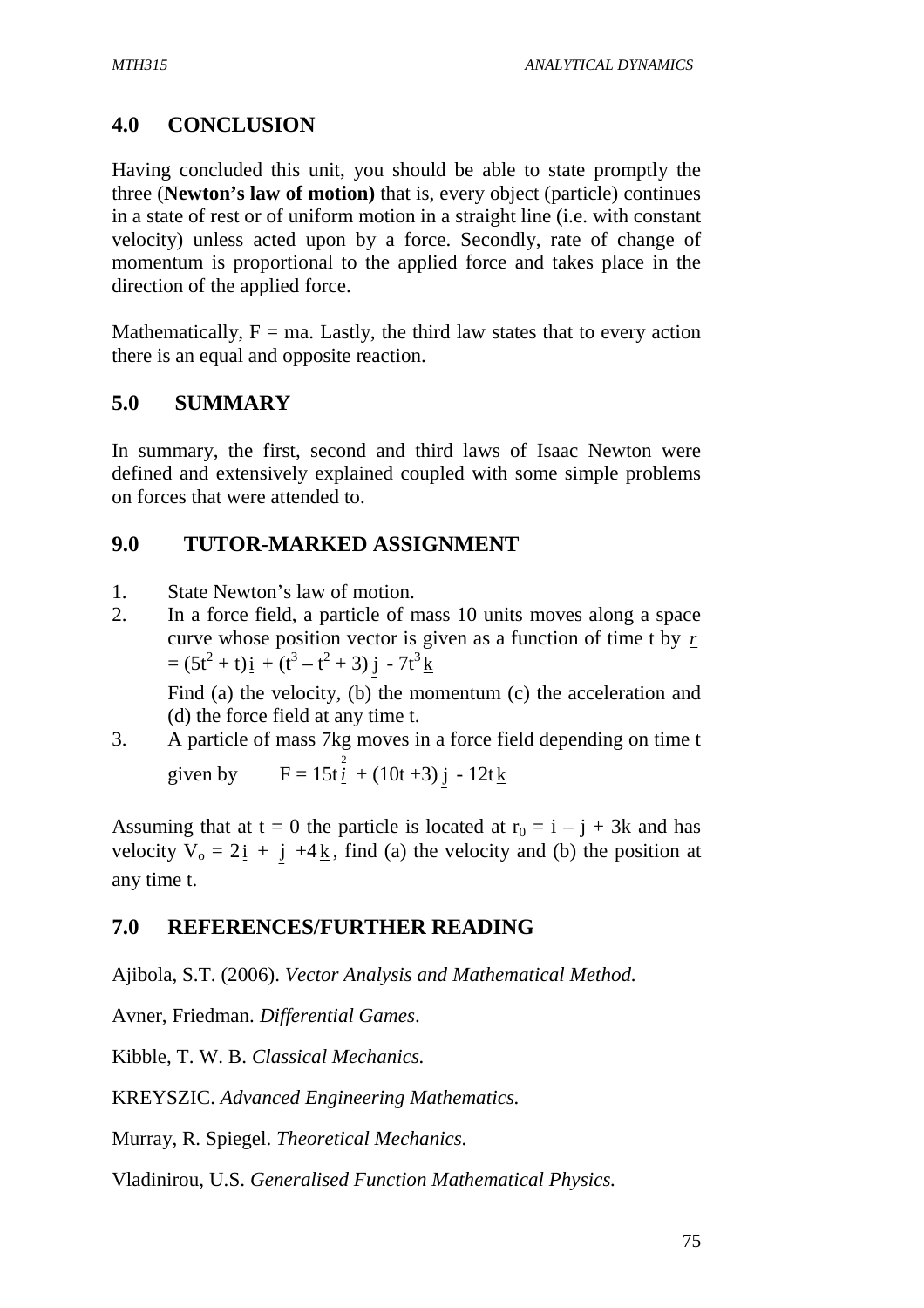### **UNIT 2 WORK, POWER AND ENERGY**

#### **CONTENTS**

- 1.0 Introduction
- 2.0 Objectives
- 9.0 Main Content
	- 3.1 Work, Power and Energy
	- 3.2 Principle of Linear Momentum
	- 3.3 Principle of Angular Momentum
	- 3.4 Principles of Conservation of Energy
- 4.0 Conclusion
- 5.0 Summary
- 6.0 Tutor-Marked Assignment
- 7.0 References/Further Reading

### **1.0 INTRODUCTION**

According to Oxford English dictionary, work is said to be the use of bodily or mental power in other to do or make something. While power is said to be the ability to do something/perform work. Consequently, energy is said to be the strength and vitality needed for vigorous activities. In other word, energy is the ability to do work. Energy can be expressed in two forms namely: kinetic and potential energies respectively.

### **2.0 OBJECTIVES**

By the end of this unit, you should be able to:

- define work, power and energy
- state the principles of linear momentum and some simple applications
- state the principles of angular momentum and some simple applications
- state the principles of conservation of energy and some simple applications.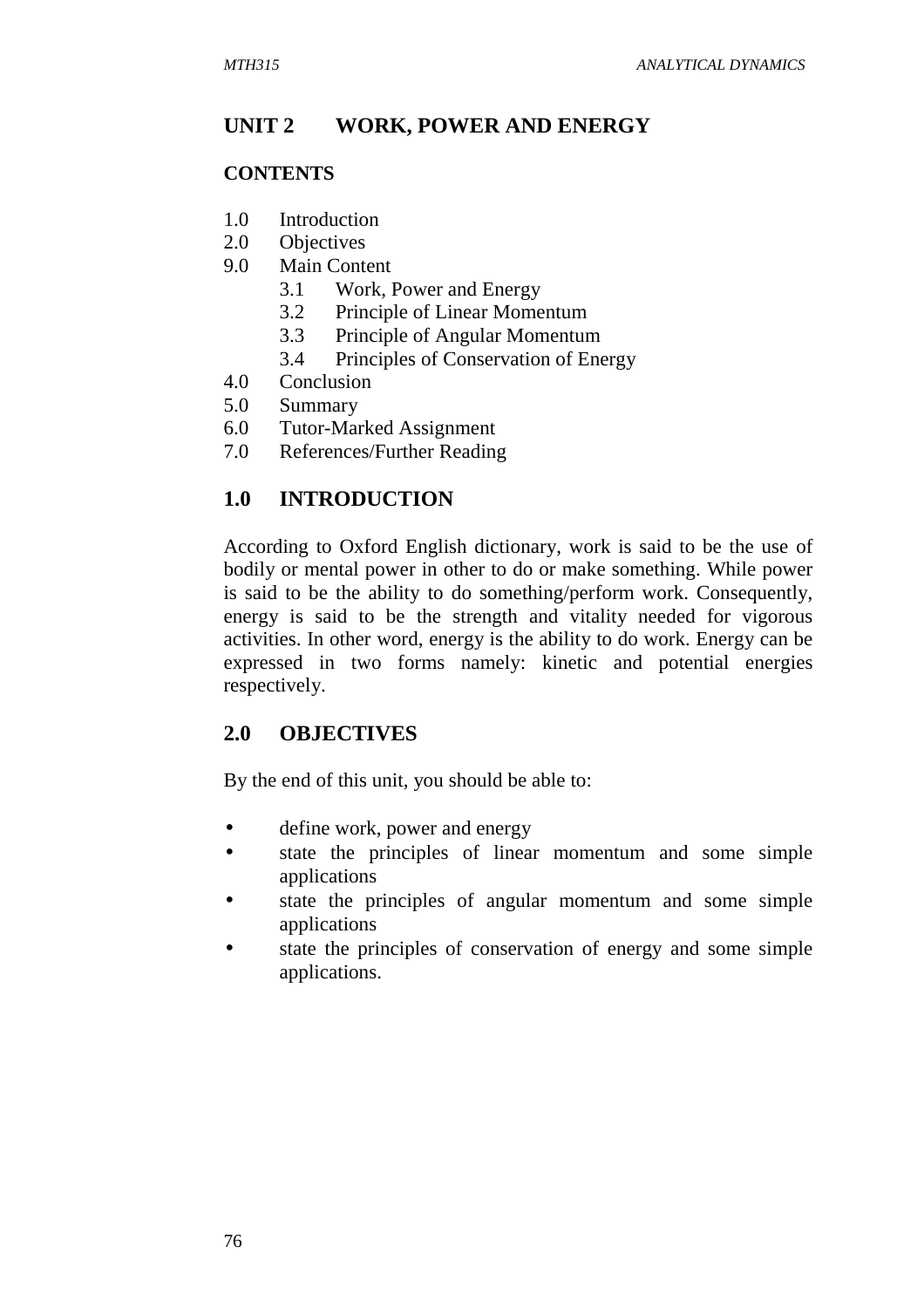# **3.0 MAIN CONTENT**

# **3.1 Work, Power and Energy**

# **3.1.1 Work**

If a force F acting on a particle gives it a displacement dr, then the work done by the force on the particle is defined as

 $dw = F/dr$ .

Since only the component of F in the direction of dr is effective in producing the motion.

The total work done by a force field (vector field) F in moving the particle from point  $P_1$  to point  $P_2$  along the curve C of the figure below is given by the line integral.



Where  $r_1$  and  $r_2$  are the position vectors of  $p_1$  and  $p_2$  respectively.

# **3.1.2 Power**

If the particle in work above has constant mass that at times  $t_1$  and  $t_2$  it is located at  $p_1$  and  $p_2$  and moving with velocities  $V_1 = \frac{du_1}{dt}$  $rac{dr_1}{dt}$  and  $V_2 = \frac{dr_2}{dt}$  $dr<sub>2</sub>$ respectively.

# **Theorems on Power**

# **Theorem 1**

The total work done in moving the particle along C from  $p_1$  to  $p_2$  is given by:

$$
W=\int {_{\text{c}}\,F} dr=\frac{1}{2}m(v_2^2\!-\!v_1^2)
$$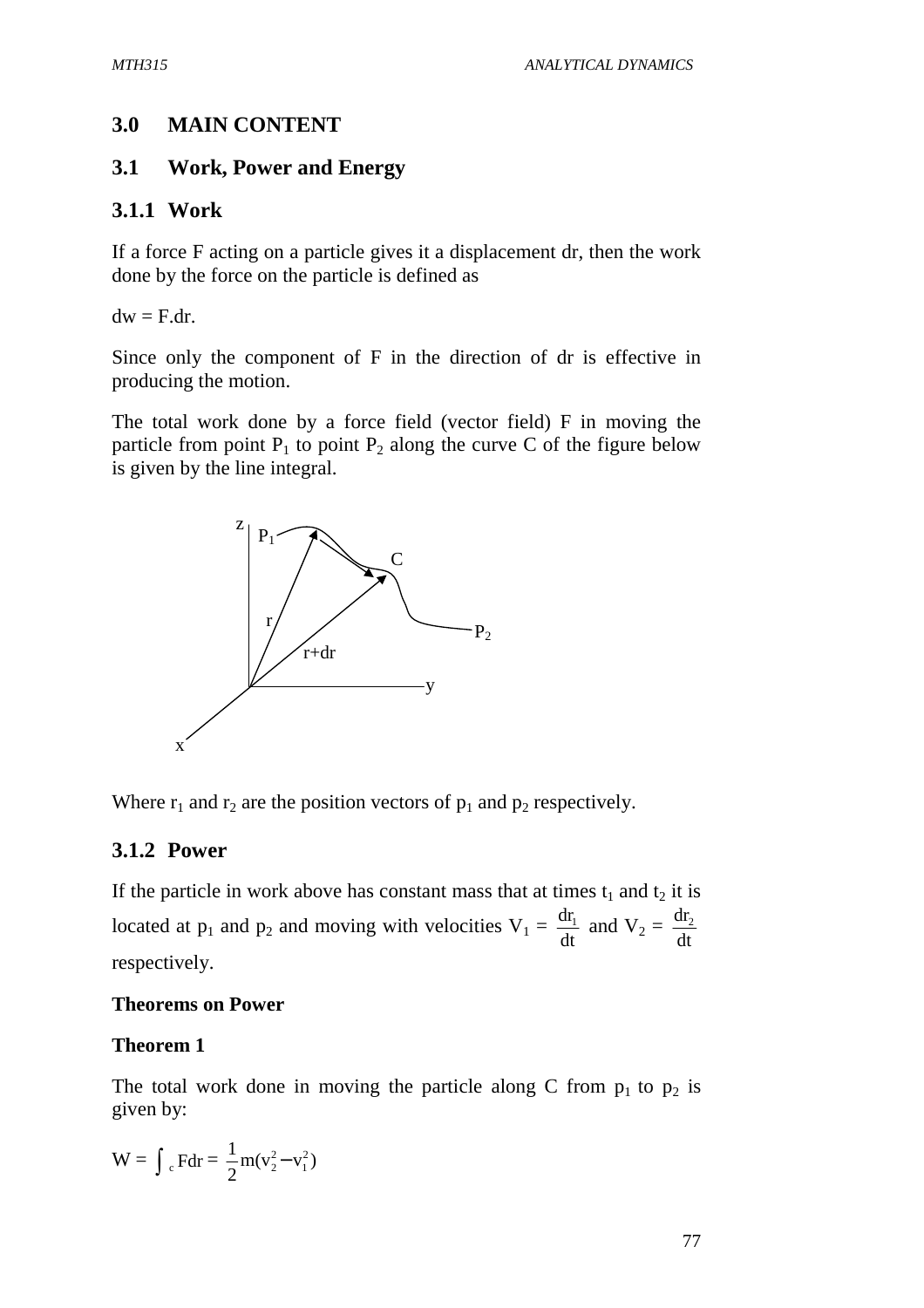#### **3.1.3 Kinetic Energy**

If we call the quantity  $T = \frac{1}{2}mv^2$ 2  $\frac{1}{6}$  mv<sup>2</sup>, the kinetic energy of the particle, then the theorem 1 above is equivalent to the statement.

Total work done from  $p_1$  to  $p_2$  along C.

 $=$  Kinetic energy at  $p_2$  – Kinetic energy at P<sub>1</sub>

 $W = T_2 - T_1$ 

where  $T_1 = \frac{1}{2} m v_1^2$  $\frac{1}{2}$  m  $v_1^2$  and  $T_2 = \frac{1}{2}$  m  $v_2^2$  $T_2 = \frac{1}{2} m v$ 

#### **SELF ASSESSMENT EXERCISE 1**

A particle of constant mass m moves in space under the influence of a force field F. Assuming that at times  $t_1$  and  $t_2$  the velocity is  $v_1$  and  $v_2$ respectively, prove that the work done is the change in kinetic energy, i.e.  $\int_{t_1}^{t_2}$ 1 t  $t_1^{t_2}$  F.dr =  $\frac{1}{2}$  mv<sub>2</sub><sup>2</sup>  $\frac{1}{2}mv_2^2 - \frac{1}{2}mv_1^2$  $\frac{1}{2}$ m v

**Solution** 

Work done 
$$
= \int_{t_1}^{t_2} F \cdot dr \, dt = \int_{t_1}^{t_2} F \cdot v dt
$$

$$
= \int_{t_1}^{t_2} m \frac{dv}{dt} \cdot v dt
$$

$$
= m \int_{t_1}^{t_2} v \cdot dv
$$

$$
= \frac{1}{2} m \int_{t_1}^{t_2} d(v \cdot v)
$$

$$
= \frac{1}{2} m v^2 \Big|_{t_1}^{t_2}
$$

$$
= \frac{1}{2} m v_2^2 - \frac{1}{2} m v_1^2
$$

#### **SELF ASSESSMENT EXERCISE 2**

Prove that if F is the force acting on a particle and v is the velocity of the particle, then the power applied to the particle is given by  $P = F-V$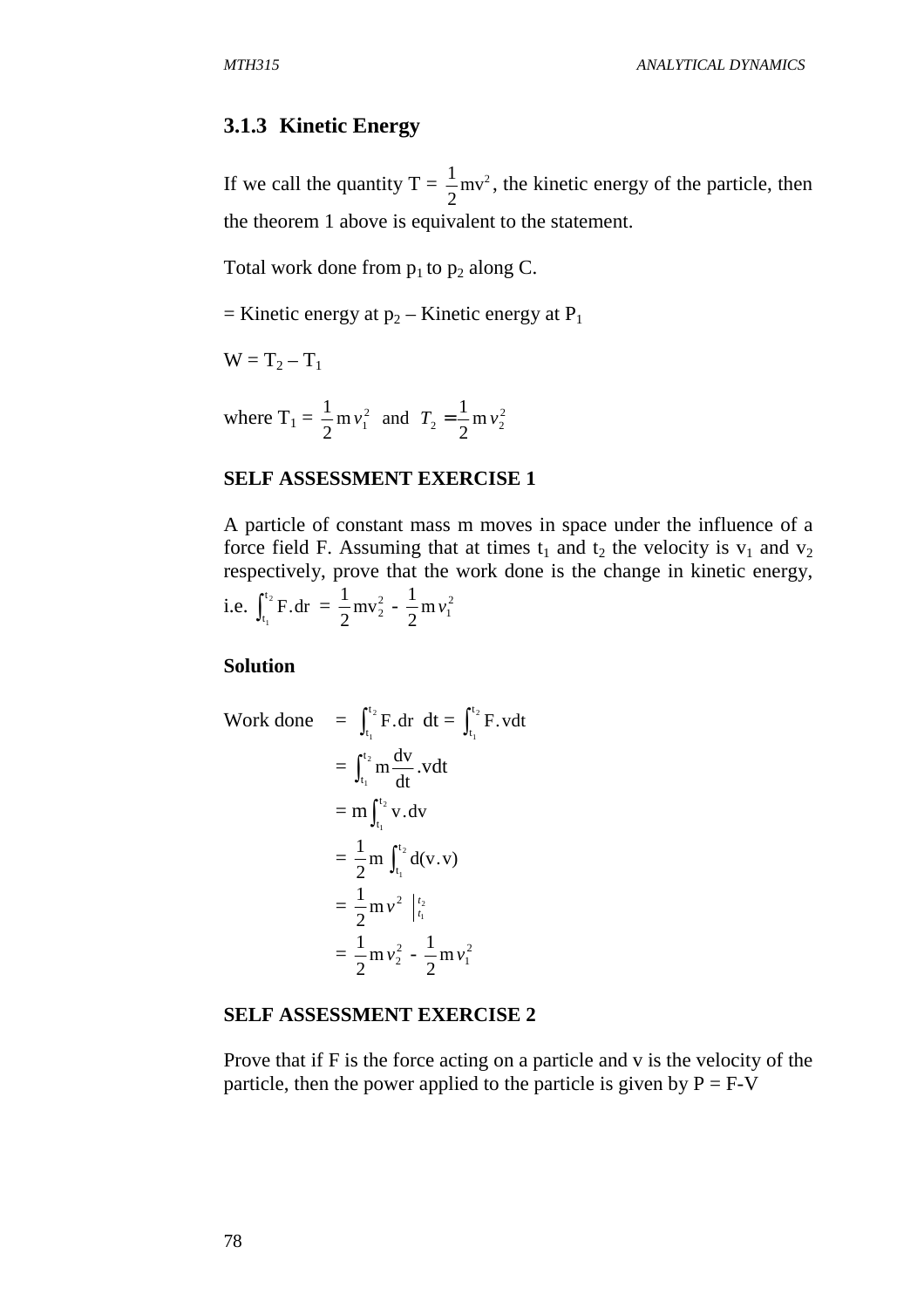### **Solution**

By definition the work done by a force F in giving a particle a displacement dr is

 $dw = F/dr$ 

then the power is given by

$$
P = \frac{dw}{dt}
$$

$$
= F \cdot \frac{dr}{dt}
$$

$$
P = F \cdot v
$$

#### **SELF ASSESSMENT EXERCISE 3**

Find the work done in moving an object along a vector

 $r = 6i + 4j - 10k$  if the applied force is  $F = 4i - 2j - 2k$ 

#### **Solution**



work done = magnitude of force in direction of motion x distance moved

 $=$  Fcos $\theta$  x r  $=$  F.r  $= (6i + 4j - 10k)$ .  $(4i - 2j - 2k)$  $= 24 - 8 + 20$  $= 36.$ 

### **3.2 Principle of Linear Momentum**

If r is the position vector of the centre of mass of a rigid body relative to an origin O, then

$$
\frac{d}{dt}m\frac{d}{dt} = m\frac{d}{dt} = \underline{F}
$$

where m is the total mass, and F is the net external force acting on the body.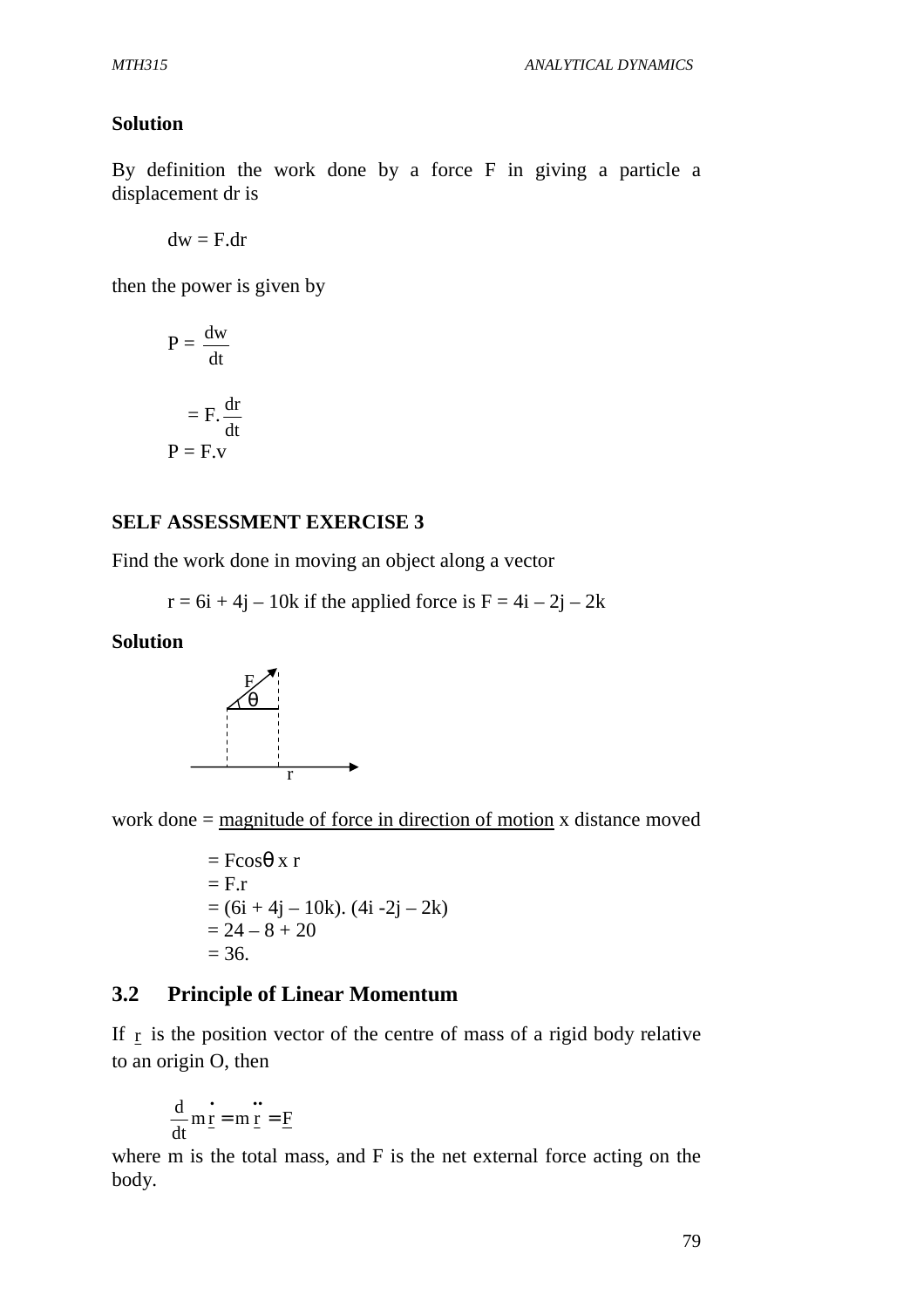#### **3.3 Principle of Angular Momentum**

If ∫ c is the moment of inertia of the rigid body about the centre of mass, w is the angular velocity and  $\wedge_C$  is the torque or total moment of the external forces about the centre of mass, then

$$
\Delta_{\mathbf{C}} = \frac{\mathrm{d}}{\mathrm{d} \mathbf{t}} (\int \mathrm{c} \,\mathbf{w})
$$

$$
= \int \mathrm{c} \,\mathbf{w}
$$

### **3.4 Principle of Conservation of Energy**

If the net external forces are conservative so that the potential energy of the rigid body is V, then

$$
T + V = \frac{1}{2} m r^2 + \frac{1}{2} \int c w^2 + v
$$
  
= E  
= constant

**Note:**  $\frac{1}{2}$  mr<sup>2</sup> 2  $\frac{1}{2}$  mr<sup>2</sup> is the kinetic energy of translation and  $\frac{1}{2}$   $\int v^2$  cw<sup>2</sup> 2  $\frac{1}{2}\int$ <sup>v</sup> cw<sup>2</sup> is the kinetic energy of rotation of the rigid body about the centre of mass.

#### **SELF ASSESSMENT EXERCISE 4**

Show that the total momentum of a system of particles can be found by multiplying the total mass m of the system by the external force acting on the system.

#### **Proof**

The centre of mass is by definition,

$$
\overset{-}{r}=\frac{\Sigma_{\mathrm{r}}r_{\mathrm{r}}}{m}
$$

The total momentum is

$$
P = \Sigma m_r v_r
$$
  
=  $\Sigma m_r \dot{r}_r = m \frac{d \dot{r}}{dt}$   
=  $m \dot{v}$  Q.E.D.

•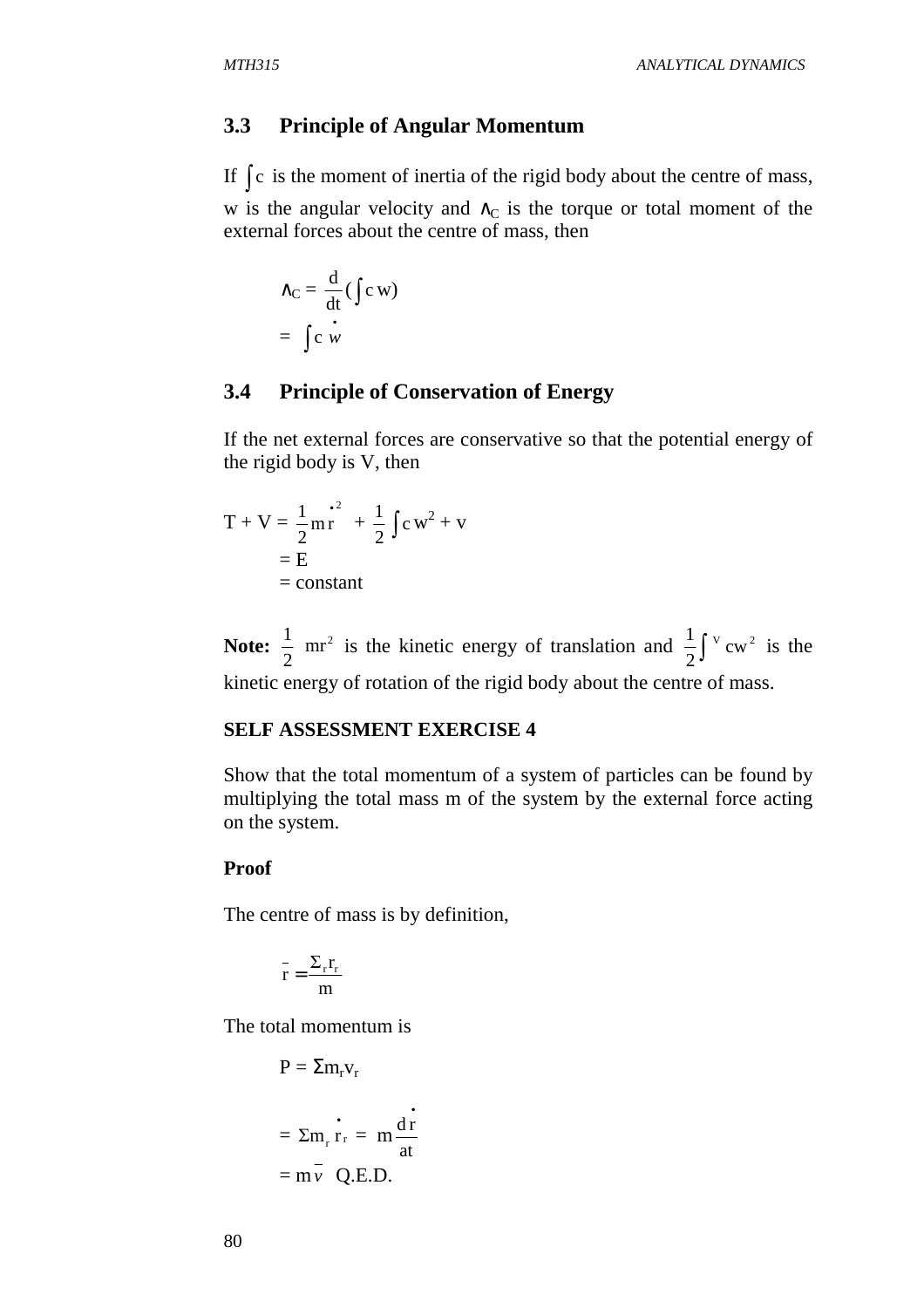## **SELF ASSESSMENT EXERCISE 5**

Explain why the ejection of gases at high velocity from the rear of a rocket will move the rocket forward.

### **Solution**

Since the gas particles move backward with high velocity and since the centre of mass does not move, the rocket must move forward.

### **SELF ASSESSMENT EXERCISE 6**

A solid cylinder of radius a and mass m rolls without slipping down on an inclined plane of angleα. Show that the acceleration is constant and equal to  $\frac{2}{2}$  sin  $\alpha$ 3 2 *g* .

### **Solution**

The potential energy is composed of the P.E due to the external forces i.e. gravity the P.E due to internal forces which can be neglected.

Taking the reference level as the base plane and assuming that the height of the centre of mass above this plane initially is H and the height at anytime t is h, we have

$$
\frac{1}{2}mr^{2} + \frac{1}{2}\int cw^{2} + mgh = MgH
$$
................. (1)

or using

H – h = xsinα ............................................................................ (2)

and 
$$
\mathbf{r} = \mathbf{x}^2 + \mathbf{y}^2
$$
  
=  $\mathbf{x}^2$  ....... (3)  
i.e.  $\mathbf{y}^2 = 0$ 

Substituting  $(2)$  and  $(3)$  into  $(1)$  we have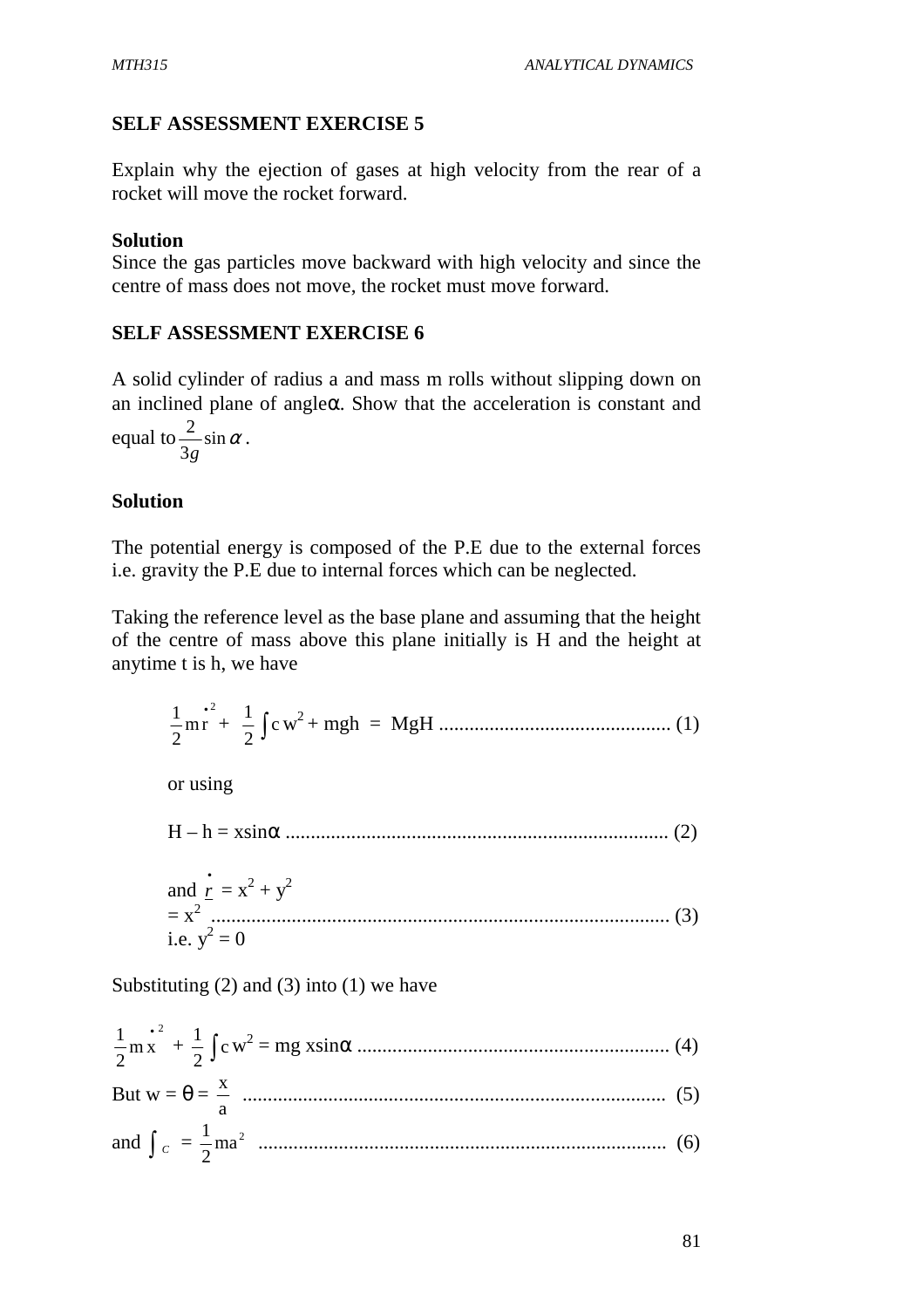Substituting (5) and (6) into (4) we obtain

$$
\int_{0}^{2} \frac{4}{3} \sin \alpha
$$

Differentiating w.r.t, we have

$$
2 \mathbf{x} \mathbf{x} = \frac{4}{3} \mathbf{g} \mathbf{x} \sin \alpha
$$

$$
\mathbf{x} = \frac{2}{3} \mathbf{g} \sin \alpha
$$

# **3.4.1 Angular Momentum**  $(\sqrt[n]{\cdot})$

$$
\ln r \times F = \frac{d}{dt} [m(r \times v)]
$$

then the quantity

$$
\begin{array}{c}\n\mathbb{U} = m(r \times v) \\
\mathbb{U} = r \times p\n\end{array}
$$

is called the angular momentum or moment of momentum about O

### **3.4.2 Conservation of Momentum**

If we let  $F = 0$  in Newton's second law, we find

$$
\frac{\mathrm{d}}{\mathrm{d}t}(mv) = 0
$$

Or  $mv = constant$ 

#### **Remark**

If the net external force acting on a particle is zero, its momentum will remain unchanged.

#### **Torque**

If a particle with position vector r moves in a force field F



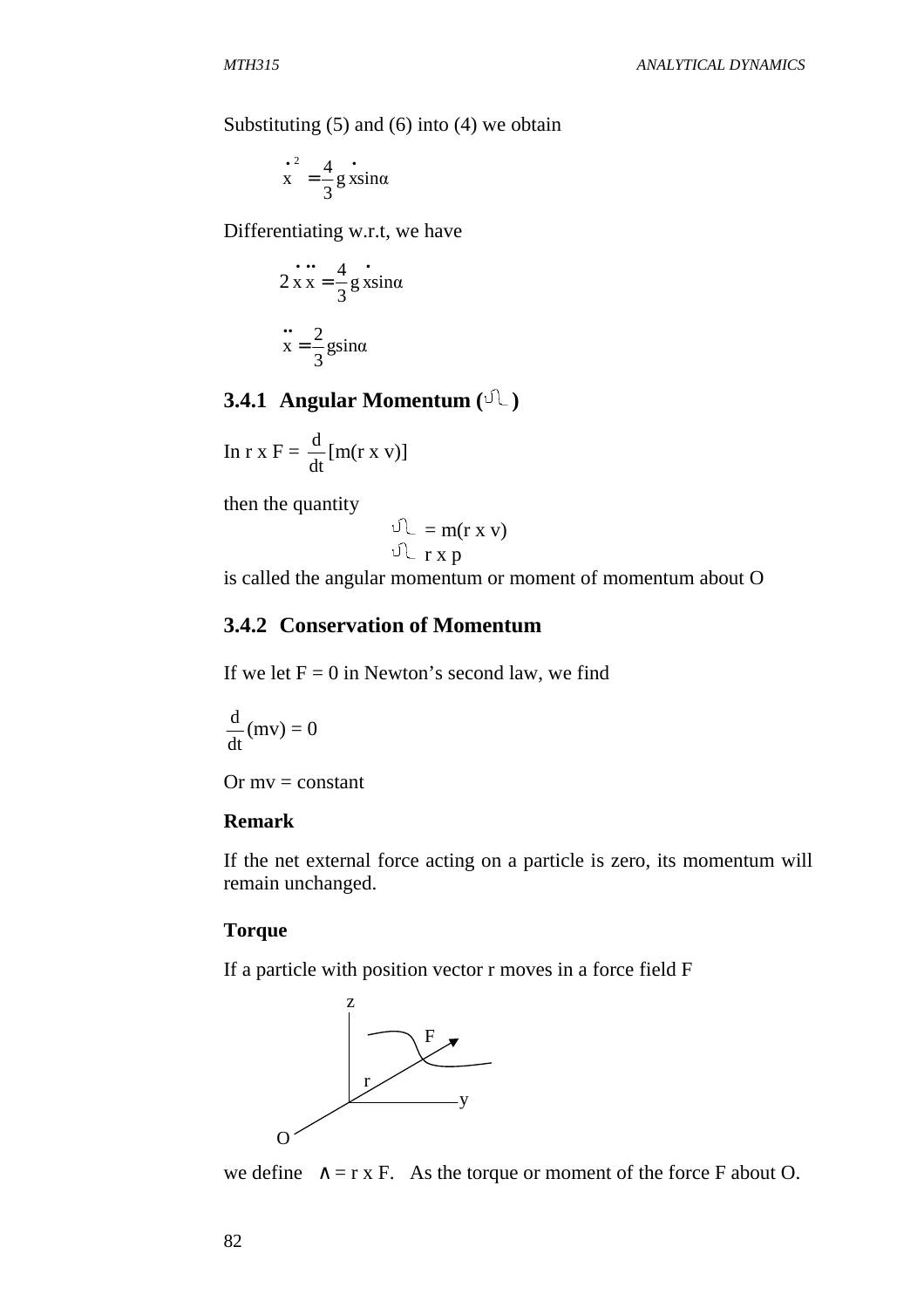### **Impulse**

Suppose that the particle in the figure below



is located at  $p_1$  *and* $p_2$  at times  $t_1$  *and* $t_2$  where it has velocities  $V_1$  *and* $V_2$ respectively. The time integral of the force F given by

 $\int_{1}^{2} \mathbf{F} dt$  $\int_0^t$ 

is called the impulse of the force F.

### **SELF ASSESSMENT EXERCISE 7**

Determine the torque and the angular momentum about the origin for the particle of mass 4 moves in a force field depending on time t given by F  $= 12t^2$  i+ (16t – 8)j – 20tk. Assuming that at t = 0, the particle is located at  $r_0 = 2i - j + 6k$  and has velocity  $V_0 = 7j - 4k$ .

#### **Solution**

Hint: Torque  $\wedge$  = r x F

### **4.0 CONCLUSION**

If a force F acting on a particle gives it a displacement dr, then the work done by the force on the particle is defined as  $dw = F/dr$ . If the net external force acting on a particle is zero, its momentum will remain unchanged.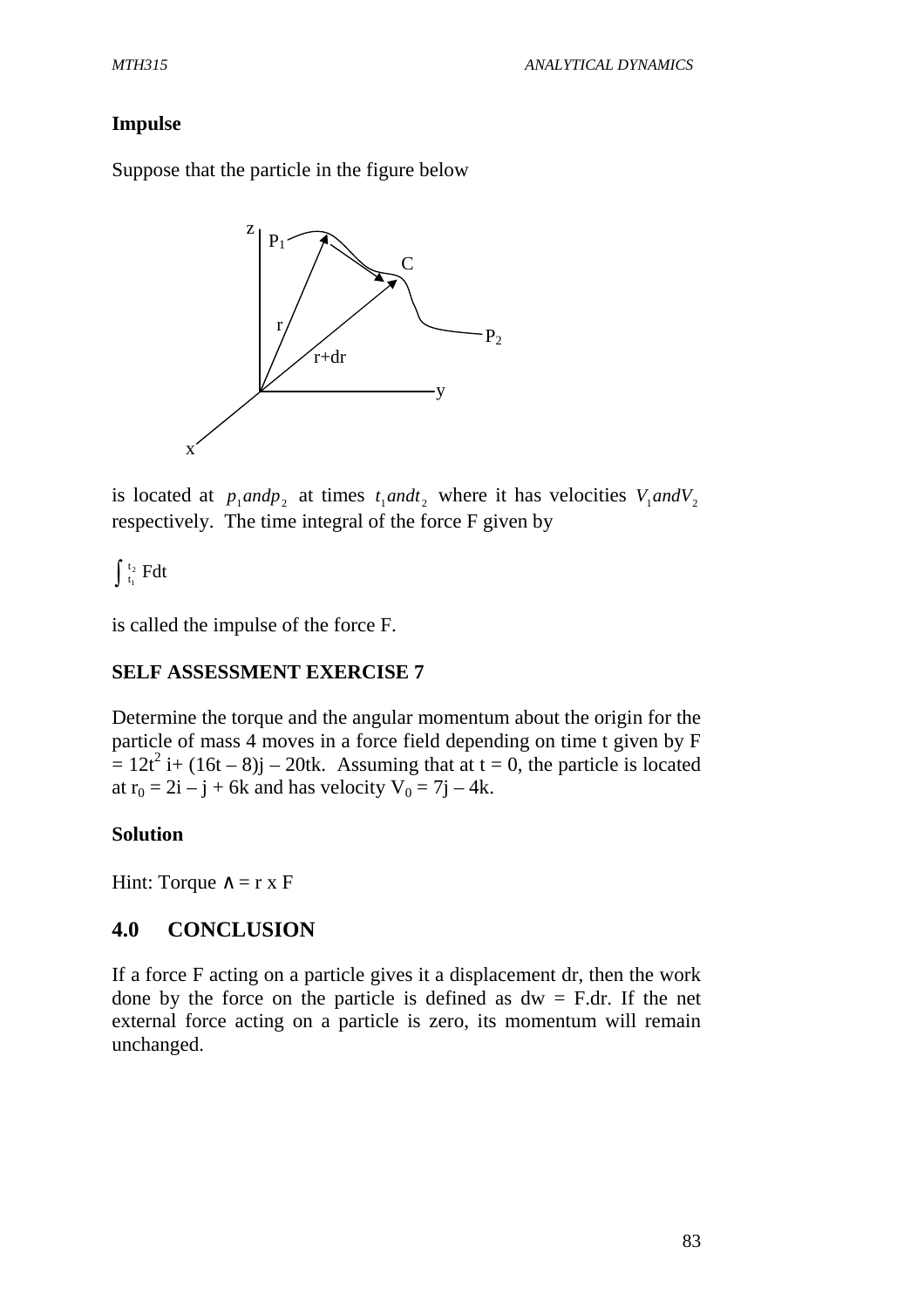### **5.0 SUMMARY**

Work is defined as work done by the force on the particle thus

 $dw = F/dr$ . Power is defined as the total work done in moving the particle along the path C from  $p_1$  to  $p_2$  above is given by

 $W = \int_{c} F - dr = \frac{1}{2} m(v_2^2 - v_1^2)$  $1 - x^2$ 1  $2^2 - v_1^2$ ). The kinetic energy of the particle is given as

 $T = \frac{1}{2}mv^2$ 2  $\frac{1}{6}$  mv<sup>2</sup>. We further discussed the **principle of conservation of** 2

**energy as**  $E = constant = T + V =$ mr 2  $\frac{1}{2}$ mr<sup>2</sup> + 2  $\frac{1}{2} \int c w^2 + v.$ 

Furthermore, the angular momentum or moment of momentum about O is given as  $\sqrt{L} = m(r x v)$ .

It is remarked here that if the net external force acting on a particle is zero, its momentum will remain unchanged. That is

 mv = constant. Each sub section is followed by an example for better understanding of the unit.

### **6.0 TUTOR-MARKED ASSIGNMENT**

- 1. Explain the following terms and express their mathematical formulae: (a) Work (b) Power (c) Energy
- 2. Determine the torque and the angular momentum about the origin for the particle of mass 4kg moves in a force field depending on time t given by  $F = 32t$  i+  $(32t – 8)$ j – 5tk. Assuming that at t = 0, the particle is located at  $r_0 = i -3j + 6k$  and has velocity  $V_0 = 3i 4k$ .

#### **7.0 REFERENCES/FURTHER READING**

Ajibola, S.T. (2006). *Vector Analysis and Mathematical Method.* 

Avner, Friedman. *Differential Games*.

Kibble, T. W. B. *Classical Mechanics.* 

KREYSZIC. *Advanced Engineering Mathematics.* 

Murray, R. Spiegel. *Theoretical Mechanics.*

Vladinirou, U.S. *Generalised Function Mathematical Physics.*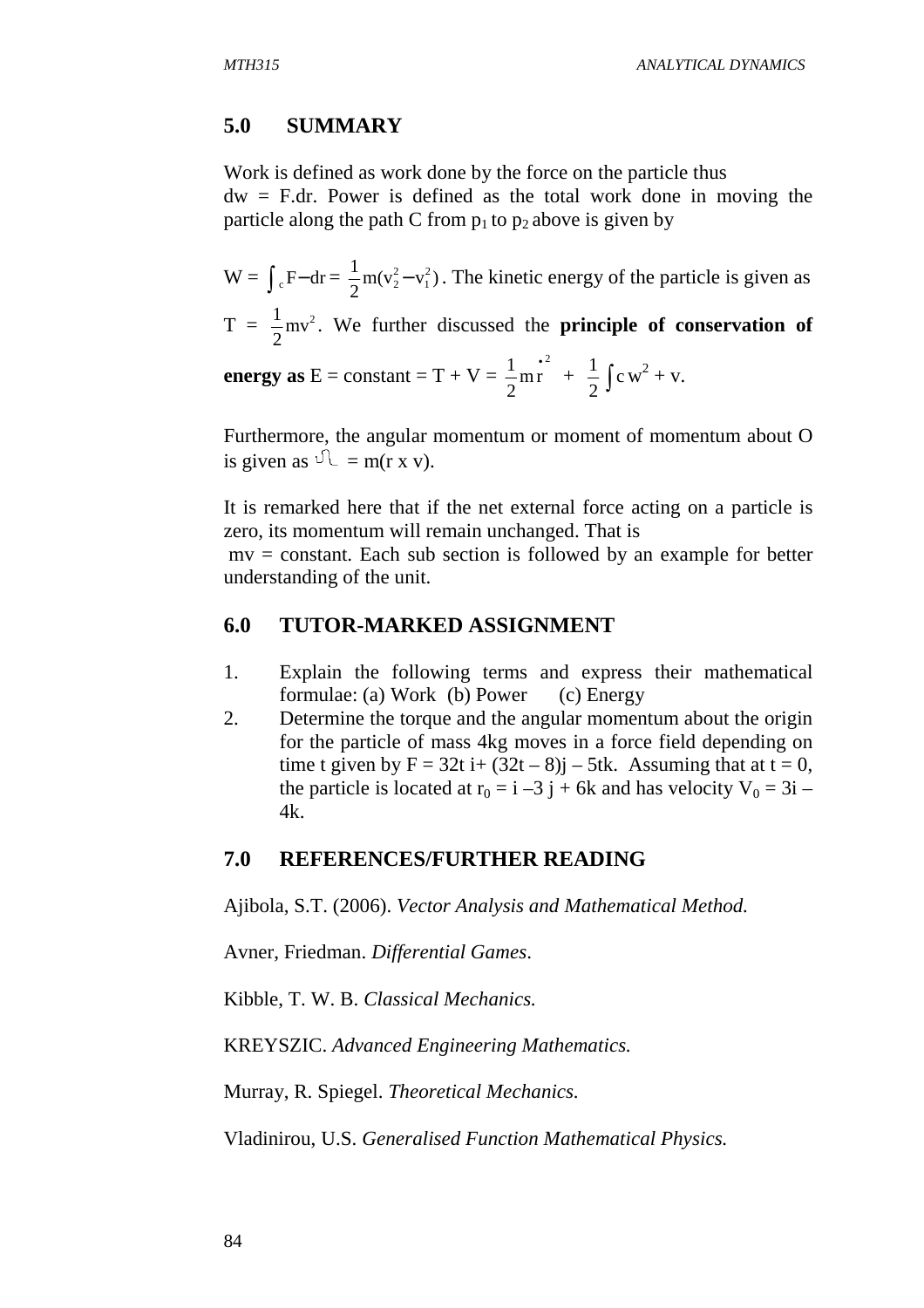# **UNIT 3 RECTILINEAR MOTION**

# **CONTENTS**

- 1.0 Introduction
- 2.0 Objectives
- 10.0 Main Content
	- 3.1 Rectilinear Motion
		- 3.1.1 Uniform Force Fields
		- 3.1.2 Uniformly Accelerated Motion
	- 3.2 Weight and Acceleration due to Gravity
- 4.0 Conclusion
- 5.0 Summary
- 6.0 Tutor-Marked Assignment
- 7.0 References/Further Reading

# **1.0 INTRODUCTION**

A force field which has constant magnitude and direction is called a uniform constant force field.

# **2.0 OBJECTIVES**

By the end of this unit, you should be able to:

- define rectilinear motion
- define weight and acceleration due to gravity.

# **3.0 MAIN CONTENT**

# **3.1 Rectilinear Motion**

# **3.1.1 Uniform Force Fields**

# **Definition**

A force field which has constant magnitude and direction is called a uniform constant force field.

Consider the diagram below, if the direction of the field is taken as the negative z direction as indicated below and the magnitude is the constant  $F_0 > 0$ ,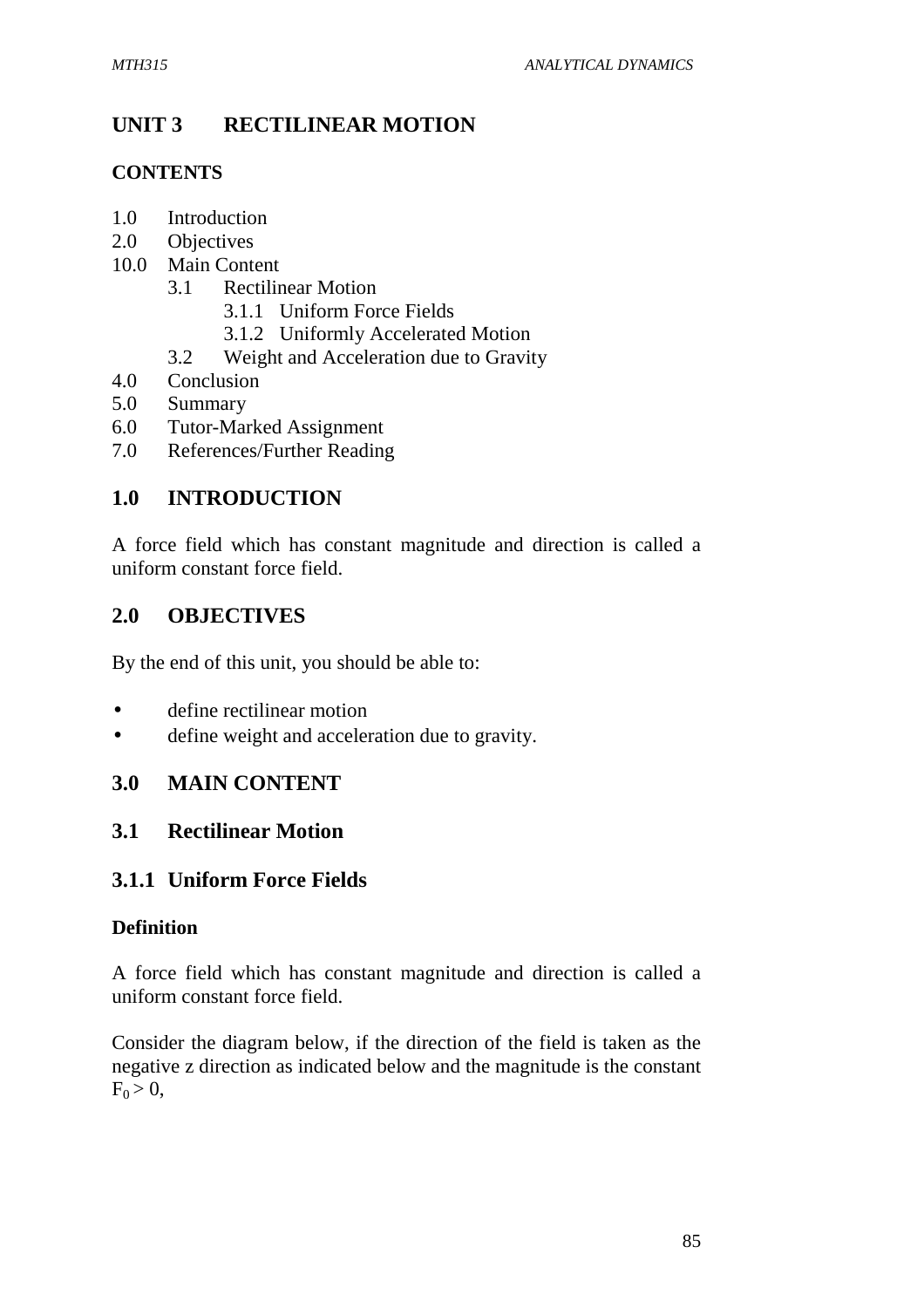

then the force field is given by  $F = -F_0k$  ------------- (a)

#### **3.1.2 Uniformly Accelerated Motion**

If a particle of constant mass m moves in a uniform force field, then its acceleration is uniform or constant. The motion is then described as uniformly accelerated motion.

Using our known  $F = \text{main}$  (a) above, the acceleration of a particle of mass m moving in a uniform force field (a) is given by

$$
a=\ \frac{F_0 k}{m}
$$

#### **3.2 Weight and Acceleration due to Gravity**

By experiment, objects fall near the earth's surface with a vertical acceleration which is constant unless air resistance is negligible.

This acceleration is denoted by g and is called the acceleration due to gravity or the gravitational acceleration. The approximate magnitude of  $\mathrm{g}$  is 9.8m/sec<sup>2</sup>.

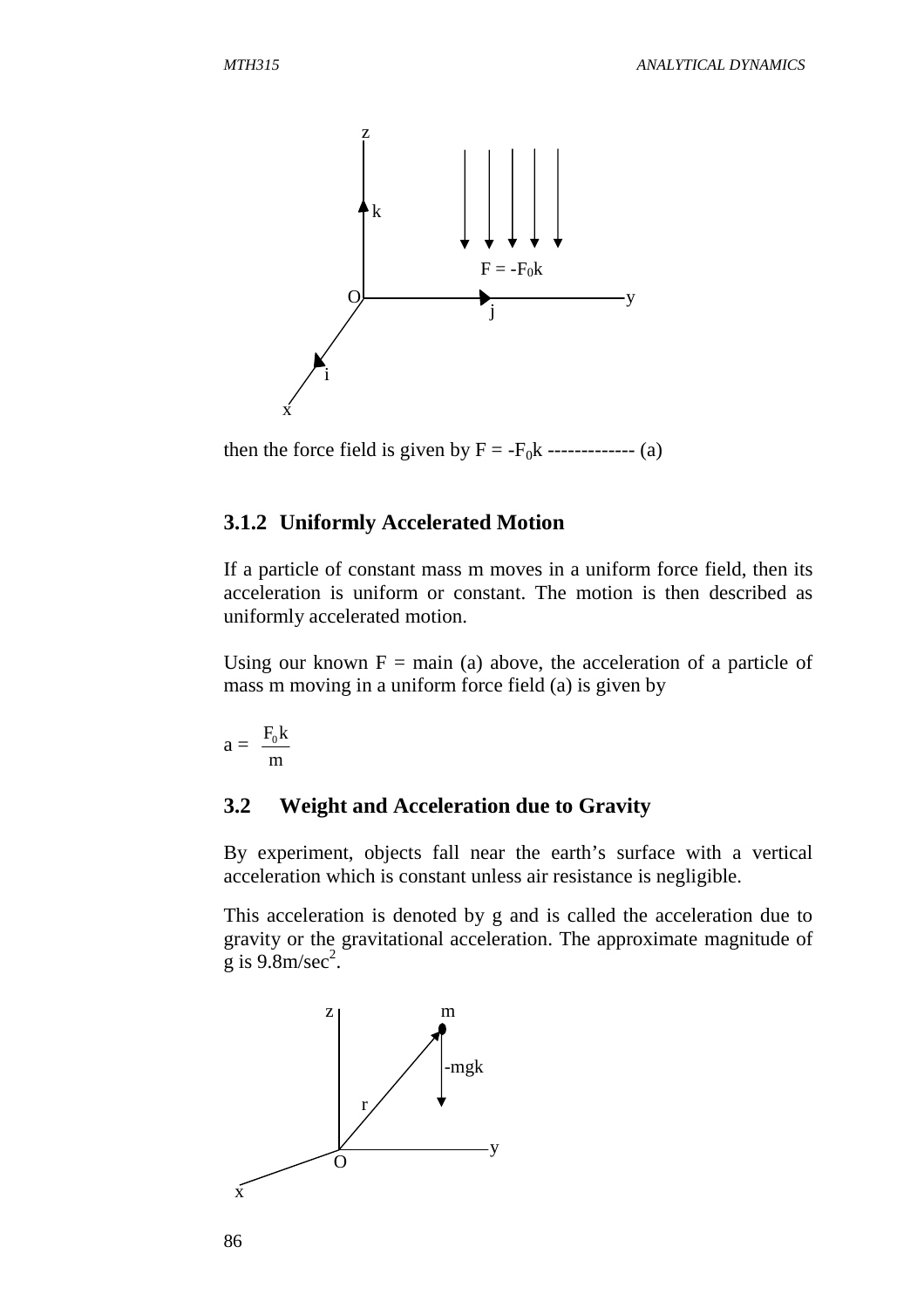Assuming the surface of the earth is represented by the xy plane in the figure above, the force acting on a particle of mass m is given by  $w = -m g k$ .

This force, which is called the weight of the particle, has magnitude  $w =$ mg.

# **SELF ASSESSMENT EXERCISE 1**

A particle of mass m moves along a straight line under the influence of a constant force of magnitude F. If its initial speed is  $V_0$ , find (i) the speed, (ii) the velocity and (iii) the distance travelled after time t.

# **Solution**



(i) Let's assume that the straight line along which the particle P moves is the x-axis and suppose that at time t, the particle is at a distance x from origin O. If I is a unit vector in the direction OP and V is the speed at time t, then velocity is  $V_i$ .

By Newton's second law we have

dt  $\frac{d}{dx}$ (mvi) = Fi or m dt dv = F ...................................................... (1)

Thus,  $dv =$ m  $\frac{F}{m}$ dt or  $\int dv =$ m F dt i.e.  $V =$ m F t + C1 ...................................................................... (2)

where  $C_1$  is a constant of integration. To find  $C_1$  we note the initial condition that  $V = V_0$  at  $t = 0$  so that from (2),  $C_1 = V_0$  and

$$
V = \frac{F}{m}t + V_0 \text{ or } V = V_0 + \frac{F}{m}t \quad \dots \dots \dots \dots \dots \dots \dots \dots \dots \dots \dots \dots \dots \tag{3}
$$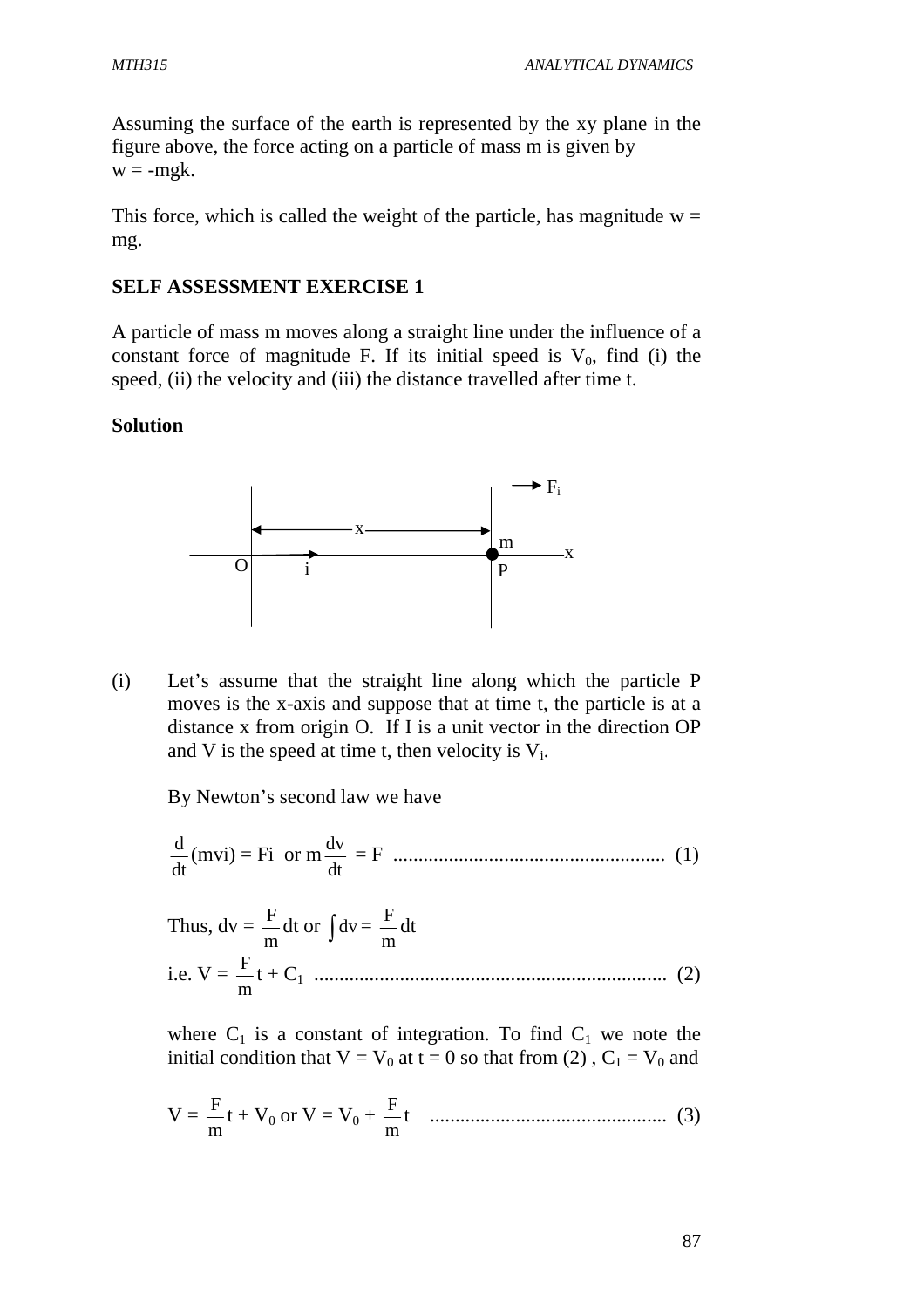(ii) From (3) the velocity at time t is  
\n
$$
Vi = V_{0i} + \frac{F}{m}ti \text{ or } V = V_0 + \frac{F}{m}t
$$
\nwhere  $V = Vi$ ,  $V_0 = V_{0i}$  and  $F = Fi$ .

(iii) Since V = 
$$
\frac{dx}{dt}
$$
 we have from (3),  

$$
\frac{dx}{dt} = V_0 + \frac{F}{m}t \text{ or } dx = (V_0 + \frac{F}{m}t) dt
$$

then on integrating, assuming  $C_2$  to be the constant of integration, we have

$$
x = V_0 t + \left(\frac{F}{2m}\right) t^2 + C_2
$$

Since 
$$
x = 0
$$
 at  $t = 0$ , we find  $C_2 = 0$ 

Thus,

$$
x = V_0 t + \left(\frac{F}{2m}\right) t^2 \dots \dots \dots \dots \dots \dots \dots \dots \dots \dots \dots \tag{4}
$$

### **SELF ASSESSMENT EXERCISE 2**

From example (1), show that the speed of the particle at any position x is given by  $V = \sqrt{V_0^2 + \frac{\Delta I}{I}}$  | x m  $V_0^2 + \left(\frac{2F}{m}\right)^2$  $\left(2F\right)$  $\setminus$ ſ +

# **Solution**

From example 1,

$$
m \frac{dv}{dt} = F
$$
  

$$
\frac{dv}{dt} = \frac{F}{m}, i.e. \frac{dv}{dx} \cdot \frac{dx}{dt} = \frac{F}{m}
$$
  
or since  $V = \frac{dx}{dt}$ ,  

$$
V \frac{dv}{dx} = \frac{F}{m}, i.e. Vdv = \frac{F}{m} dx
$$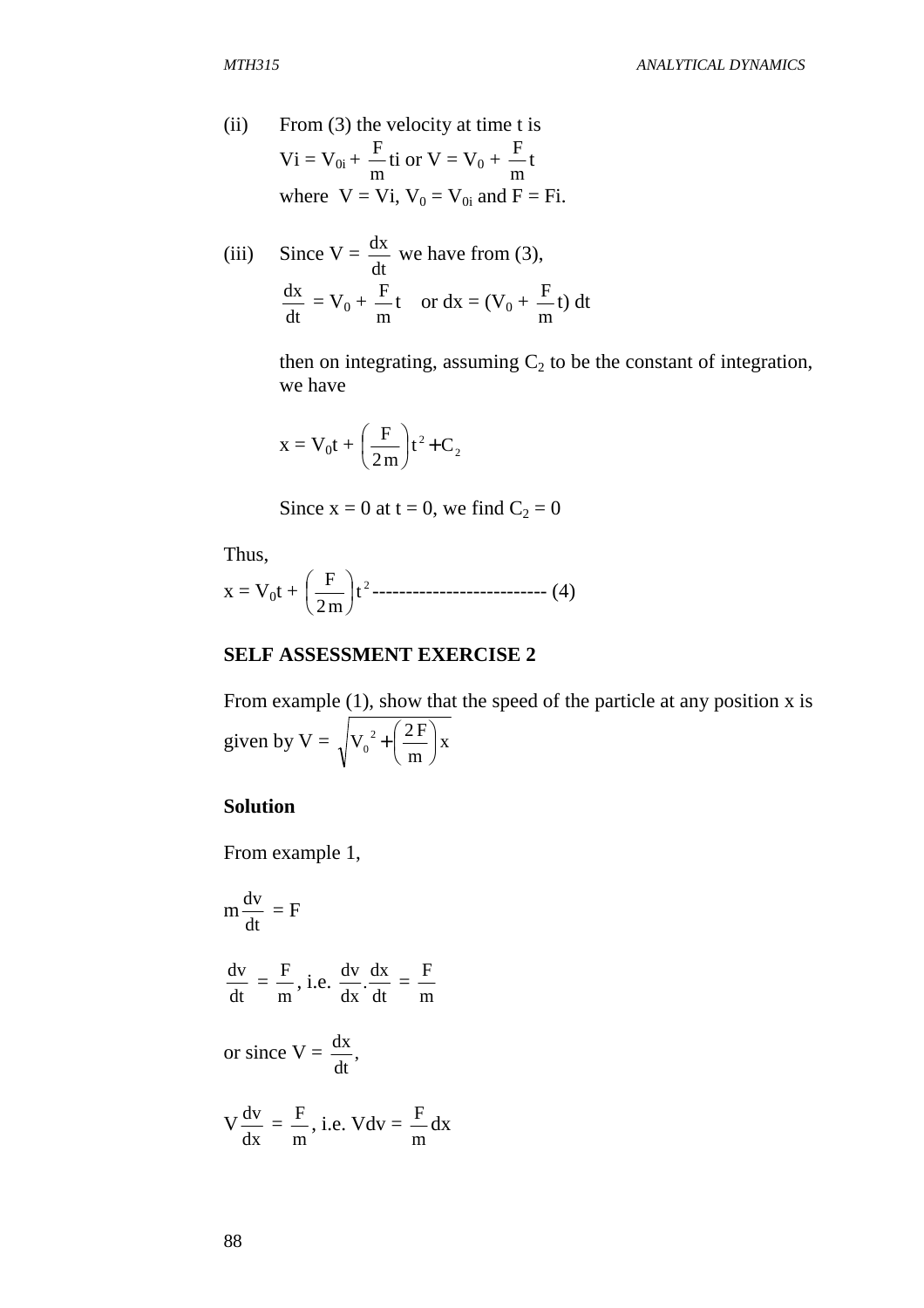Integrating, 2  $v^2$  = m  $\frac{F}{-x}$  + C<sub>3</sub>

Since  $V = V_0$  when  $x = 0$ , we find  $C_3 =$ 2  $\frac{V_0^2}{2}$  and hence

$$
V=\sqrt{{V_{{\scriptscriptstyle 0}}}^2+\left(\frac{2\,F}{m}\right)}x
$$

### **4.0 CONCLUSION**

This unit is concluded thus, going by example 1 in section 3.2 above, you will observed that use is made of Newton's second law which has been discussed earlier in unit 1 of this module. This is to advise the reader that the units are interrelated.

### **5.0 SUMMARY**

**Uniform force fields** which have constant magnitude and direction are defined as uniform constant force field. Also **uniformly accelerated motion** is defined as motion of a constant mass m in which its acceleration is uniform or constant. Using Newton's second law we have,

$$
a=\ \frac{F_0 k}{m}\,.
$$

Lastly, we show that the approximate magnitude of acceleration due to gravitational force as  $9.8 \text{m/sec}^2$ .

Objects fall near the earth's surface with a vertical acceleration which is constant unless air resistance is negligible.

This acceleration is denoted by g and is called the acceleration due to gravity or the gravitational acceleration. The approximate magnitude of  $\frac{1}{\text{g}}$  is 9.8m/sec<sup>2</sup>.

### **6.0 TUTOR-MARKED ASSIGNMENT**

- 1. State Newton's laws and give their mathematical formulae where they are applicable.
- 2. An object of mass m is thrown vertically upward from the earth's surface with speed  $V_0$ .
- 3. Find (i) the position at anytime t (ii) the time taken to reach the highest point and (iii) the maximum height reached.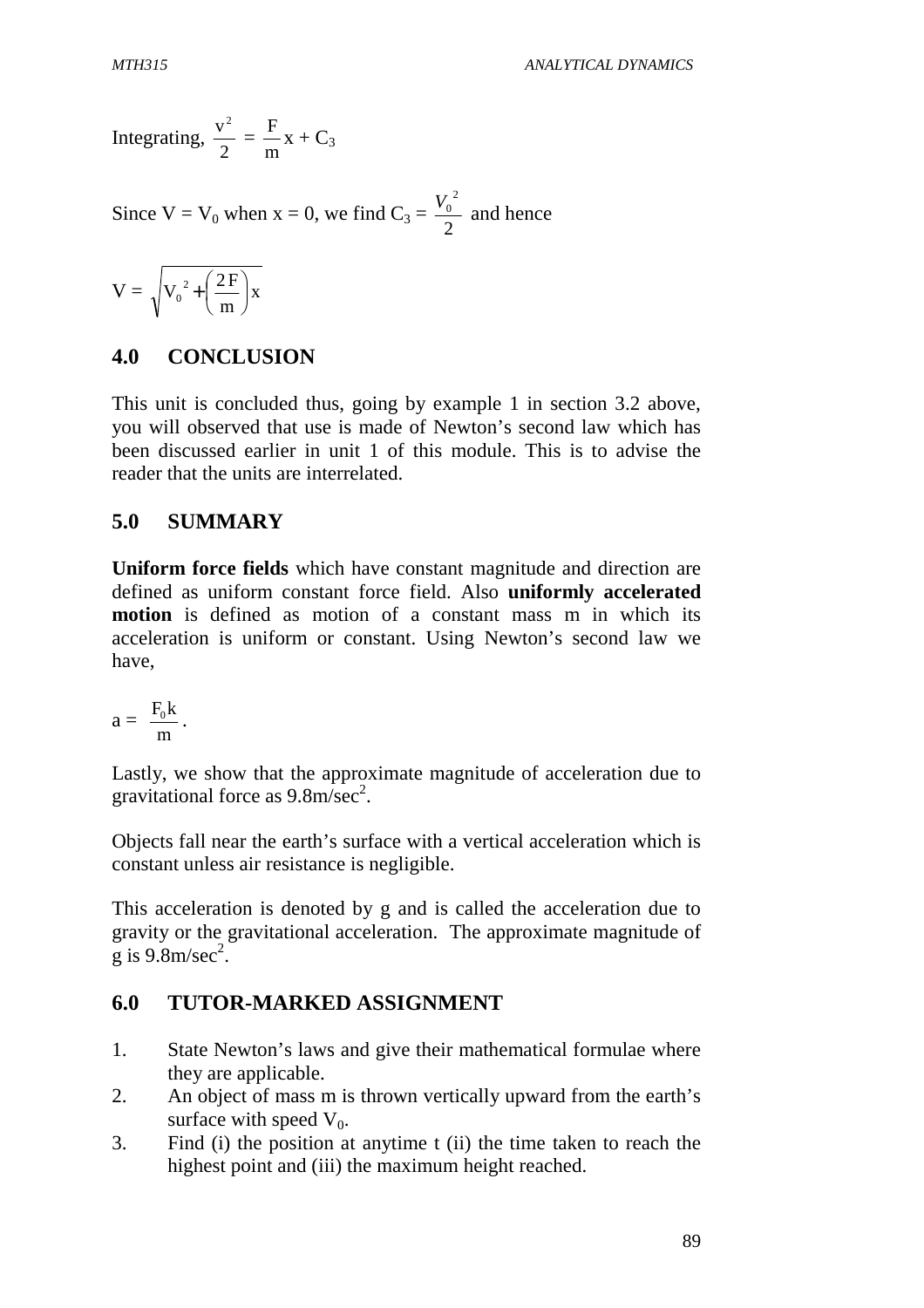### **7.0 REFERENCES/FURTHER READING**

Ajibola, S.T. (2006). *Vector Analysis and Mathematical Method*.

Avner, Friedman. *Differential Games*.

Kibble, T.W.B. *Classical Mechanics*.

KREYSZIC. *Advanced Engineering Mathematics*.

Murray, R. Spiegel. *Theoretical Mechanics*.

Vladinirou, U.S. *Generalised Function Mathematical Physics*.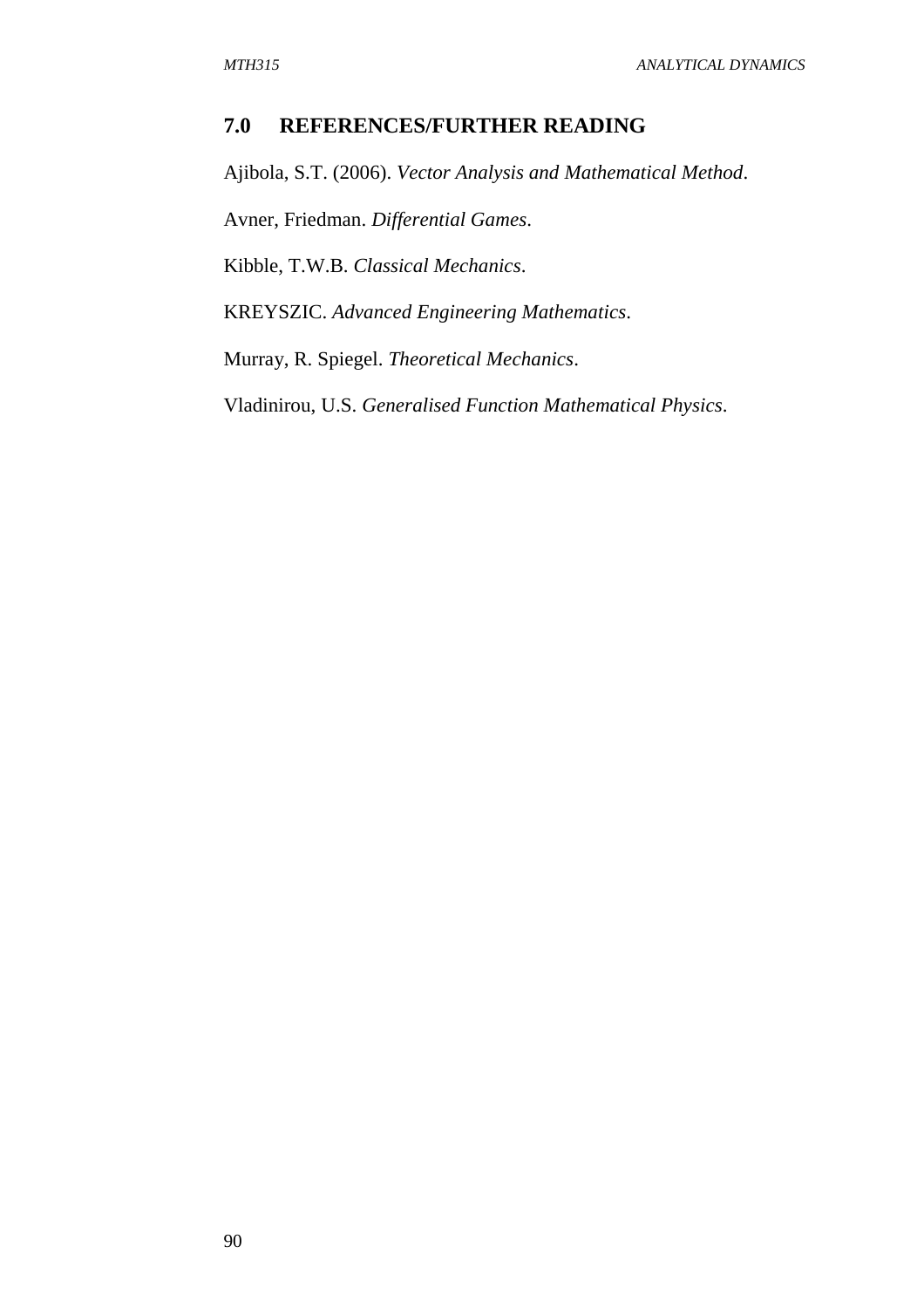# **MODULE 6**

| Unit 1 | Reduction of Coplanar Forces Acting on a Rigid Body to a |
|--------|----------------------------------------------------------|
|        | Force and a Couple                                       |
| Unit 2 | Moment of a Force                                        |

# **UNIT 1 REDUCTION OF COPLANAR FORCES ACTING ON A RIGID BODY TO A FORCE AND A COUPLE**

### **CONTENTS**

- 1.0 Introduction
- 2.0 Objectives
- 11.0 Main Content
	- 3.1 Reduction of Coplanar Forces Acting on a Rigid Body to a Force
	- 3.2 Analytical Representation 3.2.1 Theorem
	- 3.3 Centre of Mass of Simple Bodies
	- 3.4 Motion of the Centre of Mass
- 4.0 Conclusion
- 5.0 Summary
- 6.0 Tutor-Marked Assignment
- 7.0 References/Further Reading

# **1.0 INTRODUCTION**

Coplanar forces are forces that lie in the same plane. A rigid body is a body that is made up of many particles which are at fixed distances from each other. Examples include, metre rule, turning fork, writing desks, towers supporting a suspended bridge, landing gear of an aircraft etc.

# **2.0 OBJECTIVES**

By the end of this unit, you should be able to:

- prove that any system of coplanar forces acting on a rigid body can be reduced to single force on a single couple
- state that the sum of the moment of the forces of the system about any point on the line of action of the resultant will be zero.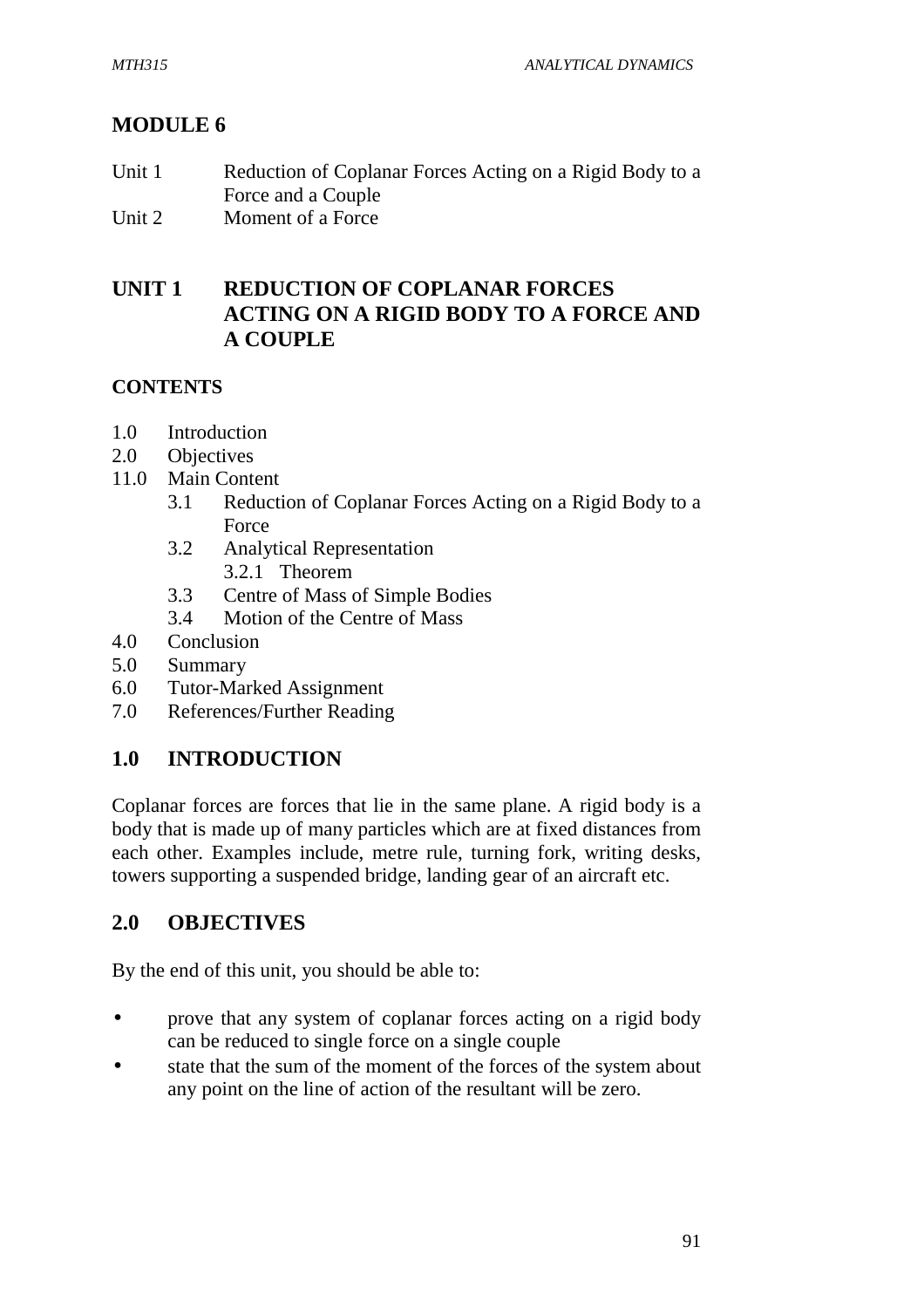# **3.0 MAIN CONTENT**

## **3.1 Reduction of Coplanar Forces Acting on a Rigid Body to a Force**

#### **Theorem 1**

Any system of coplanar forces acting on a rigid body can be reduced to single force on a single couple.

### **Proof**

By the parallelogram of forces, or theorems on resultant parallel forces, the resultant of any two forces P.Q may be found, this continues with a third force R will determine the resultant of the first (P).

### **Or**

We can reduce any three forces P, Q and R to two. We cannot compound P with either Q or R, unless P forms a couple with each of them. In this case, Q and R are equal, parallel, and like forces (for each is in the opposite direction to P), and therefore Q and R can be compounded.

By taking another force of the system with the two forces obtained and by repeating this process we shall obviously reduce the system to two forces which, if not in equilibrium must either form a couple or have a single resultant.

# **3.2 Analytical Representation**

With reference to rectangular axes through a given point O, let the forces of the system in figure below be  $P_1$ ,  $P_2$ ,  $P_3$ …..

Let the forces act at the points  $(x_1, y_1)$ ,  $(x_2, y_2)$ ,  $x_3$ ,  $y_3$ ) etc. respectively.

Let  $P_1$ ,  $P_2$ ,  $P_3$ …... parallel to the axes be  $x_1$  and  $y_1$ ,  $x_2$  and  $y_2$ ,  $x_3$  and  $y_3$ …. Then, introducing at O the equal and opposite forces  $x_1$  parallel to OX and two equal and opposite forces parallel to OY. Then we have forces  $x_1$  and  $y_1$  acting at O and two couples whose moments are  $x_1$   $y_1$  and  $-y_1$  $X_1$ .

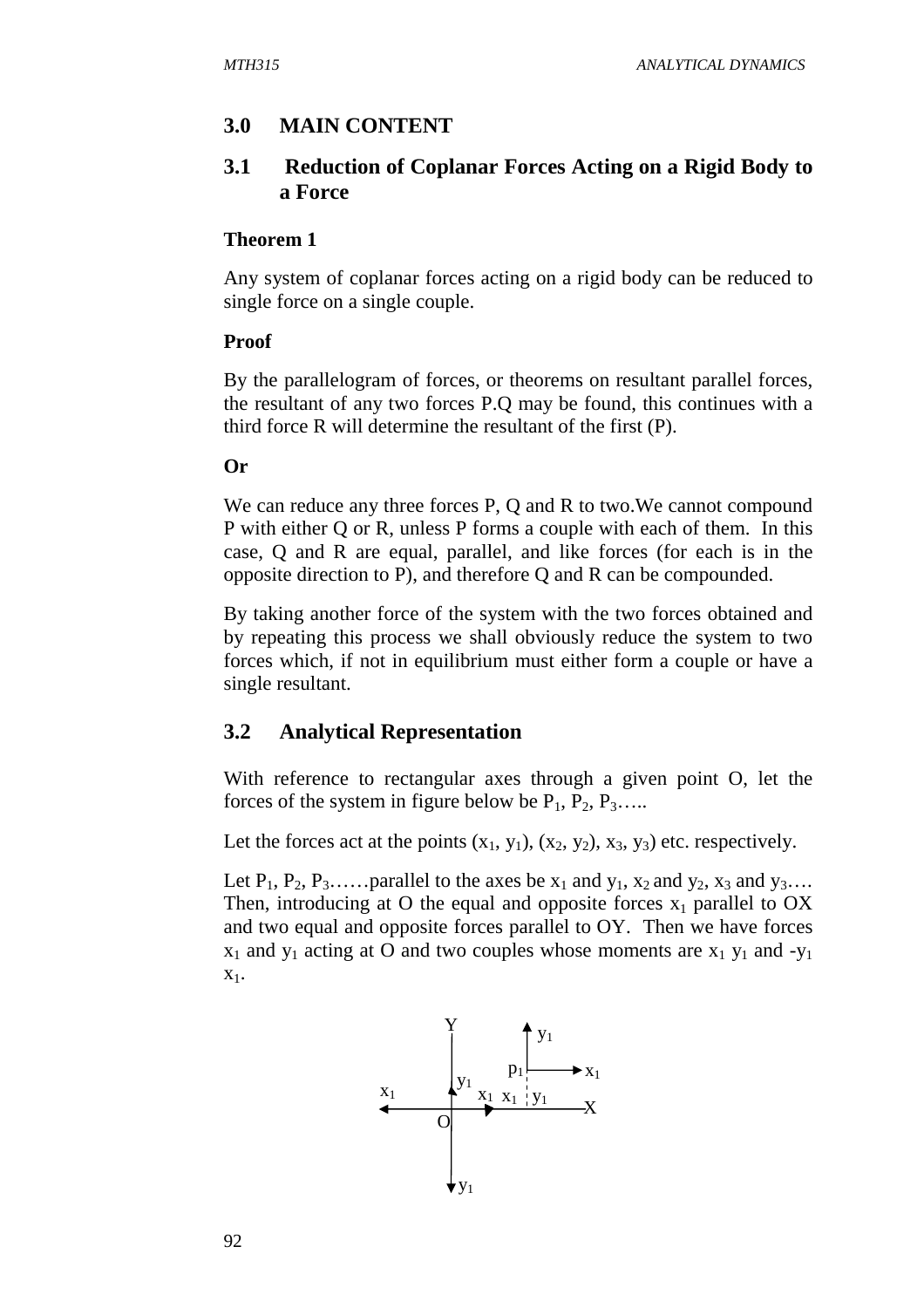If the resultant of all forces acting at O has components X and Y parallel to the axes, then

$$
X = x_1 + x_2 + x_3 + \dots + \dots = \sum x_1,
$$
  
\n
$$
Y = y_1 + y_2 + y_3 + \dots + \dots = \sum y_1.
$$

Also, compounding the couple into a single couple G whose moment is the sum of the moment of all the couples, that is,

 $G = [x_1 y_1 - y_1 x_1] + [x_2 y_2 - y_2 x_2] + [x_3 y_3 - y_3 x_3] + \dots$  $= \sum (x_1 y_1 - y_1 x_1).$ 

The forces X and Y are equivalent to a single force parting at O, where  $P = \sqrt{(x^2 + y^2)}$ . Hence, the system reduces to a single force Pat O and a couple G.

# **3.2.1 Theorem**

If the system of forces reduces to a single force its line of action may be found.

The sum of the moment of the forces of the system about any point on the line of action of the resultant will be zero.

The moment of  $P_1$  at  $(x_1 y_1)$  about the point  $(h,k)$  is



 $(x_1-h) - (y_1-k)x_1$ 

 $= (x_1y_1-y_1x_1) - hy_1 + kx_1$ 

Hence, the sum of the moments of all the forces about the point  $(h,k)$  is  $\Sigma(x_1y_1-y_1x_1) - h\Sigma y_1 + k\Sigma x_1$ 

 $= G - hv + kx$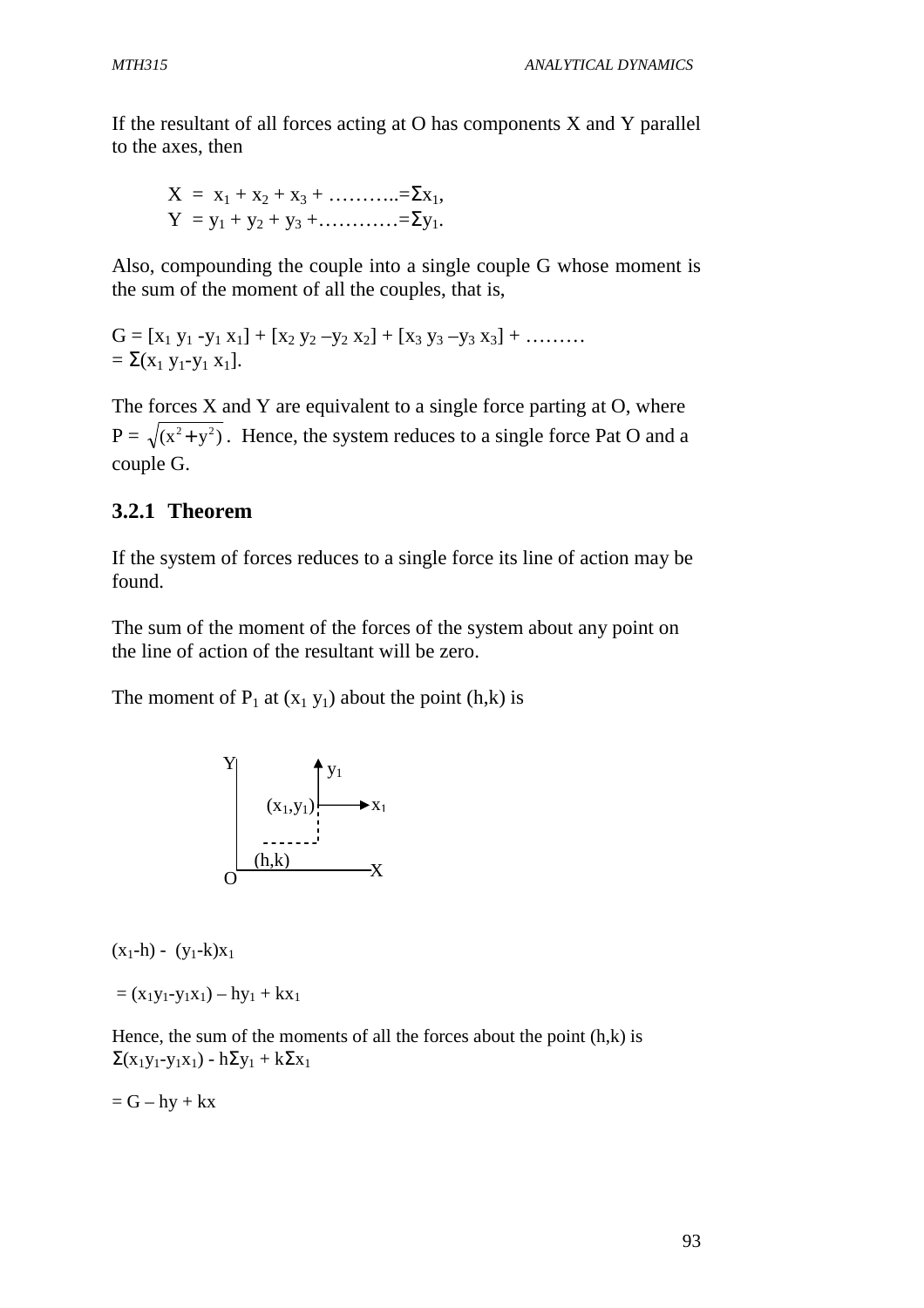If the point  $(h,k)$  lies on the resultant, we have

 $G - hy + kx = 0$ and finally,

 $G - xY - yX = 0$ 

This equation determines a definite straight line unless the coefficient of x and y are both zero, and this is the case where the system reduces to a couple.

#### **3.3 Centre of Mass of Simple Bodies**

#### **Definition**

Let  $r_1, r_2, \ldots, R_N$  be the position vectors of a system of N particles of masses.

 $m_1, m_2, \ldots, m_N$  respectively. The centre of mass of the system of particles is defined as that point C having position vector

$$
\bar{r} = \frac{m_1 r_1 + m_2 r_2 + \dots + m_N r_N}{m_1 + m_2 + \dots + m_N}
$$

$$
\bar{r} = \frac{1}{M} \sum_{i=1}^{N} m_i r_i
$$

where  $M = \sum_{i=1}^{N}$  $\sum_{i=1}^{n} m_i$  is the total mass of the system.

### **Definition**

The continuous systems of particles occupying a region R of space in which the volume density is  $\sigma$ , the centre of mass can be written

$$
\int_{R} \frac{\int_{R} \sigma r dr}{\int_{R} \sigma dr}
$$

where the integral is taken over the entire region R.

If we write that  $\overline{r} = \overline{x} + \overline{y} + \overline{z}$ ,  $\overline{r} = x\overline{y} + \overline{y}$ 

then (1) above can equivalently be written as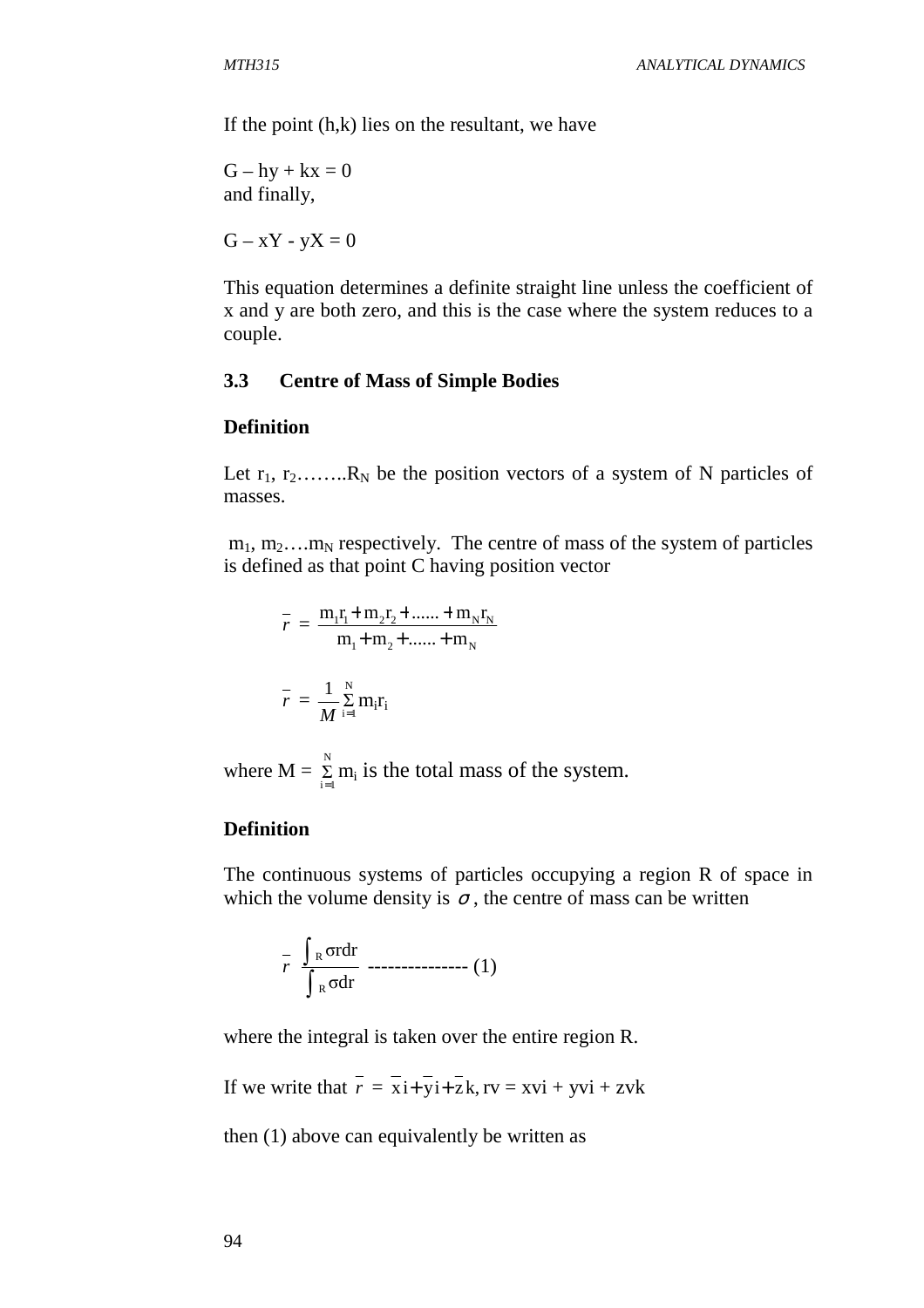$$
\overline{x} = \frac{\Sigma \text{mvxv}}{\text{m}}, \ \overline{y} = \frac{\Sigma \text{mvyr}}{\text{m}}, \ \overline{z} = \frac{\Sigma \text{mv} z \text{r}}{\text{m}} \text{---}(2)
$$

and  $x = \frac{\int R^{2} dx}{\int R^{2}}$ , m  $\int_R \sigma x dr$ ,  $y = \int_R \sigma y dr$ , m  $\int_R \sigma y dr$ ,  $z = \int_R \sigma z dr$ , m  $\int_R \sigma z dr$ , ------- (3) where total mass is given by m =  $\Sigma$  mv or m =  $\int_{R}$  odr ------ (4)

#### **Remarks**

- (a) The integrals in (1), (3) or (4) can be single, double or triple integrals.
- (b) If a system of particles is in a uniform gravitational field, the centre of mass is sometimes called the *Centre of Gravity.*

## **3.4 Motion of the Centre of Mass**

Suppose that the internal forces between any two particles of the system obey Newton's third law. Then, if F is the resultant external force acting on the system, we have

$$
F = \frac{d}{dt}P = m\frac{d^2\overline{r}}{dt^2} = m\frac{dv}{dt}
$$

where P is the linear momentum.

#### **Remarks**

- (a) The acceleration of the centre of mass of a system of particles is the same as that of a single particle having a mass equal to the total mass of the system and acted upon by the sum of the external forces.
- (b) If we consider as an example, a swarm of particles moving in a uniform gravitational field. Then

$$
\sum F_i = \sum m_i g
$$
  
= M g

## **4.0 CONCLUSION**

This unit deals with the Reduction of Coplanar Forces Acting on a Rigid Body to a Force.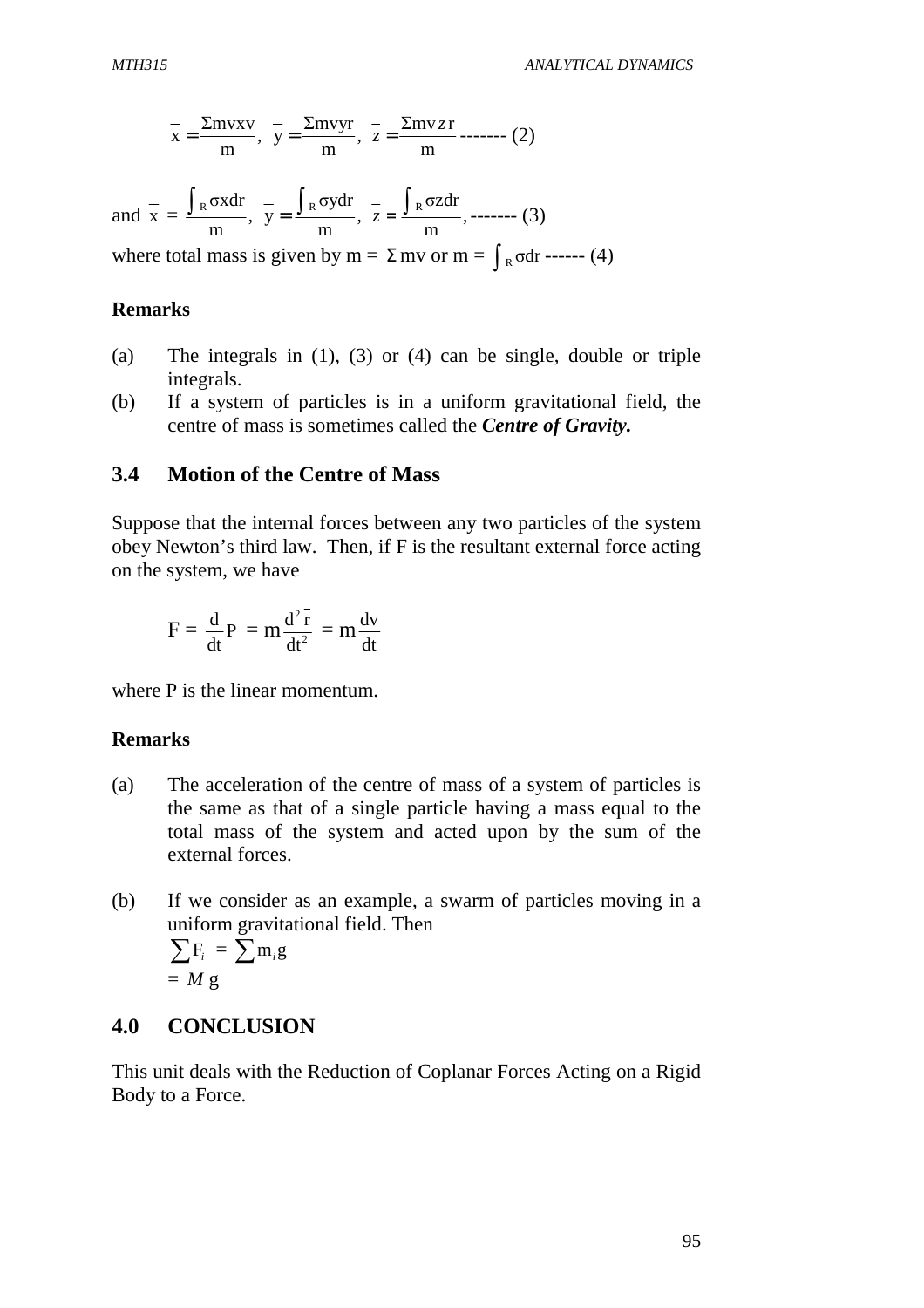## **5.0 SUMMARY**

In the prove of the first theorem above, we remark that by taking another force of the system with the two forces obtained and by repeating this process we shall obviously reduce the system to two forces which, if not in equilibrium must either form a couple or have a single resultant. Also, this remark is made in respect of the theorem 3.2.1. Thus, the sum of the moment of the forces of the system about any point on the line of action of the resultant will be zero.

More so, the centre of mass of the system of particles is defined as that point C having position vector

$$
\bar{r} = \frac{m_1 r_1 + m_2 r_2 + \dots + m_N r_N}{m_1 + m_2 + \dots + m_N}
$$

$$
\bar{r} = \frac{1}{M} \sum_{i=1}^{N} m_i r_i
$$

 $M$  i=

where  $M = \sum_{n=1}^{N}$  $\sum_{i=1}^{n} m_i$  is the total mass of the system.

## **10.0 TUTOR-MARKED ASSIGNMENT**

Differentiate between centre of mass and centre of gravity.

## **7.0 REFERENCES/FURTHER READING**

Ajibola, S.T. (2006). *Vector Analysis and Mathematical Method.*

Avner, Friedman. *Differential Games*.

Kibble, T. W. B. *Classical Mechanics.*

KREYSZIC. *Advanced Engineering Mathematics.*

Murray, R. Spiegel. *Theoretical Mechanics.*

Vladinirou, U.S. *Generalised Function Mathematical Physics.*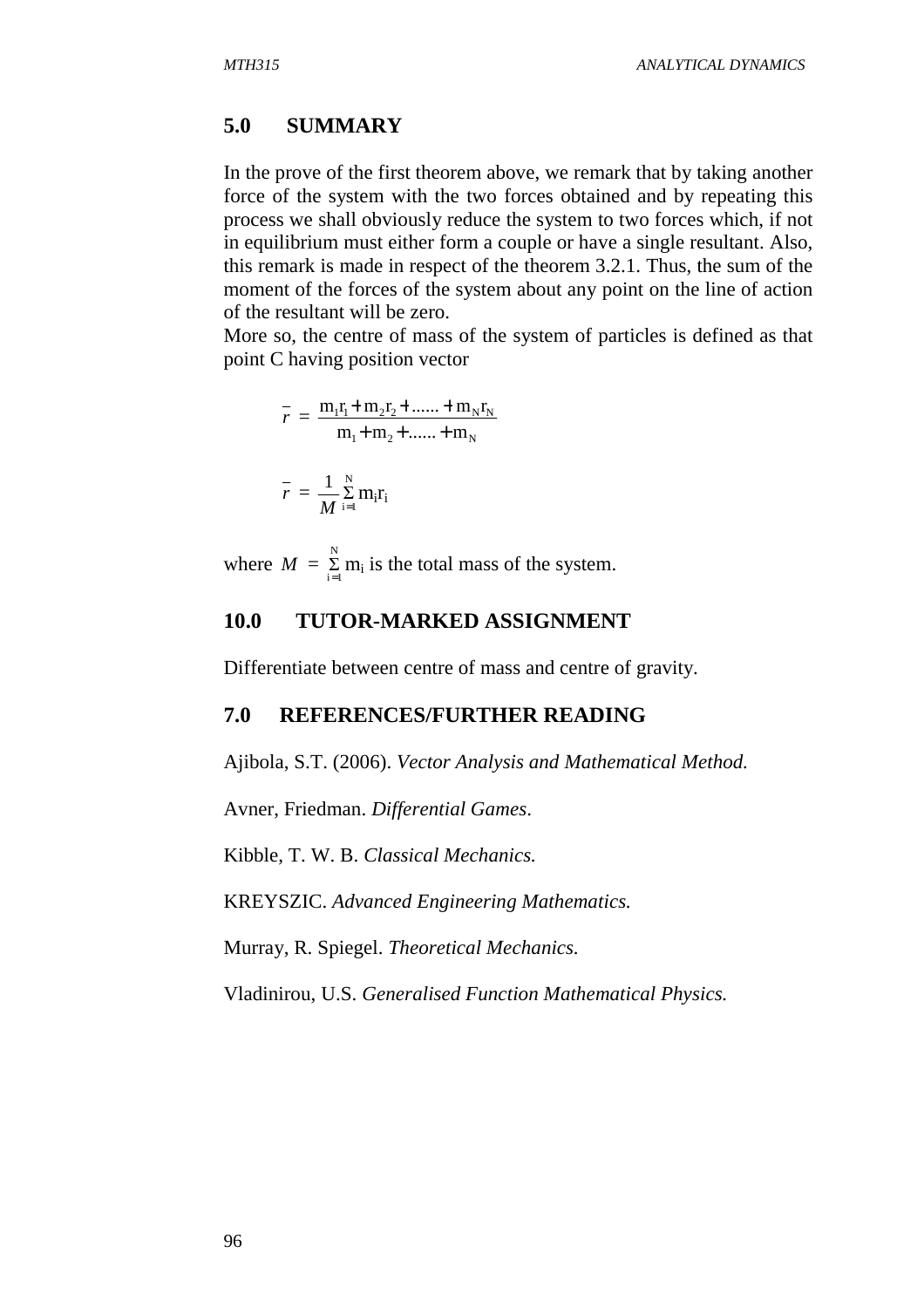# **UNIT 2 MOMENT OF A FORCE**

# **CONTENTS**

- 1.0 Introduction
- 2.0 Objectives
- 12.0 Main Content
	- 3.1 Moment of a Force
	- 3.2 Couples
	- 3.3 Moment of a Couple
	- 3.4 Equilibrium of a Particle
- 4.0 Conclusion
- 5.0 Summary
- 6.0 Tutor-Marked Assignment
- 7.0 References/Further Reading

# **1.0 INTRODUCTION**

The moment of a force about a given point is the product of the force and the perpendicular drawn from the given point to the line of action of the force.

# **2.0 OBJECTIVES**

By the end of this unit, you should be able to:

- define Moment of a Force
- define the term, "Couples"
- state the Moment of a Couple
- prove the Equilibrium of a Particle.

# **3.0 MAIN CONTENT**

# **3.1 Moment of a Force**

When a number of forces are acting on a body, the algebraic sum of their moments is obtained by giving the value of the moment of each force its proper sign and adding them together. Moment of a force is a vector quantity as it has both magnitude and direction. Its unit is NM.

The Principle of Moments can be verified experimentally by applying known forces to a rigid body, such as bar, and making appropriate measurements. Therefore, principle of moments can be used as the basis of static.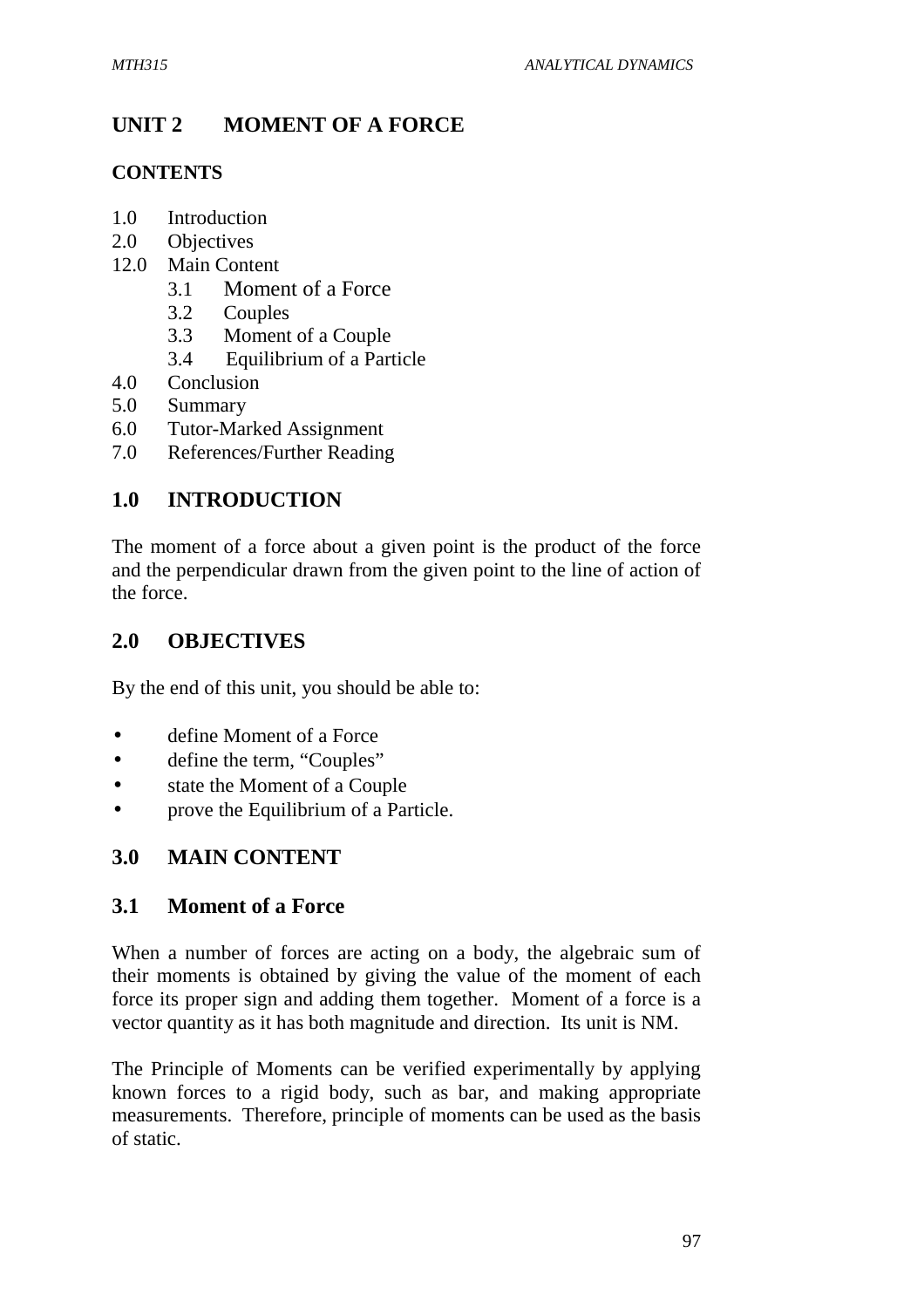#### **SELF ASSESSMENT EXERCISE 1**

A uniform beam is 24m long and has a mass 100kg and masses of 60kg and 80 kg are suspended from its ends; at what point must the beam be supported so that it may rest horizontally?

## **Solution**

Let AB be the beam, O its centre of gravity



We need a point about which the moments of the three weights balances and let that point be X. Let R be the supporting force R acting on the beam at X.

 $\Rightarrow R = (60 + 100 + 80)g$  $= 240$ gN

Let  $BX = xm$ , then if we take moment about X,  $80x = 100 (12-x) + 60 (24-x)$  $80x = 1200 - 100x + 1440 - 60x$  $80x = 2640 - 160x$  $240x = 2640$  $X = 11$ 

Alternatively, the position of X can be obtained by taking moments of all the forces about one end of the rod.

Hence, taking moments about B,  $RX = 100g \times 12 + 60g \times 24$  $= (1200 + 1440)$ g  $240X = 2640$  $X=11$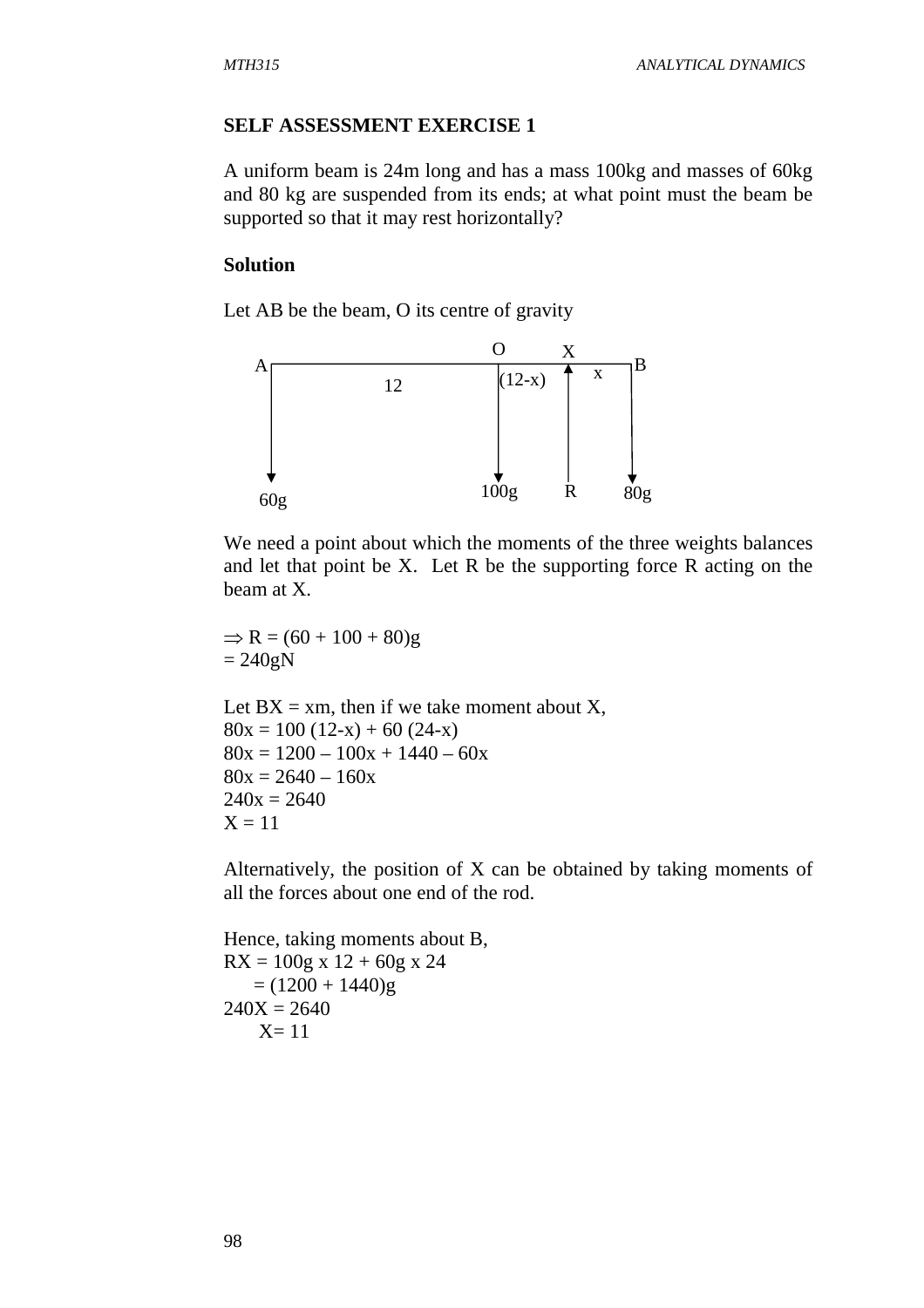# **SELF ASSESSMENT EXERCISE 2**

A uniform rod AB, of length 12m, and of mass 60kg, rests or two supports, one at A and the other 2m from B. Masses of 8, 10 and 20kg are attached at points 2m, 4,, and 8m respectively from A. Find the thrust on the supports.

## **Solution**



Let  $c =$  the position of the other support Let  $o$  = the centre of gravity of the rod Let d, e,  $f =$  the points where the masses are attached

Then R and S are the reactions at A and B in Newton's respectively.

Taking moments about A,

 $20s = 8g x 2 + 10g x 4 + 60g x 6 + 20g x 8$  $= (16 + 40 + 360 + 160)g$  $20S = 576$  $S = 28.8$ ∴ taking moments about C,  $20R = 20g \times 2 + 60g \times 4 + 10g \times 6 + 8g \times 8$  $= (40 + 240 + 60 + 64)$  $20R = 404$  $R = 20.2$ 

# **3.2 Couples**

Couple is a term used to denote two equal unlike paralleled forces whose line of action are not the same.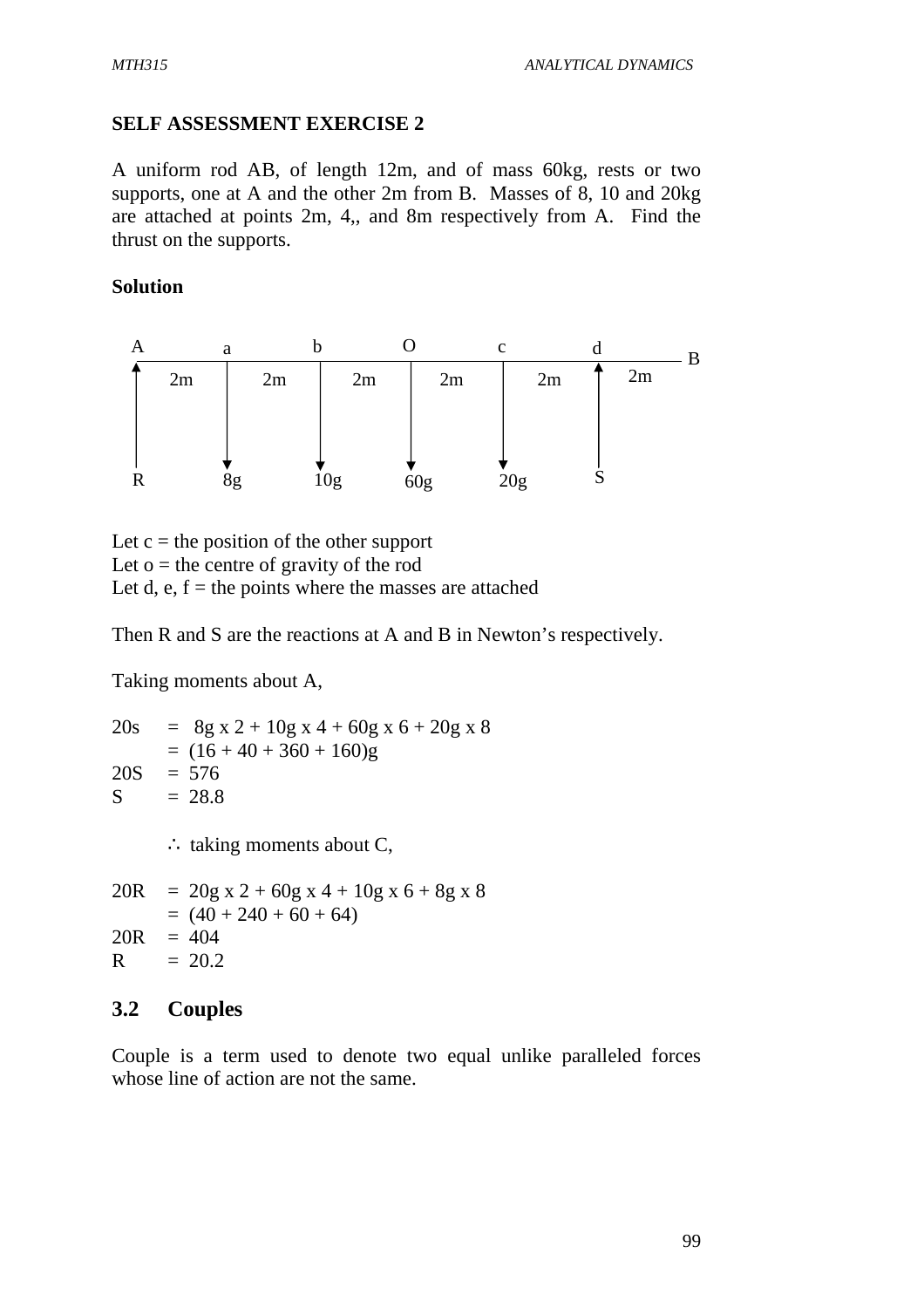Consider the figure below,



- 0. Couple consists two unlike equal lines
- 1. Different sense
- 2. Different directions
- 3. The same magnitude

Let P, P be the forces acting as shown above

Let O be any point interior plane

Draw OAB perpendicular to the forces to meet their lines of action in A and B the sum of the moment about O is



P x OB – P x OA (i.e. clockwise and anticlockwise)

 $= P(OB - OA)$ P x AB and it is independent of the position of O.  $\left(\begin{matrix} \text{clockwise} \\ \text{anticlockwise} \end{matrix}\right)$  anticlockwise

#### **3.3 Moment of a Couple**

The moment of a couple about any point in the plane of the forces is equal to the product of one of the forces and the perpendicular distance between the lines of action of the forces.

In above, the product PXAP, whose P is the magnitude of either of the forces of the couple, and AB is the perpendicular distance between the forces, is called the moment of the couple. This may be positive or negative, depending on the sense of rotation of the couple.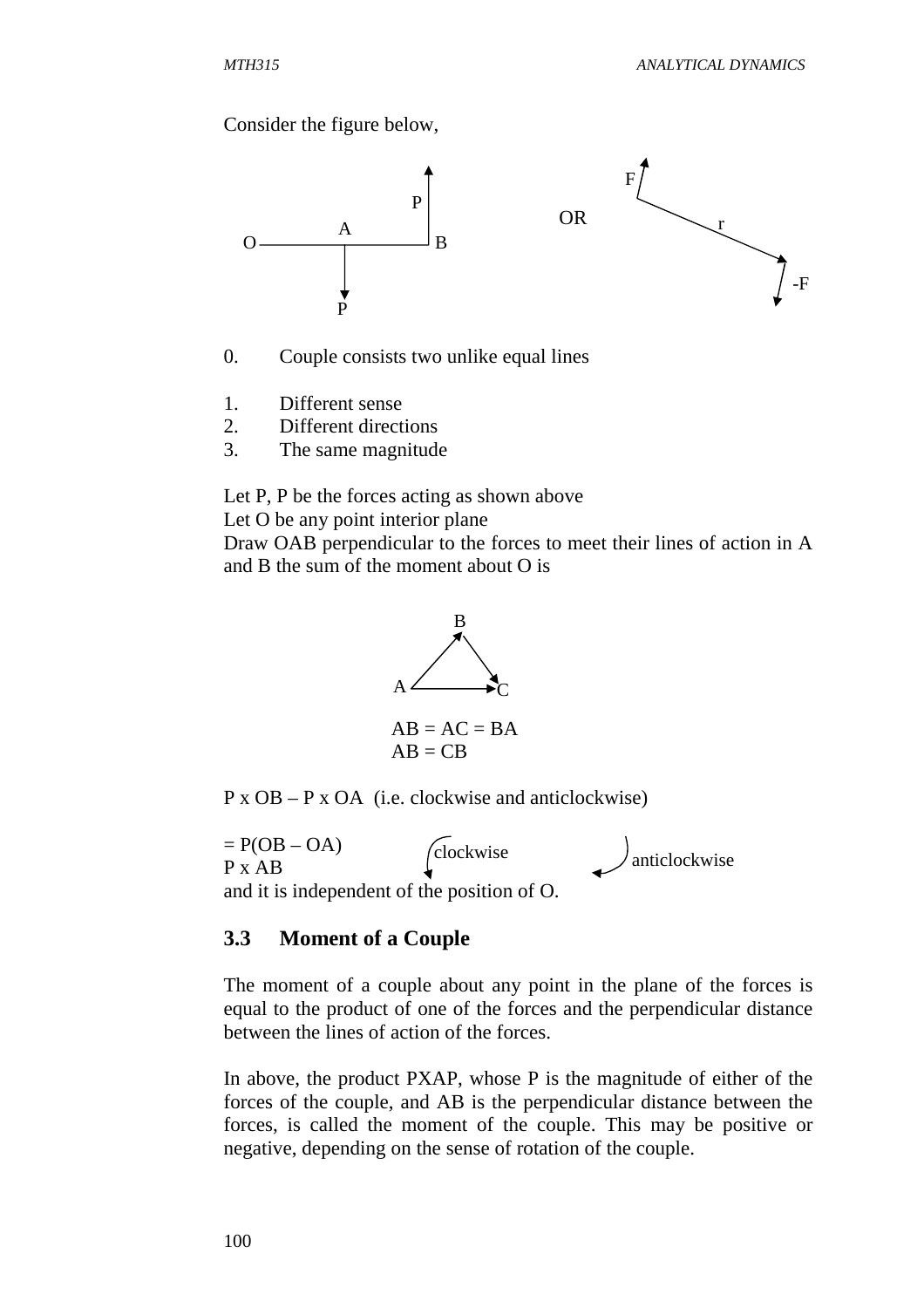# **Remarks**

A couple has turning point effect.

## **Theorem**

A force acting at a point of a rigid body can be equivalently replaced by a single force acting at some specified point together with a suitable couple.

# **Proof**

Let the force be  $F_1$  acting at Point  $P_1$  as in the figure below:



If Q is any specified point, it is seen that the effect of  $f_1$  alone is the same if we apply two forces  $f_1$  and  $-f_1$  at Q.

In particular if we choose  $f_1 = -f_1$  and if  $F_1$  has the same magnitude as  $F_1$ but is opposite in direction, we see that the effect of F1 alone is the same as effect of the couple formed by  $F_1$  and  $f_1 = -f_1$  (which has moment  $r_1$  x  $F_1$ ) together with the force  $-f_1 = f_1$ .

# **3.4 Equilibrium of a Particle**

# **Conditions of Equilibrium of any Number of Forces Acting on a Particle**

If we resolve the forces in any two directions at right angles and the sums of the components in these directions be X and Y, the resultant F is given by

 $F^2 = X^2 + Y^2$ 

But if the forces are in equilibrium (see backed) F must be zero.

Now, it must be noted that the sum of the squares of two real quantities cannot be zero, unless each quantity is separately zero,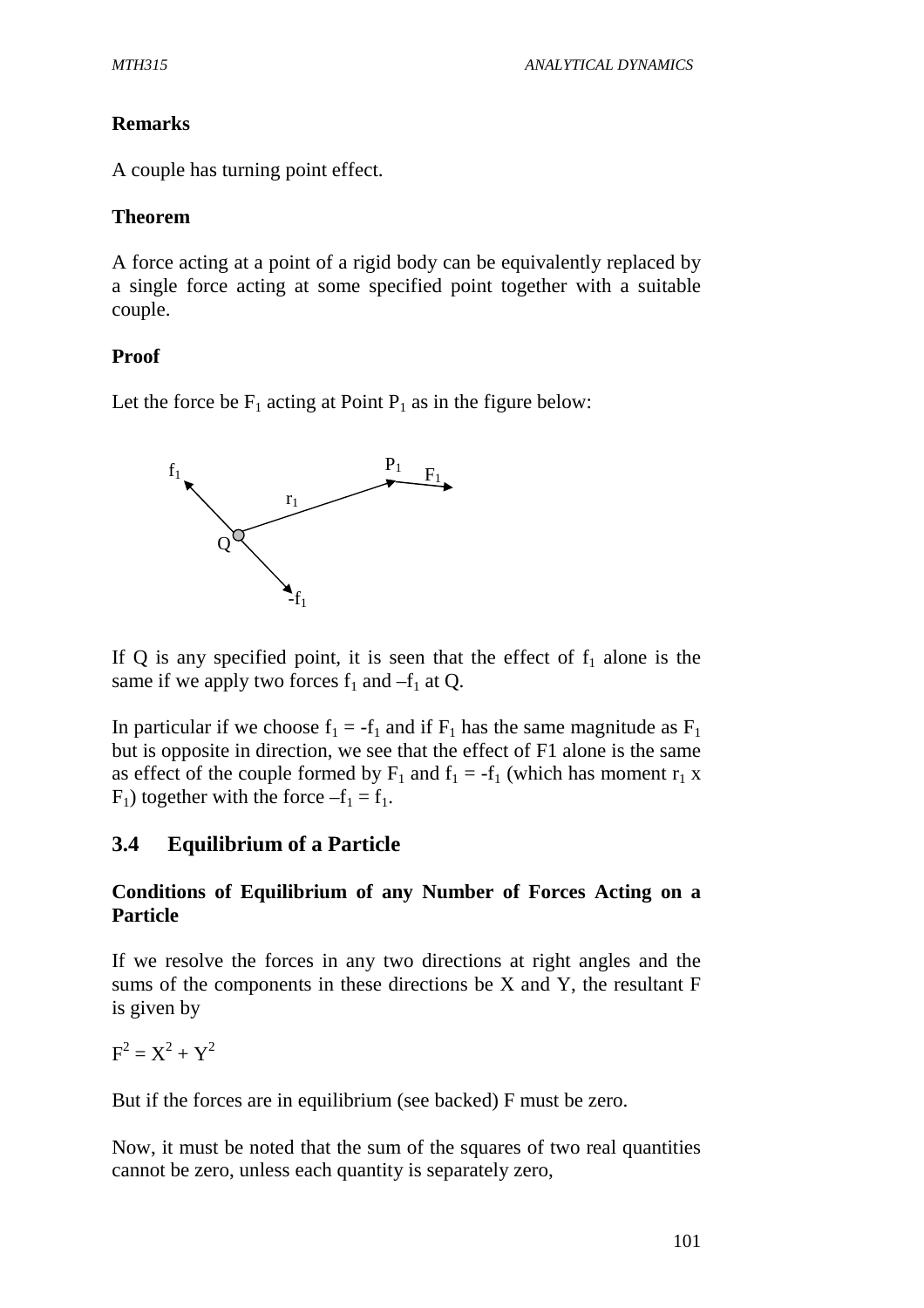Therefore,

 $X = 0$  and  $Y = 0$ 

Then we conclude that if any numbers of forces acting on a particle are in equilibrium the algebraic sums of their components in any two directions at right angles must separately vanish.

Conversely, if the sums of their components in two directions at right angles are both zero the forces are in equilibrium then for both X and Y zero, therefore F is zero.

#### **SELF ASSESSMENT EXERCISE 3**

ABCD is a parallelogram and P is any point. Prove that the system of forces represented by PA, BP, PC, DP is in equilibrium.

#### **Solution**



In above diagram, the resultant (a single force which replaces 2 or more forces) of the forces represented by BP, PA is represented in magnitude and direction by BA. This resultant acts at P.

Again, the resultant of the forces represented by DP, PC is represented in magnitude and direction by DC and act at P.

Now, AB is equal and parallel to DC, so that the resultants are equal in magnitude, and as they act at the same point P, they are in the same straight line. Since their directions are opposite, they will balance and the system is in equilibrium.

Vectorially, we can write that the vector sum of the forces

$$
= (BP + PA) + (DP + PC)
$$
  
= BA + DC  
= O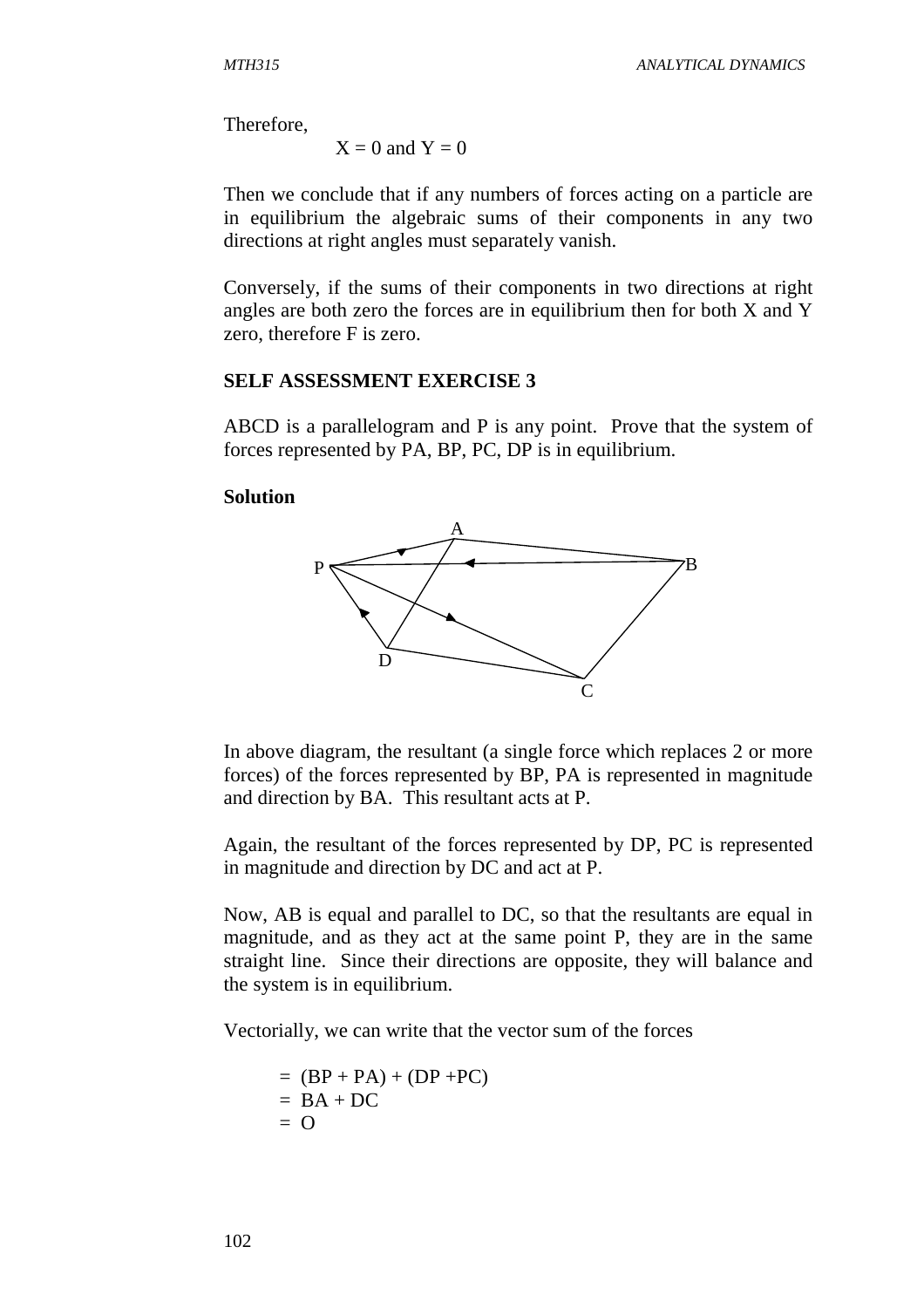(This is because AB and DC are equal and parallel and the two vectors are oppositely directed).

∴ Since the forces act at a point and their vector-sum is zero, they are in equilibrium.

Q.E.D.

## **SELF ASSESSMENT EXERCISE 4**

A string is tied to two points at the same level, and a smooth ring of weight W which can slide freely along the string is pulled by a horizontal force P. If in the position of equilibrium, the portions of the string are inclined at angles  $60^{\circ}$  and 30<sup>°</sup> to the vertical, find the value of P and the tension in the string.

## **Solution**



AB are the 2 points, C is the position of the ring CD perpendicular to AB Tension T is smooth.

Resolving vertically,

 $T \cos 30^0 + T \cos 60^0 = W$ 

$$
\left(\frac{\sqrt{3}}{2} + \frac{1}{2}\right)T = W
$$

 $T =$  $3 + 1$ 2W +

Rationalize to give T = W  $(\sqrt{3} - 1)$ .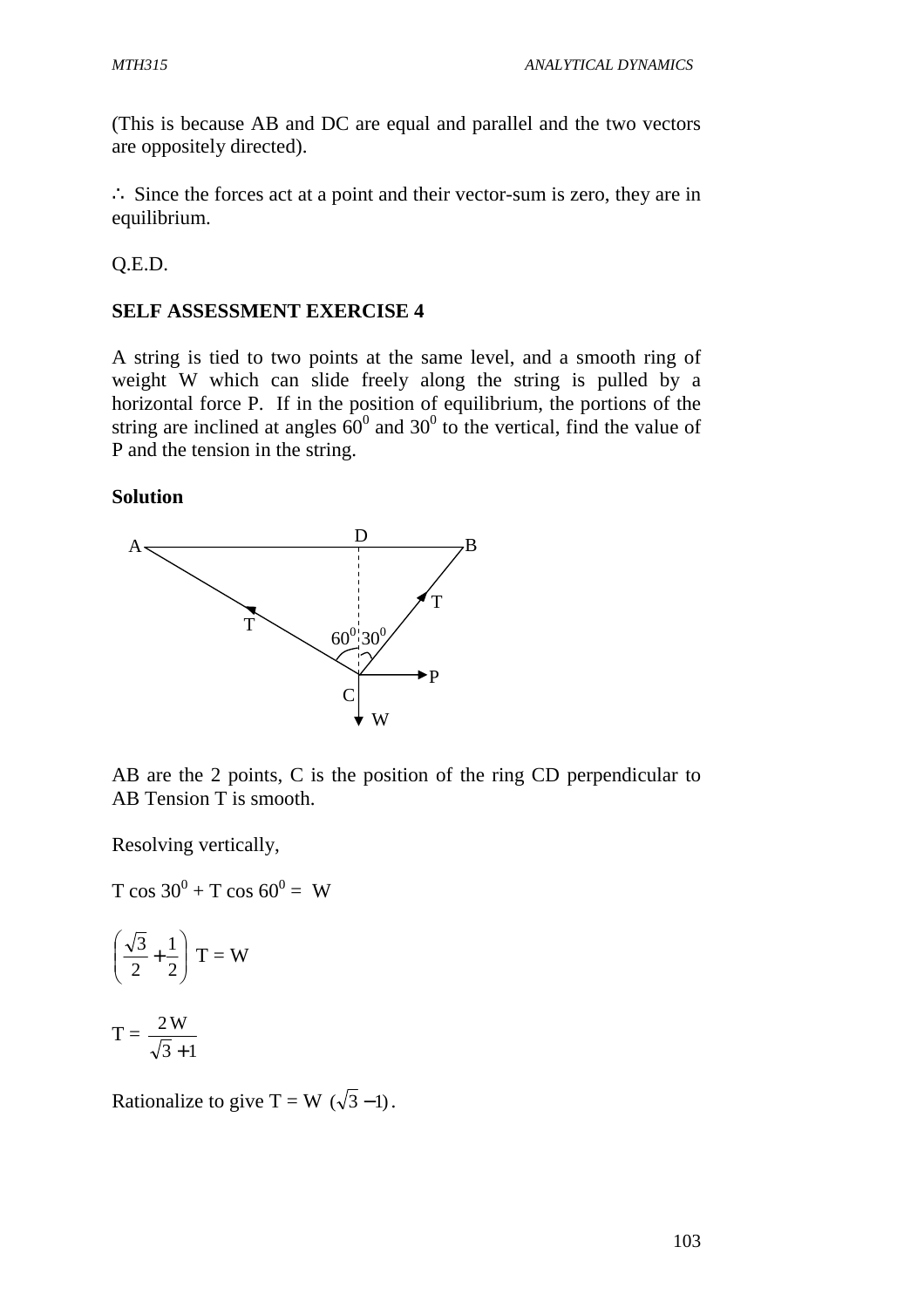Resolving horizontally,

 $P + T \sin 300 = T \sin 600$ 

$$
P = \frac{\sqrt{3}}{2}T - \frac{1}{2}T = \frac{T}{2} (\sqrt{3} - 1)
$$

 $P = W(2-\sqrt{3})$ 

#### **SELF ASSESSMENT EXERCISE 5**

E is the mid-point of the side CD of a square ABCD. Forces 16, 20, P, QN act along AB, AD, EA, CA in the directions indicated by the order of the letters. Find P and Q, if the forces are in equilibrium.

#### **Solution**

$$
\left[12\sqrt{5}, 4\sqrt{2}\right].
$$

## **Remarks**

An important special case of motion of a particle occurs when the particle is, or appears to be, at rest or in equilibrium with respect to an initial co-ordinate system or frame of reference.

 A necessary and sufficient condition for this is, from Newton's second Law, that  $F = 0$ 

i.e. the net (external) force acting on the particle is zero.

Also  $\wedge = 0$  i.e. external torque on the particle is zero.

#### **SELF ASSESSMENT EXERCISE 6**

A particle moves along the x axis in a force field having potential

 $V =$ 2  $\frac{1}{6}$  kx<sup>2</sup>, k > 0. Determine the point of equilibrium.

#### **Solution**

Equilibrium points occur where

 $\nabla V = 0$  or in this case dx  $\frac{dv}{dt} = kx = 0$ or  $x = 0$ 

Thus there is only one equilibrium point, at  $x = 0$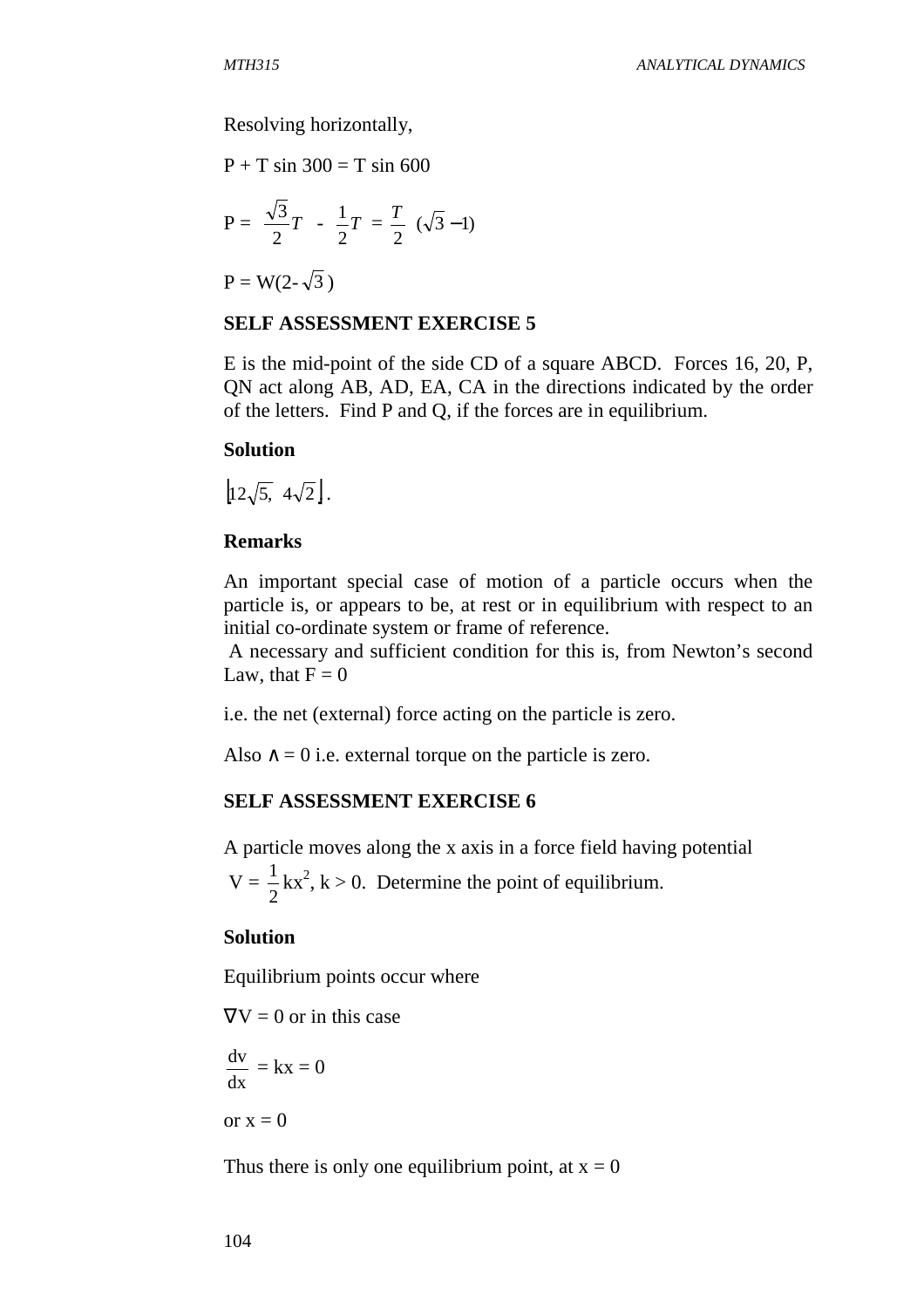# **3.5 Linear Motion**

In addition to our earlier study, we consider a particle moving in a straight line so that its distance from a fixed point 0 in the straight line is x after time t, we than have velocity V at time t as dt  $\frac{dx}{dt}$  along that straight line away from 0.

Again its acceleration at time t in the same direction is dt  $\frac{dv}{dt}$ , thus

 $V =$ dt  $\frac{dx}{dx}$ ,  $a =$ dt  $\frac{d v}{d}$  = dt dx dt  $rac{\mathrm{d}}{\mathrm{d}t} \frac{\mathrm{d}x}{\mathrm{d}t} = \frac{\mathrm{d}^2x}{\mathrm{d}t^2}$ 2 dt  $\frac{d^2x}{dx^2} = v$ d x  $\frac{dv}{dt}$ .

Therefore, it is possible to find the acceleration in terms of x or t by differentiation if the distance x is given as a function of the time, or the velocity V as a function of the distance or time.

## **3.6 Motion in a Straight Line**

Let S be the distance moved in time t, then if the acceleration has a constant value a, we obtain

dt  $\frac{dv}{dt} = \frac{d^2s}{dt^2}$ 2 dt  $\frac{d^2 s}{dt^2} = V$ d s  $\frac{dv}{dt} = a$ 

Integrate, with respect to t, we have

$$
V = \frac{ds}{dt} = a t + constant
$$

If u be the value of the velocity at time  $t = 0$ , we have

V = u + at ........................................................................................ (1)

Writing dt  $\frac{ds}{dt}$  for V and integrating again w.r.t. t,

S = ut + ½ at<sup>2</sup> + constant ...................................................................... (2)

Also if we write V d s  $\frac{dv}{dt}$  = a, we integrate w.r.t.s to obtain  $\frac{1}{2}V^2 + a$  s t constant

If u is initial velocity when  $s = 0$ , then our constant =  $\frac{1}{2} u^2$ 

Then V<sup>2</sup> = u 2 + 2a S ............................................................................ (3)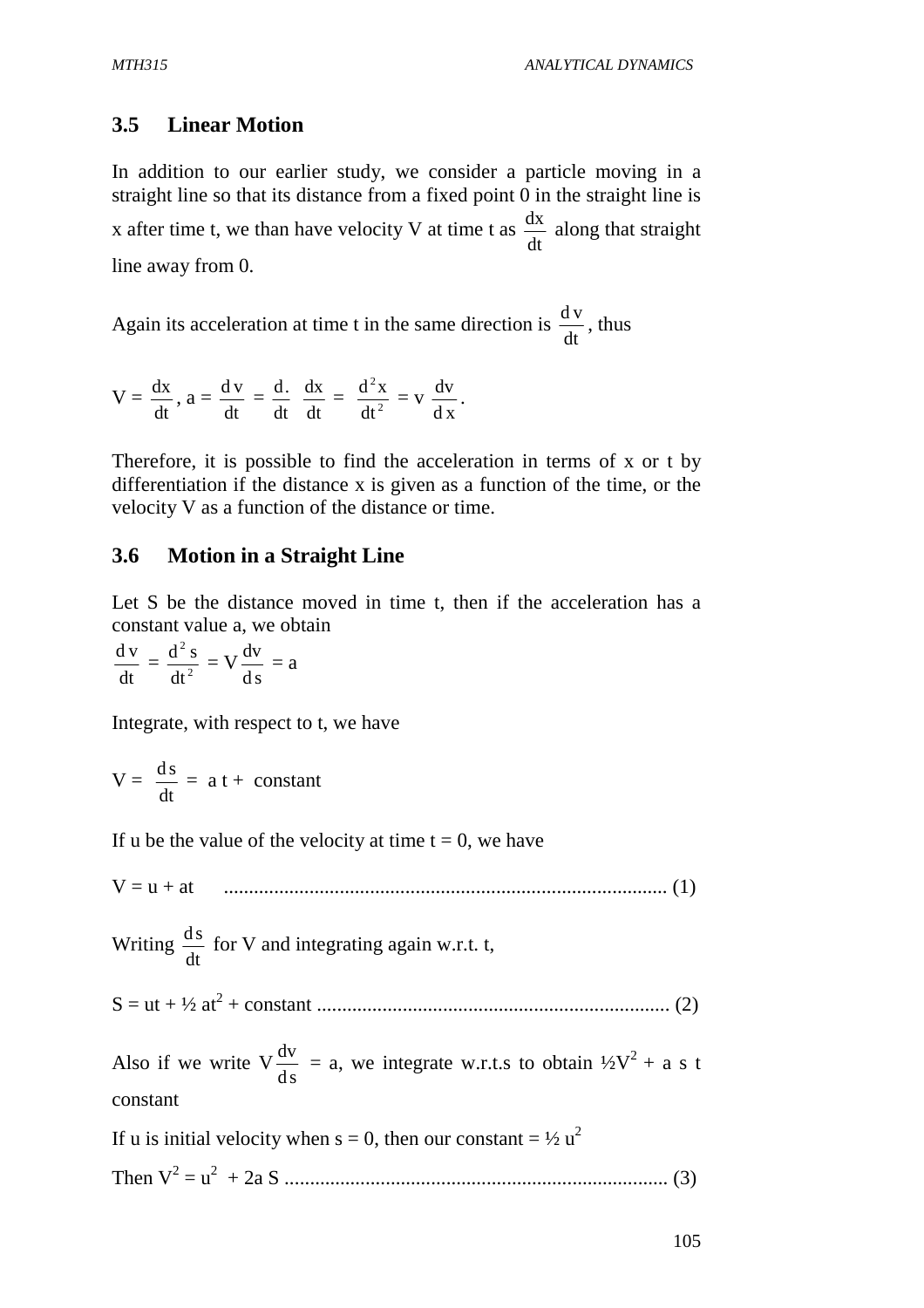Equation (1) to (3) above determines the motion of particle moving in straight line with CONSTANT acceleration. But if the acceleration is VARIABLE, the equation does not hold. Therefore when the acceleration is given as a function of the time, velocity expressions for the acceleration and finds the velocity and the distance by integration.

#### **SELF ASSESSMENT EXERCISE 7**

A train moving with constant acceleration passes three posts, A, B, C on a straight road. The distance from A to B is 15m, and from B to C 20m. The train takes 6 sec to go from A to B and 5 sec to go from B to C. Find the acceleration of the train and its distance from A when its speed is 5.5 m/sec.

#### **Solution**

Assume Vm/sec be initial velocity of the train and  $\infty$ m/sec<sup>2</sup> its acceleration. We have for the two stages A to B and A to C:

| A to B                        | A to C                        |
|-------------------------------|-------------------------------|
| $u = Vm/sec$                  | $u = Vm/sec$                  |
| $v = ?$                       | $v = ?$                       |
| $a = \infty$ m/s <sup>2</sup> | $a = \infty$ m/s <sup>2</sup> |
| $s = 15m$                     | $s = 35m$                     |
| $t = 16$ sec                  | $t = 11$ sec                  |

Applying our formula  $s = ut-1/2$  at<sup>2</sup> to each of the stages A to B and B to C we have

 $15 = 6v + 18$ ∝  $35 = 11v + 60.5$ ∝

Solving simultaneously, we have that

 $\approx$  = 3/11 m/s<sup>2</sup> and V = 1<sup>15</sup>/<sub>22</sub>m/s.

If the speed be  $5.5$ m/sec at a point X, we have for the stage

A to X,  $u = \frac{37}{22}m/s$ ,  $v = 5.5m/s$ ,  $a = \frac{3}{11}m/sec^2$  $s = ?$  and  $t = ?$ 

Applying formula  $V^2 = u^2 + 2$ as, we have

 $2 \text{ X } 3/11 \text{ X } s = (5.5)^2 - (1.682)^2$ 

Hence, the speed is 5.5m/sec at 50.27m from A.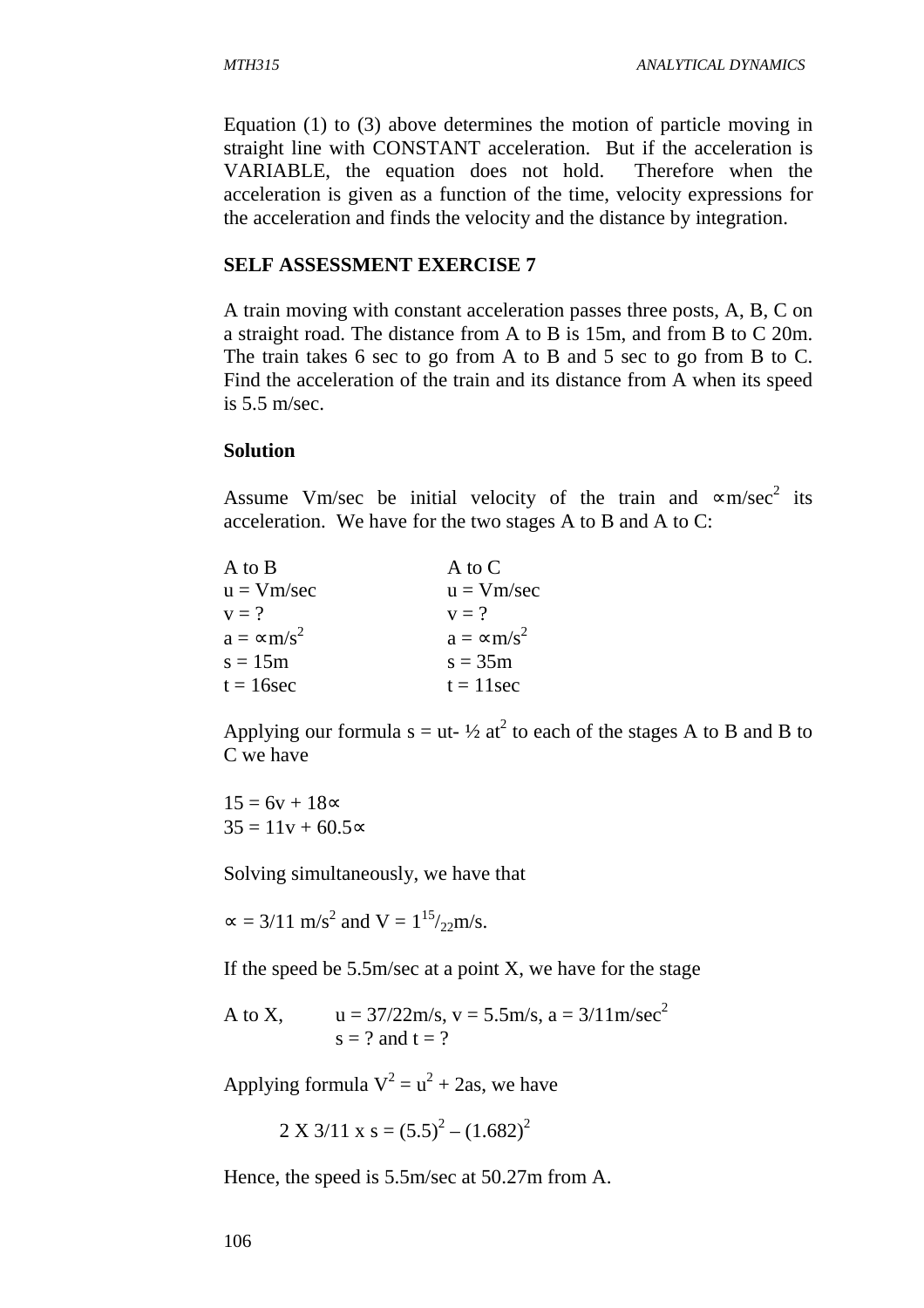# **4.0 CONCLUSION**

Moment of a force is a vector quantity as it has both magnitude and direction. Its unit is NM. The Principle of Moments can be verified experimentally by applying known forces to a rigid body, such as bar, and making appropriate measurements.

# **5.0 SUMMARY**

In summary**,** the Principle of Moments can be verified experimentally by applying known forces to a rigid body, such as bar, and making appropriate measurements. Therefore, principle of moments can be used as the basis of static.

Couple is a term used to denote two equal unlike paralleled forces whose line of action are not the same.

The moment of a couple about any point in the plane of the forces is equal to the product of one of the forces and the perpendicular distance between the lines of action of the forces. it is remarked further that A couple has turning point effect as it is proved in the foregoing unit.

**THEOREM:** Force acting at a point of a rigid body can be equivalently replaced by single force acting at some specified point together with a suitable couple.

# **6.0 TUTOR-MARKED ASSIGNMENT**

- 1. An electric train starts from rest at a station and come to rest at the next station, one kilometre away, in 3 min. It has first a uniform acceleration for 40 sec, then a constant speed and it is brought to rest by a constant retardation for 20 sec. Find the maximum speed of the train and retardation when coming to rest.
- 2. A train moving with constant acceleration passes three posts, A, B, and C on a straight road. The distance from A to B is 35m, and from B to C 30m. The train takes 8 sec to go from A to B and 5 sec to go from B to C. Find the acceleration of the train and its distance from A when its speed is 10 m/sec.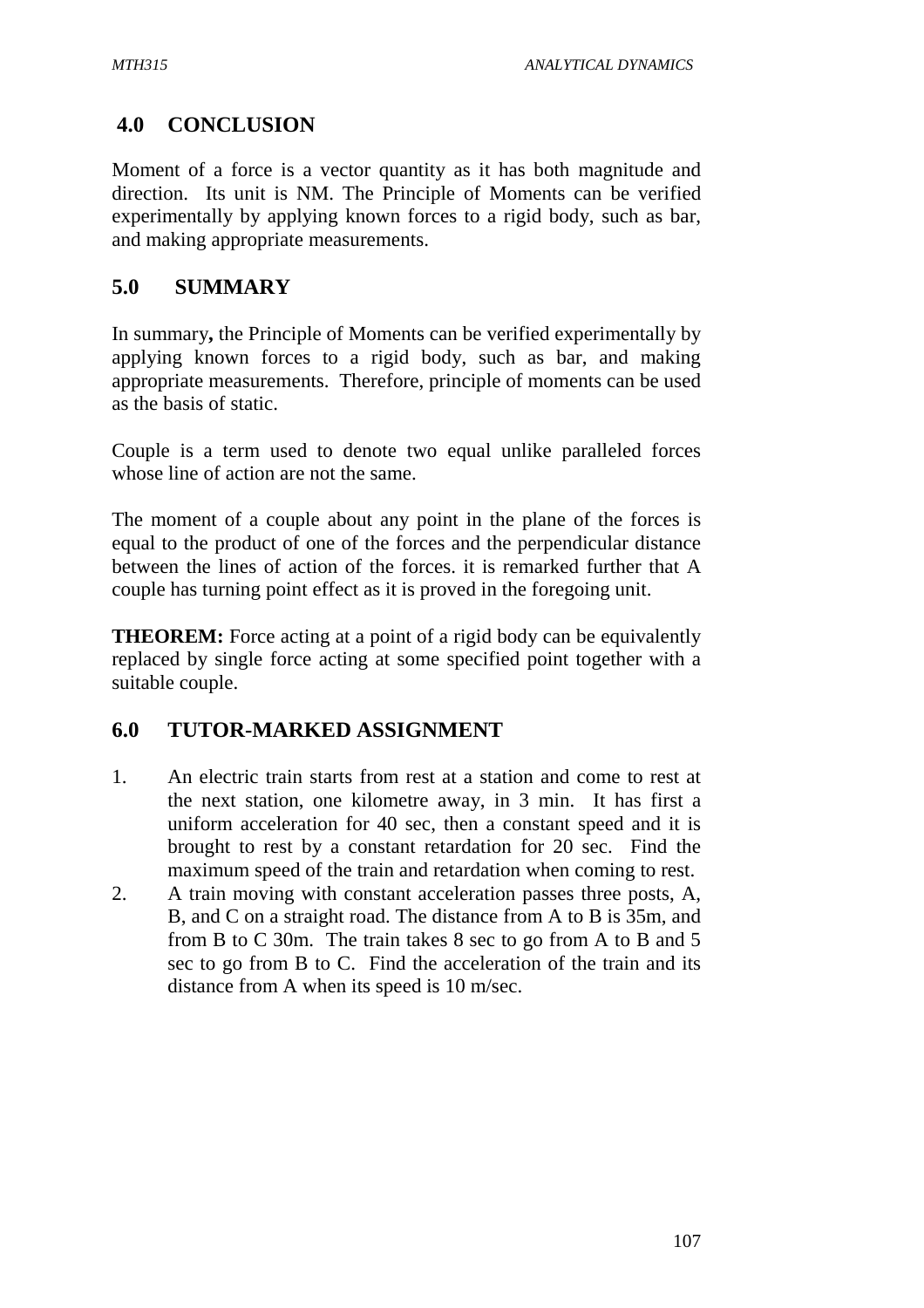## **7.0 REFERENCES/FURTHER READING**

Ajibola, S.T. (2006). *Vector Analysis and Mathematical Method.*  Avner, Friedman. *Differential Games*.

Kibble, T. W. B. *Classical Mechanics.* 

KREYSZIC. *Advanced Engineering Mathematics.* 

Murray, R. Spiegel. *Theoretical Mechanics.*

Vladinirou, U.S. *Generalised Function Mathematical Physics.*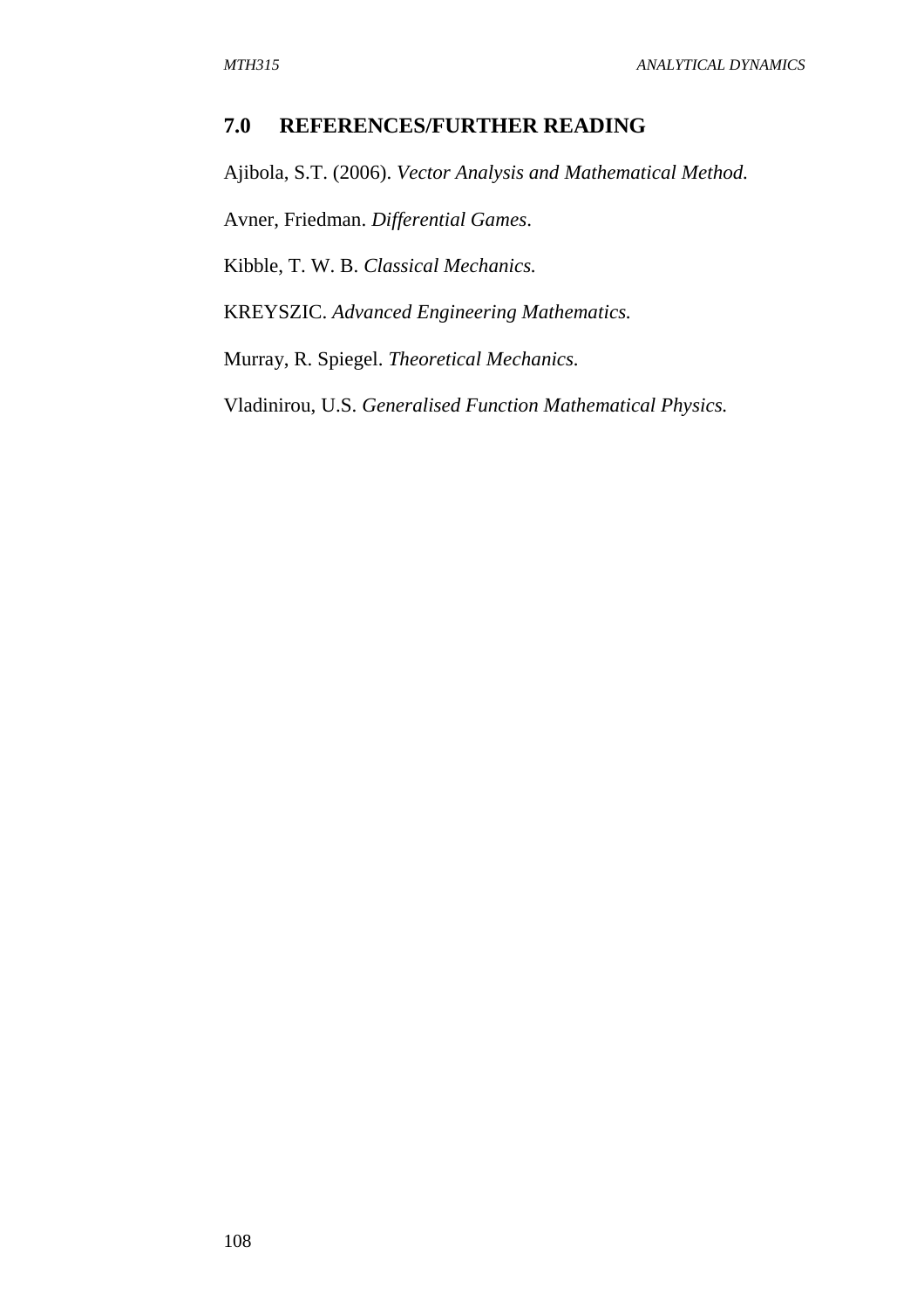# **MODULE 7 HAMILTONIAN THEORY**

- Unit 1 The Hamiltonian
- Unit 2 The Calculus of Variation
- Unit 3 The Hamilton-Jacobi Equation

# **UNIT 1 THE HAMILTONIAN**

# **CONTENTS**

- 1.0 Introduction
- 2.0 Objectives
- 13.0 Main Content
	- 3.1 The Hamiltonian
		- 3.1.1 The Hamilton's Equations
		- 3.1.2 Ignorable or Cyclic Coordinates
		- 3.1.3 Phase Space
		- 3.1.4 Liouville's Theorem
- 4.0 Conclusion
- 5.0 Summary
- 6.0 Tutor-Marked Assignment
- 7.0 References/Further Reading

# **1.0 INTRODUCTION**

We investigated a formulation of mechanics due to Lagrange. In this unit, we shall investigate a formulation due to Hamilton known collectively as Hamiltonian methods or Hamiltonian theory. Although such theory can be used to solve specific problems in mechanics, it develops that it is more useful in supplying fundamental postulates in such fields as quantum mechanics, statistical mechanics and celestial mechanics.

# **2.0 OBJECTIVES**

By the end of this unit, you should be able to:

- define the Hamiltonian
- state the Hamiltonian for Conservation Systems
- define Ignorable or Cyclic Coordinates
- define phase space
- state Liouville's theorem.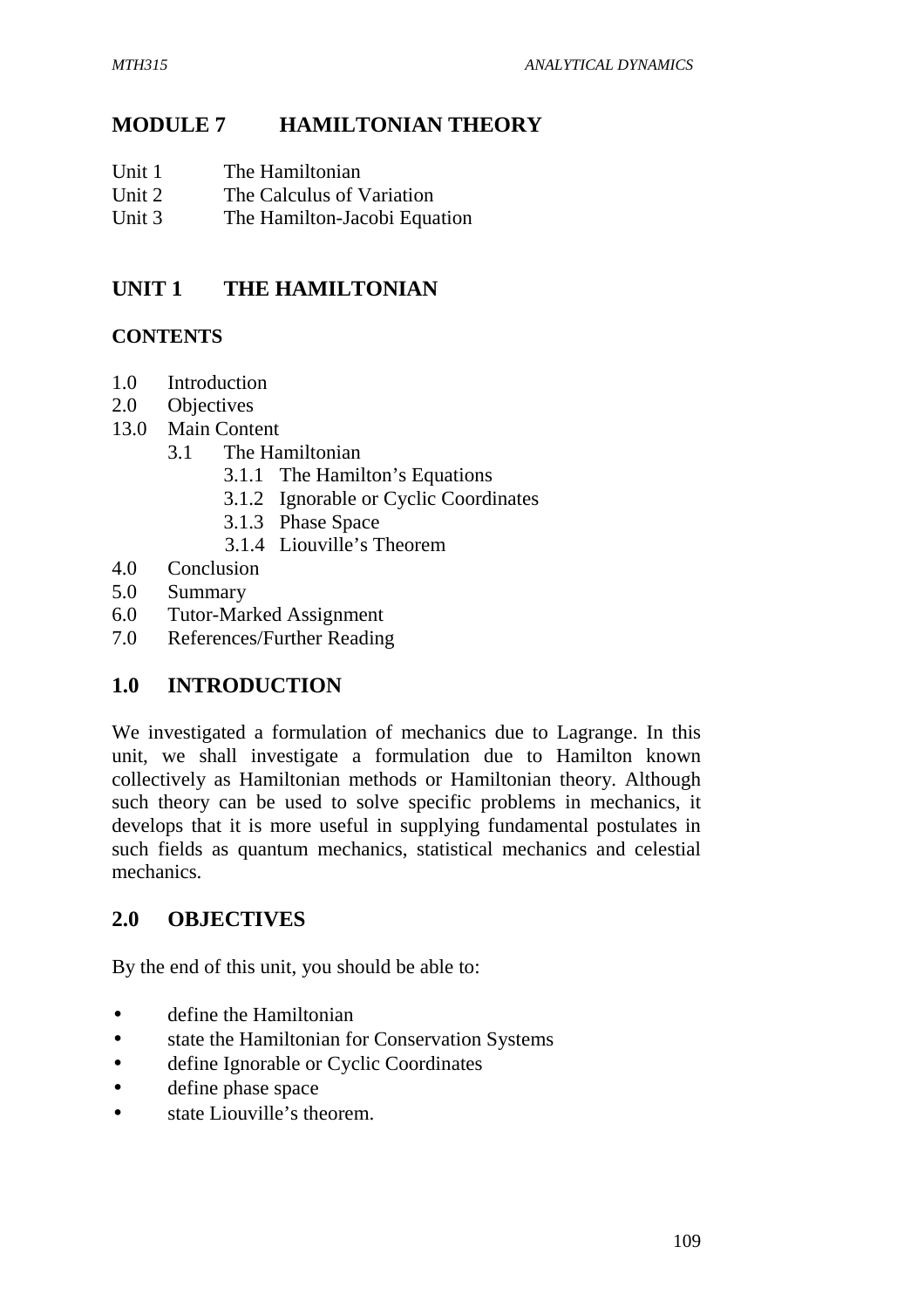## **3.0 MAIN CONTENT**

## **3.1 The Hamiltonian**

Just as the Lagrangian function, or briefly the Lagrangian, is fundamental to the previous module so the Hamiltonian function, or briefly the Hamiltonian, is fundamental to this unit.

The Hamiltonian, symbolised by *H*, is defined in terms of the Lagrangian *L* as

$$
H = \sum_{\alpha=1}^{n} p_{\alpha} \dot{q}_{\alpha} - L \tag{1}
$$

It must be expressed as a function of the generalised coordinate's  $q_a$  and generalised moment  $p_{\alpha}$ . To accomplish this the generalised velocities  $\dot{q}_{\alpha}$ Must be eliminated from (1) by using Lagrange's equations. In such case the function H can be written

$$
H(p_1, \ldots, p_n, q_1, \ldots, q_n, t) \tag{2}
$$

Or

briefly,  $H(p_\alpha, q_\alpha t)$ , and is also called the Hamiltonian of the system.

## **3.1.1 The Hamilton's Equations**

In terms of the Hamiltonian, the equations of motion of the system can be written in the symmetrical form

$$
\dot{p}_{\alpha} = -\frac{\frac{\partial H}{\partial q_{\alpha}}}{\frac{\partial H}{\partial p_{\alpha}}}
$$
\n(3)

These are called Hamilton's canonical equations, or briefly Hamilton's equations. The equations serve to indicate that the  $p_{\alpha}$  and  $q_{\alpha}$  play similar roles in a general formulation of mechanical principles.

The Hamiltonian for Conservation Systems

If a system is conservative, the Hamiltonian H can be interpreted as the total energy (kinetic and potential) of the system i.e.,

$$
H = T + V \tag{4}
$$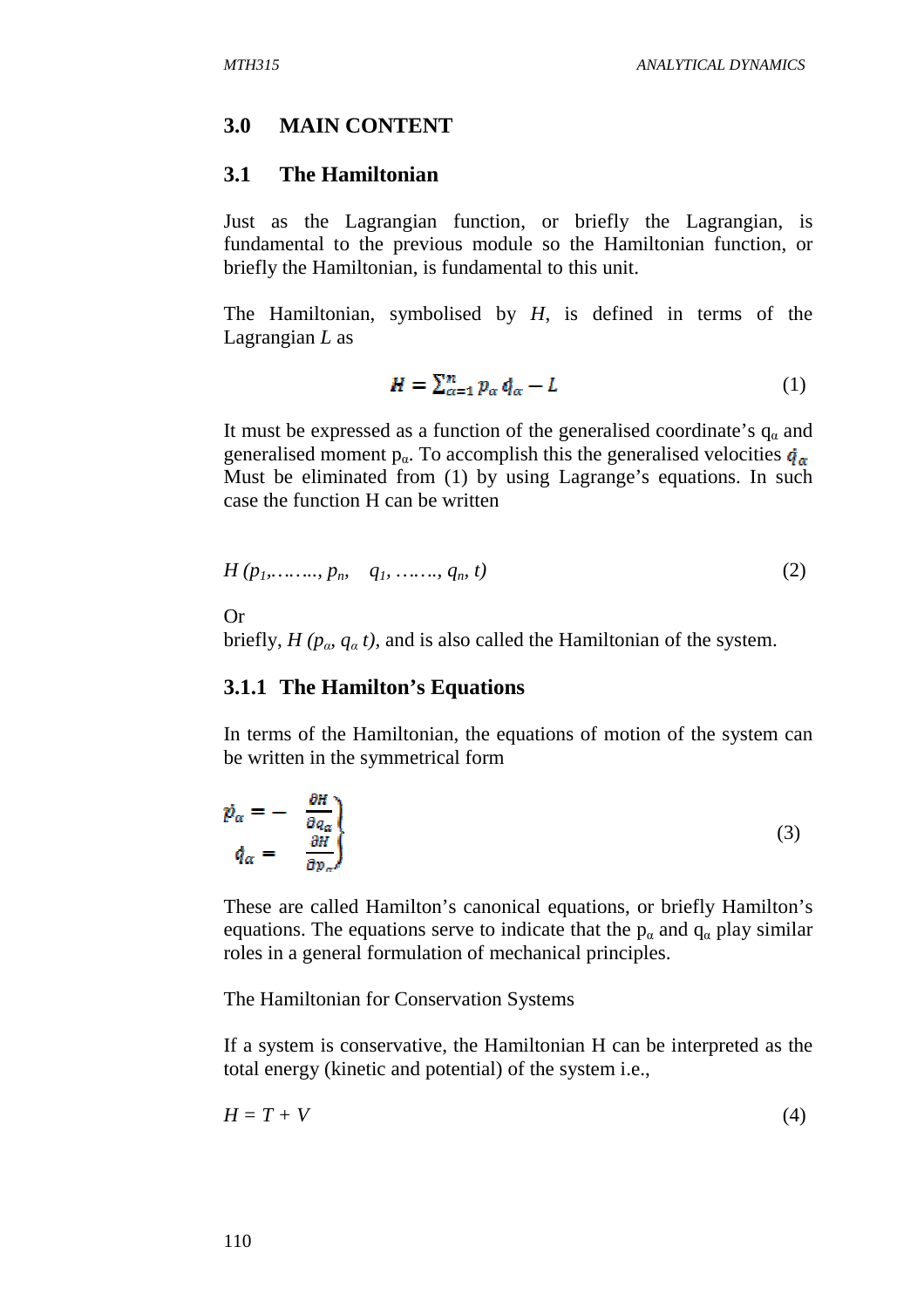Often this provides an easy way for setting up the Hamiltonian of a system.

# **3.1.2 Ignorable or Cyclic Coordinates**

A coordinate  $q_{\alpha}$  which does not appear explicitly in the Lagrangian is called an *ignorable or cyclic coordinate*. In such case

$$
\dot{p}_{\alpha} = \frac{\partial L}{\partial q_{\alpha}} = 0 \tag{5}
$$

So that pα is a constant, often called a *constant of the motion*.

In such case we also have  $\partial H / \partial q_{\alpha} = 0$ .

# **3.1.3 Phase Space**

The Hamiltonian formulation provides an obvious symmetry between the  $p_{\alpha}$  and  $q_{\alpha}$  which we call *momentum* and *position coordinates* respectively. It is often useful to imagine a space of 2n dimensions in which a *representative point* is indicated by the 2n coordinates

$$
H(p_1, \ldots, p_m \quad q_1, \ldots, q_m) = \text{constant} = E
$$
 (6)

Such a space is called a 2n dimensional *phase space* or a *pq* phase space.

Whenever we know the state of a mechanical system at time *t*, i.e. we know all position and momentum coordinates, then this corresponds to a particular point in phase space. Conversely, a point in phase specifies the state of the mechanical system. While the mechanical system moves in the physical 3 dimensional space, the representative point describes some path in the phase space in accordance with equations (3).

# **3.1.4 Liouville's Theorem**

Let us consider a very large collection of conservative mechanical systems having the same Hamiltonian. In such case the Hamiltonian is the total energy and is constant, i.e.,

$$
H(p_1, \, \ldots, \, p_n, \, q_1, \, \ldots, \, q_n) \ = \ \text{constant} \ = \ \text{E} \tag{7}
$$

Which can be represented by a surface in phase space.

Let us suppose that the total energies of all these systems lie between  $E_1$ and  $E_2$ . Then the paths of all these systems in phase space will lie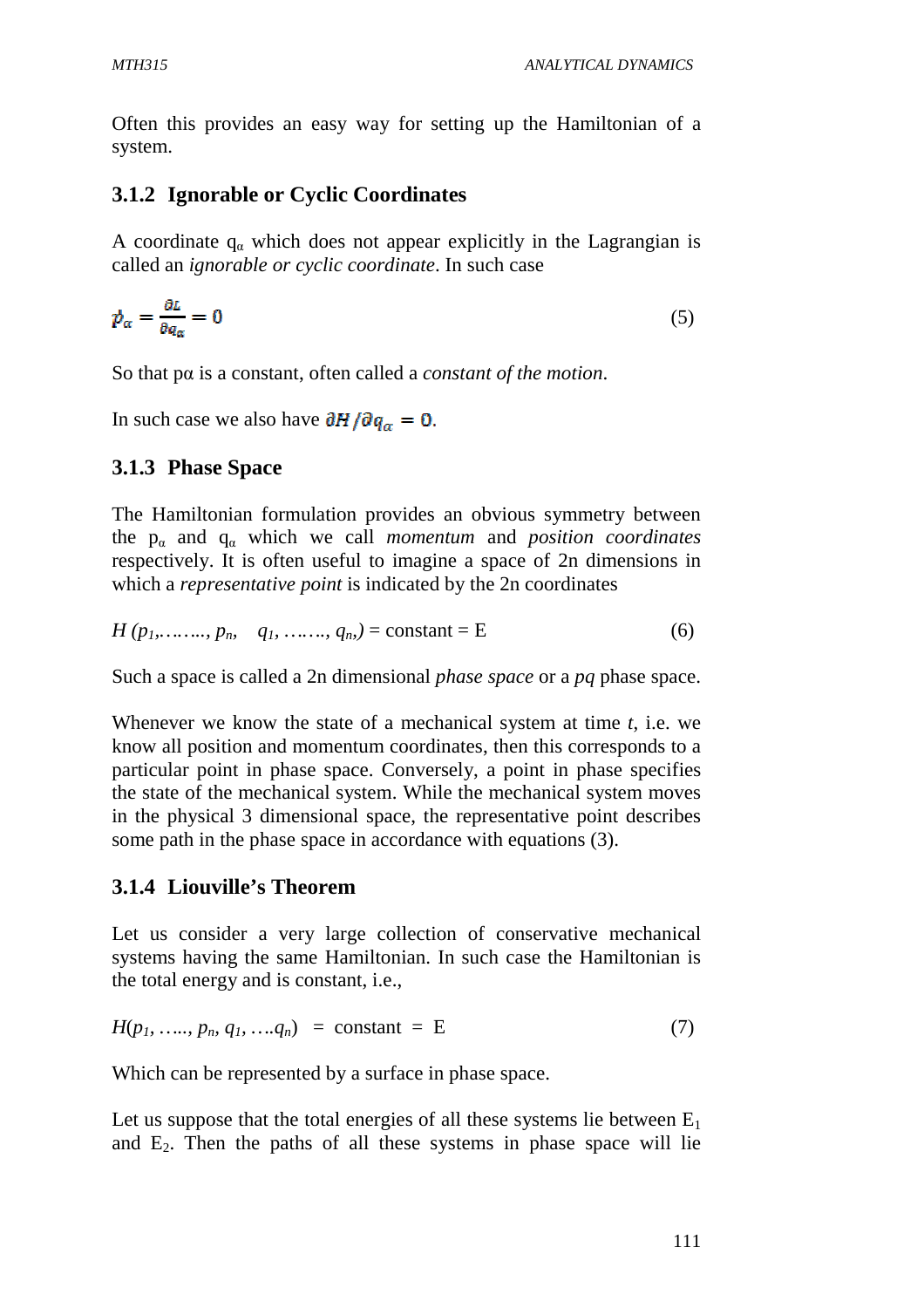between the two surfaces  $H = E_1$  and  $H = E_2$  as indicated schematically in the figure below.



Since the systems have different initial conditions, they will move along different paths in the phase space. Let us imagine that the initial points are contained in region  $\mathcal{R}_1$  of Fig. 12 – 1 and that after time t these points occupy region  $\mathbb{R}_2$ . For example, the representative point corresponding to one particular system moves from point A to point B. From the choice  $\mathcal{R}_1$  and  $\mathcal{R}_2$  it is clear that the number of representative points in them is the same. What is not so obvious is the following theorem called Liouville's theorem.

#### **Liouville's Theorem**

The 2n dimensional volumes of  $\mathcal{R}_1$  and  $\mathcal{R}_2$  are the same, or if we define the number of points per unit volume as the density then the density is constant.

We can think of the points of  $\mathbb{R}_1$  as particles of an incompressible fluid which move from  $\mathbb{R}_1$  to  $\mathbb{R}_2$  in time t.

## **4.0 CONCLUSION**

The Hamiltonian formulation provides an obvious symmetry between the  $p_\alpha$  and  $q_\alpha$  which we call *momentum* and *position coordinates* respectively. It is often useful to imagine a space of 2n dimensions in which a *representative point* is indicated by the 2n coordinates

 $H(p_1, \ldots, p_n, q_1, \ldots, q_n) = \text{constant} = E$ 

Such a space is called a 2n dimensional *phase space* or a *pq* phase space.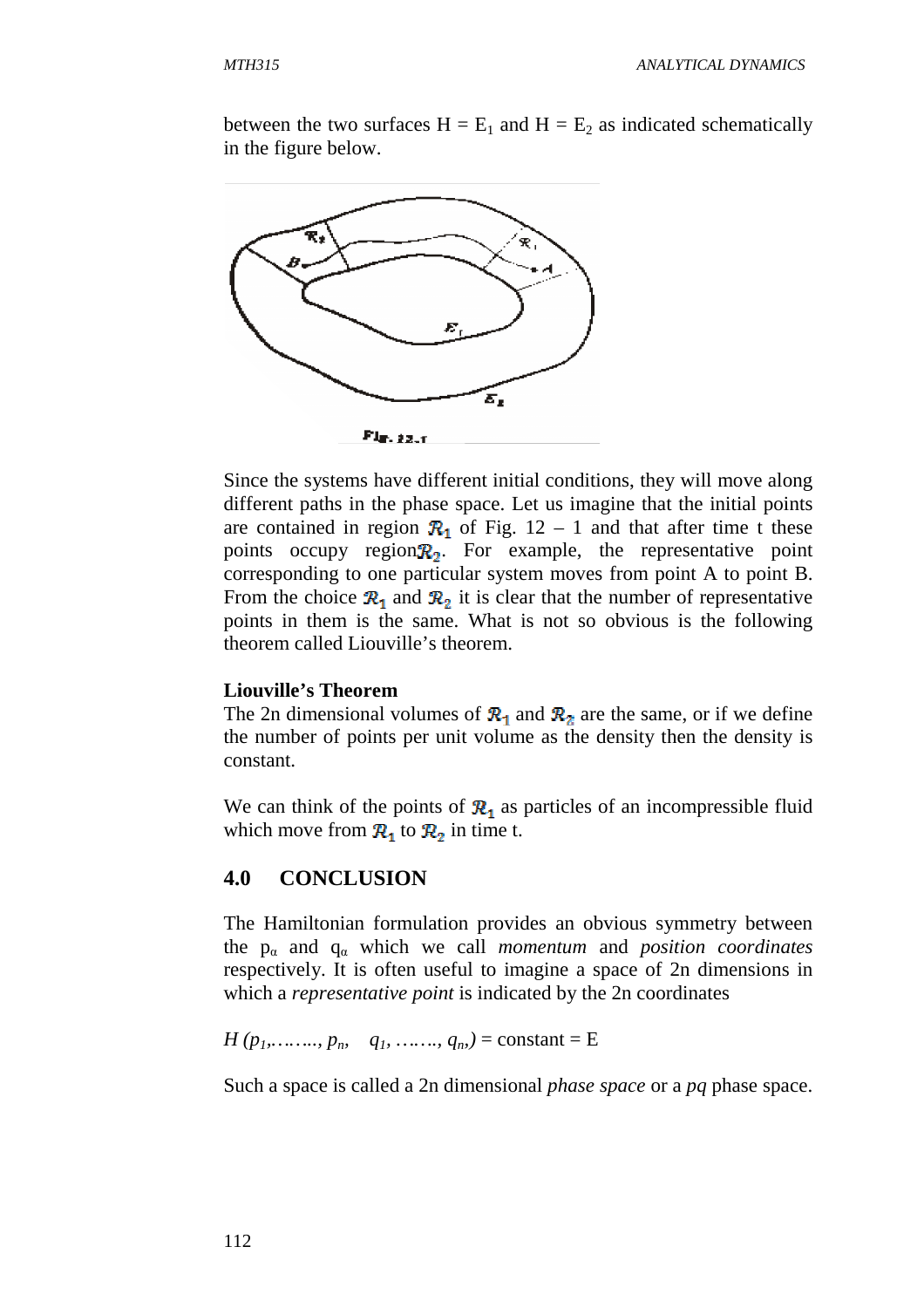# **5.0 SUMMARY**

The Hamiltonian, symbolised by *H*, is defined in terms of the Lagrangian *L* as

$$
H = \sum_{\alpha=1}^{n} p_{\alpha} \dot{q}_{\alpha} - L \tag{1}
$$

And must be expressed as a function of the generalised coordinate's  $q_{\alpha}$ and generalised moment  $p_{\alpha}$ . To accomplish this the generalised velocities  $\dot{q}_{\alpha}$ 

Must be eliminated from (1) by using Lagrange's equations. In such case the function H can be written

$$
H(p_1, \ldots, p_m \quad q_1, \ldots, q_m \ t) \tag{2}
$$

$$
\dot{p}_{\alpha} = -\frac{\partial H}{\partial q_{\alpha}} \n\dot{q}_{\alpha} = \frac{\partial H}{\partial p_{\alpha}} \tag{3}
$$

These equations above are called Hamilton's canonical equations, or briefly Hamilton's equations.

## **Liouville's Theorem**

The 2n dimensional volumes of  $\mathbb{R}_1$  and  $\mathbb{R}_2$  are the same, or if we define the number of points per unit volume as the density then the density is constant.

# **11.0 TUTOR-MARKED ASSIGNMENT**

- 1. Using surface in phase space represent Liouville's Theorem.
- 2. Can Hamilton be interpreted as a total energy? Give reasons for your answer.
- 3. Define 2n dimensional *phase space* or a *pq* phase space.

# **7.0 REFERENCES/FURTHER READING**

Ajibola, S.T. (2006). *Vector Analysis and Mathematical Method.*

Avner, Friedman. *Differential Games*.

Kibble, T. W. B. *Classical Mechanics.*

KREYSZIC. *Advanced Engineering Mathematics.*

Murray, R. Spiegel. *Theoretical Mechanics.*

Vladinirou, U.S. *Generalised Function Mathematical Physics.*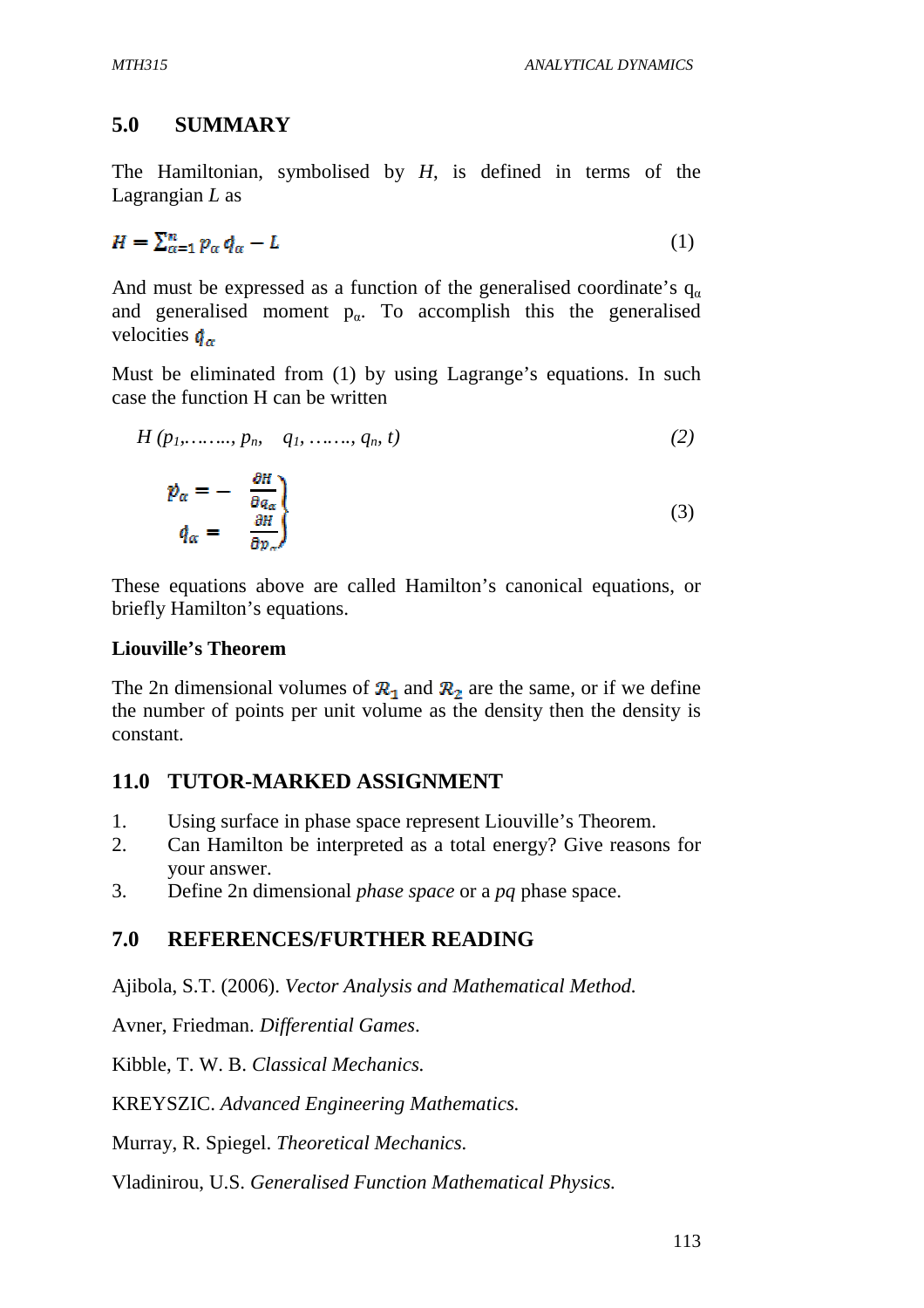## **UNIT 2 THE CALCULUS OF VARIATION**

## **CONTENTS**

- 1.0 Introduction
- 2.0 Objectives
- 14.0 Main Content
	- 3.1 Calculus of Variation
	- 3.2 Hamilton's Principle
	- 3.3 Canonical or Contact Transformations
	- 3.5 Condition that a Transformation be Canonical
	- 3.6 Generating Functions
- 4.0 Conclusion
- 5.0 Summary
- 6.0 Tutor-Marked Assignment
- 7.0 References/Further Reading

## **1.0 INTRODUCTION**

A problem which often arises in mathematics is that of finding a curve y  $= Y (x)$  joining the points where  $x = a$  and  $x = b$  such that the integral.

$$
\int_{a}^{b} F(x, y, y') dx \tag{i}
$$

Where  $y' = dy/dx$ , is a maximum or minimum, also called an extremum or extreme value. The curve itself is often called an external. It can be shown that a necessary condition for (i) to have an extremum is

$$
\frac{d}{dx}\left(\frac{\partial F}{\partial y'}\right) - \frac{\partial F}{\partial y} = 0
$$
 (ii)

which is often called Euler's equation. This and similar problems are considered in a branch of mathematics called the calculus of variations.

## **2.0 OBJECTIVES**

By the end of this unit, you should be able to:

- define the calculus of variation
- state the Hamilton's principle
- define canonical or contact transformations
- prove that a transformation can be canonical.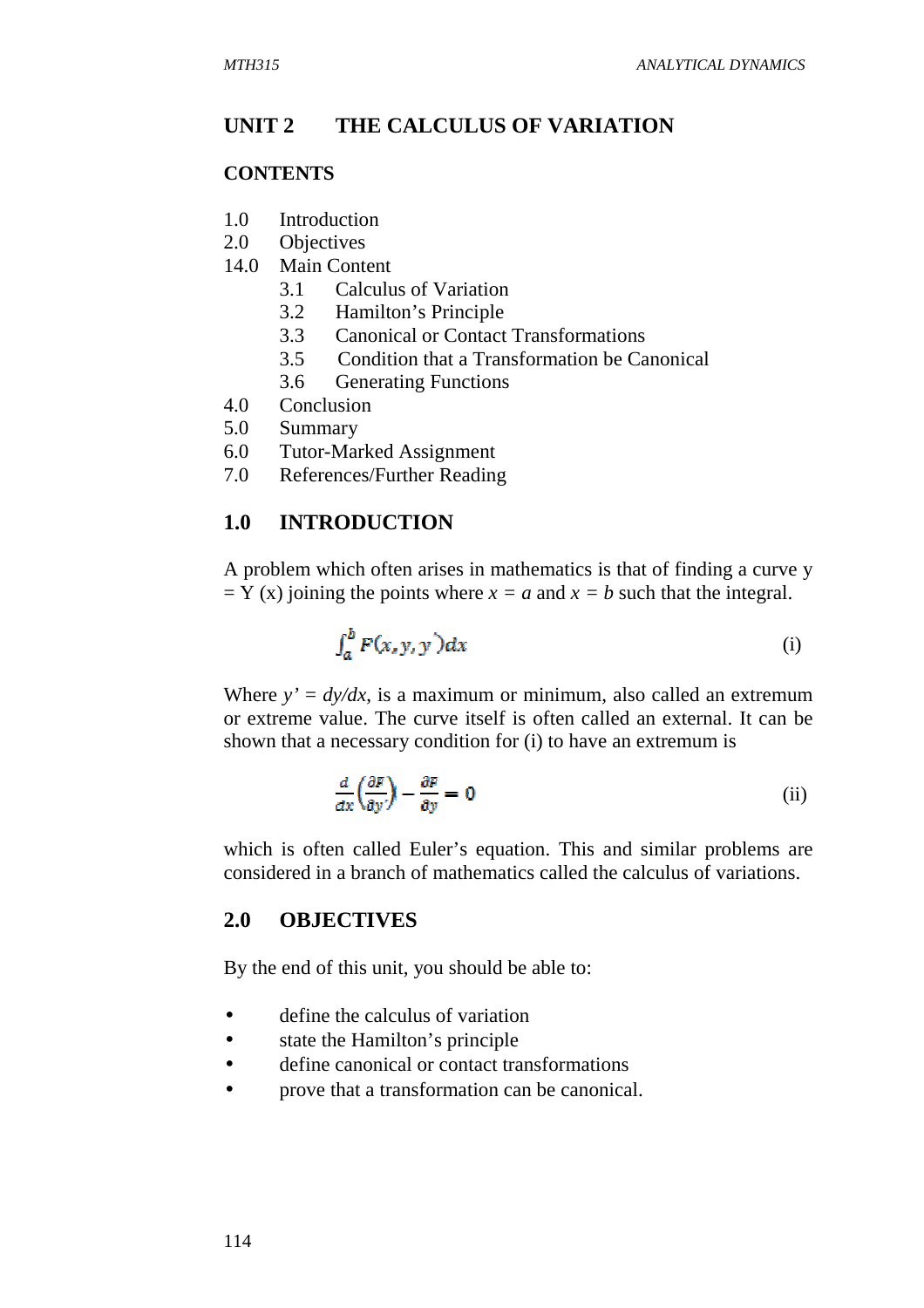# **3.0 MAIN CONTENT**

# **3.1 Calculus of Variation**

An important class of problems involves the determination of one of more function subject to certain conditions, so as to maximise or minimise certain definite integral, whose integrand depends upon the unknown function(s) and /or certain of their derivatives.

For example, to find the equation  $y = u(x)$  of the curve along which the distance from  $(0,0)$  to  $(1,1)$  in the xy plane at least, we would seek  $u(x)$ such that

$$
I = \int_{0}^{1} \sqrt{(1 + (u')^{2})} dx = \min
$$

With  $u(0)=0$ ,  $u(1)=1$ .

This section presents a brief treatment of some of the simpler aspects of such problems.

We consider first the case when we attempt to minimise or maximise an integral of the form

$$
I = \int_{0}^{1} F(x, u, u') dx
$$

Subject to the conditions

$$
u(o)=A \qquad \text{and} \qquad u(1)=B \qquad \qquad 2
$$

where a, b, A and B are given constants to be determined. We suppose that F has continuous second-order derivatives with respect to its three arguments and require that the unknown function  $u(x)$  possesses two derivatives everywhere in (a,b). To fix ideas, we suppose that I is to be maximised.

We thus visualise a competition, to which only functions which have two derivatives in (a,b) and which take on the prescribed end values are admissible.

The problem is that of selecting from all admissible competing functions, the function(s) for which I is largest.

Under the assumption that there is indeed a function  $u(x)$  having this property, we next consider a one-parameter family of admissible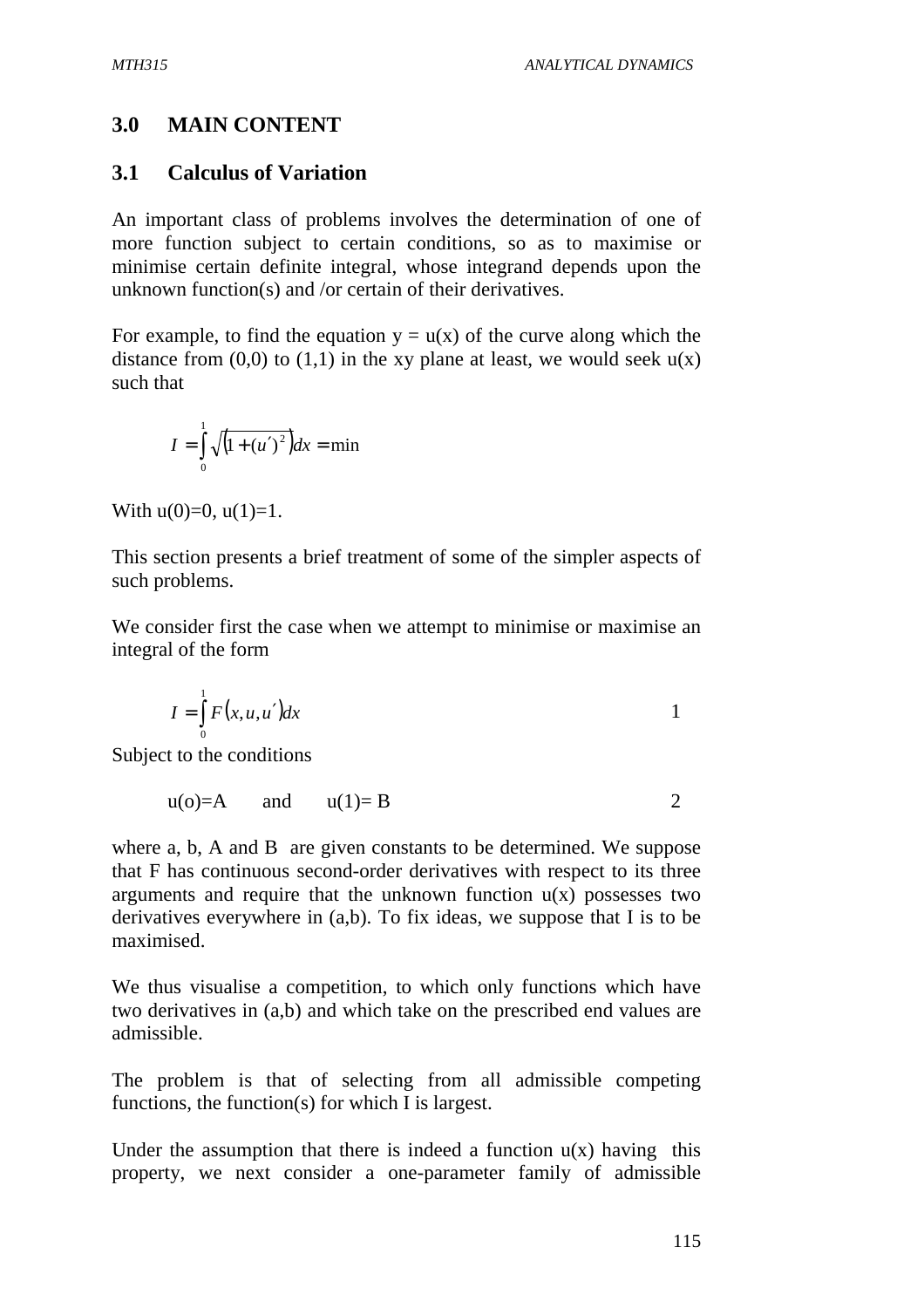functions which includes  $u(x)$ , namely, the set of all functions of the form  $u(x) + \epsilon \eta(x)$ , where  $\eta(x)$  is any arbitrary chosen twice differentiable function which vanishes at the end points of the interval (a,b)

$$
\eta(a) = \eta(b) = 0 \tag{3}
$$

and where  $\in$  is a parameter which is constant for any one function in the set but which varies from one function to another.

The increment∈  $\eta(x)$ , representing the difference between the varied function and the actual solution function, is often called a variation of  $u(x)$ .

If the result of replacing 
$$
u(x)+\epsilon \eta(x)
$$
 in I is denoted by  $I(\epsilon) = \int_{a}^{b} F(x, u+\epsilon \eta, u') + \epsilon \eta' dx$  4

It then follows that *I*(∈) takes on its maximum value when  $\epsilon = 0$ , that is, when the variation of u is zero. Hence, it must follow that

$$
\frac{dI(\epsilon)}{d\epsilon} = 0 \text{ , when } \epsilon = 0
$$

The assumed continuity of the partial derivatives of F with respect to its three arguments implies the continuity of *d* ∈  $\frac{dF}{dt}$ , so that we may differentiate  $I(\epsilon)$  under the integral sign to obtain

$$
I'(0) = \int_{a}^{b} \left[ \frac{\partial F}{\partial u} \eta(x) + \frac{\partial F}{\partial u'} \eta'(x) \right] dx = 0
$$

Here we write,  $F = F(x, u, u')$ , noticing that the partial derivatives *u F* ∂  $\frac{\partial F}{\partial x}$  and *u F*  $\partial u'$  $\frac{\partial F}{\partial x}$  have been formed with x, u and *u'* treated as independent variables.

The next step consists of transforming the integral of the second product (6) by integration by parts, to give

$$
\int_{a}^{b} \frac{\partial F}{\partial u'} \eta'(x) dx = \left[ \frac{\partial F}{\partial u'} \eta(x) \right]_{a}^{b} - \int_{a}^{b} \frac{\partial}{\partial x} \left( \frac{\partial F}{\partial u'} \right) \eta(x) dx
$$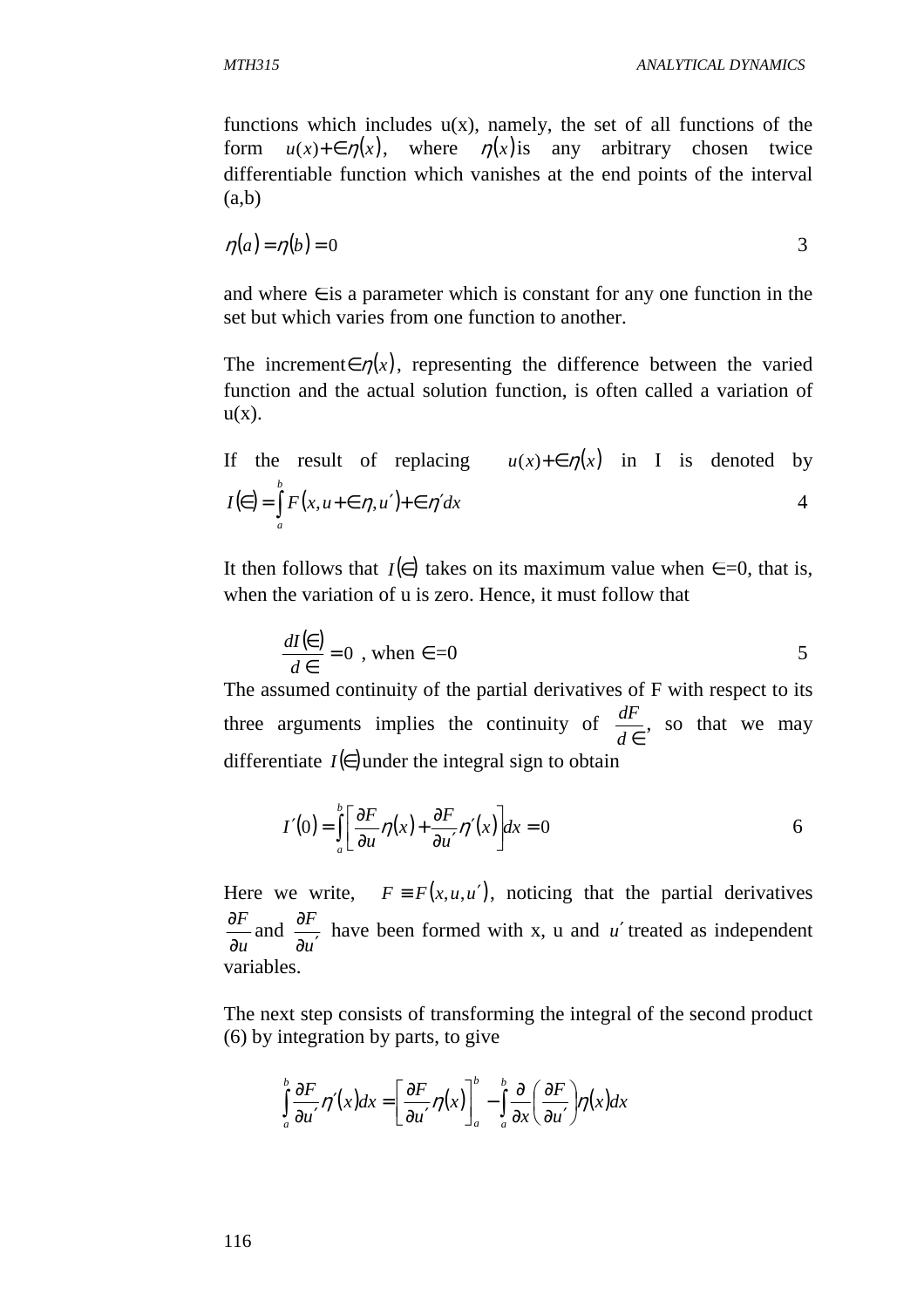$$
=-\int_{a}^{b}\frac{\partial}{\partial x}\left(\frac{\partial F}{\partial u'}\right)\eta(x)dx=0
$$

in consequence of (3). Hence, equation (6) becomes

$$
\int_{a}^{b} \left[ \frac{\partial}{\partial x} \left( \frac{\partial F}{\partial u'} \right) - \frac{\partial F}{\partial u} \right] \eta(x) dx = 0
$$

It is possible to prove rigorously that since (7) is true for any function  $\eta(x)$  which is twice differentiable in (a,b) and zero at the ends of that interval; consequently, the coefficient of  $\eta(x)$ . In the integrand must be zero everywhere in (a,b), so that the condition

$$
\frac{\partial}{\partial x} \left( \frac{\partial F}{\partial u'} \right) - \frac{\partial F}{\partial u} = 0
$$
 8

must be satisfied. This is called Euler's equation.

## **SELF ASSESSMENT EXERCISE 1**

We seek to minimise the integral

$$
I = \int_0^{\frac{\pi}{2}} \left[ \left( \frac{dy}{dt} \right)^2 - y^2 + 2ty \right] dt
$$

With  $y(0)=0$  and  $y(\pi/2) = 0$ .

The Euler's equation 
$$
\frac{\partial}{\partial x} \left( \frac{\partial F}{\partial u'} \right) - \frac{\partial F}{\partial u} = 0
$$
 10

with u and x replaced by y and t, respectively, becomes

$$
\frac{d}{dt}\left(2\frac{dy}{dt}\right) - \left(-2y + 2t\right) = 0
$$

Or

$$
\frac{d^2y}{dt^2} + y = t,\tag{12}
$$

from which there follows 
$$
y = c_1 \cos t + c_2 \sin t + t
$$
 13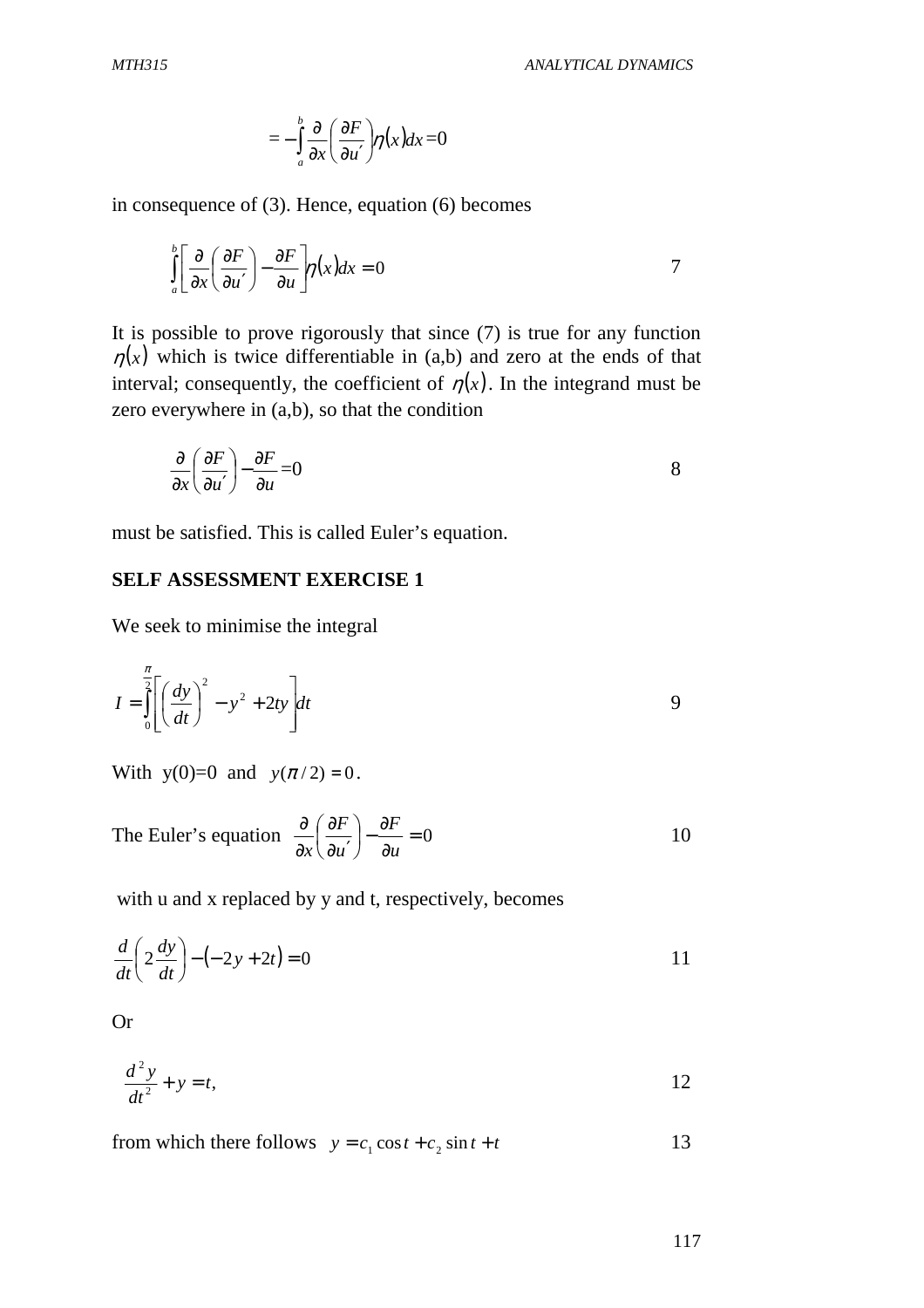The end conditions then gives

$$
y = t - (\pi/2)\sin t.
$$
 in correspondence with which

$$
I_{\min} = -\frac{\pi}{2} \left( 1 - \frac{\pi^2}{1^2} \right). \tag{15}
$$

Generalisations in which more dependent and/or independent variables are involved or which involves other modifications, as well as formulations of sufficiency conditions, may be found in the literature.

Two such generalisations, which are particularly straightforward, may be described here:

(a) If the equation

$$
I = \int_{a}^{b} F(x, u, u')dx
$$
 is replaced by the integral

$$
I = \int_{a}^{b} F(x, u_1, u_2, u_3, \dots, u_n; u'_1, u'_2, u'_3, \dots, u'_n) dx
$$
 17

Where values of the n independent unknown functions  $u_1(x), u_2(x), u_3(x), \dots, u_n(x)$  are each given at the end points x=a and x=b, we obtain an Euler's equation similar to

$$
\frac{\partial}{\partial x} \left( \frac{\partial F}{\partial u'} \right) - \frac{\partial F}{\partial u} = 0.
$$
 In correspondence with each  $u_r$ , 18

$$
\frac{\partial}{\partial x} \left( \frac{\partial F}{\partial u'_r} \right) - \frac{\partial F}{\partial u_r} = 0, \text{ where } r = 1, 2, \dots, n.
$$

#### **SELF ASSESSMENT EXERCISE 2**

The Euler's equation associated with b the integral

$$
\int_{a}^{b} \left( u_1^{\prime 2}, u_2^{\prime 2} - 2u_1 u_2 + 2x u_1 \right) dx
$$

are obtained by use of equation(19) in the form.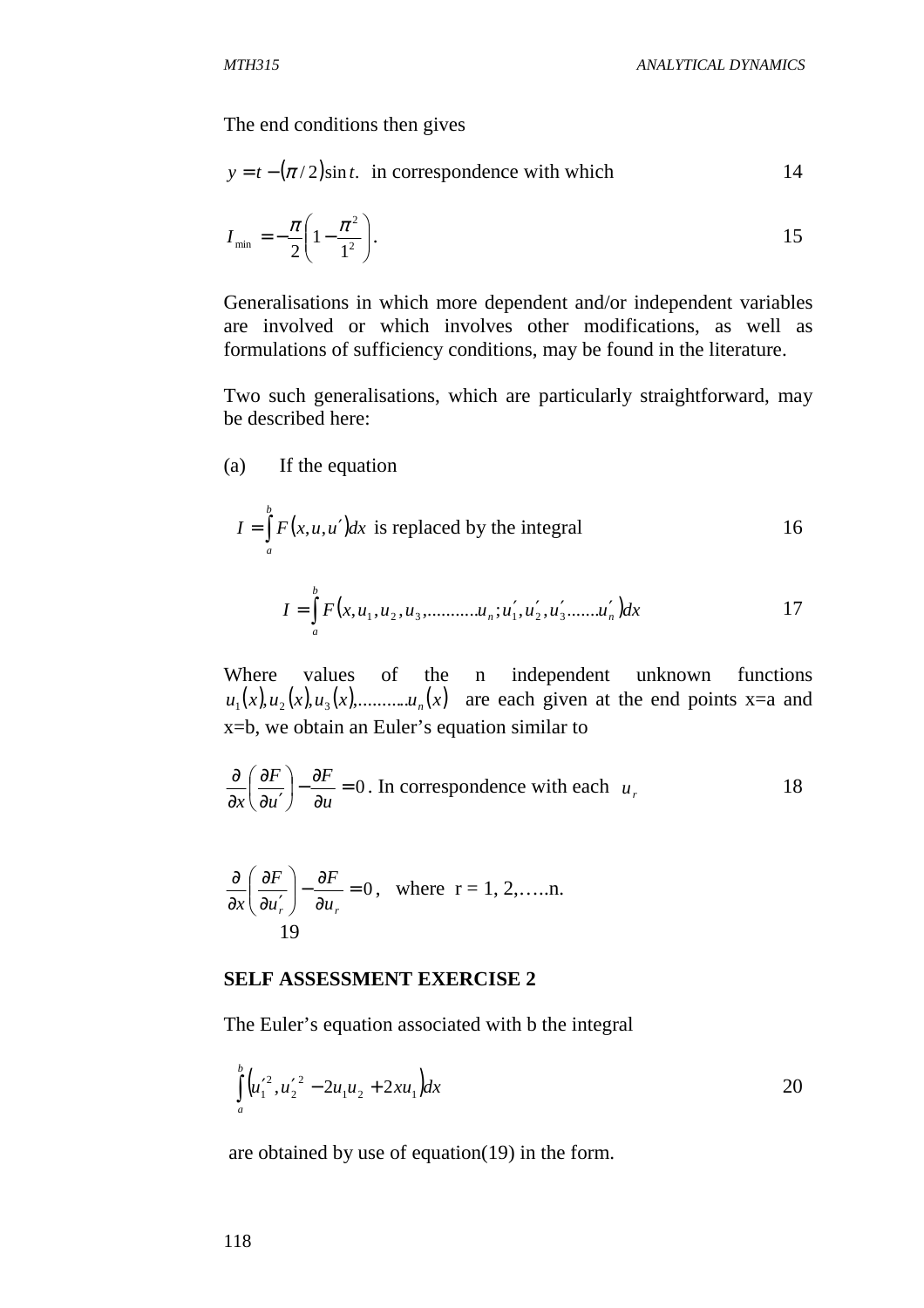$$
\frac{d}{dx}(2u_1') - (-2u_2 + 2x) = 0
$$

and

$$
\frac{d}{dx}(2u_1') - (-2u_1) = 0
$$

Or  
\n
$$
u_1'' + u_2 = x
$$
, and  $u_2'' + u_1 = 0$ .

(b) suppose that we are to maximise or minimise  
\n
$$
I = \int_{a}^{b} F(x, u, u')dx,
$$
\n
$$
I = \int_{a}^{b} F(x, u, u')dx = \text{maximise or minimise.}
$$
\n25

Where  $u(x)$  is to satisfy the prescribed end conditions  $u(a)=A$  and  $u(b)=B$  as before, but that also a constraint condition is imposed in the form

$$
\int_{a}^{b} G(x, u, u') dx = k.
$$

where k is a prescribed constant. In this case, the appropriate Euler's equation is found to be the result of neglecting F in equation (19) by auxiliary function

$$
H = F + \lambda G.
$$

Where,  $\lambda$  is an unknown constant. This constant, which is of the nature of Lagrange multiplier, this generally will appear in the Euler's equation and in its solution and is to be determined together with the two constants of integration such a way that the three conditions of  $u(a)=A$ ,

 $u(b)=B$  and  $\int_{a}^{b} G(x, u, u')dx = k$  are satisfied. *a*

#### **SELF ASSESSMENT EXERCISE 3**

To minimise the integral 
$$
\int_{0}^{1} y^2 dx
$$
  
subject to the end conditions y(0)=0, y(1)=0  
28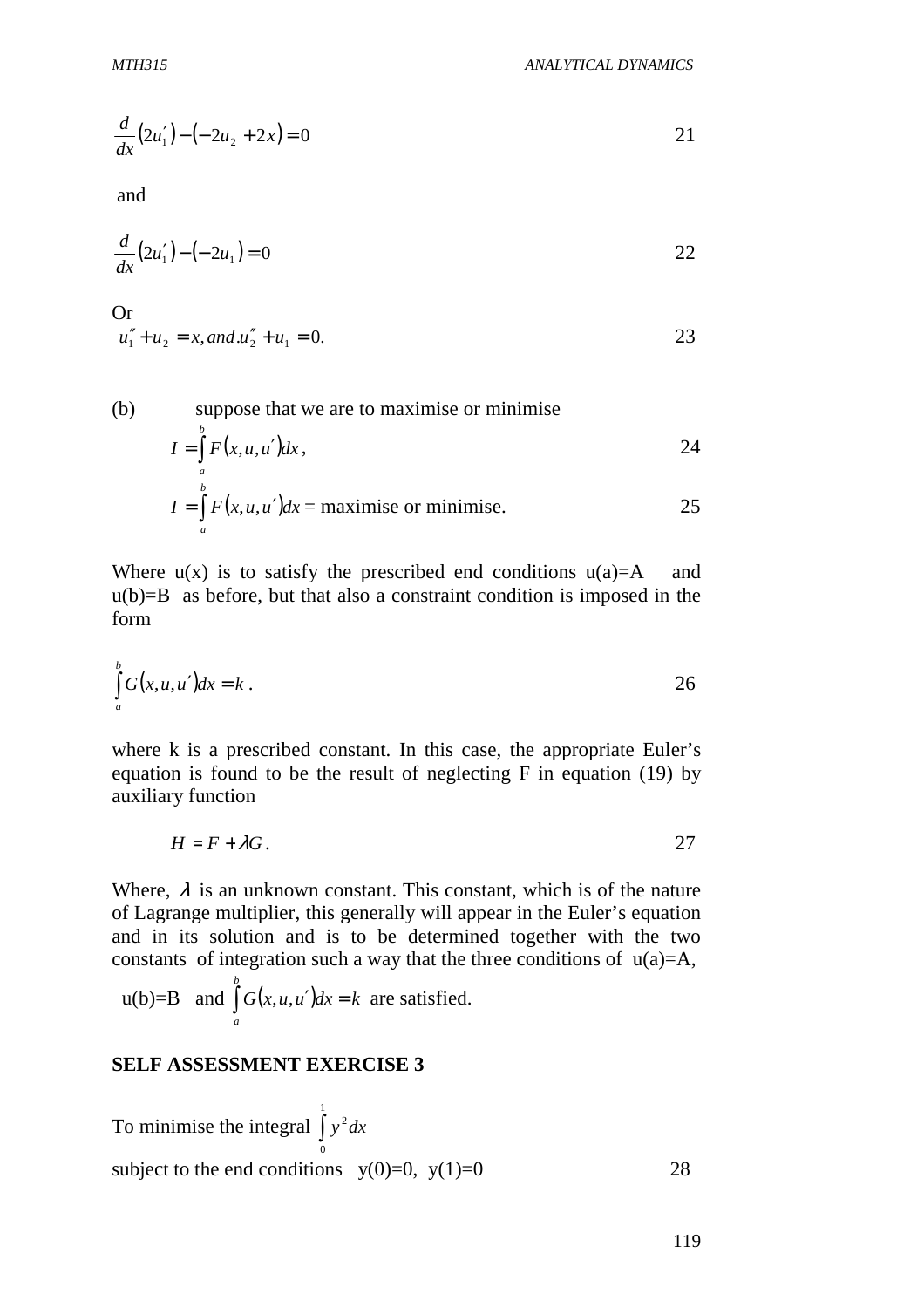And also to the constant 
$$
\int_{0}^{1} ydx = 1
$$
.

We write  $H = y'^2 + y$ , in correspondence with which the Euler's equation is

$$
2y'' - \lambda = 0 \tag{30}
$$

Hence, y must be of the form

$$
y = \frac{1}{4}\lambda x^2 + c_1 x + c_2
$$
 31

The end conditions and the constraints condition yields  $c_1 = 6, c_2 = 0$  *and*  $\lambda = 2x$ ,

and hence there follows  $y=6x(1-x)$ . 32

#### **3.2 Hamilton's Principle**

The obvious similarity of (9) of Lagrange's equations leads one to consider the problem of determining the externals of

$$
\int_{t_1}^{t_2} L(q_1, \dots, q_n, \dot{q}_1, \dots, \dot{q}_n, t) \, dt \tag{1}
$$

or briefly

$$
\int_{t_1}^{t_2} L \, dt \tag{2}
$$

Where  $L = T - V$  is the Lagrangian of a system.

We can show that a necessary condition for an external is

$$
\frac{d}{dt}\left(\frac{\partial L}{\partial \dot{q}_{\alpha}}\right) - \frac{\partial L}{\partial q_{\alpha}} = 0
$$

which are precisely Lagrange's equations. The result led Hamilton to formulate a general variational principle known as **Hamilton's Principle.** A conservative mechanical system moves from time  $t_1$  to time  $t_2$  in such a way that

$$
\int_{t_1}^{t_2} L \, dt \tag{4}
$$

sometimes called the action integral, has an extreme value.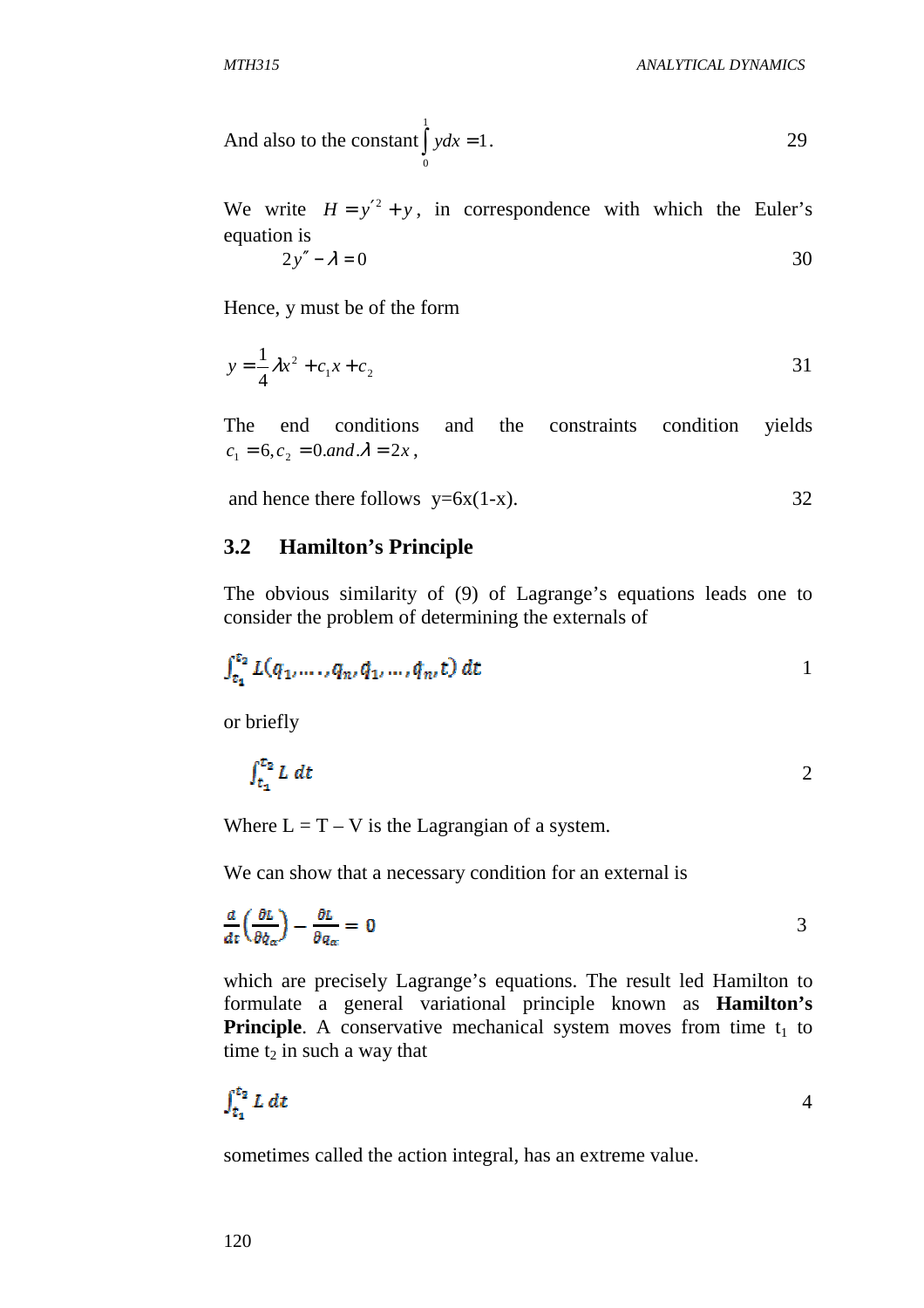Because the extreme value of (4) is often a minimum, the principle is sometimes referred to as Hamilton's principle of least action.

The fact that the integral (4) is an extremum is often symbolised by stating that

$$
\delta \int_{t_1}^{t_2} L \, dt = 0 \tag{5}
$$

Where  $\delta$  is the variation symbol.

## **3.3 Canonical or Contact Transformations**

The ease in solution of many problems in mechanics often hinges on the particular generalised coordinates used. Consequently, it is desirable to examine transformations from one set of position and momentum coordinates to another. For example, if we call qα and pα the old position and momentum coordinates while  $Q_{\alpha}$  and  $P_{\alpha}$  are the new position and momentum coordinates, the transformation is

$$
P_{\alpha} = P_{\alpha} (p_1, \, \ldots, \, p_n, \, q_1, \, \ldots, \, q_n, \, t), \, Q_{\alpha} = Q_{\alpha} (p_1, \, \ldots, \, p_n, \, q_1, \, \ldots, \, q_n, \, t)
$$

denoted briefly by

$$
P_{\alpha} = P_{\alpha} p_{\alpha}, q_{\alpha}, t), \ Q_{\alpha} = Q_{\alpha} (p_{\alpha}, q_{\alpha}, t)
$$

We restrict ourselves to transformations called canonical or contact transformations for which there exists a function  $\mathcal{H}$  called the Hamiltonian in the new coordinates such that

$$
P_{\alpha} = -\frac{\partial \mathcal{H}}{\partial Q_{\alpha}}, \ Q_{\alpha} = \frac{\partial \mathcal{H}}{\partial P_{\alpha}}
$$

In such case we often refer to  $Q_{\alpha}$  and  $P_{\alpha}$  as canonical coordinates.

The Lagrangian's in the old and new coordinates are L ( $p_{\alpha}$ ,  $q_{\alpha}$ , t) and  $\mathcal{L}(P_{\alpha}, Q_{\alpha}, t)$  respectively. They are related to the Hamiltonians H ( $p_{\alpha}, q_{\alpha}$ ) *t*) and  $\mathcal{H}(P_{\alpha}, Q_{\alpha}, t)$  by the equations

$$
H = \sum p_{\alpha} q_{\alpha} - L, \ \mathcal{H} = \sum P_{\alpha} Q_{\alpha} - L \tag{9}
$$

Where the summations extend from  $\alpha = 1$  to *n*.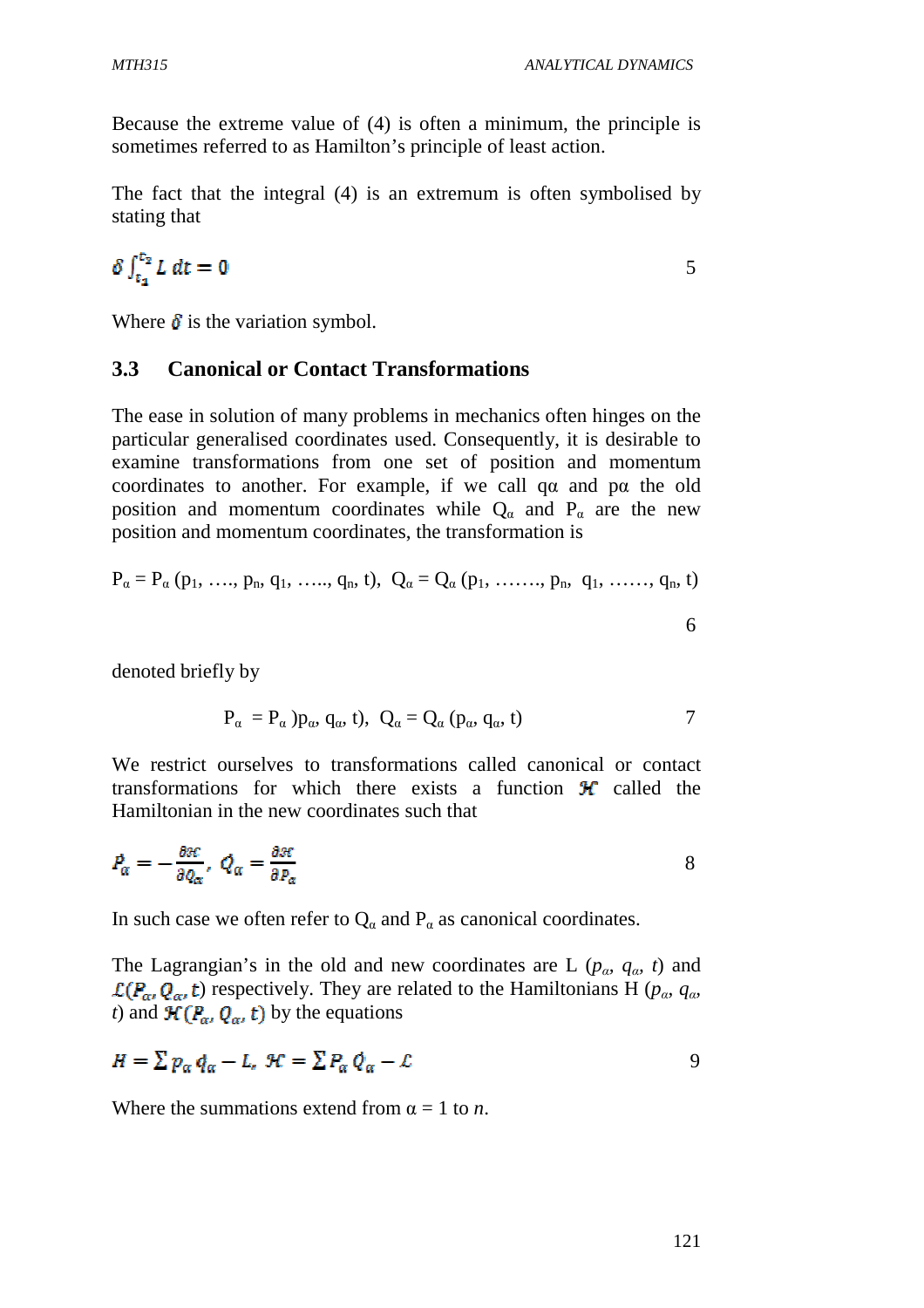## **3.4 Condition that a Transformation be Canonical**

The following theorem is of interest.

Theorem 12.2. The transformation

$$
P_{\alpha} = P_{\alpha}(p_{\alpha}, q_{\alpha}, t), \quad Q_{\alpha} = Q_{\alpha}(p_{\alpha}, q_{\alpha}, t) \tag{10}
$$

is canonical if 
$$
\sum p_{\alpha} dq_{\alpha} - \sum P_{\alpha} dQ_{\alpha}
$$
 11

in an exact differential.

#### **3.5 Generating Functions**

By Hamilton's principle the canonical transformation (5) or (6) must satisfy the conditions that

 $\int_{t_a}^{t_a} L dt$  and  $\int_{t_a}^{t_a} L dt$  are both extrema, i.e. we must simultaneously have

$$
\delta \int_{t_1}^{t_2} L \, dt = 0 \text{ and } \delta \int_{t_1}^{t_2} L \, dt = 0 \tag{12}
$$

These will be satisfied if there is a function  $\mathcal G$  such that

$$
\frac{dg}{dt} = L - \mathcal{L}
$$

We call  $\mathcal G$  a generating function.

By assuming that G is a function, which we shall denote by  $\delta$ , of the old position co-ordinates  $q_\alpha$  and the new momentum coordinates  $P_\alpha$  as well as the time *t*, i.e.

$$
G = \delta(q_{\alpha}, P_{\alpha}, t) \tag{14}
$$

We can prove

$$
p_{\alpha} = \frac{\partial \delta}{\partial q_{\alpha}}, Q_{\alpha} = \frac{\partial \delta}{\partial P_{\alpha}}, \mathcal{H} = \frac{\partial \delta}{\partial t} + H
$$

Where 
$$
P_{\alpha} = -\frac{\partial \mathcal{H}}{\partial q_{\alpha}}, Q_{\alpha} = \frac{\partial \mathcal{H}}{\partial P_{\alpha}}
$$
 16

Similar results hold if the generating function is a function of other coordinates.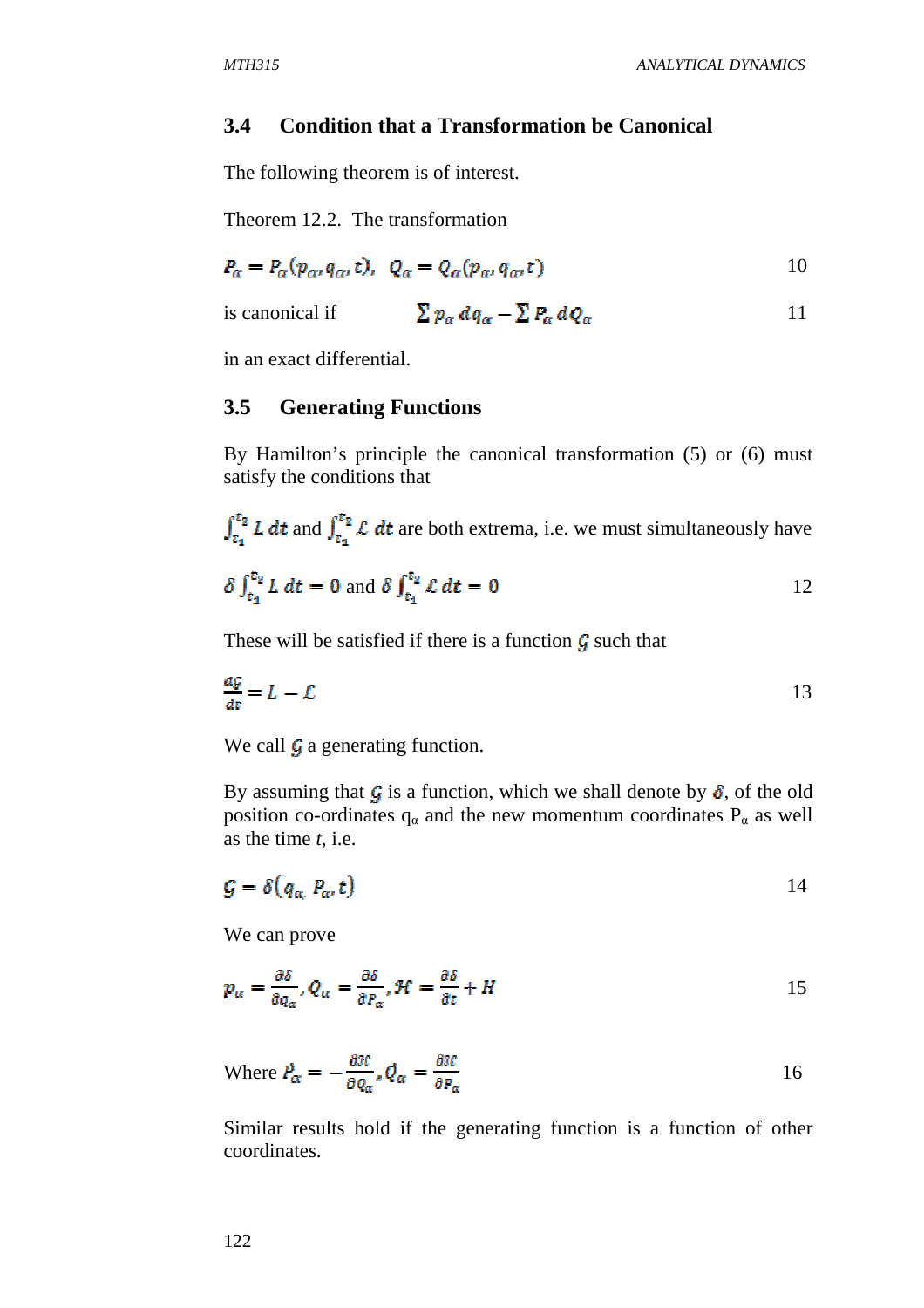#### **Examples of Hamilton's Principle**

1. Prove that a necessary condition for  $I = \int_{a}^{b} F(x, y, y') dx$  to be an extremum [maximum or minimum] is

Suppose that the curve which makes  $\boldsymbol{I}$  an extremum is given by

$$
y = Y(x), \quad a \le x \le b
$$
  
Then 
$$
y = Y(x) + \epsilon \eta(x) = Y + \epsilon \eta
$$
  
(18)

Where  $\epsilon$  is independent of x, is a neighbouring curve through  $x = a$ and  $x = b$  if we choose

$$
\eta(a) = \eta(b) = 0 \tag{19}
$$

The value of  $\boldsymbol{I}$  for the neighbouring curve is

$$
I(\epsilon) = \int_{a}^{b} F(x, Y + \epsilon \eta, Y' + \epsilon \eta') dx
$$

This is an extremum for  $\epsilon = 0$ . A necessary condition that this be so is that  $\left.\frac{dI}{d\epsilon}\right|_{\epsilon=0} = 0.$ 

But by differentiation under the integral sign, assuming this is valid, we find

$$
\left. \frac{dI}{d\epsilon} \right|_{\epsilon=0} = \int_{a}^{b} \left( \frac{\partial F}{\partial y} \eta + \frac{\partial F}{\partial y'} \eta' \right) dx = 0
$$

Which can be written on integrating by parts as

$$
\int_{a}^{b} \frac{\partial F'}{\partial x} \eta \, dx + \frac{\partial F}{\partial y'} \eta \Big|_{a}^{b} - \int_{a}^{b} \eta \, \frac{d}{dx} \Big( \frac{\partial F}{\partial y'} \Big) \, dx
$$

$$
= \int_{a}^{b} \eta \, \Big( \frac{\partial F}{\partial y} - \frac{d}{dx} \Big( \frac{\partial F}{\partial y'} \Big) \Big) dx = 0
$$

Where we have used (19), since  $\eta$  is arbitrary, we must have

$$
\frac{\partial F}{\partial y} - \frac{d}{dx} \left( \frac{\partial F}{\partial y'} \right) = 0 \quad \text{or} \quad \frac{d}{dx} \left( \frac{\partial F}{\partial y'} \right) - \frac{\partial F}{\partial y} = 0
$$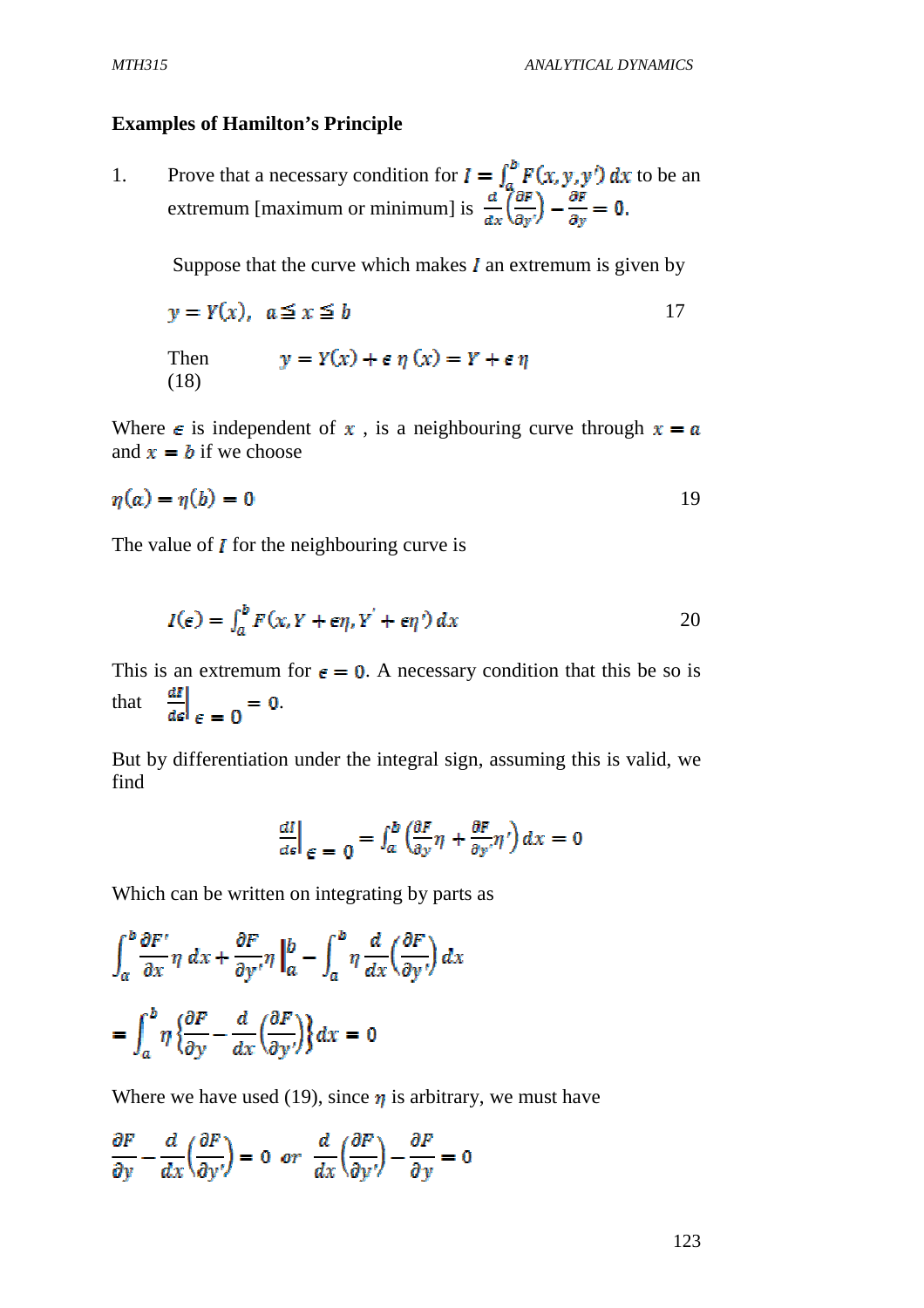This is called Euler's or Lagrange's equation. The result is easily extended to the integral

$$
\int_{a}^{b} F'\left(x, y'_{1,} y_{2}, y'_{2}, \ldots, y_{n}, y'_{n}\right) dx
$$

and leads to the Euler's or Lagrange's equations.

$$
\frac{d}{dx}\left(\frac{\partial F}{\partial y'_{\alpha}}\right) - \frac{\partial F}{\partial y_{\alpha}} = 0 \quad \alpha = 1, 2, ..., n
$$

By using a Taylor's series expansion we find from (20) that

$$
I(\epsilon) - I(0) = \epsilon \int_{a}^{b} \left(\frac{\partial F}{\partial y}\eta + \frac{\partial F}{\partial y'}\eta'\right) dx + \text{Higher order terms in } \epsilon^{2}, \epsilon^{3},
$$
etc.

The coefficient of  $\epsilon$  in (20) is often called the variation of the integral and is denoted by

$$
\delta\int_a^b F(x,y,y')\,dx
$$

The fact that

$$
\int_a^b F(x, y, y') dx
$$
 is an extremum is thus indicated by

$$
\delta \int_a^b F(x,y,y')\,dx = 0
$$

## **4.0 CONCLUSION**

The ease in solution of many problems in mechanics often hinges on the particular generalised coordinates used. Consequently, it is desirable to examine transformations from one set of position and momentum coordinates to another. For example, if we call qα and pα the old position and momentum coordinates while  $Q_{\alpha}$  and  $P_{\alpha}$  are the new position and momentum coordinates, the transformation is

 $P_{\alpha} = P_{\alpha} (p_1, \ldots, p_n, q_1, \ldots, q_n, t), Q_{\alpha} = Q_{\alpha} (p_1, \ldots, p_n, q_1, \ldots, q_n, t)$ 

denoted briefly by  $P_{\alpha} = P_{\alpha}$  ) $p_{\alpha}$ ,  $q_{\alpha}$ , t),  $Q_{\alpha} = Q_{\alpha}$  ( $p_{\alpha}$ ,  $q_{\alpha}$ , t)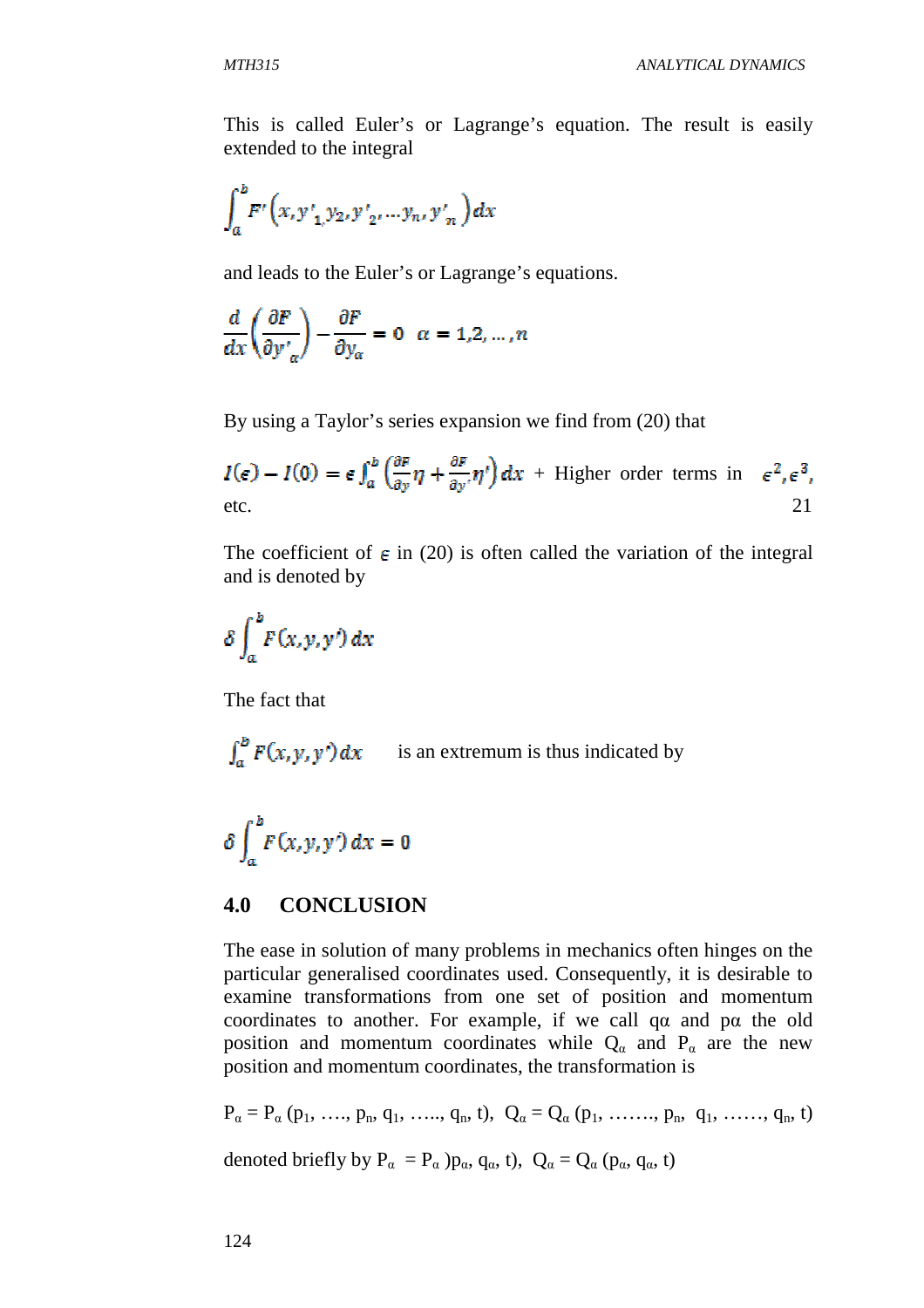# **5.0 SUMMARY**

Obviously, similarity of equation (9) above of Lagrange's equations leads one to consider the problem of determining the extremes of

$$
\int_{t_1}^{t_2} L(q_1,\ldots,q_n,\dot{q}_1,\ldots,\dot{q}_n,t) \, dt
$$

or briefly

$$
\int_{t_1}^{t_2} L \, dt
$$

Where  $L = T - V$  is the Lagrangian of a system.

We can show that a necessary condition for an external is

$$
\frac{d}{dt}\left(\frac{\partial L}{\partial \dot{q}_{\alpha}}\right) - \frac{\partial L}{\partial q_{\alpha}} = 0
$$

Which are precisely Lagrange's equations. The result led Hamilton to formulate a general variation principle known as **Hamilton's Principle**. A conservative mechanical system moves from time  $t_1$  to time  $t_2$  in such a way that

# $\int_{t_1}^{t_2} L dt$

Sometimes called the action integral, has an extreme value.

Because the extreme value of (12) is often a minimum, the principle is sometimes referred to as Hamilton's principle of least action.

The fact that the integral (12) is an extremum is often symbolised by stating that

# $\delta \int_{t_1}^{t_2} L \, dt = 0$

Where  $\delta$  is the variation symbol?

Canonical or Contact Transformations was also discussed as the ease in solution of many problems in mechanics often hinges on the particular generalised coordinates used. Consequently, it is desirable to examine transformations from one set of position and momentum coordinates to another. For example, if we call  $qa$  and  $pa$  the old position and momentum coordinates while  $Q_{\alpha}$  and  $P_{\alpha}$  are the new position and momentum coordinates, the transformation is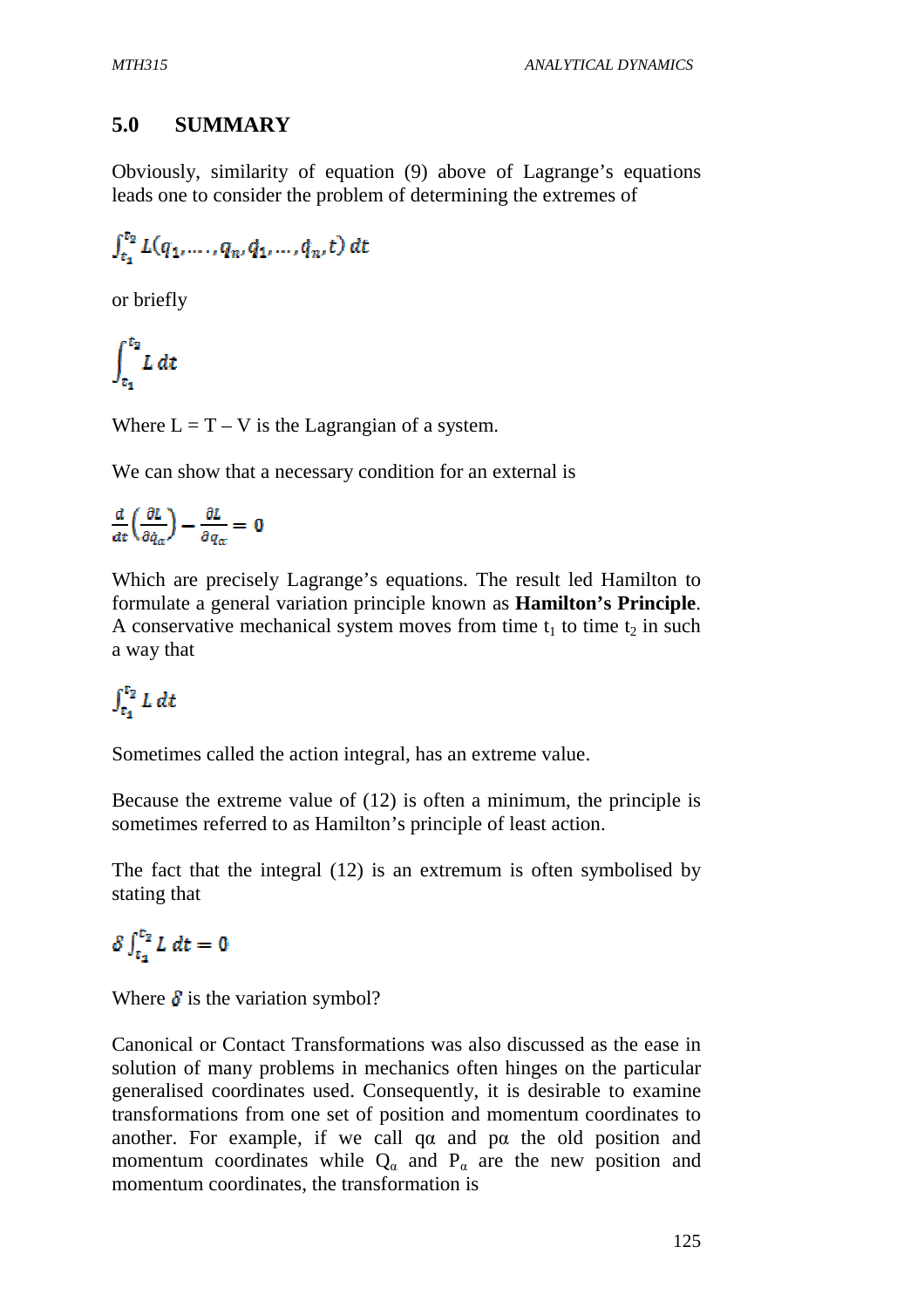$$
P_{\alpha}=P_{\alpha}\left(p_{1},\; \ldots, \; p_{n}, \, q_{1},\; \ldots, \; q_{n}, \, t\right), \;\; Q_{\alpha}=Q_{\alpha}\left(p_{1},\; \ldots \ldots, \; p_{n}, \; \; q_{1},\; \ldots \ldots, \; q_{n}, \, t\right)
$$

denoted briefly by

$$
P_{\alpha} = P_{\alpha} p_{\alpha}, q_{\alpha}, t, Q_{\alpha} = Q_{\alpha} (p_{\alpha}, q_{\alpha}, t)
$$

We restrict ourselves to transformations called canonical or contact transformations for which there exists a function  $\mathcal{H}$  called the Hamiltonian in the new coordinates such that

$$
P_{\alpha} = -\frac{\partial \mathcal{H}}{\partial Q_{\alpha}}, \ Q_{\alpha} = \frac{\partial \mathcal{H}}{\partial P_{\alpha}}
$$

In such case we often refer to  $Q_a$  and  $P_a$  as canonical coordinates.

The Lagrangians in the old and new coordinates are L ( $p_\alpha$ ,  $q_\alpha$ , *t*) and  $\mathcal{L}(P_{\alpha}, Q_{\alpha}, t)$  respectively. They are related to the Hamiltonians H ( $p_{\alpha}, q_{\alpha}$ ) *t*) and  $\mathcal{H}(P_{\alpha}, Q_{\alpha}, t)$  by the equations

$$
H = \sum p_{\alpha} \dot{q}_{\alpha} - L, \mathcal{H} = \sum P_{\alpha} Q_{\alpha} - L
$$

Where the summations extend from  $\alpha = 1$  to *n*.

#### **6.0 TUTOR-MARKED ASSIGNMENT**

- 1. State the Hamilton's principle.
- 2. Under what condition can a transformation be canonical?
- 3. What do you understand by the term 'generating function'?

## **7.0 REFERENCES/FURTHER READING**

Ajibola, S.T. (2006). *Vector Analysis and Mathematical Method.* 

Avner, Friedman. *Differential Games*.

Kibble, T. W. B. *Classical Mechanics.* 

KREYSZIC. *Advanced Engineering Mathematics.* 

Murray, R. Spiegel. *Theoretical Mechanics.*

Vladinirou, U.S. *Generalised Function Mathematical Physics.*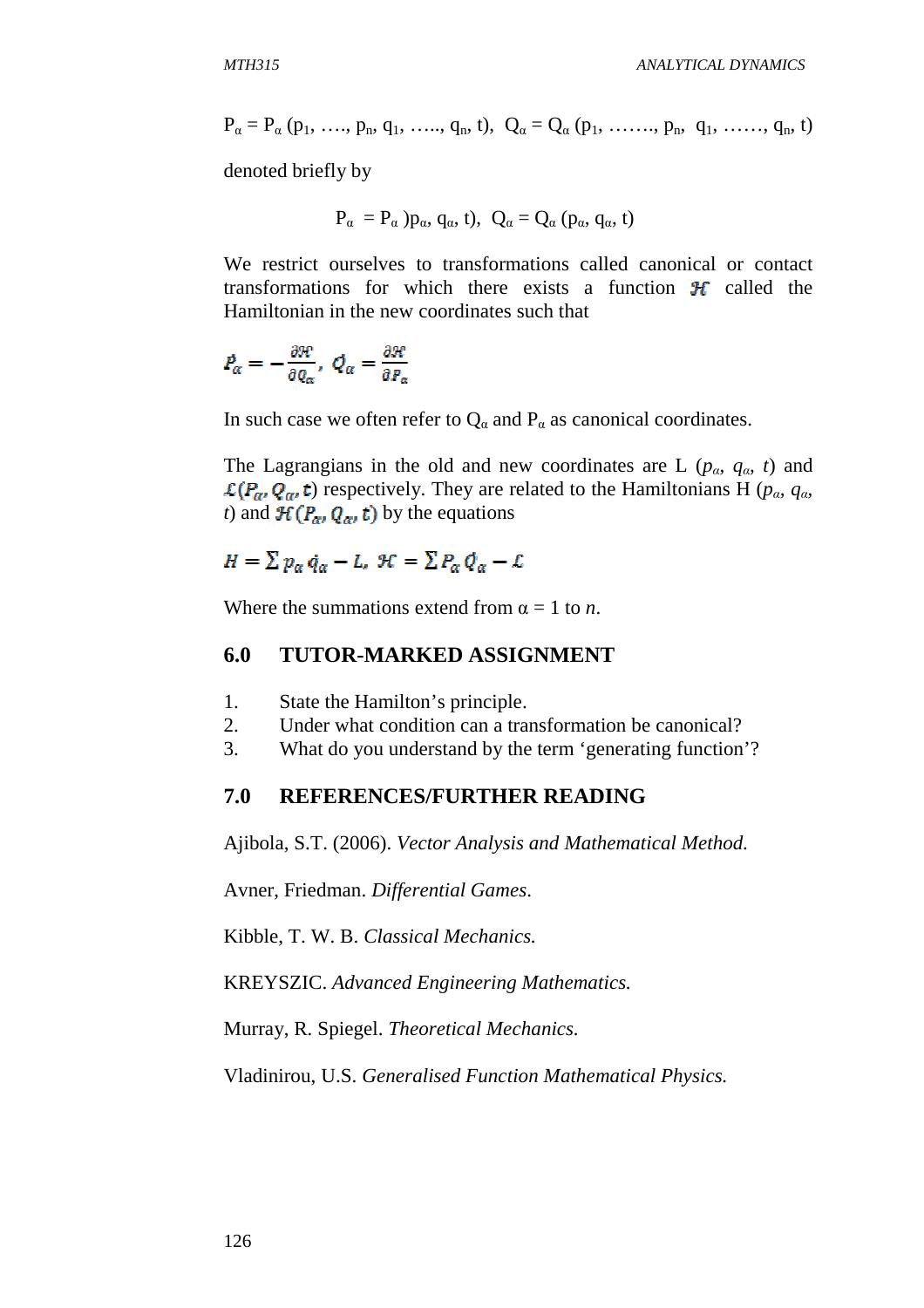# **UNIT 3 THE HAMILTON-JACOBI EQUATION**

# **CONTENTS**

- 1.0 Introduction
- 2.0 Objectives
- 15.0 Main Content
	- 3.1 The Hamilton-Jacobi Equation
		- 3.1.1 Solution of the Hamilton-Jacobi Equation
	- 3.2 Case Where Hamiltonian is Independent of Time
	- 3.3 Phase Integrals, Action and Angle Variables
- 4.0 Conclusion
- 5.0 Summary
- 6.0 Tutor-Marked Assignment
- 7.0 References/Further Reading

# **1.0 INTRODUCTION**

If we can find a canonical transformation leading to  $\mathcal{H} \equiv 0$ , then we see from (24) that P<sub>a</sub> and Q<sub>a</sub> will be constants [i.e., P<sub>a</sub> and Q<sub>a</sub> will be ignorable coordinates]. Thus, by means of the transformation we are able to find  $p_{\alpha}$  and  $q_{\alpha}$  and thereby determine the motion of the system.

# **2.0 OBJECTIVES**

By the end of this unit, you should be able to:

- state the Hamilton-Jacobi equation
- state a case where Hamiltonian is independent of time
- define phase integrals, action and angle variables.

# **3.0 MAIN CONTENT**

# **3.1 The Hamilton-Jacobi Equation**

The procedure hinges on findings the right generating function. From the third equation of (23) we see by putting  $\mathcal{H} \equiv 0$ , that this generating function must satisfy the partial differential equation

$$
\frac{\partial \delta}{\partial t} + H(p_{\alpha}, q_{\alpha}, t) = 0 \tag{1}
$$

Or 
$$
\frac{\partial \delta}{\partial t} + H\left(\frac{\partial \delta}{\partial q_{\alpha}} q_{\alpha}, t\right) = 0
$$
 (2)

This is called the Hamilton-Jacobi equation.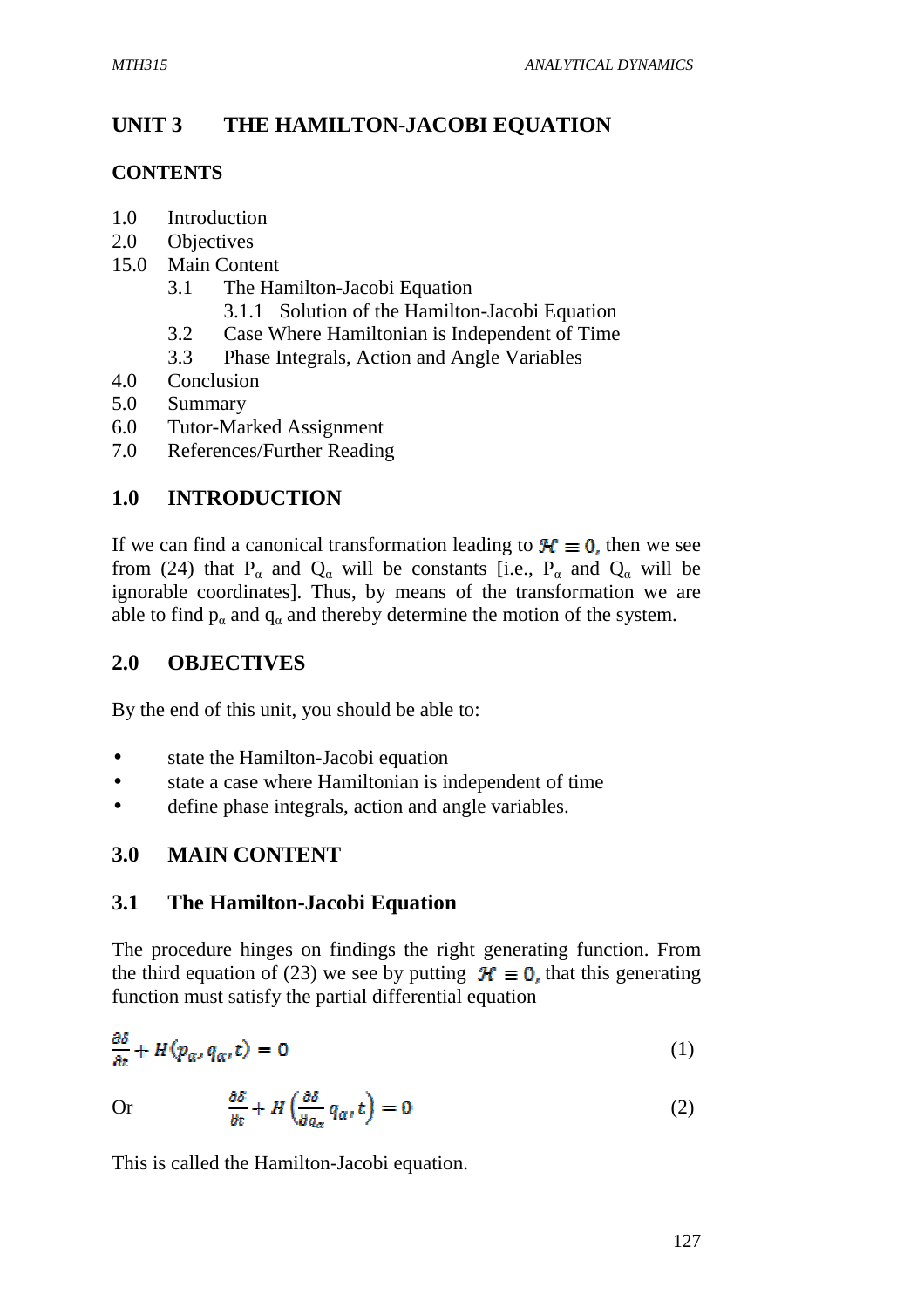## **3.1.1 Solution of the Hamilton-Jacobi Equation**

To accomplish our aims we need to find a suitable solution of the Hamilton-Jacobi equation. Now since this equation contains a total of *n* + 1 independent variables, i.e.  $q_1$ ,  $q_2$ , ...,  $q_n$  and  $t$ , one such solution called the complete solution, will involve  $n + 1$  constants. Omitting an arbitrary additive constant and denoting the remaining n constant by  $\beta_1, \beta_2, ..., \beta_n$  [none of which is additive] this solution can be written

$$
\delta = \delta(q_1, q_2, ..., q_n, \beta_1, \beta_2, ..., \beta_n, t)
$$
\n(3)

When this solution is obtained we can then determine the old momentum coordinates by

$$
p_{\alpha} = \frac{\partial \delta}{\partial q_{\alpha}} \tag{4}
$$

Also, if we identify the new momentum coordinates  $P_{\alpha}$  with the constants  $β<sub>α</sub>$ , then

$$
Q_{\alpha} = \frac{\partial \delta}{\partial \beta_{\alpha}} = \gamma_{\alpha} \tag{5}
$$

Where  $\gamma_{\alpha}$ ,  $\alpha = 1, \dots, n$  are constants.

Using these we can then find  $q_a$  as functions of  $\beta_a$ ,  $\gamma_a$  and *t*, which gives the motion of the system.

#### **3.2 Case Where Hamiltonian is Independent of Time**

In obtaining the complete solution of the Hamilton-Jacobi equation, it is often useful to consider the equation

$$
\delta = S_1(q_1) + S_2(q_2) + \dots + S_n(q_n) + F(t)
$$
\n(6)

where each function on the tight depends on only one variable. This method, often called the method of *separation of variables*, is especially useful when the Hamiltonian does not depend explicitly on time. We then find that  $F(t) = -Et$ , and if the time independent part of  $\delta$  is denoted by

$$
S = S_1(q_1) + S_2(q_2) + \dots + S_n(q_n)
$$
\n(7)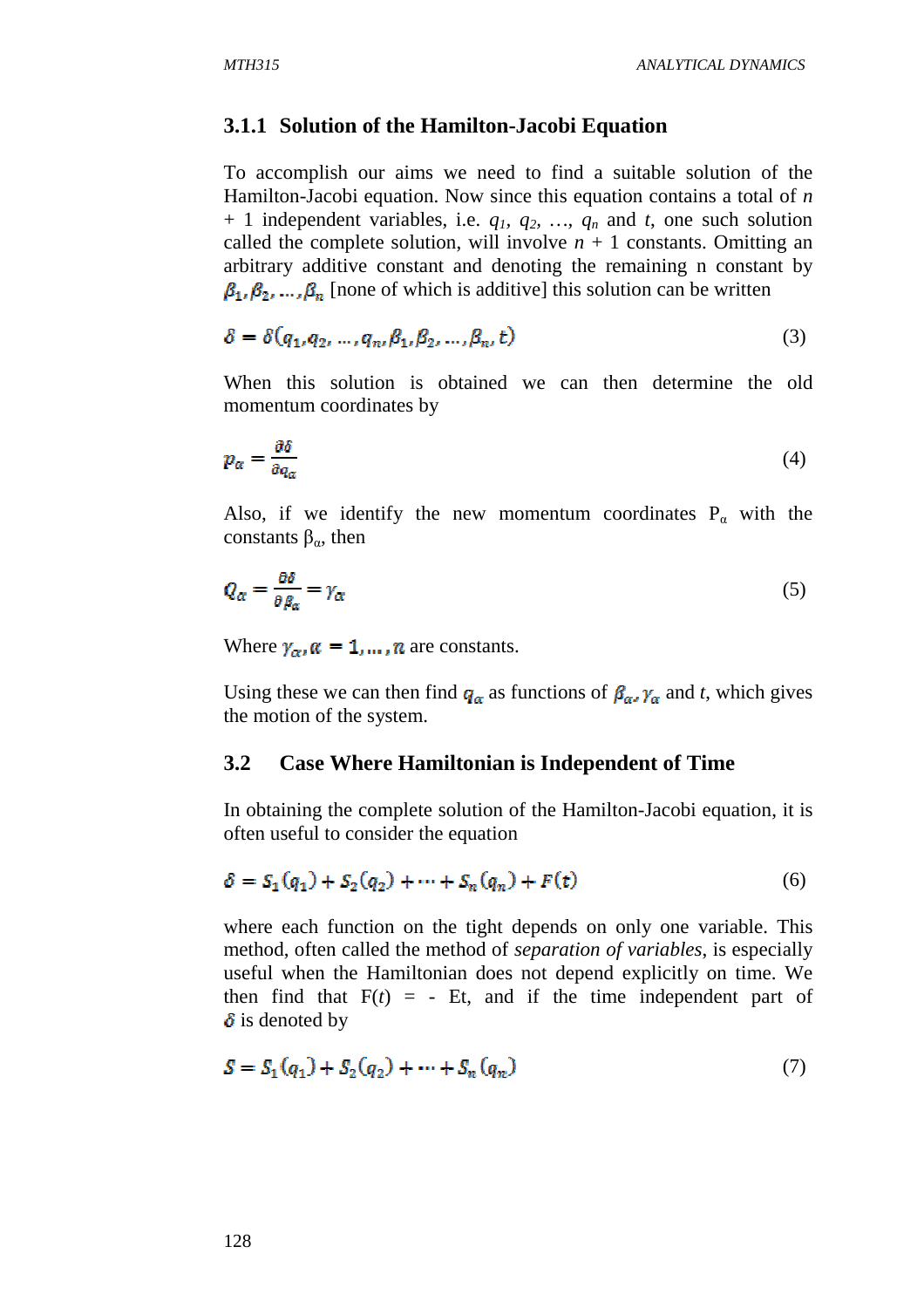The Hamilton-Jacobi equation (26) reduces to

$$
H\left(\frac{\partial S}{\partial q_{\alpha}}, q_{\alpha}\right) = E\tag{8}
$$

where **E** is a constant representing the total energy of the system.

The equation (8) can also be obtained directly by assuming a generating function *S* which is independent of time. In such case equations (8) and (1) are replaced by

$$
p_{\alpha} = \frac{\partial S}{\partial q_{\alpha}}, Q_{\alpha} = \frac{\partial S}{\partial P_{\alpha}}, \mathcal{H} = H = E \tag{9}
$$

where 
$$
\vec{P}_{\alpha} = -\frac{\partial \mathcal{H}}{\partial q_{\alpha}}, \vec{Q}_{\alpha} = \frac{\partial \mathcal{H}}{\partial P_{\alpha}}
$$
 (10)

## **3.3 Phase Integrals, Action and Angle Variables**

Hamiltonian methods are useful in the investigation of mechanical systems which are periodic. In such case, the projections of the motion of the representative point in phase space on any  $p_{\alpha}q_{\alpha}$  plane will be closed curves  $C_{\alpha}$ . The line integral

$$
J_{\alpha} = \oint_{c_{\alpha}} p_{\alpha} dq_{\alpha} \tag{11}
$$

is called a phase integral or action variable.

We can show that

$$
S = S(q_1, ..., q_n, J_1, ..., J_n)
$$
 (12)

where 
$$
p_{\alpha} = \frac{\partial s}{\partial q_{\alpha}}, Q_{\alpha} = \frac{\partial s}{\partial J_{\alpha}}
$$
 (13)

It is customary to denote the new coordinates  $Q_{\alpha}$  by  $\omega_{\alpha}$  so that equations (13) are replaced by

$$
\mathbf{p}_{\alpha} = \frac{\partial S}{\partial q_{\alpha}}, \omega_{\alpha} = \frac{\partial S}{\partial J_{\alpha}}
$$
 (14)

Thus, Hamilton's equations become [see equations (13) and (14)]

$$
J_{\alpha} = -\frac{\partial \mathcal{H}}{\partial \omega_{\partial}}, \dot{\omega}_{\partial} = \frac{\partial \mathcal{H}}{\partial J_{\alpha}}
$$
(15)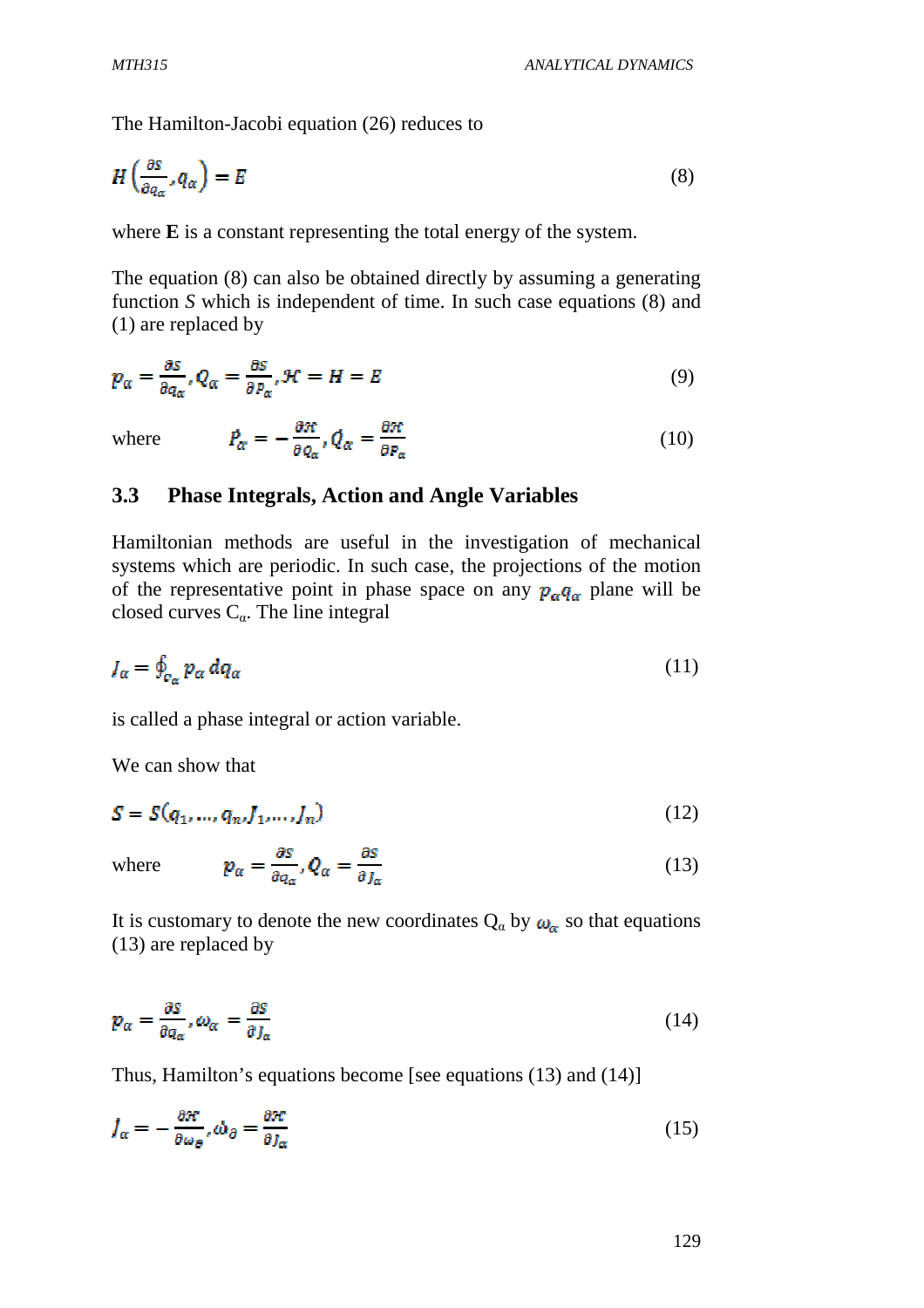Where  $\mathcal{H} = E$  in this case depends only on the  $J_{\alpha}$ . Then from the second equation in (15),

$$
\omega_{\alpha} = f a^t + c_{\alpha} \tag{16}
$$

Where  $f_{\alpha}$  and  $c_{\alpha}$  are constants. We call w<sub>a</sub> angle variables. The frequencies  $f_{\alpha}$  are given by

$$
f_{\alpha} = \frac{\partial \mathcal{H}}{\partial J_{\alpha}} \tag{17}
$$

## **4.0 CONCLUSION**

The Hamilton-Jacobi equation (26) reduces to

$$
H\left(\frac{\partial S}{\partial q_{\alpha}}, q_{\alpha}\right) = E
$$

where **E** is a constant representing the total energy of the system.

## **5.0 SUMMARY**

The Hamilton-Jacobi equation is:  $\frac{\partial \delta}{\partial t} + H(p_\alpha, q_\alpha, t) = 0$ 

Or 
$$
\frac{\partial \delta}{\partial t} + H\left(\frac{\partial \delta}{\partial q_{\alpha}} q_{\alpha}, t\right) = 0
$$

It was also found that Hamiltonian methods are useful in the investigation of mechanical systems which are periodic. In such cases the projections of the motion of the representative point in phase space on any  $p_{\alpha}q_{\alpha}$  plane will be closed curves  $C_{\alpha}$ . Hence, the line integral

$$
J_{\alpha} = \oint_{c_{\alpha}} p_{\alpha} dq_{\alpha}
$$

is called a phase integral or action variable.

Lastly, the issues of phase integrals, action and angle variables were discussed extensively**.**